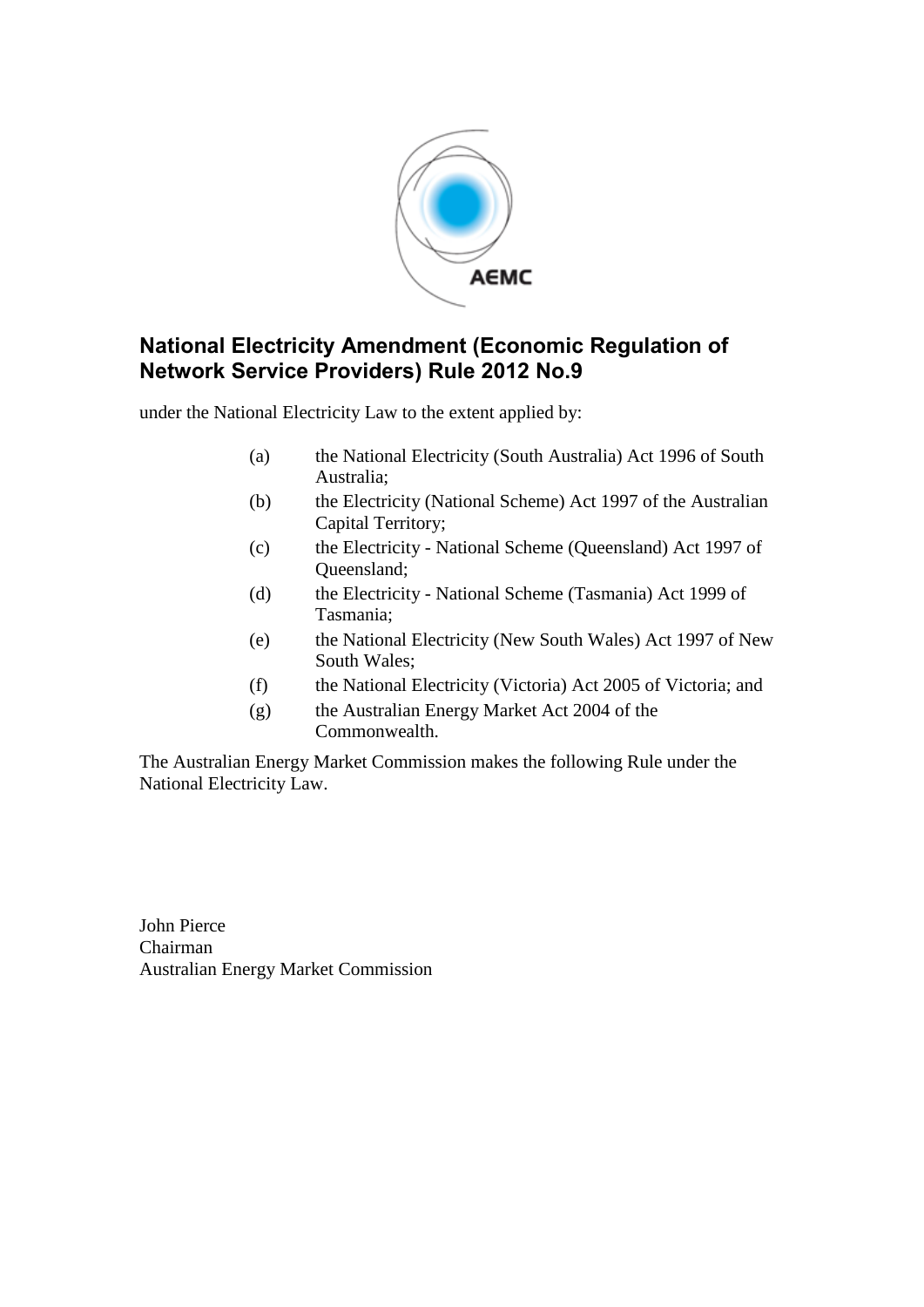### **National Electricity Amendment (Economic Regulation of Network Service Providers) Rule 2012 No. 9**

### **1 Title of Rule**

This Rule is the *National Electricity Amendment (Economic Regulation of Network Service Providers) Rule 2012 No.9*.

## **2 Commencement**

Schedules 1 to 3 and Schedule 5 of this Rule commence on 29 November 2012.

Schedule 4 commences on 1 January 2013.

## <span id="page-1-0"></span>**3 Amendment of the National Electricity Rules**

The National Electricity Rules are amended as set out in [Schedule 1.](#page-2-0)

## **4 Amendment of the National Electricity Rules**

The National Electricity Rules are amended as set out in [Schedule 2.](#page-57-0)

### **5 Amendment of the National Electricity Rules**

The National Electricity Rules are amended as set out in [Schedule 3.](#page-106-0)

### **6 Amendment of the National Electricity Rules**

The National Electricity Rules are amended as set out in [Schedule 4.](#page-112-0)

### **7 Savings and Transitional Amendments to the National Electricity Rules**

The National Electricity Rules are amended as set out in [Schedule 5.](#page-113-0)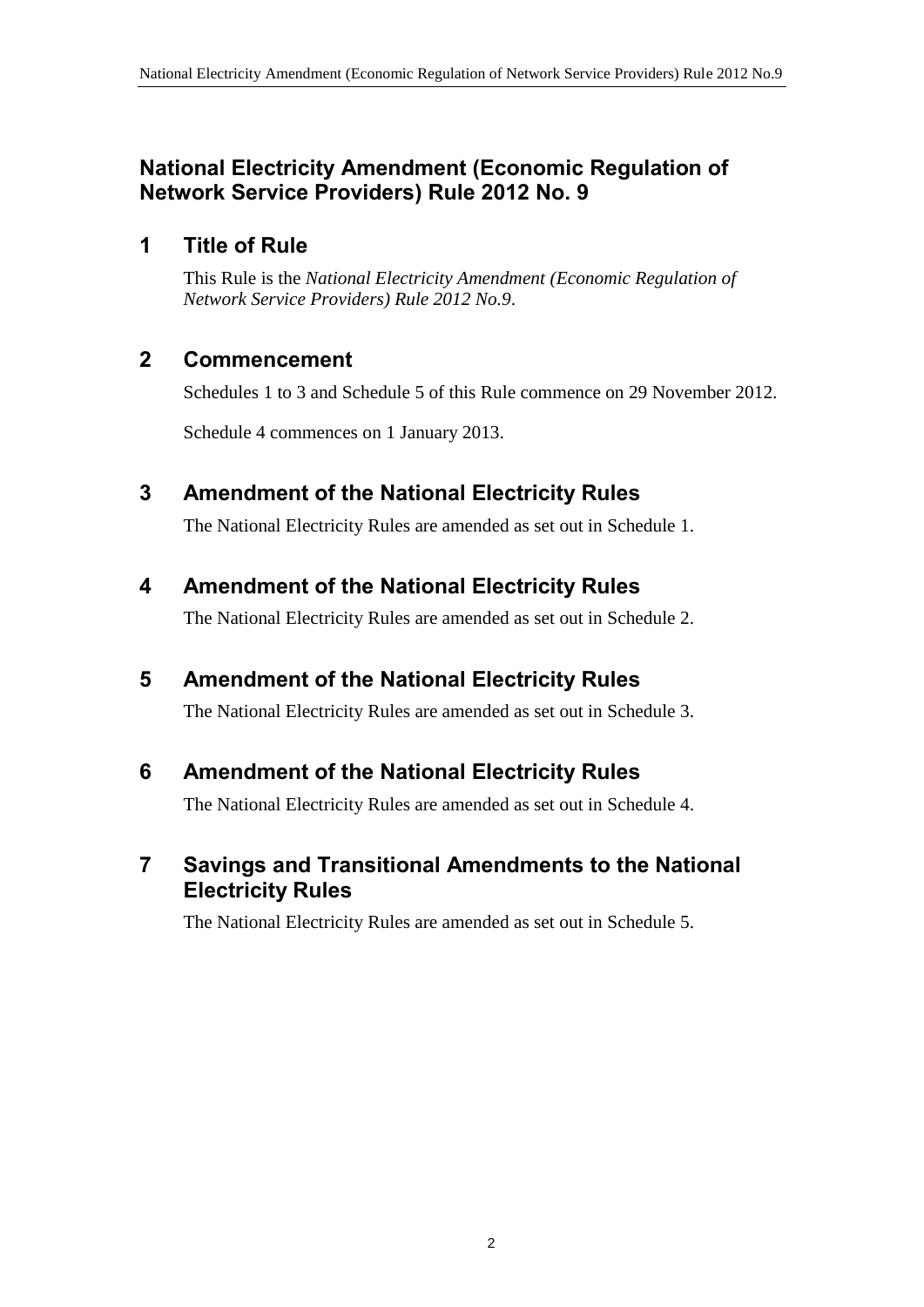## <span id="page-2-0"></span>**Schedule 1 Amendment to the National Electricity Rules**

[\(Clause 3\)](#page-1-0)

# **[1] Clause 6.1.1A Definitions**

Omit clause 6.1.1A, including the heading and substitute "**[Deleted]**".

# **[2] Clause 6.1.2 Structure of this Chapter**

In clause 6.1.2(b)(5), omit "procedures for making" and substitute "procedure and approach for the making of".

# **[3] Clause 6.1.2 Structure of this Chapter**

In clause 6.1.2(b)(13), omit "and" where last occurring.

# **[4] Clause 6.1.2 Structure of this Chapter**

In clause  $6.1.2(b)(14)$ , omit "." and substitute "; and".

# **[5] Clause 6.1.2 Structure of this Chapter**

After clause 6.1.2(b)(14), insert:

(15) Part O sets out the requirements to prepare *annual benchmarking reports*.

### **[6] Insertion of "and" in the second last list item in various clauses**

In clauses  $6.3.2(a)(4)$ ,  $6.5.6(a)(3)$  and  $6.5.7(a)(3)$ , after ";" insert "and".

## **[7] Omission of "and" in list items other than the second last list item in various clauses**

In clauses  $6.4.3(a)(1)$  to  $(4)$  and  $(6)$ ,  $6.4.3(b)(2)$  to  $(4)$  and  $(6)$ ,  $6.5.6(b)(1)$ ,  $6.5.7(b)(1)$ and (2),  $6.5.7(c)(1)$ ,  $6.5.8(c)(1)$  to (3),  $6.6.1(c)(1)$  to (5),  $6.6.1(c)(6)(i)$ ,  $6.6.1(c)(iii)(A)$ , 6.6.1(f)(1) to (3), 6.6.1(f)(3)(ii), 6.6.1(j)(2)(ii), 6.6.1(j)(2A)(ii), 6.6.1(j)(3) to (7), 6.6.3(b)(1) to (3), 6.8.2(c)(1)(ii), 6.8.2(c)(2) to (5), 6.10.2(a)(1) to (3), 6.11.2(1), 6.11.3(b)(1), 6.12.1(19), 6.15.3(c)(1) and (2), 6.18.6(d)(2), S6.1.1(1)(iii), S6.1.3(6)(i), S6.1.3(7)(i), and S6.1.3(12)(iii), after ";" omit "and".

### **[8] Insertion of "or" in the second last list item in various clauses**

In rule  $6.13(a)(3)$ , after ";" insert "or".

# **[9] Reference to "service provider" in various clauses**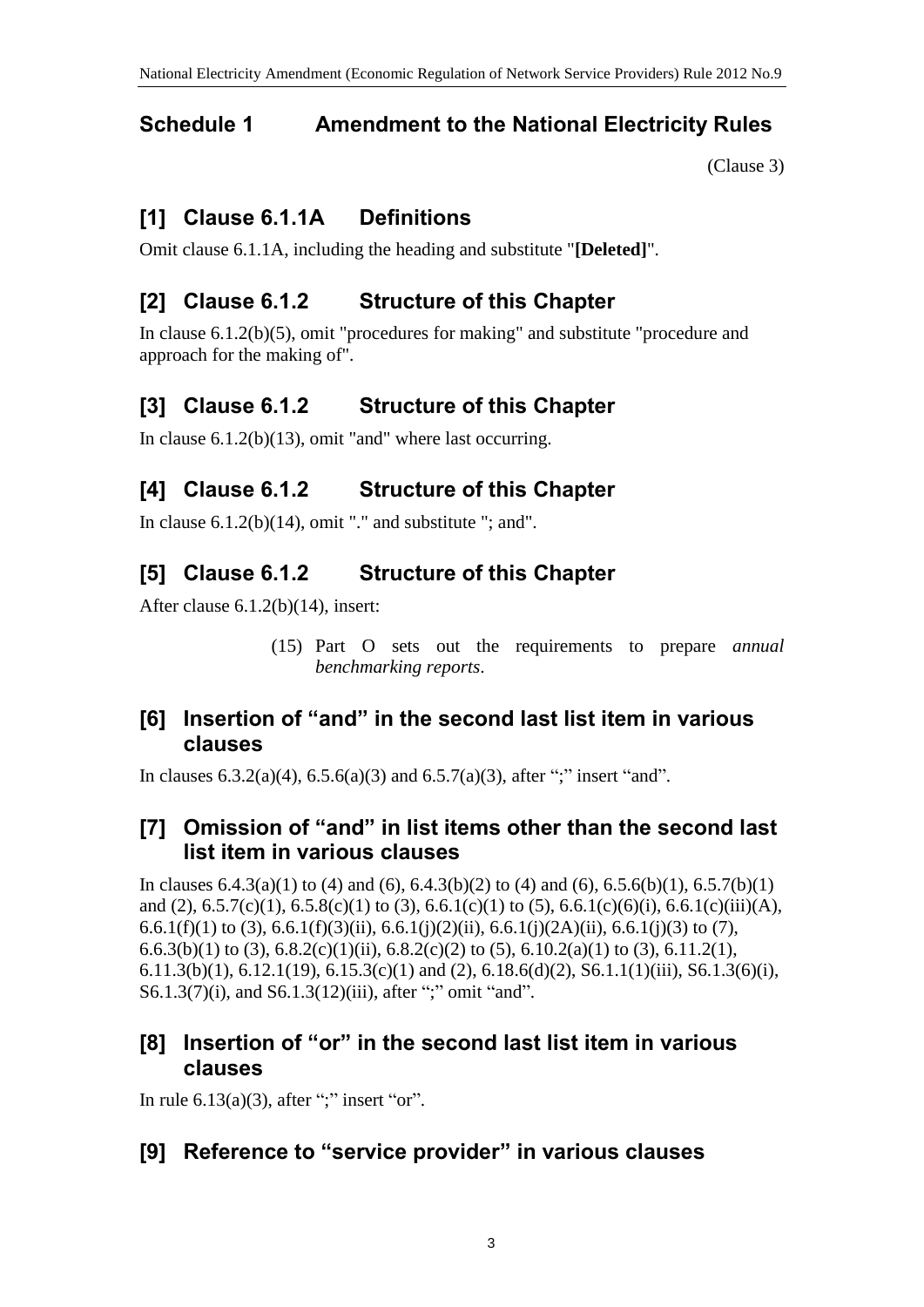In clauses 6.3.2(a)(5), 6.6.2(b)(3)(v), and 6.8.2(b)(1) and (2), omit "service provider" and substitute "*Distribution Network Service Provider*".

## **[10] Reference to "provider" in various clauses**

In clauses  $6.4.3(a)(4)$ ,  $6.5.1(a)$ ,  $6.5.5(a)(2)(ii)$ ,  $6.6.1(c)(4)$  and  $(5)$ ,  $6.6.1(e)(2)$ ,  $6.6.1(f)$ , 6.6.1(f)(3) to (5), 6.6.1(g) and (h), 6.6.1(j)(1) to (5) (including subparagraph (2A)), 6.6.1(j)(7A), 6.9.1(a), 6.9.3(a)(1), 6.12.1(2)(i), 6.12.1(7), 6.12.1(15), 6.12.1(21), S6.1.3(6), S6.1.3(7)(i), S6.1.3(12)(iii), S6.2.2(2), S6.2.2(4) to (6) and the paragraph that follows S6.2.2(7), omit "provider" and substitute "*Distribution Network Service Provider*".

# **[11] Reference to "provider's" in various clauses**

In clauses  $6.6.1(e)(1)$ ,  $6.6.1(i)(7)$ ,  $6.8.2(a)$ ,  $6.8.2(c)(1)(i)$ ,  $6.12.3(d)$ ,  $S6.1.3(6)$ , S6.1.3(7) and S6.1.3(11), omit "provider's" and substitute "*Distribution Network Service Provider's*".

## **[12] Omission of reference "of the Rules" in various clauses**

In clauses 6.18.8(a)(1), 6.22.2(a)(2), 6.22.2(a)(3), S6.1.1(1), S6.1.2(1), S6.1.3(7), S6.1.3(7)(ii), S6.1.3(12), S6.1.3(12)(iv) and S6.2.3(b), omit "of the *Rules*".

## **[13] Clause 6.2.5 Control mechanisms for direct control services**

In clauses  $6.2.5(b)(1)$  to  $(4)$ , after ";" omit "or" in each case.

# **[14] Clause 6.2.8 Guidelines**

Omit clauses 6.2.8(a) to (e), and substitute:

- (a) The *AER*:
	- (1) must make and *publish* the *Shared Asset Guidelines*, the *Capital Expenditure Incentive Guidelines*, the *Rate of Return Guidelines*, the *Expenditure Forecast Assessment Guidelines*, the *Distribution Confidentiality Guidelines* and the *Cost Allocation Guidelines* in accordance with these *Rules*; and
	- (2) may, in accordance with the *distribution consultation procedures*, make and *publish* guidelines as to any other matters relevant to this Chapter.
- (b) A guideline may relate to a specified *Distribution Network Service Provider* or *Distribution Network Service Providers* of a specified class.
- (c) Except as otherwise provided in this Chapter, a guideline is not mandatory (and so does not bind the *AER* or anyone else) but, if the *AER* makes a distribution determination that is not in accordance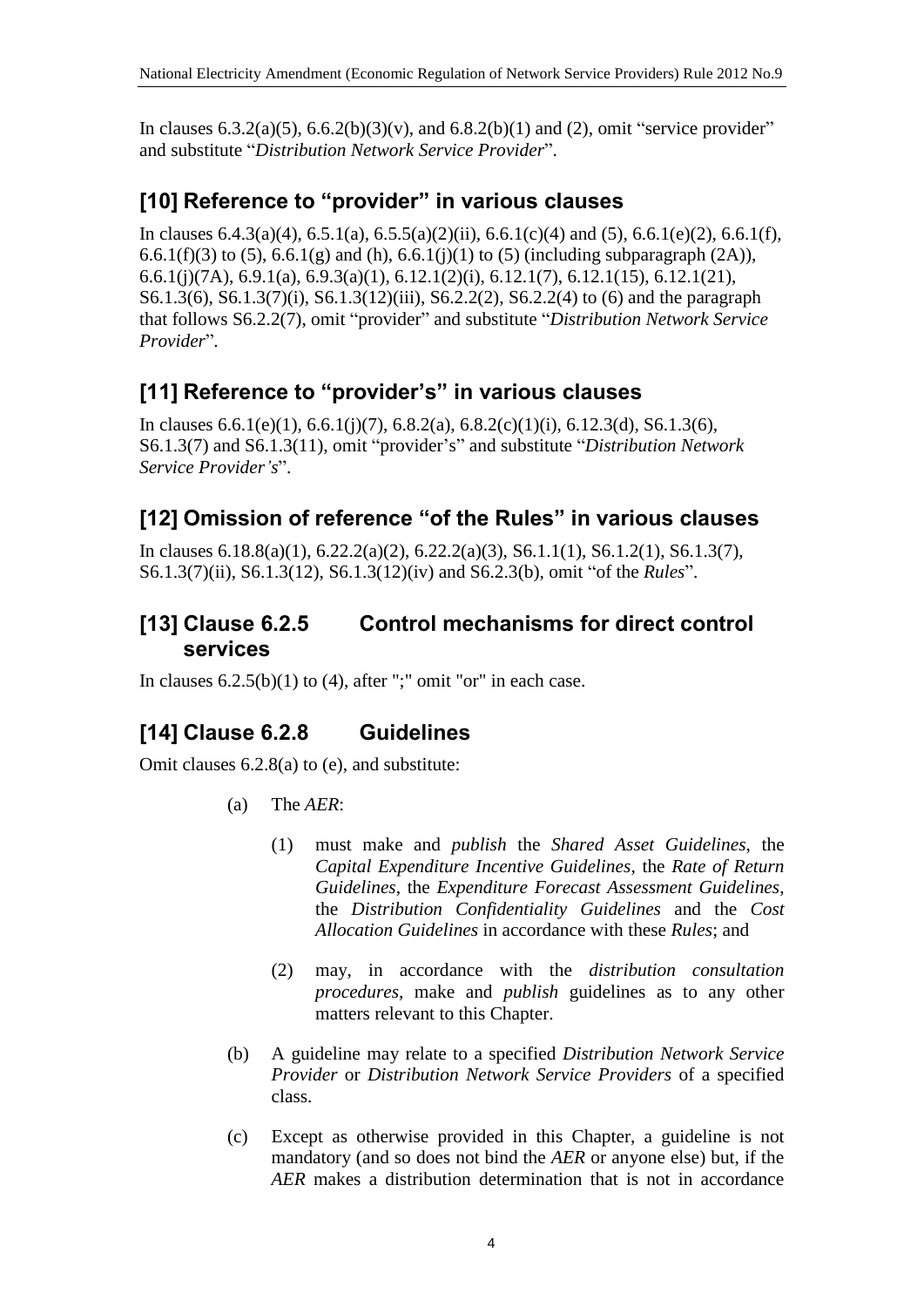with the guideline, the *AER* must state, in its reasons for the distribution determination, the reasons for departing from the guideline.

- (d) If a guideline indicates that there may be a change of regulatory approach in future distribution determinations, the guideline should also (if practicable) indicate how transitional issues are to be dealt with.
- (e) Subject to paragraph (f), the *AER* may, from time to time and in accordance with the *distribution consultation procedures*, amend or replace a guideline.
- (f) The *AER* may make administrative or minor amendments to any guideline without complying with the *distribution consultation procedures*.
- (g) This clause 6.2.8 does not apply to the *Distribution Ring-Fencing Guidelines*.

# **[15] Clause 6.3.1 Introduction**

In clause 6.3.1(b), omit "The procedure for making a" and substitute "The procedure and approach for the making of a".

# **[16] Clause 6.3.1 Introduction**

In clause  $6.3.1(c)(1)$ , omit ", other relevant requirements of this Part, and Schedule 6.1; and" and substitute "and other relevant requirements of this Part;".

# **[17] Clause 6.3.1 Introduction**

In clause  $6.3.1(c)(2)$ , omit "." and substitute "; and".

# **[18] Clause 6.3.1 Introduction**

After clause 6.3.1(c)(2), insert:

(3) must be prepared in accordance with Schedule 6.1.

### **[19] Clause 6.3.2 Contents of building block determination**

Omit clause 6.3.2(a)(3) and substitute:

(3) how any applicable *efficiency benefit sharing scheme*, *capital expenditure sharing scheme*, *service target performance incentive scheme*, *demand management and embedded generation connection incentive scheme* or *small-scale incentive scheme* is to apply to the *Distribution Network Service Provider*;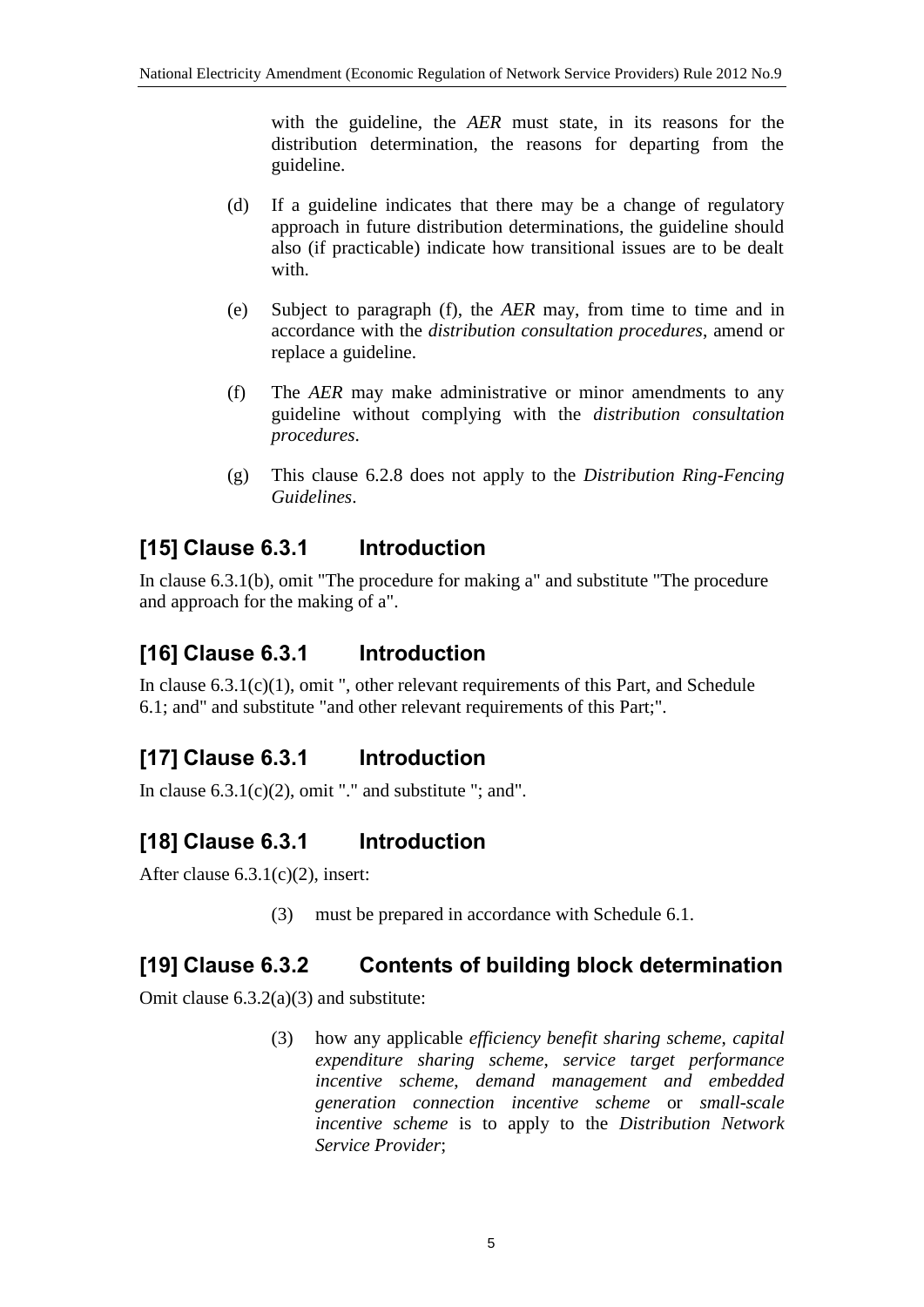## **[20] Clause 6.4.3 Building block approach**

Omit clause 6.4.3(a)(5) and substitute:

(5) the revenue increments or decrements (if any) for that year arising from the application of any *efficiency benefit sharing scheme*, *capital expenditure sharing scheme*, *service target performance incentive scheme*, *demand management and embedded generation connection incentive scheme* or *small-scale incentive scheme* – see subparagraph (b)(5);

# **[21] Clause 6.4.3 Building block approach**

After clause 6.4.3(a)(6), insert:

(6A) the revenue decrements (if any) for that year arising from the use of assets that provide *standard control services* to provide certain other services – see subparagraph  $(b)(6A)$ ; and

## **[22] Clause 6.4.3 Building block approach**

Omit the notes in clauses  $6.4.3(b)(2)$  and  $6.4.3(b)(4)$ .

# **[23] Clause 6.4.3 Building block approach**

Omit clause 6.4.3(b)(5) and substitute:

(5) the revenue increments or decrements referred to in subparagraph  $(a)(5)$  are those that arise as a result of the operation of an applicable *efficiency benefit sharing scheme*, *capital expenditure sharing scheme*, *service target performance incentive scheme*, *demand management and embedded generation connection incentive scheme* or *small-scale incentive scheme* as referred to in clauses 6.5.8, 6.5.8A, 6.6.2, 6.6.3 and 6.6.4;

### **[24] Clause 6.4.3 Building block approach**

After clause 6.4.3(b)(6), insert:

- (6A) the revenue decrements (if any) referred to in paragraph (a)(6A) are those that are determined by the *AER* under clause 6.4.4 as a result of assets that provide *standard control services* being used to provide:
	- (i) *distribution services* that are not classified under clause 6.2.1; or
	- (ii) services that are neither *distribution services* nor services that are provided by means of, or in connection with, *dual function assets*; and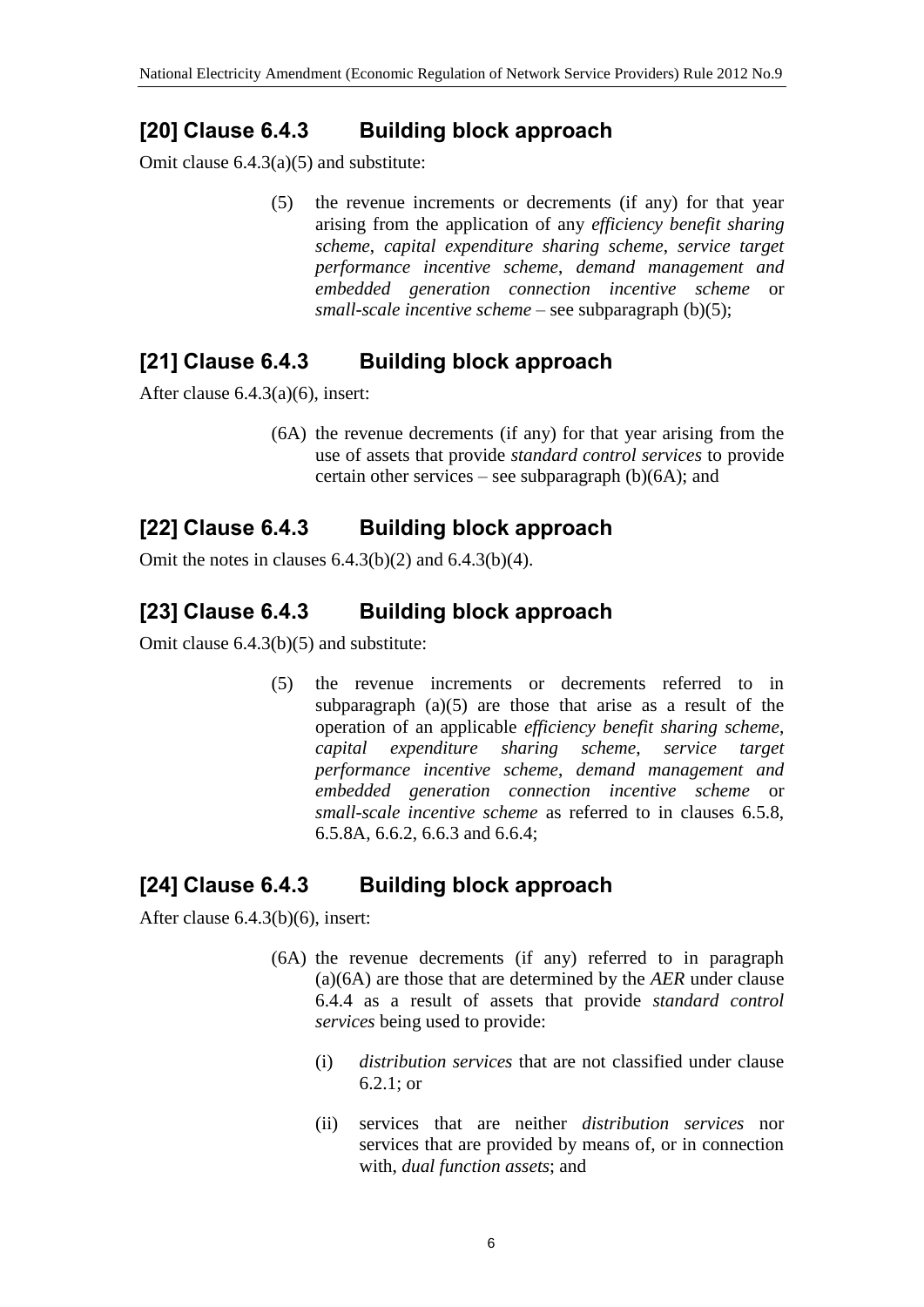## **[25] New Clause 6.4.4Shared assets**

After clause 6.4.3(b)(7), insert:

#### **6.4.4 Shared assets**

- (a) Where an asset is used to provide both *standard control services* and either:
	- (1) *distribution services* that are not classified under clause 6.2.1; or
	- (2) services that are neither:
		- (i) *distribution services*; nor
		- (ii) services that are provided by means of, or in connection with, *dual function assets* that are owned, operated or controlled by the *Distribution Network Service Provider*,

the *AER* may, in a distribution determination for a *regulatory control period*, reduce the *annual revenue requirement* for that *Distribution Network Service Provider* for a *regulatory year* in that *regulatory control period* by such amount as it considers reasonable to reflect such part of the costs of that asset as the *Distribution Network Service Provider* is recovering through charging for the provision of a service referred to in subparagraph (1) or (2).

- (b) In making a decision under paragraph (a), the *AER* must have regard to the *shared asset principles* and the *Shared Asset Guidelines*.
- (c) The *shared asset principles* are as follows:
	- (1) the *Distribution Network Service Provider* should be encouraged to use assets that provide *standard control services* for the provision of other kinds of services where that use is efficient and does not materially prejudice the provision of those services;
	- (2) a shared asset cost reduction should not be dependent on the *Distribution Network Service Provider* deriving a positive commercial outcome from the use of the asset other than for *standard control services*;
	- (3) a shared asset cost reduction should be applied where the use of the asset other than for *standard control services* is material;
	- (4) regard should be had to the manner in which costs have been recovered or revenues reduced in respect of the relevant asset in the past and the reasons for adopting that manner of recovery or reduction;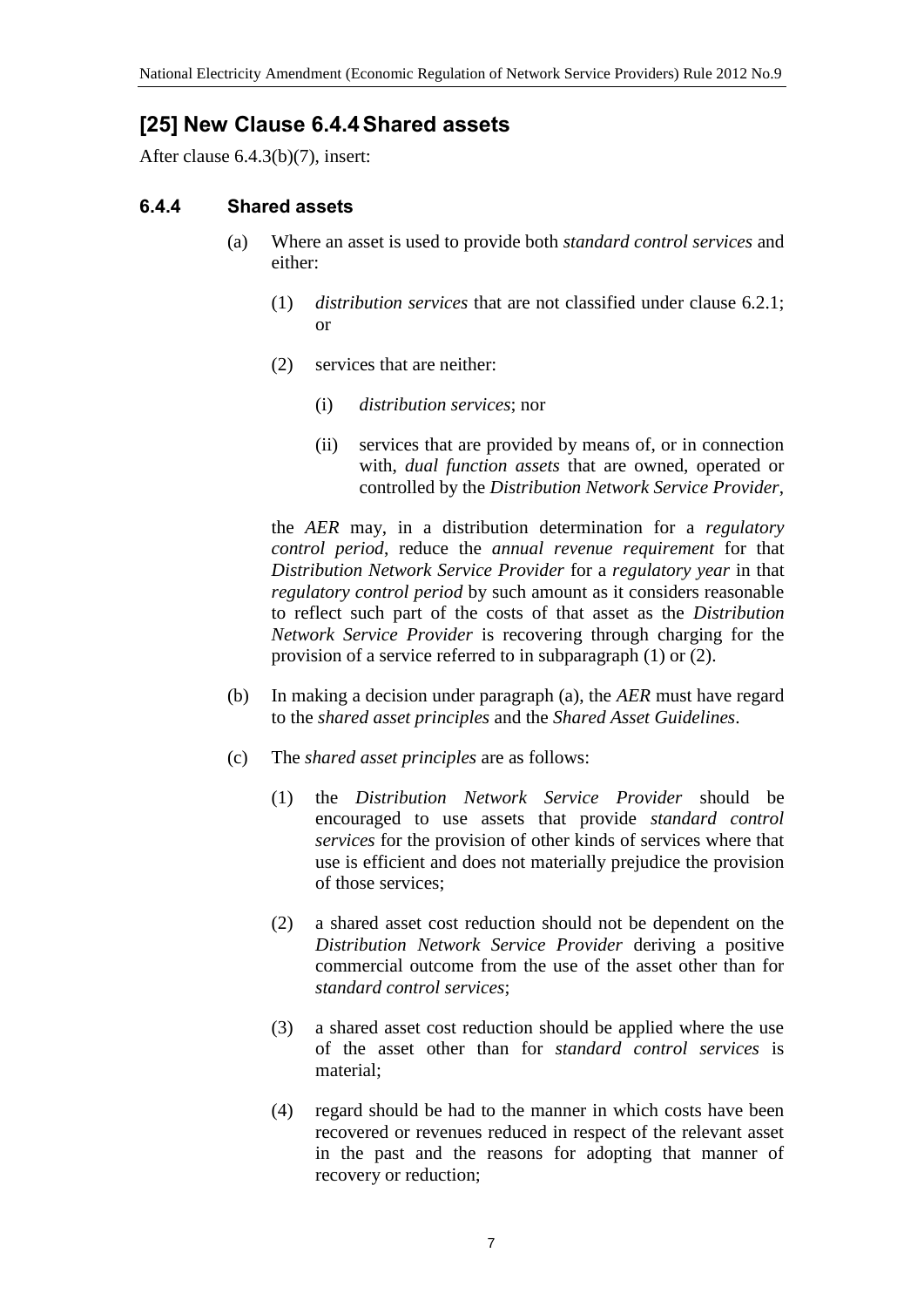- (5) a shared asset cost reduction should be compatible with the *Cost Allocation Principles* and *Cost Allocation Method*; and
- (6) any reduction effected under paragraph (a) should be compatible with other incentives provided under the *Rules*.
- (d) The *AER* must, in accordance with the *distribution consultation procedures*, make and *publish* guidelines (the *Shared Asset Guidelines*) that set out the approach the *AER* proposes to take in applying the *shared asset principles* (which may include a methodology that the *AER* proposes to use to determine reductions for the purposes of paragraph (a)).
- (e) There must be *Shared Asset Guidelines* in force at all times after the date on which the *AER* first *publishes* the *Shared Asset Guidelines* under these *Rules*.

#### **6.4.5 Expenditure Forecast Assessment Guidelines**

- (a) The *AER* must, in accordance with the *distribution consultation procedures*, develop and *publish* guidelines (the *Expenditure Forecast Assessment Guidelines*) that specify the approach the *AER* proposes to use to assess the forecasts of operating expenditure and capital expenditure that form part of *Distribution Network Service Providers' regulatory proposals* and the information the *AER* requires for the purposes of that assessment.
- (b) There must be *Expenditure Forecast Assessment Guidelines* in force at all times after the date on which the *AER* first *publishes* the *Expenditure Forecast Assessment Guidelines* under these *Rules*.

#### **6.4A Capital expenditure incentive mechanisms**

- (a) The *capital expenditure incentive objective* is to ensure that, where the value of a regulatory asset base is subject to adjustment in accordance with the *Rules*, then the only capital expenditure that is included in an adjustment that increases the value of that regulatory asset base is capital expenditure that reasonably reflects the *capital expenditure criteria*.
- (b) The *AER* must, in accordance with the *distribution consultation procedures*, make and *publish* guidelines (the *Capital Expenditure Incentive Guidelines*) that set out:
	- (1) any *capital expenditure sharing schemes* developed by the *AER* in accordance with clause 6.5.8A, and how the *AER* has taken into account the *capital expenditure sharing scheme principles* in developing those schemes;
	- (2) the manner in which it proposes to make determinations under clause S6.2.2A(a) if the *overspending requirement* is satisfied;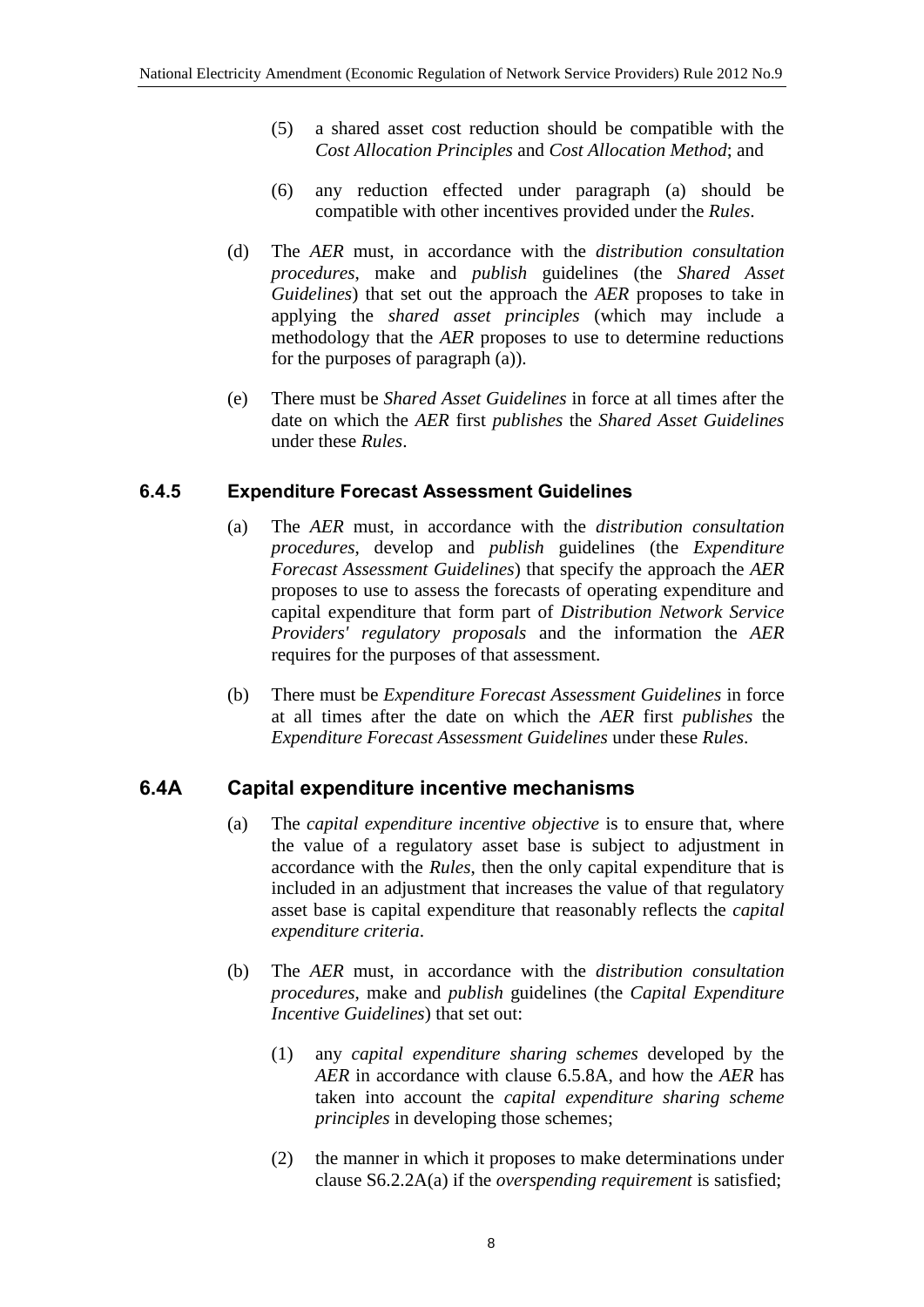- (3) the manner in which it proposes to determine whether depreciation for establishing a regulatory asset base as at the commencement of a *regulatory control period* is to be based on actual or forecast capital expenditure;
- (4) the manner in which it proposes to make determinations under clause S6.2.2A(i) if the *margin requirement* is satisfied; and
- (5) the manner in which it proposes to make determinations under clause S6.2.2A(j) if the *capitalisation requirement* is satisfied; and
- (6) how each scheme and proposal referred to in subparagraphs (1) to (5), and all of them taken together, are consistent with the *capital expenditure incentive objective*.
- (c) There must be *Capital Expenditure Incentive Guidelines* in force at all times after the date on which the *AER* first *publishes* the *Capital Expenditure Incentive Guidelines* under these *Rules*.

### **[26] Clause 6.5.2 Return on capital**

Omit clauses 6.5.2(a) to (e), including the subheadings, and substitute:

#### **Calculation of return on capital**

(a) The return on capital for each *regulatory year* must be calculated by applying a rate of return for the relevant *Distribution Network Service Provider* for that *regulatory year* that is determined in accordance with this clause 6.5.2 (the *allowed rate of return*) to the value of the regulatory asset base for the relevant *distribution system* as at the beginning of that *regulatory year* (as established in accordance with clause 6.5.1 and schedule 6.2).

#### **Allowed rate of return**

- (b) The *allowed rate of return* is to be determined such that it achieves the *allowed rate of return objective*.
- (c) The *allowed rate of return objective* is that the rate of return for a *Distribution Network Service Provider* is to be commensurate with the efficient financing costs of a benchmark efficient entity with a similar degree of risk as that which applies to the *Distribution Network Service Provider* in respect of the provision of *standard control services* (the *allowed rate of return objective*).
- (d) Subject to paragraph (b), the *allowed rate of return* for a *regulatory year* must be:
	- (1) a weighted average of the return on equity for the *regulatory control period* in which that *regulatory year* occurs (as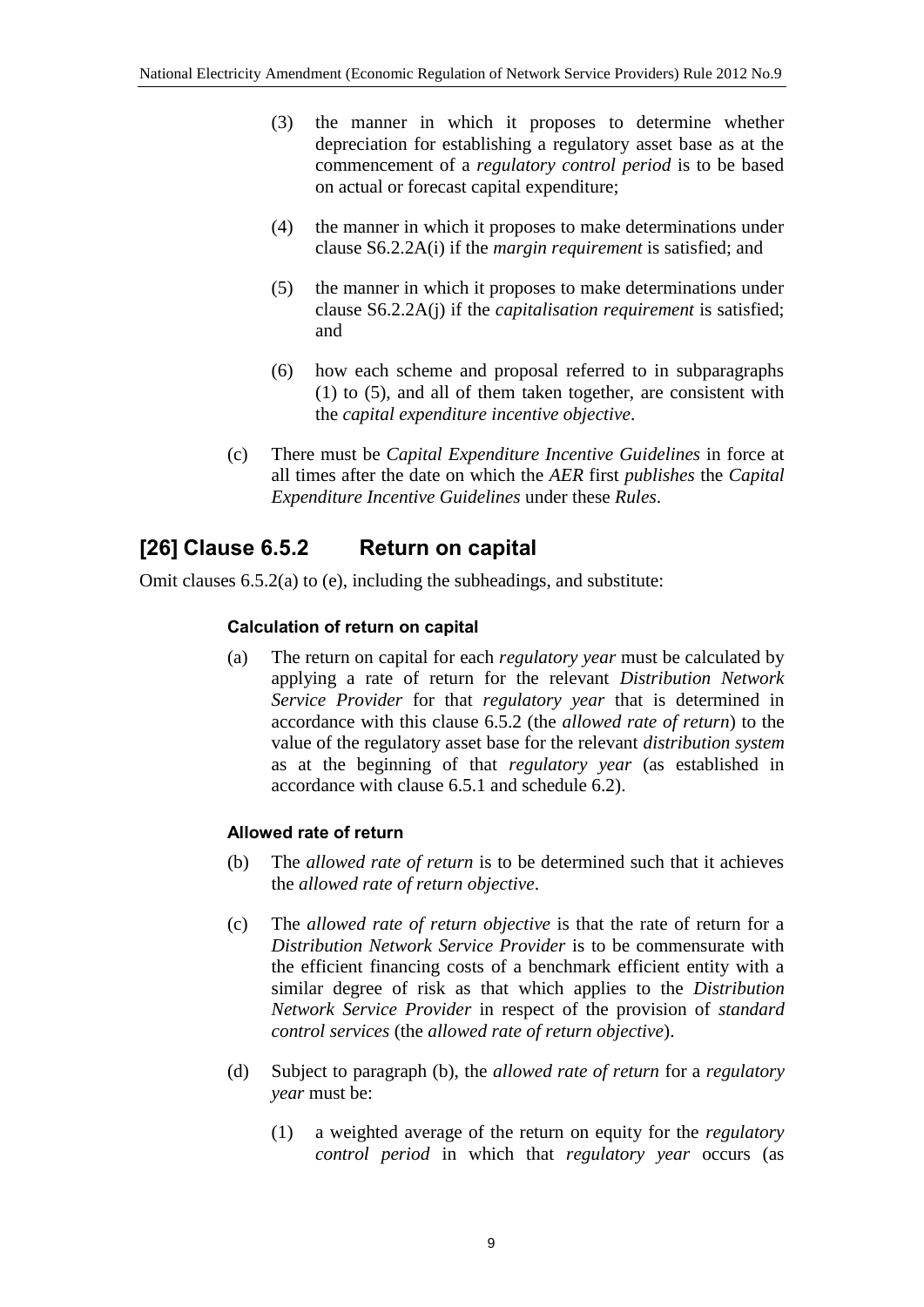estimated under paragraph (f)) and the return on debt for that *regulatory year* (as estimated under paragraph (h)); and

- (2) determined on a nominal vanilla basis that is consistent with the estimate of the value of imputation credits referred to in clause 6.5.3.
- (e) In determining the *allowed rate of return*, regard must be had to:
	- (1) relevant estimation methods, financial models, market data and other evidence;
	- (2) the desirability of using an approach that leads to the consistent application of any estimates of financial parameters that are relevant to the estimates of, and that are common to, the return on equity and the return on debt; and
	- (3) any interrelationships between estimates of financial parameters that are relevant to the estimates of the return on equity and the return on debt.

#### **Return on equity**

- (f) The return on equity for a *regulatory control period* must be estimated such that it contributes to the achievement of the *allowed rate of return objective*.
- (g) In estimating the return on equity under paragraph (f), regard must be had to the prevailing conditions in the market for equity funds.

#### **Return on debt**

- (h) The return on debt for a *regulatory year* must be estimated such that it contributes to the achievement of the *allowed rate of return objective*.
- (i) The return on debt may be estimated using a methodology which results in either:
	- (1) the return on debt for each *regulatory year* in the *regulatory control period* being the same; or
	- (2) the return on debt (and consequently the *allowed rate of return*) being, or potentially being, different for different *regulatory years* in the *regulatory control period*.
- (j) Subject to paragraph (h), the methodology adopted to estimate the return on debt may, without limitation, be designed to result in the return on debt reflecting:
	- (1) the return that would be required by debt investors in a benchmark efficient entity if it raised debt at the time or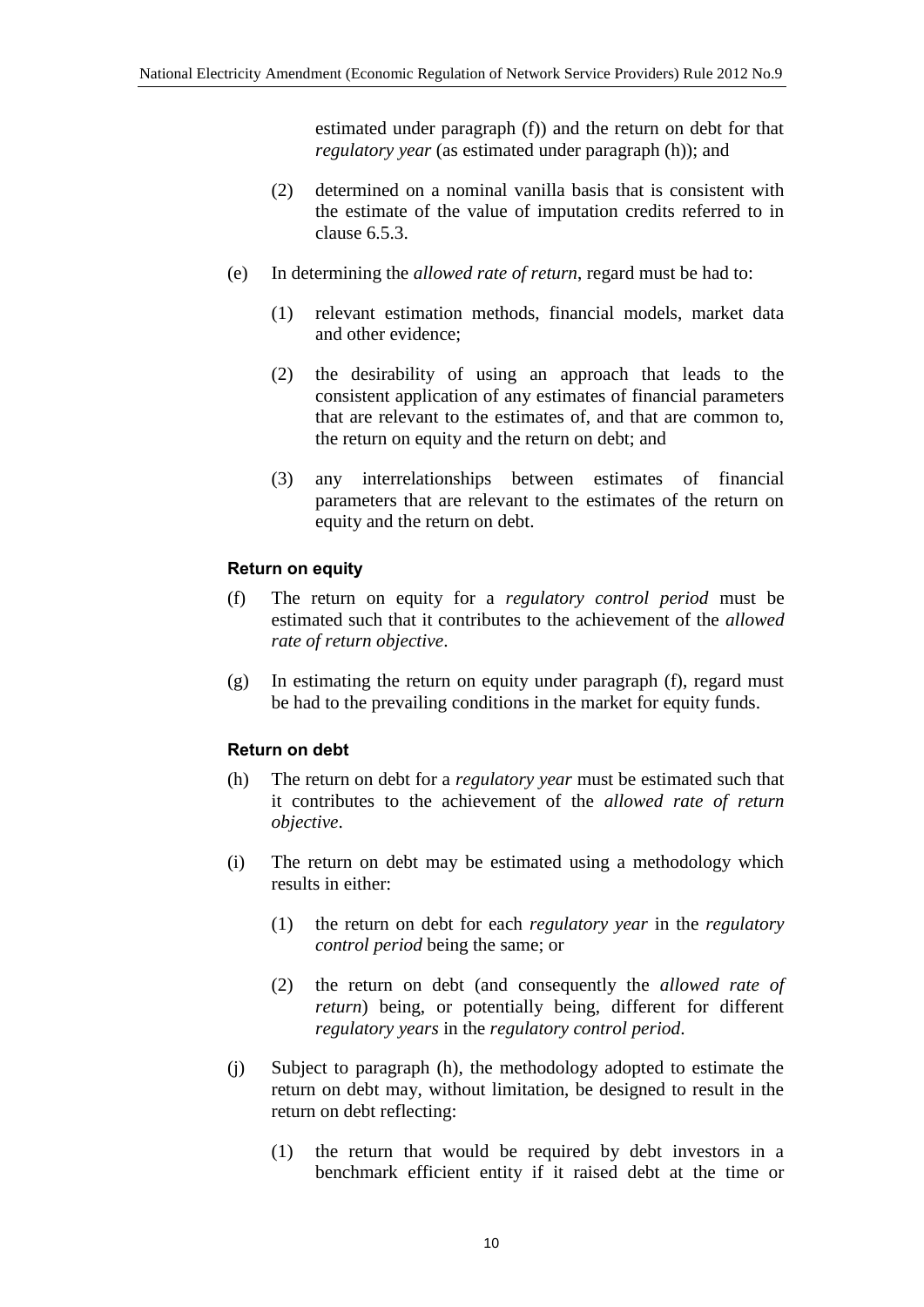shortly before the making of the distribution determination for the *regulatory control period*;

- (2) the average return that would have been required by debt investors in a benchmark efficient entity if it raised debt over an historical period prior to the commencement of a *regulatory year* in the *regulatory control period*; or
- (3) some combination of the returns referred to in subparagraphs (1) and (2).
- (k) In estimating the return on debt under paragraph (h), regard must be had to the following factors:
	- (1) the desirability of minimising any difference between the return on debt and the return on debt of a benchmark efficient entity referred to in the *allowed rate of return objective*;
	- (2) the interrelationship between the return on equity and the return on debt;
	- (3) the incentives that the return on debt may provide in relation to capital expenditure over the *regulatory control period*, including as to the timing of any capital expenditure; and
	- (4) any impacts (including in relation to the costs of servicing debt across *regulatory control periods*) on a benchmark efficient entity referred to in the *allowed rate of return objective* that could arise as a result of changing the methodology that is used to estimate the return on debt from one *regulatory control period* to the next.
- (l) If the return on debt is to be estimated using a methodology of the type referred to in paragraph  $(i)(2)$  then a resulting change to the *Distribution Network Service Provider's annual revenue requirement* must be effected through the automatic application of a formula that is specified in the distribution determination.

#### **Rate of Return Guidelines**

- (m) The *AER* must, in accordance with the *distribution consultation procedures*, make and *publish* guidelines (the *Rate of Return Guidelines*).
- (n) The *Rate of Return Guidelines* must set out:
	- (1) the methodologies that the *AER* proposes to use in estimating the *allowed rate of return*, including how those methodologies are proposed to result in the determination of a return on equity and a return on debt in a way that is consistent the *allowed rate of return objective*; and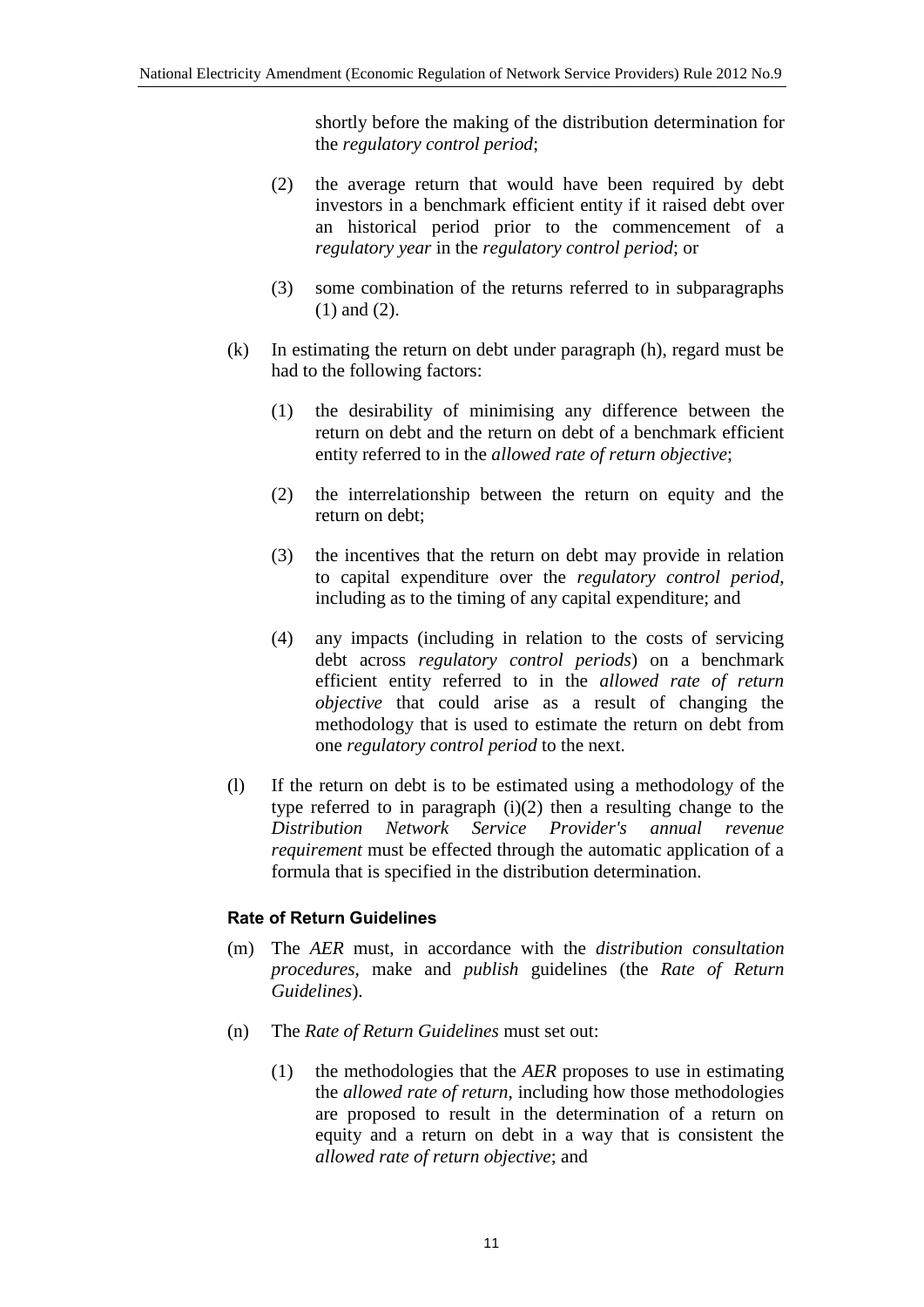- (2) the estimation methods, financial models, market data and other evidence the *AER* proposes to take into account in estimating the return on equity, the return on debt and the value of imputation credits referred to in clause 6.5.3.
- (o) There must be *Rate of Return Guidelines* in force at all times after the date on which the *AER* first publishes the *Rate of Return Guidelines* under these *Rules*.
- (p) The *AER* must, in accordance with the *distribution consultation procedures*, review the *Rate of Return Guidelines*:
	- (1) at intervals not exceeding three years, with the first interval starting from the date that the first *Rate of Return Guidelines* are *published* under these *Rules*; and
	- (2) at the same time as it reviews the *Rate of Return Guidelines* made under clause 6A.6.2.
- (q) For the avoidance of doubt, nothing prevents the *AER* from *publishing* the *Rate of Return Guidelines* made under this clause 6.5.2 in the same document as the *Rate of Return Guidelines* made under clause 6A.6.2.

### **[27] Clause 6.5.3 Estimated cost of corporate income tax**

Omit clause 6.5.3 and substitute:

The estimated cost of corporate income tax of a *Distribution Network Service Provider* for each *regulatory year* (**ETCt**) must be estimated in accordance with the following formula:

 $ETC_t = (ETI_t \times r_t) (1 - \gamma)$ 

where:

 $ETI<sub>t</sub>$  is an estimate of the taxable income for that *regulatory year* that would be earned by a benchmark efficient entity as a result of the provision of *standard control services* if such an entity, rather than the *Distribution Network Service Provider*, operated the business of the *Distribution Network Service Provider*, such estimate being determined in accordance with the *post-tax revenue model*;

 $r_t$  is the expected statutory income tax rate for that *regulatory year* as determined by the *AER*; and

 $\gamma$  is the value of imputation credits.

### **[28] Clause 6.5.4 Review of rate of return**

Omit clause 6.5.4, including the heading, and substitute "**[Deleted]**".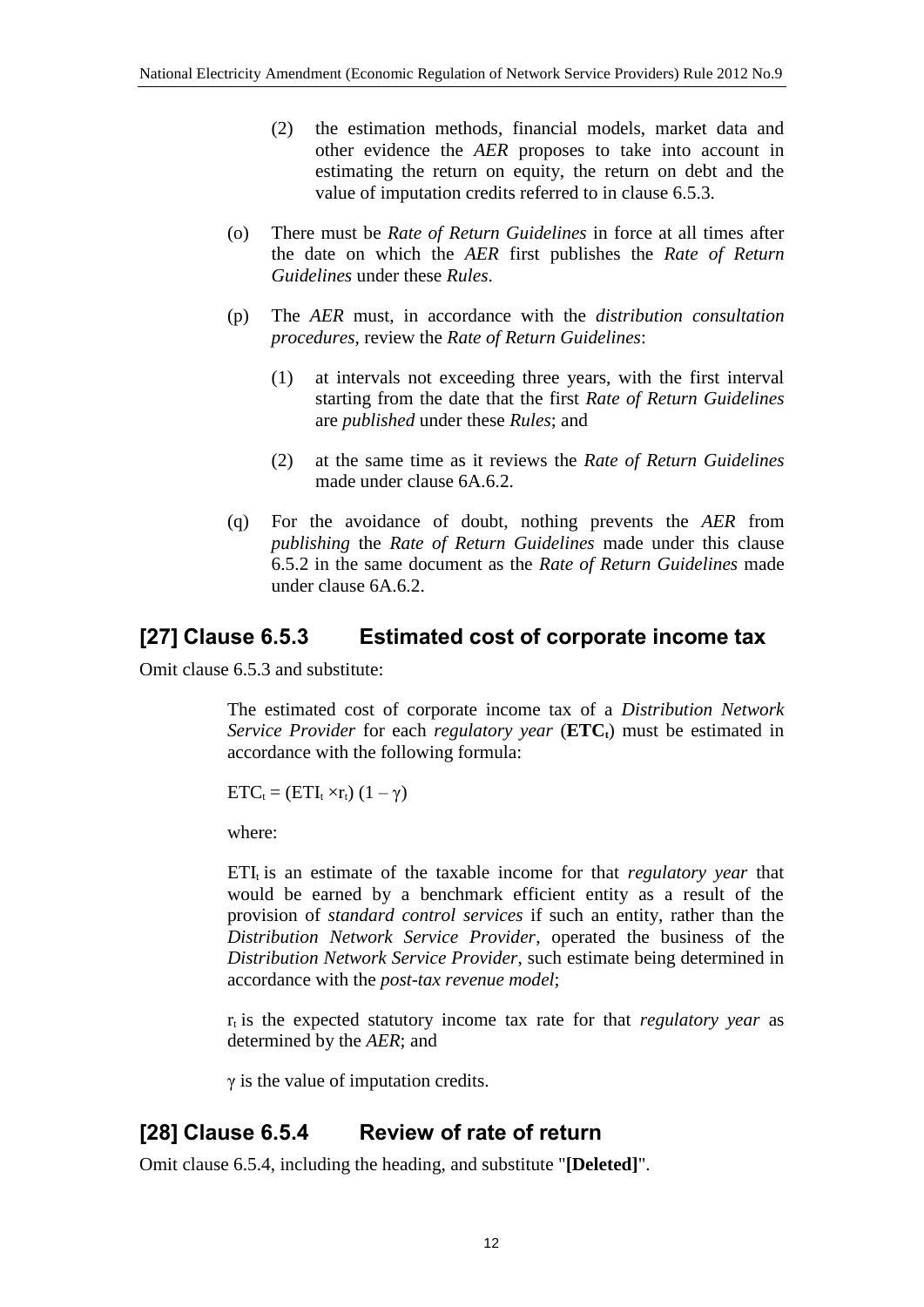## **[29] Clause 6.5.6 Forecast operating expenditure**

In clause 6.5.6(b)(3)(ii), omit "of the" after "the forecast".

## **[30] Clause 6.5.6 Forecast operating expenditure**

In clause 6.5.6(c), after "reflects" insert "each of the following (the *operating expenditure criteria*)" .

## **[31] Clause 6.5.6 Forecast operating expenditure**

In clause 6.5.6(c)(2), omit "in the circumstances of the relevant *Distribution Network Service Provider*".

## **[32] Clause 6.5.6 Forecast operating expenditure**

In clause 6.5.6(c)(3), omit "(the *operating expenditure criteria*).".

## **[33] Clause 6.5.6 Forecast operating expenditure**

Omit clause 6.5.6(e) and substitute:

- (e) In deciding whether or not the *AER* is satisfied as referred to in paragraph (c), the *AER* must have regard to the following (the *operating expenditure factors*):
	- (1) [**Deleted**]
	- (2) [**Deleted**]
	- (3) [**Deleted**]
	- (4) the most recent *annual benchmarking report* that has been *published* under rule 6.27 and the benchmark operating expenditure that would be incurred by an efficient *Distribution Network Service Provider* over the relevant *regulatory control period*;
	- (5) the actual and expected operating expenditure of the *Distribution Network Service Provider* during any preceding *regulatory control periods*;
	- (5A) the extent to which the operating expenditure forecast includes expenditure to address the concerns of electricity consumers as identified by the *Distribution Network Service Provider* in the course of its engagement with electricity consumers;
	- (6) the relative prices of operating and capital inputs;
	- (7) the substitution possibilities between operating and capital expenditure;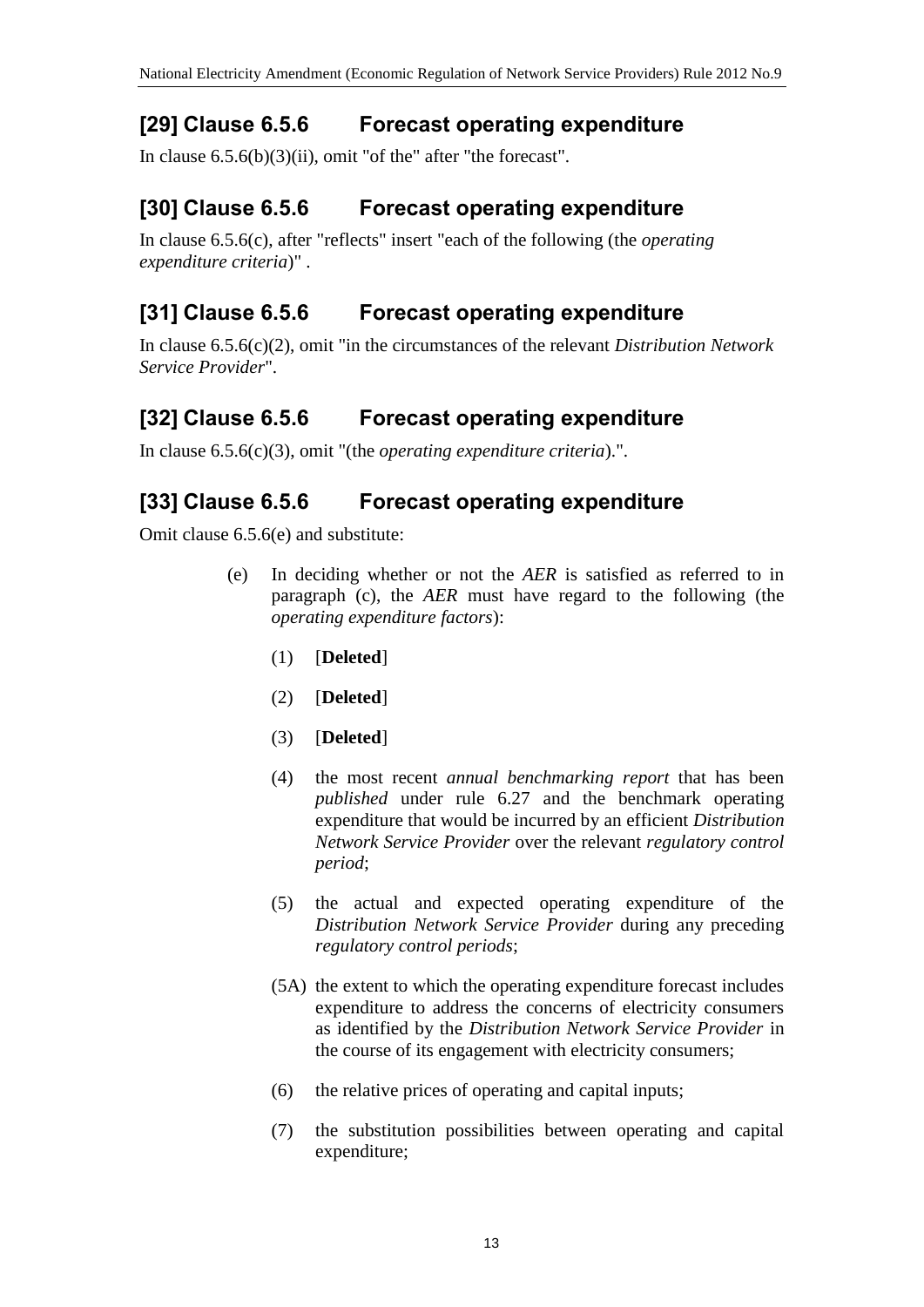- (8) whether the operating expenditure forecast is consistent with any incentive scheme or schemes that apply to the *Distribution Network Service Provider* under clauses 6.5.8 or 6.6.2 to 6.6.4;
- (9) the extent the operating expenditure forecast is referable to arrangements with a person other than the *Distribution Network Service Provider* that, in the opinion of the *AER*, do not reflect arm's length terms;
- (9A) whether the operating expenditure forecast includes an amount relating to a project that should more appropriately be included as a *contingent project* under clause 6.6A.1(b);
- (10) the extent the *Distribution Network Service Provider* has considered, and made provision for, efficient and prudent non-*network* alternatives; and
- (11) **[Note: Clause left intentionally blank]**
- (12) any other factor the *AER* considers relevant and which the *AER* has notified the *Distribution Network Service Provider* in writing, prior to the submission of its revised *regulatory proposal* under clause 6.10.3, is an *operating expenditure factor*.

# **[34] Clause 6.5.7 Forecast capital expenditure**

In clause 6.5.7(b)(3)(ii), after "the forecast" omit "of the".

# **[35] Clause 6.5.7 Forecast capital expenditure**

In clause 6.5.7(b)(4), after "forecast capital expenditure" insert "for the relevant *regulatory control period*" .

# **[36] Clause 6.5.7 Forecast capital expenditure**

In clause 6.5.7(c), after "reasonably reflects" insert "each of the following (the *capital expenditure criteria*)" .

# **[37] Clause 6.5.7 Forecast capital expenditure**

In clause 6.5.7(c)(2), omit "in the circumstances of the relevant *Distribution Network Service Provider*".

# **[38] Clause 6.5.7 Forecast capital expenditure**

In clause 6.5.7(c)(3), omit "(the *capital expenditure criteria*)".

# **[39] Clause 6.5.7 Forecast capital expenditure**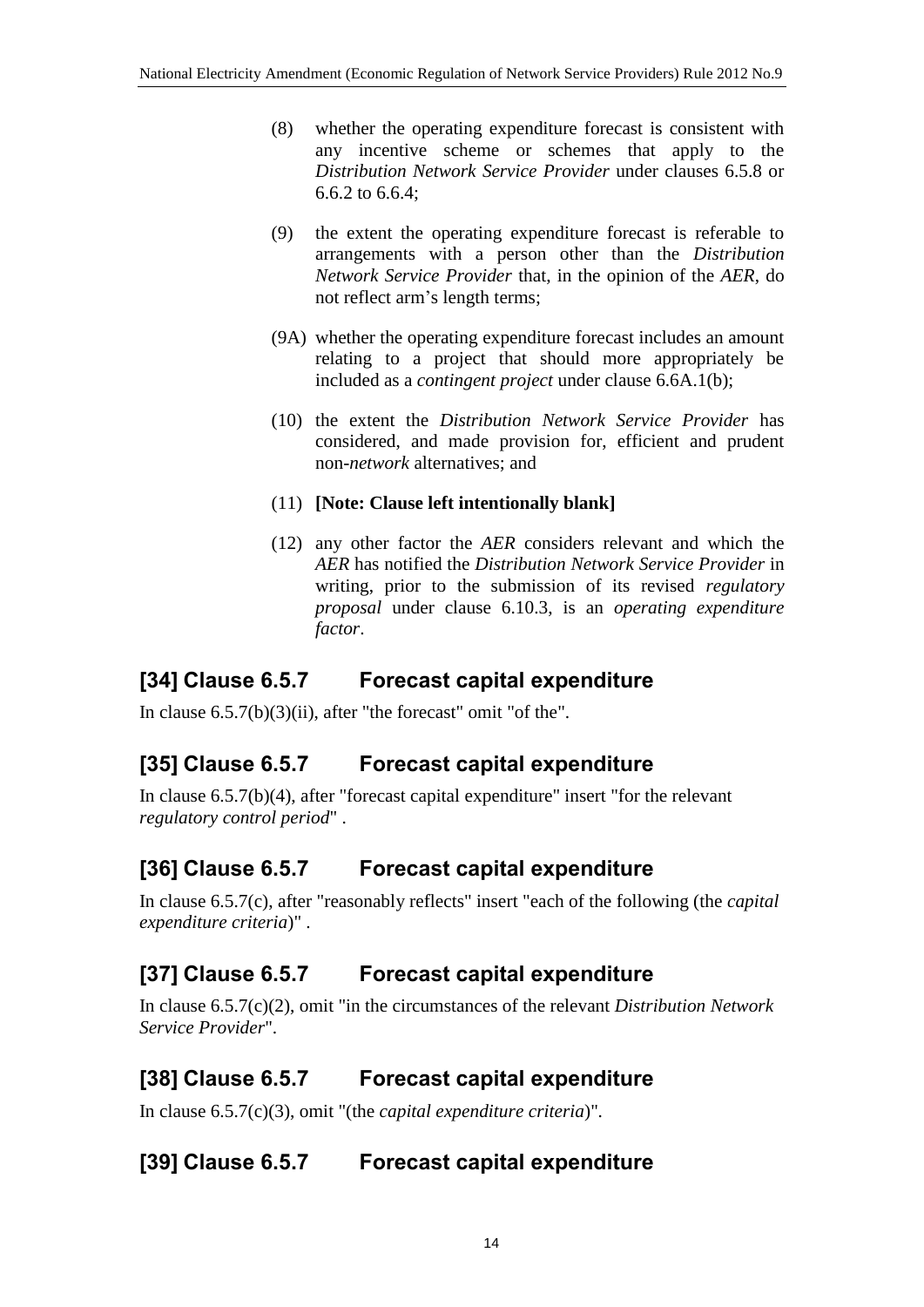Omit clause 6.5.7(e) and substitute:

- (e) In deciding whether or not the *AER* is satisfied as referred to in paragraph (c), the *AER* must have regard to the following (the *capital expenditure factors*):
	- (1) [**Deleted**]
	- (2) [**Deleted**]
	- (3) [**Deleted**]
	- (4) the most recent *annual benchmarking report* that has been *published* under rule 6.27 and the benchmark capital expenditure that would be incurred by an efficient *Distribution Network Service Provider* over the relevant *regulatory control period*;
	- (5) the actual and expected capital expenditure of the *Distribution Network Service Provider* during any preceding *regulatory control periods*;
	- (5A) the extent to which the capital expenditure forecast includes expenditure to address the concerns of electricity consumers as identified by the *Distribution Network Service Provider* in the course of its engagement with electricity consumers;
	- (6) the relative prices of operating and capital inputs;
	- (7) the substitution possibilities between operating and capital expenditure;
	- (8) whether the capital expenditure forecast is consistent with any incentive scheme or schemes that apply to the *Distribution Network Service Provider* under clauses 6.5.8A or 6.6.2 to 6.6.4;
	- (9) the extent the capital expenditure forecast is referable to arrangements with a person other than the *Distribution Network Service Provider* that, in the opinion of the *AER*, do not reflect arm's length terms;
	- (9A) whether the capital expenditure forecast includes an amount relating to a project that should more appropriately be included as a *contingent project* under clause 6.6A.1(b);
	- (10) the extent the *Distribution Network Service Provider* has considered, and made provision for, efficient and prudent non-*network* alternatives; and
	- (11) **[Note: clause left intentionally blank]**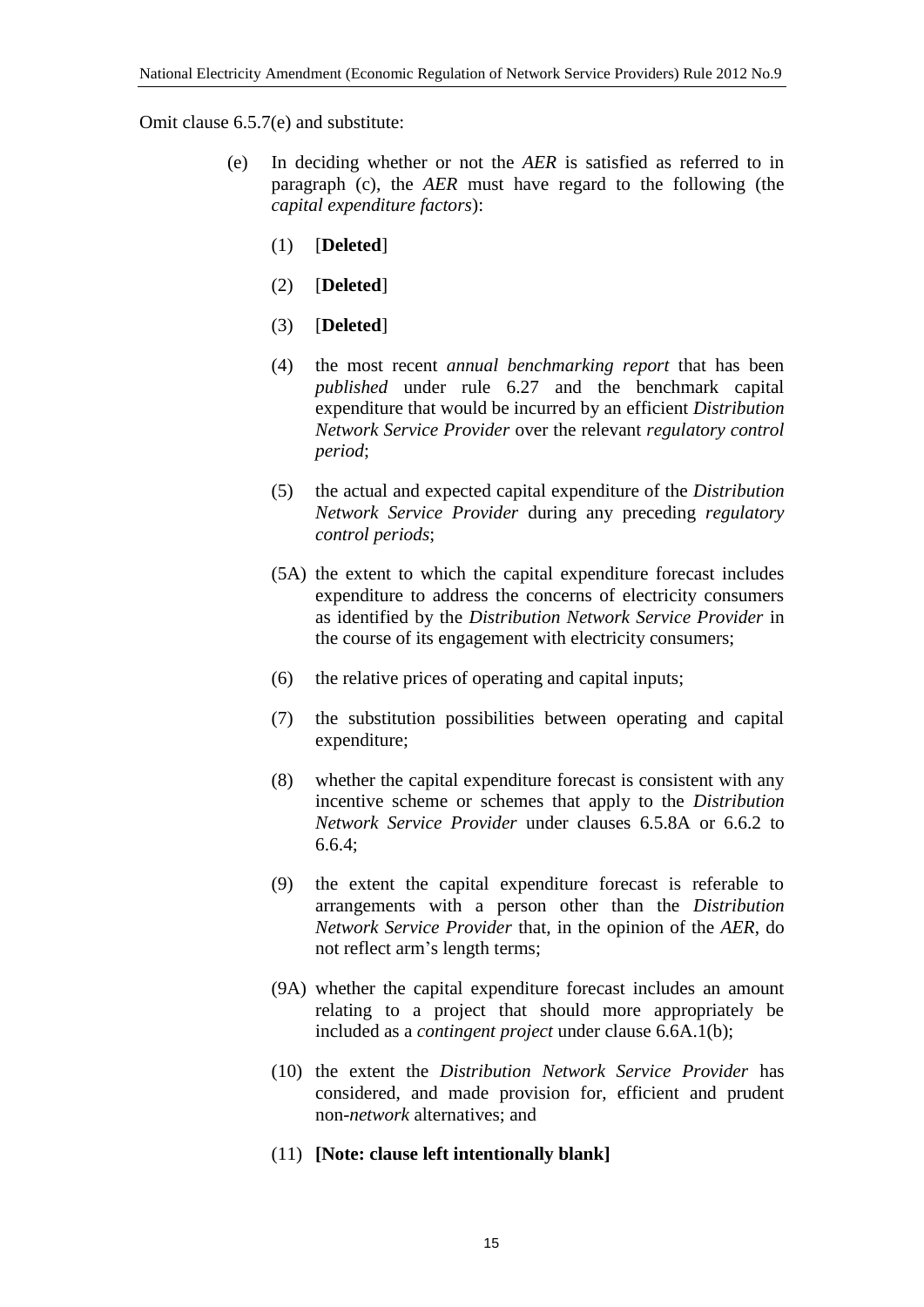(12) any other factor the *AER* considers relevant and which the *AER* has notified the *Distribution Network Service Provider* in writing, prior to the submission of its revised *regulatory proposal* under clause 6.10.3, is a *capital expenditure factor*.

#### **Forecast capital expenditure and contingent projects**

- (f) Paragraphs  $(g) (i)$  apply where:
	- (1) in a *regulatory control period* (the **first** *regulatory control period*), the *AER* determines under clause 6.6A.2(e)(1)(iii) that the likely completion date for a *contingent project* is a date which occurs in the immediately following *regulatory control period* (the **second** *regulatory control period*); and
	- (2) there is an unspent amount of capital expenditure for that *contingent project* under paragraph (g).
- (g) A *Distribution Network Service Provider's regulatory proposal* for the second *regulatory control period* must include in the forecast of required capital expenditure referred to in paragraph (a) an amount of any unspent capital expenditure for each *contingent project* as described in subparagraph  $(f)(2)$ , that equals the difference (if any) between:
	- (1) the total capital expenditure for that *contingent project*, as determined by the *AER* in the first *regulatory control period* under clause  $6.6A.2(e)(1)(ii)$ ; and
	- (2) the total of the capital expenditure actually incurred (or estimated capital expenditure for any part of the first *regulatory control period* for which actual capital expenditure is not available) in the first *regulatory control period* for that *contingent project*.
- (h) The *AER* must include in any forecast capital expenditure for the second *regulatory control period* which is accepted in accordance with paragraph (c) or substituted in accordance with clause  $6.12.1(3)(ii)$  (as the case may be) the amount of any unspent capital expenditure calculated in accordance with paragraph (g).
- (i) Without limiting the requirement in paragraph (h), in deciding whether or not to accept the forecast of required capital expenditure of a *Distribution Network Service Provider* for the second *regulatory control period* in accordance with this clause 6.5.7, the *AER* must not:
	- (1) assess the reasonableness of the amount of unspent capital expenditure for a *contingent project* referred to in paragraph (g) or the remaining period to which the *contingent project* applies;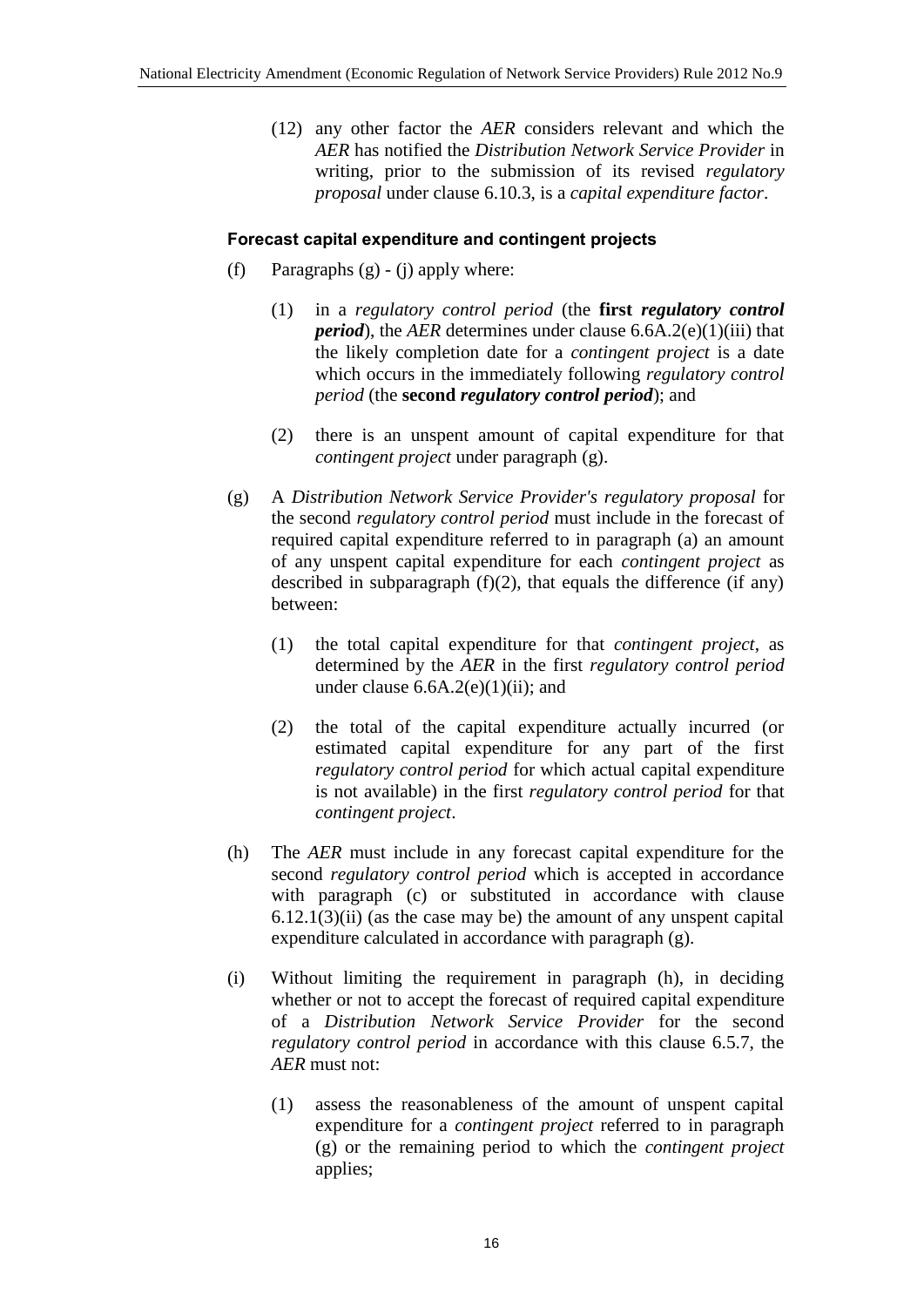- (2) assess the reasonableness of the timing of the unspent capital expenditure within the remaining period for a *contingent project* referred to in paragraph (g) except as part of the assessment of the total forecast capital expenditure under paragraph (c); or
- (3) take into account any amount which represents for a *contingent project* referred to in paragraph (g) the difference between:
	- (i) the amount representing the sum of the forecast capital expenditure for that *contingent project* for each year of the immediately preceding *regulatory control period* referred to in clause  $6.6A.2(e)(1)(i)$ ; and
	- (ii) the total capital expenditure actually incurred (or estimated capital expenditure for any part of the preceding *regulatory control period* for which actual capital expenditure is not available) in the immediately preceding *regulatory control period* for that *contingent project*.
- (j) A *regulatory proposal* in respect of the second *regulatory control period* must not include in the forecast of required capital expenditure referred to in paragraph (a) any capital expenditure for a *contingent project* for the first *regulatory control period*:
	- (1) to the extent that the capital expenditure was included in the amount of capital expenditure for that *contingent project* as determined in the first *regulatory control period* under clause 6.6A.2(e)(1)(i); and
	- (2) the capital expenditure actually incurred (or estimated capital expenditure for any part of the first *regulatory control period* for which actual capital expenditure is not available) in the first *regulatory control period* for that *contingent project* exceeded the capital expenditure referred to in subparagraph (1).

### **[40] Clause 6.5.8 Efficiency benefit sharing scheme**

In clause 6.5.8(a), omit "a scheme" where first occurring and substitute "an incentive scheme".

# **[41] Clause 6.5.8 Efficiency benefit sharing scheme**

In clause 6.5.8(b), omit "capital expenditure or".

# **[42] Clause 6.5.8 Efficiency benefit sharing scheme**

In clause 6.5.8(c)(1), after "benefits to" insert "electricity".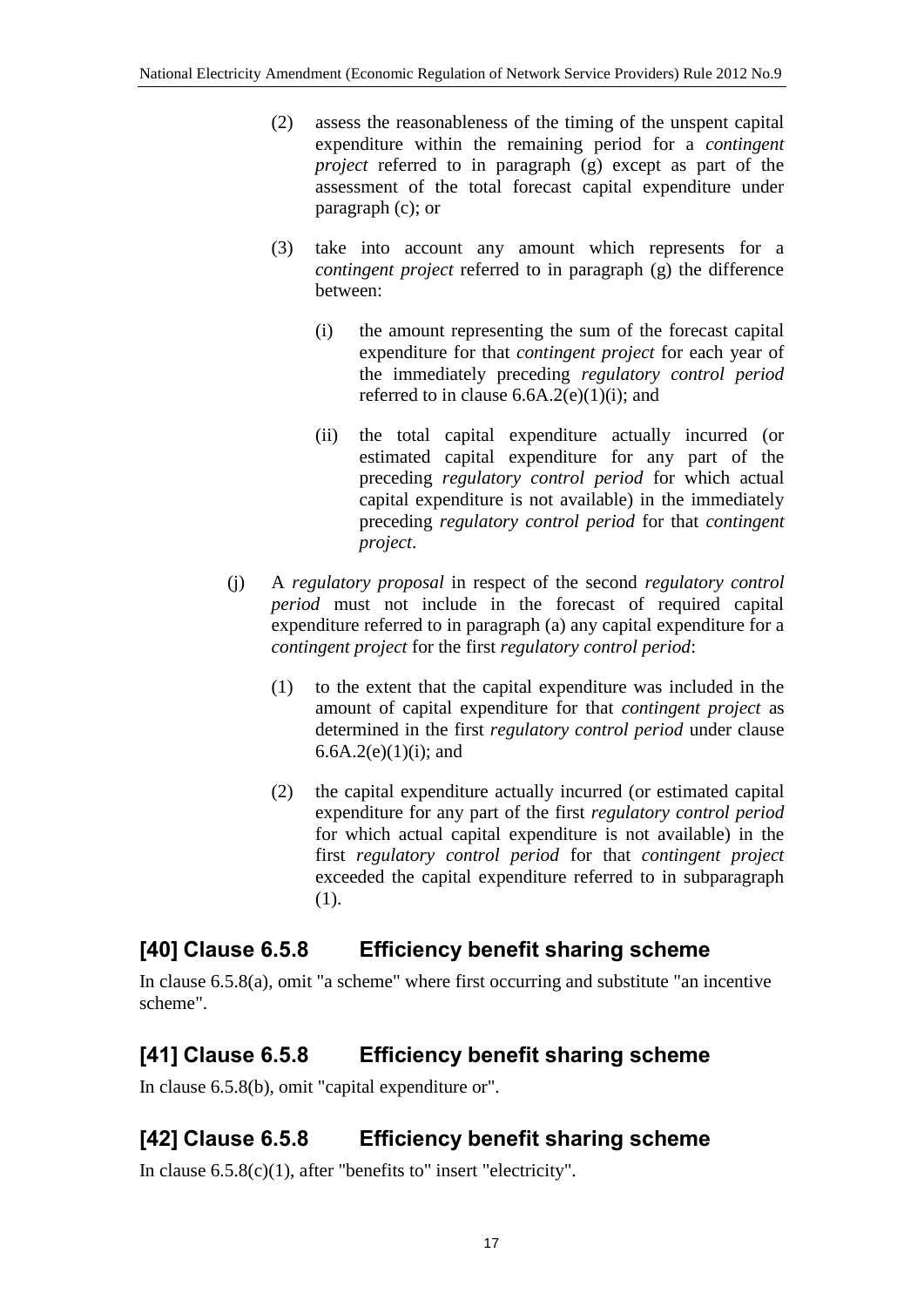# **[43] Clause 6.5.8 Efficiency benefit sharing scheme**

In clause  $6.5.8(c)(2)$ , omit "and, if the scheme extends to capital expenditure, capital expenditure".

#### **[44] New Clause 6.5.8A Capital expenditure sharing scheme**

After clause 6.5.8(d), insert:

#### **6.5.8A Capital expenditure sharing scheme**

- (a) A *capital expenditure sharing scheme* is a scheme that provides *Distribution Network Service Providers* with an incentive to undertake efficient capital expenditure during a *regulatory control period*.
- (b) If the *AER* develops a *capital expenditure sharing scheme* in accordance with this clause, the *capital expenditure sharing scheme* must be consistent with the *capital expenditure incentive objective*.
- (c) In developing a *capital expenditure sharing scheme*, the *AER* must take into account the following principles (the *capital expenditure sharing scheme principles*):
	- (1) *Distribution Network Service Providers* should be rewarded or penalised for improvements or declines in efficiency of capital expenditure; and
	- (2) the rewards and penalties should be commensurate with the efficiencies or inefficiencies in capital expenditure, but a reward for efficient capital expenditure need not correspond in amount to a penalty for the same amount of inefficient capital expenditure.
- (d) In developing a *capital expenditure sharing scheme*, the *AER* must also take into account:
	- (1) the interaction of the scheme with other incentives that *Distribution Network Service Providers* may have in relation to undertaking efficient operating or capital expenditure; and
	- (2) the *capital expenditure objectives* and, if relevant, the *operating expenditure objectives*.
- (e) In deciding:
	- (1) whether to apply a *capital expenditure sharing scheme* to a *Distribution Network Service Provider* for a *regulatory control period*; and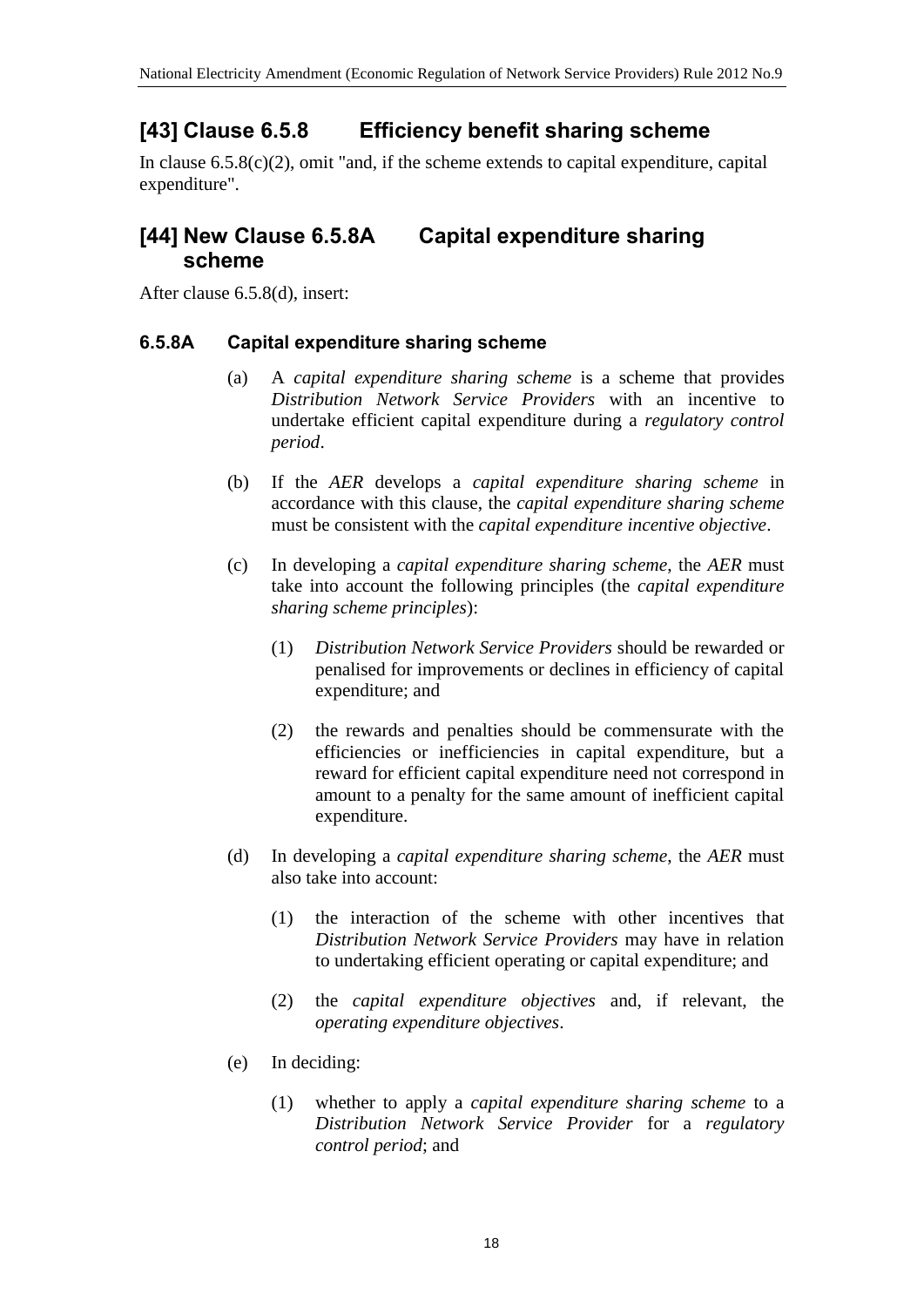(2) the nature and details of any *capital expenditure sharing scheme* that is to apply to a *Distribution Network Service Provider* for a *regulatory control period*,

the *AER* must:

- (3) make that decision in a manner that contributes to the achievement of the *capital expenditure incentive objective*; and
- (4) take into account:
	- (i) both the *capital expenditure sharing scheme principles*, and the matters referred to in paragraph (d), as they apply to the *Distribution Network Service Provider*; and
	- (ii) the circumstances of the *Distribution Network Service Provider*.

# **[45] Clause 6.5.9 The X factor**

Omit clause 6.5.9(c)(1) and substitute "for different *regulatory years* of the *regulatory control period*; and".

# **[46] Clause 6.6.1 Cost pass through**

Omit clause 6.6.1(e), but not subparagraphs (1) and (2), and substitute:

(e) Subject to paragraph (k1), if the *AER* does not make the determinations referred to in paragraph (d) within 40 *business days* from the later of the date it receives the *Distribution Network Service Provider's* statement and accompanying evidence under paragraph (c), and the date it receives any additional information required under paragraph (e1), then, on the expiry of that period, the *AER* is taken to have determined that:

### **[47] Clause 6.6.1 Cost pass through**

After clause 6.6.1(e), insert:

(e1) A *Distribution Network Service Provider* must provide the *AER* with such additional information as the *AER* requires for the purpose of making a determination under paragraph (d) within the time specified by the *AER* in a notice provided to the *Distribution Network Service Provider* by the *AER* for that purpose.

### **[48] Clause 6.6.1 Cost pass through**

After clause 6.6.1(f), insert:

(f1) If the occurrence of the *negative change event* is not notified by the *Distribution Network Service Provider* to the *AER* under paragraph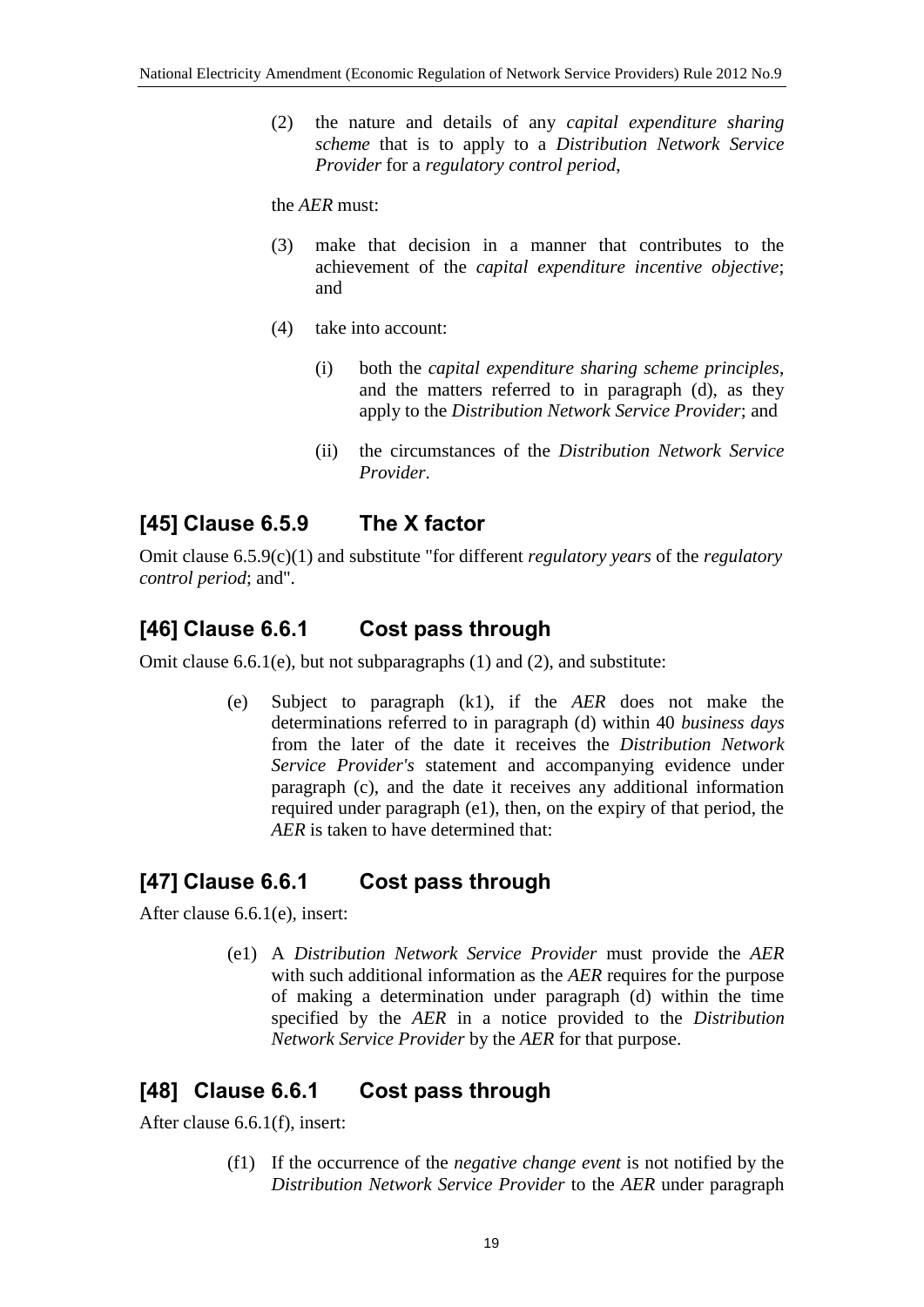(f) then, as soon as is reasonably practicable and before making a determination referred to in paragraph (g), the *AER* must notify the *Distribution Network Service Provider* of the occurrence of that *negative change event*.

## **[49] Clause 6.6.1 Cost pass through**

After clause 6.6.1(g), insert:

- (g1) Subject to paragraph (k1), if the *AER* does not make the determinations referred to in paragraph (g) within 40 *business days* from:
	- (1) where the *Distribution Network Service Provider* notifies the *AER* of the occurrence of the *negative change event* under paragraph (f) - the later of the date the *AER* receives the *Distribution Network Service Provider's* statement under paragraph (f) and the date the *AER* receives any information required by the *AER* under paragraph (h); or
	- (2) where the *Distribution Network Service Provider* does not notify the *AER* of the occurrence of the *negative change event* under paragraph (f) – the later of the date the *AER* notifies the *Distribution Network Service Provider* under paragraph (g1) and the date the *AER* receives any information required by the *AER* under paragraph (h),

then the *AER* is taken to have determined that the *required pass through amount* is zero.

# **[50] Clause 6.6.1 Cost pass through**

In clause 6.6.1(j)(4), omit "*weighted average cost of capital*" and substitute "*allowed rate of return*".

# **[51] Clause 6.6.1 Cost pass through**

In clause 6.6.1(j)(8), after "other factors" insert "that".

# **[52] Clause 6.6.1 Cost pass through**

In clause 6.6.1(k), omit "clause 6.6.1(c) or clause 6.6.1(f)" and substitute "paragraph (c) or (f)".

# **[53] Clause 6.6.1 Cost pass through**

After clause 6.6.1(k), insert:

(k1) If the *AER* is satisfied that the making of a determination under paragraph (d) or (g) involves issues of such complexity or difficulty that the time limit fixed in paragraph (e) or (g1) should be extended,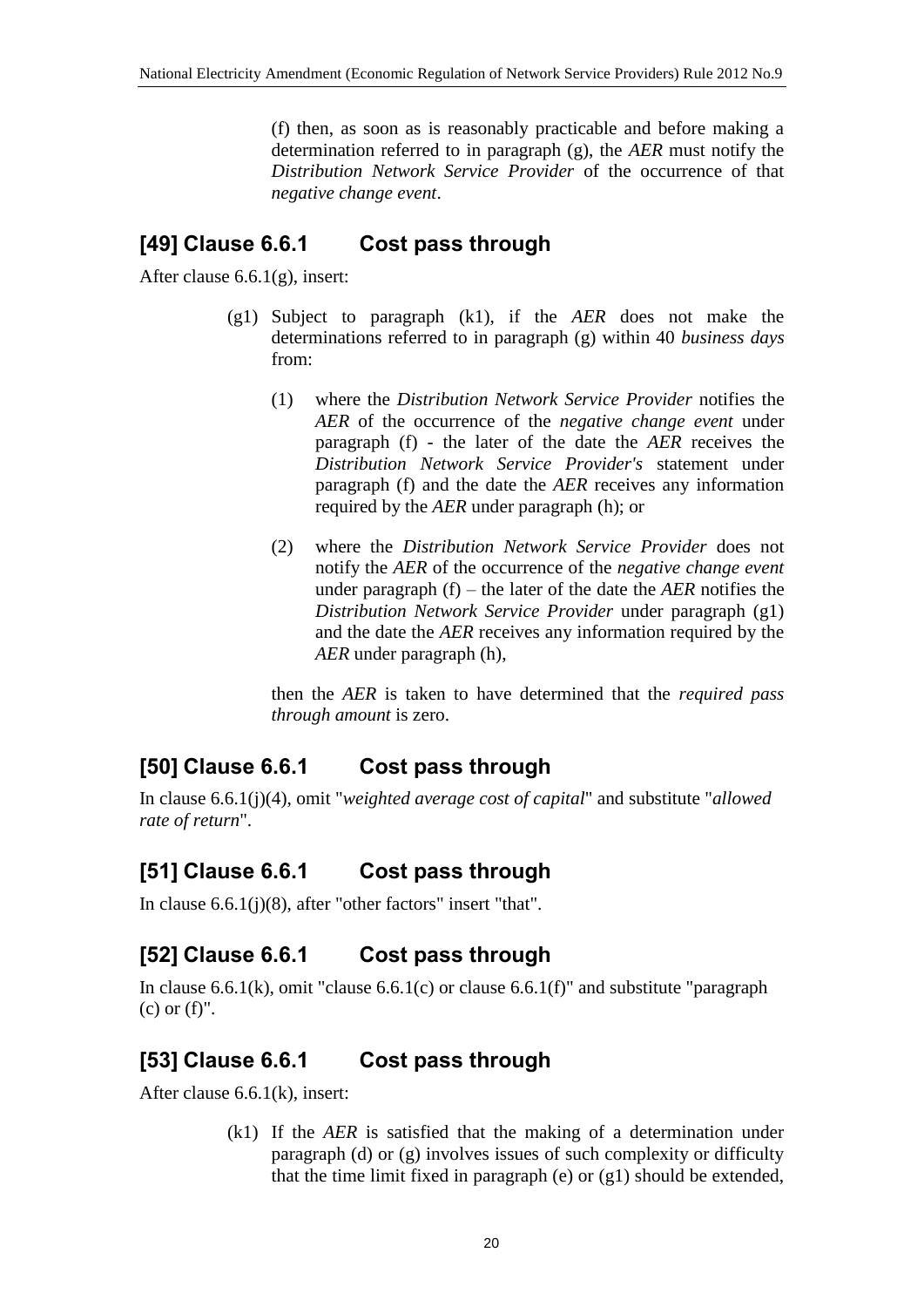the *AER* may extend that time limit by a further period of up to 60 *business days*, provided that it gives written notice to the *Distribution Network Service Provider* of that extension not later than 10 *business days* before the expiry of that time limit.

- (k2) If the *AER* extends a time limit under paragraph (k1), it must make available on its website a notice of that extension as soon as is reasonably practicable.
- (k3) Subject to paragraph (k6), if the *AER* gives a written notice to the *Distribution Network Service Provider* stating that it requires information from an *Authority* in order to make a determination under paragraph (d) or (g) then, for the purpose of calculating elapsed time, the period between when the *AER* gives that notice to the *Distribution Network Service Provider* and when the *AER* receives that information from that *Authority* is to be disregarded.
- (k4) Subject to paragraph (k6), if the *AER* gives a written notice to the *Distribution Network Service Provider* stating that, in order to make a determination under paragraph (d) or (g), it requires information that it anticipates will be made publicly available by a judicial body or royal commission then, for the purpose of calculating elapsed time, the period between when the *AER* gives that notice to the *Distribution Network Service Provider* and when that information is made publicly available is to be disregarded.
- (k5) Where the *AER* gives a notice to the *Distribution Network Service Provider* under paragraph (k3) or (k4), it must:
	- (1) as soon as is reasonably practicable make available on its website a notice stating when the period referred to in paragraph  $(k3)$  or  $(k4)$ , as the case may be, has commenced;
	- (2) as soon as is reasonably practicable make available on its website a notice stating when the period referred to in paragraph (k3) or (k4), as the case may be, has ended; and
	- (3) if the information specified in that notice is required from an *Authority*, promptly request that information from the relevant *Authority*.
- (k6) Paragraphs (k3) and (k4) do not apply if the *AER* gives the notice specified in those paragraphs to the *Distribution Network Service Provider* later than 10 *business days* before the expiry of the time limit fixed in paragraphs (e) or (g1).

### **[54] Clause 6.6.2 Service target performance incentive scheme**

In clause 6.6.2(a), omit "incentive schemes" and substitute "schemes".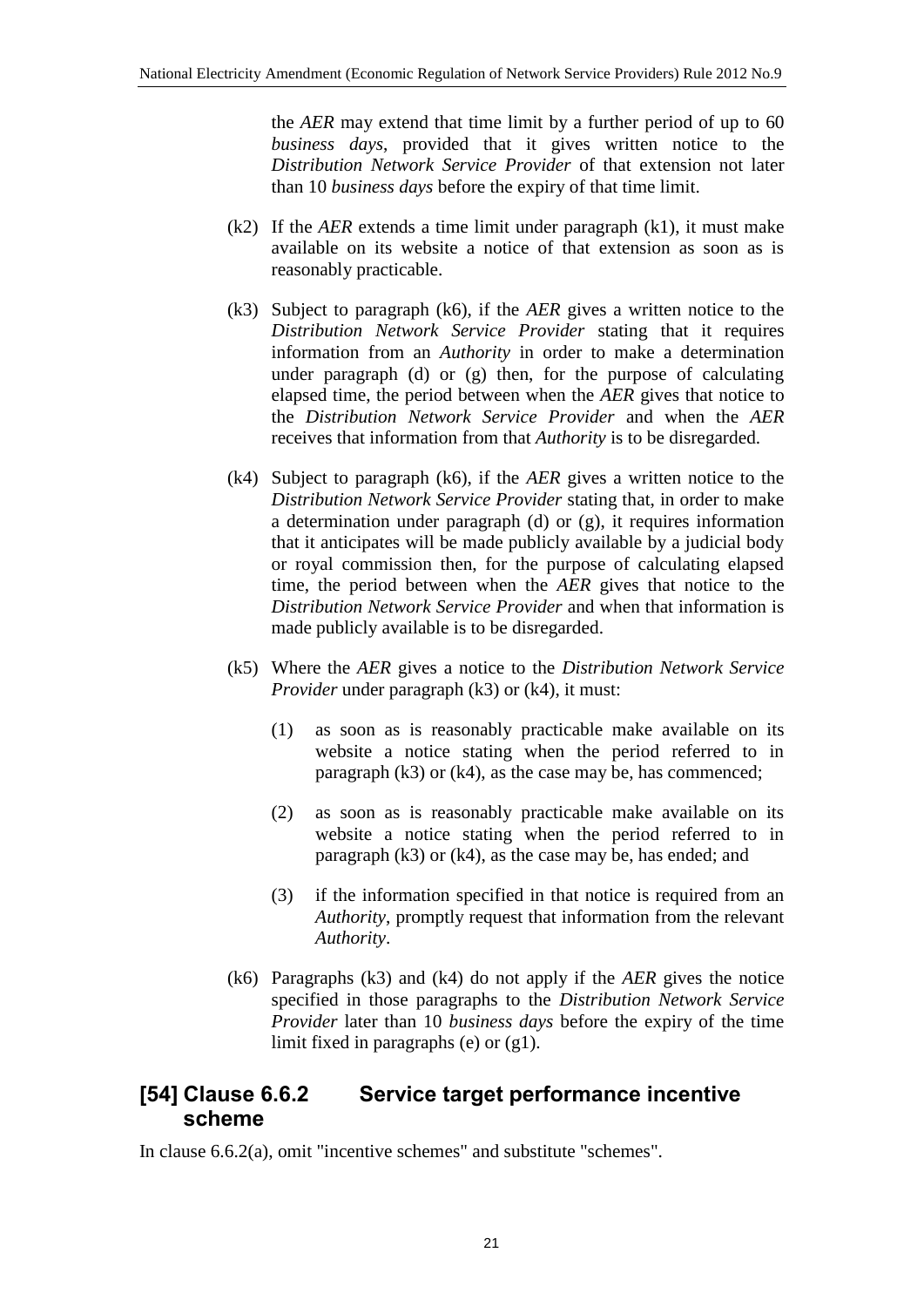#### **[55] Clause 6.6.2 Service target performance incentive scheme**

In clause 6.6.2(b)(3)(i), after "benefits to" insert "electricity".

#### **[56] Clause 6.6.3 Demand management and embedded generation connection incentive scheme**

In clause 6.6.3(a), omit "a demand management and embedded generation connection scheme or schemes" and substitute "an incentive scheme or schemes (*demand management and embedded generation connection incentive scheme*) ".

### **[57] Clause 6.6.3 Demand management and embedded generation connection incentive scheme**

In clause 6.6.3(b)(1), after "benefits to" insert "electricity".

### **[58] Clause 6.6.3 Demand management and embedded generation connection incentive scheme**

Omit clause 6.6.3(b)(4), and substitute: .

(4) the possible interaction between a *demand management and embedded generation connection incentive scheme* and other incentive schemes under clauses 6.5.8, 6.5.8A, 6.6.2 and 6.6.4;

## **[59] Clause 6.6.3 Demand management and embedded generation connection incentive scheme**

Omit clause 6.6.3(d) and substitute "[**Deleted**]".

# **[60] New Clause 6.6.4Small-scale incentive scheme**

After clause 6.6.3, insert:

#### **6.6.4 Small-scale incentive scheme**

- (a) The *AER* may, in accordance with the *distribution consultation procedures*, develop and *publish* an incentive scheme or schemes (*small-scale incentive scheme*) that provides *Distribution Network Service Providers* with incentives to provide *standard control services* in a manner that contributes to the achievement of the *national electricity objective*.
- (b) In developing and applying a *small-scale incentive scheme*, the *AER* must have regard to the following matters:
	- (1) *Distribution Network Service Providers* should be rewarded or penalised for efficiency gains or losses in respect of their *distribution systems*;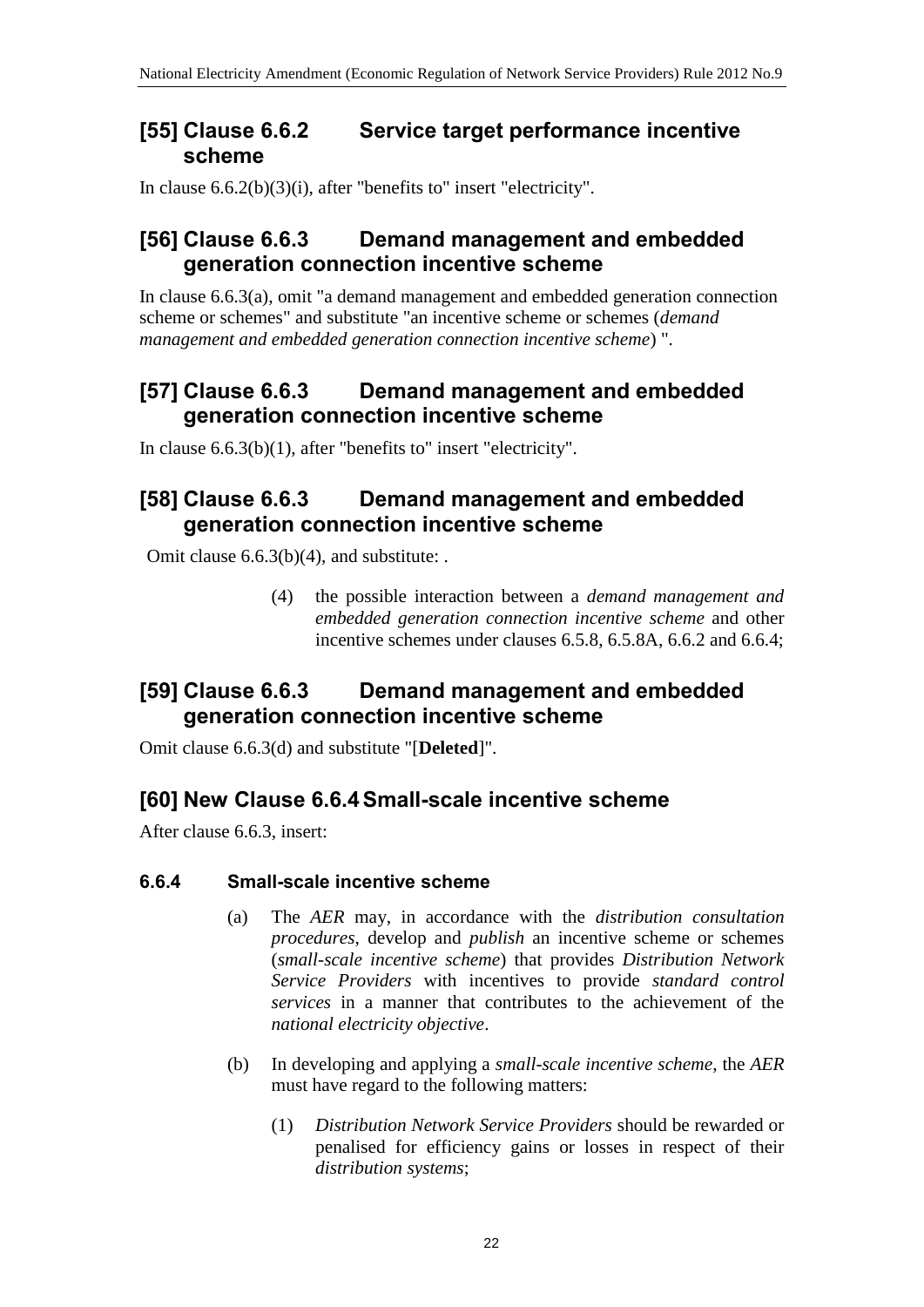- (2) the rewards and penalties should be commensurate with the efficiency gains or efficiency losses in respect of a *distribution system*, but a reward for efficiency gains need not correspond in amount to a penalty for efficiency losses;
- (3) the benefits to electricity consumers that are likely to result from efficiency gains in respect of a *distribution system*  should warrant the rewards provided under the scheme, and the detriments to electricity consumers that are likely to result from efficiency losses in respect of a *distribution system* should warrant the penalties provided under the scheme;
- (4) the interaction of the scheme with other incentives that *Distribution Network Service Providers* may have under the *Rules*; and
- (5) the *capital expenditure objectives* and the *operating expenditure objectives*.
- (c) The *AER* may, from time to time and in accordance with the *distribution consultation procedures*, amend or replace any *small-scale incentive scheme*.
- (d) Where the *AER* applies a *small-scale incentive scheme* to a *Distribution Network Service Provider* for a *regulatory control period*:
	- (1) the aggregate rewards or penalties for a *regulatory year* in that *regulatory period* that are provided or imposed under that scheme and any other *small-scale incentive schemes* that apply to that *Distribution Network Service Provider* must not exceed 0.5% of the *annual revenue requirement* for the *Distribution Network Service Provider* for that *regulatory year* unless the *Distribution Network Service Provider* consents to the contrary, in which case that aggregate must not exceed 1% of the *annual revenue requirement* for the *Distribution Network Service Provider* for that *regulatory year*; and
	- (2) the *small-scale incentive scheme* must cease to provide rewards or impose penalties in respect of a *regulatory year* after the expiry of such a period as is determined by the *AER*, being a period that is not more than two *regulatory control periods* after the commencement of that scheme.
- (e) Notwithstanding anything else contained in this clause, the *AER* may require a *Distribution Network Service Provider* to participate in a trial of a *small-scale incentive scheme* under which, for the duration of that trial, the *Distribution Network Service Provider* is not required to bear any penalty and is not entitled to earn any reward.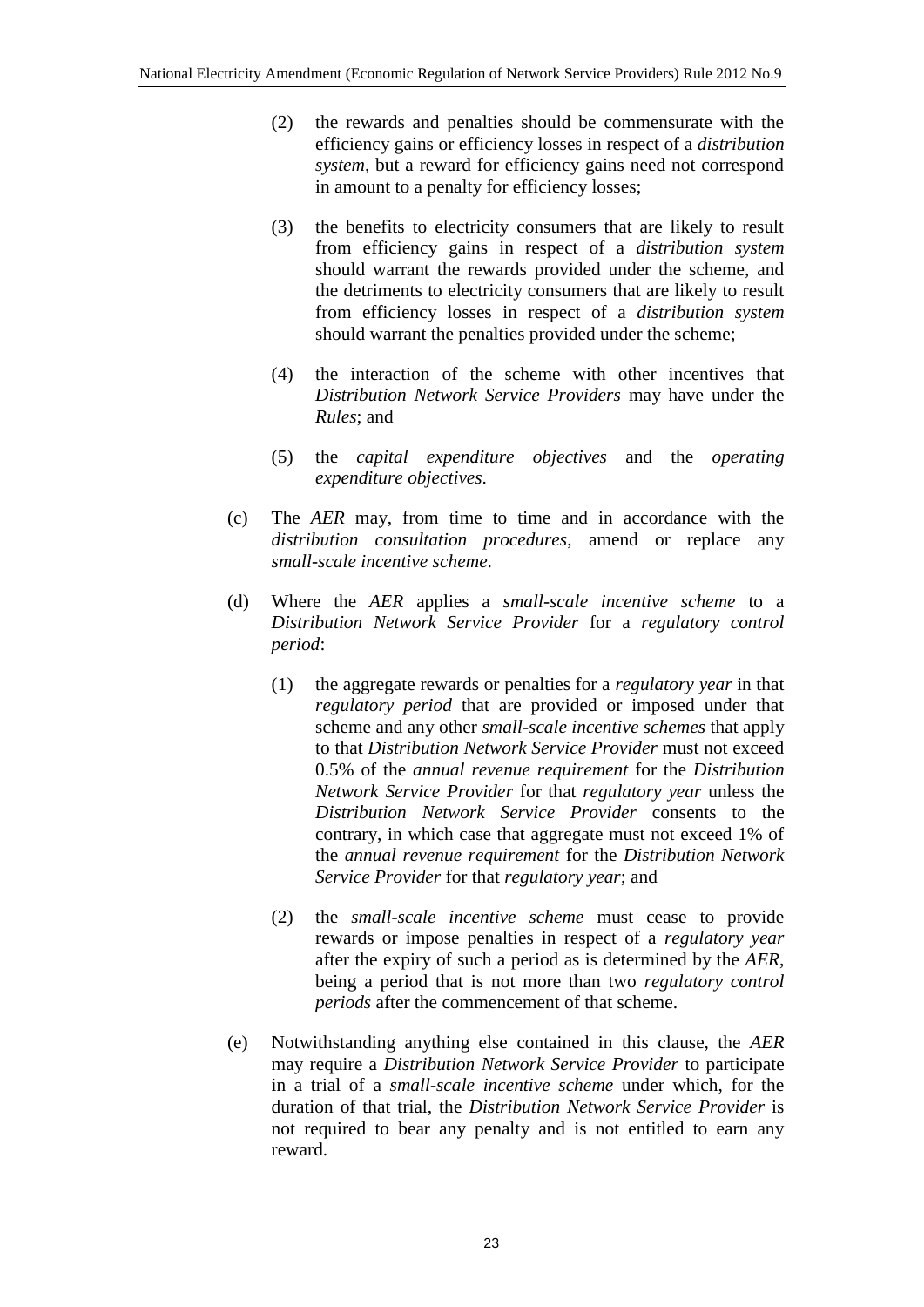#### **6.6.5 Reopening of distribution determination for capital expenditure**

- (a) Subject to paragraph (b), a *Distribution Network Service Provider* may, during a *regulatory control period*, apply to the *AER* to revoke and substitute a distribution determination that applies to it where:
	- (1) an event that is beyond the reasonable control of the *Distribution Network Service Provider* has occurred during that *regulatory control period* and the occurrence of that event during that period (or of an event of a similar kind) could not reasonably have been foreseen by the *Distribution Network Service Provider* at the time of the making of the distribution determination ('**the event**');
	- (2) no forecast capital expenditure was accepted or substituted by the *AER* for that period under clauses  $6.5.7(c)$  or  $6.12.1(3)(ii)$ (as the case may be) in relation to the event that has occurred;
	- (3) the *Distribution Network Service Provider* proposes to undertake capital expenditure to rectify the adverse consequences of the event;
	- (4) the total of the capital expenditure required during the *regulatory control period* to rectify the adverse consequences of the event:
		- (i) exceeds 5% of the value of the regulatory asset base for the relevant *Distribution Network Service Provider* for the first year of the relevant *regulatory control period*;
		- (ii) is such that, if undertaken, it is reasonably likely (in the absence of any other reduction in capital expenditure) to result in the total actual capital expenditure for that *regulatory control period* exceeding the total of the forecast capital expenditure for that *regulatory control period* as accepted or substituted by the *AER* in accordance with clauses  $6.5.7(c)$  or  $6.12.1(3)(ii)$  (as the case may be);
	- (5) the *Distribution Network Service Provider* can demonstrate that it is not able to reduce capital expenditure in other areas to avoid the consequence referred to in subparagraph  $(a)(4)(ii)$ without materially adversely affecting the *reliability* and security of the relevant *distribution system*;
	- (6) a failure to rectify the adverse consequences of the event would be likely to materially adversely affect the *reliability* and security of the relevant *distribution system*; and
	- (7) the event is not a *pass through event* or a *contingent project*.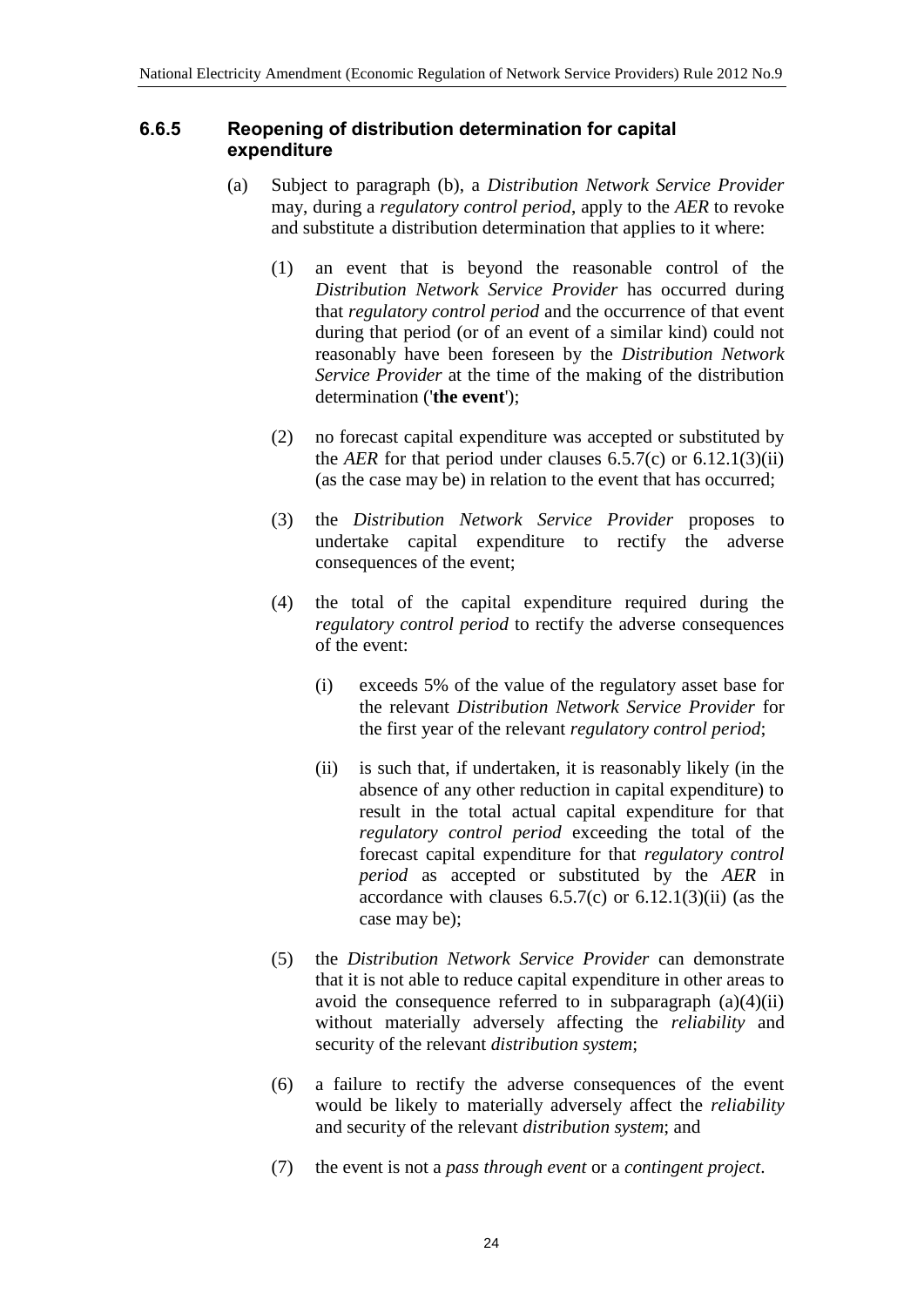In this paragraph (a), a reference to an event includes a series of events or a state of affairs, which may include a greater than anticipated increase in demand.

- (b) An application referred to in paragraph (a) must not be made within 90 *business days* prior to the end of a *regulatory year*.
- (c) Following its receipt of an application made in accordance with paragraphs (a) and (b), the *AER* must:
	- (1) consult with the *Distribution Network Service Provider* and such other persons as it considers appropriate in relation to the application; and
	- (2) make its decision on the application within 40 *business days* from the later of the date the *AER* receives the application and the date the *AER* receives any information required by the *AER* under paragraph (g).
- (d) The *AER* must, and must only, revoke a distribution determination following an application made in accordance with paragraphs (a) and (b) if the *AER* is satisfied of each of the matters referred to in paragraph (a).
- (e) If the *AER* revokes a distribution determination under paragraph (d), the *AER* must make a new distribution determination in substitution for the revoked determination to apply for the remainder of the *regulatory control period* for which the revoked determination was to apply.
- (f) The substituted distribution determination must only vary from the revoked distribution determination to the extent necessary:
	- (1) to adjust the forecast capital expenditure for that *regulatory control period* to accommodate the amount of such additional capital expenditure as the *AER* determines is appropriate (in which case the amount of that adjustment will be taken to be accepted by the *AER* under clause 6.5.7(c)); and
	- (2) to reflect the effect of any resultant increase in forecast capital expenditure on:
		- (i) the forecast operating expenditure for the remainder of the *regulatory control period*;
		- (ii) the *annual revenue requirement* for each *regulatory year* in the remainder of the *regulatory control period*; and
		- (iii) the X factor for each of the remaining *regulatory years* of the *regulatory control period*.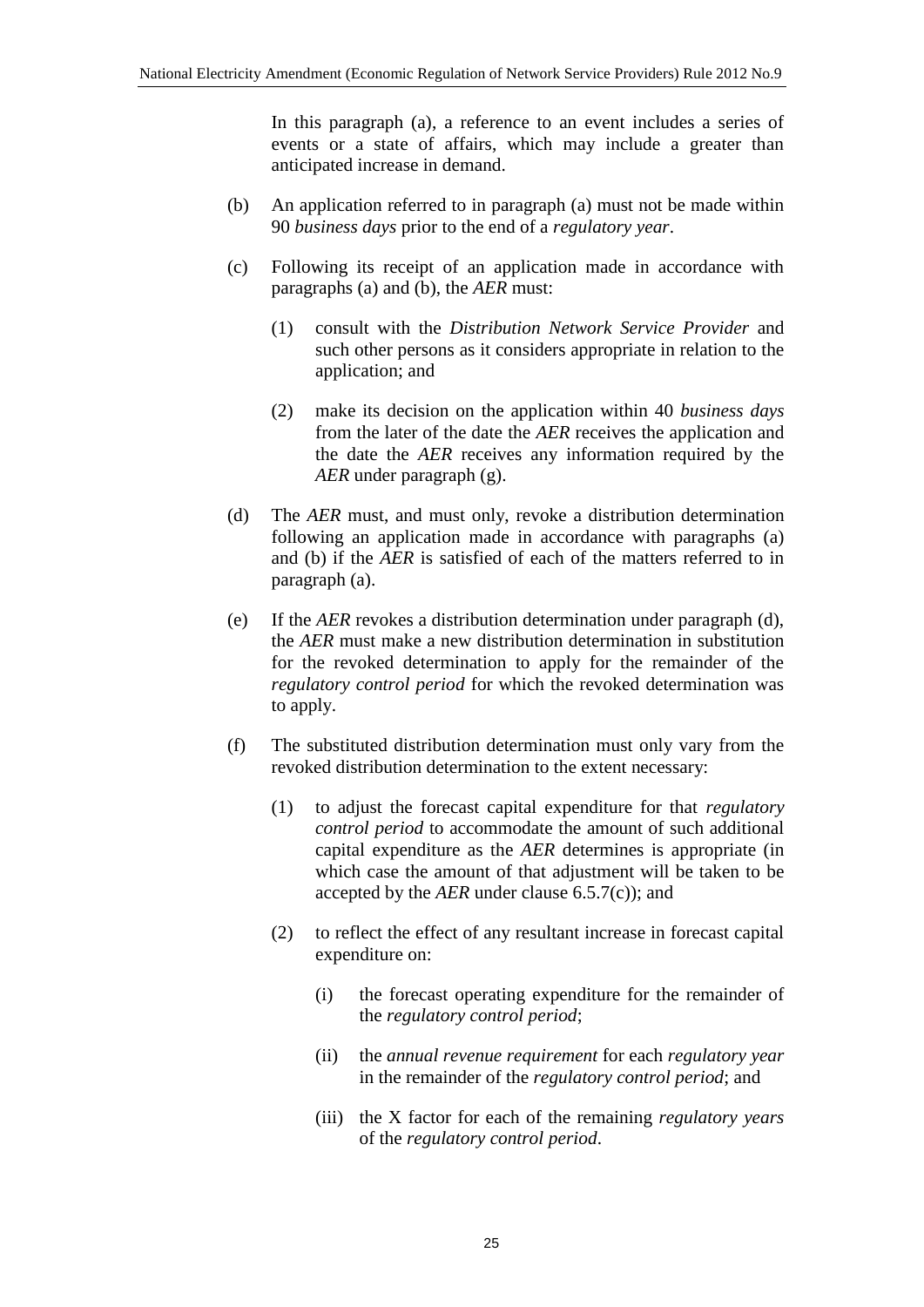(g) A *Distribution Network Service Provider* must provide the *AER* with such additional information as the *AER* requires for the purpose of making a decision on an application made by that *Distribution Network Service Provider* under paragraph (a) within the time specified by the *AER* in a notice provided to the *Distribution Network Service Provider* by the *AER* for that purpose.

#### **Extension of time limit**

- (h) If the *AER* is satisfied that the revocation and substitution of a distribution determination under paragraphs (d) and (e) involves issues of such complexity or difficulty that the time limit fixed in subparagraph (c)(2) should be extended, the *AER* may extend that time limit by a further period of up to 60 *business days*, provided that it gives written notice to the *Distribution Network Service Provider* of that extension not later than 10 *business days* before the expiry of that time limit.
- (i) If the *AER* extends the time limit under paragraph (h), it must make available on its website a notice of that extension as soon as is reasonably practicable.
- (j) Subject to paragraph (l1), if the *AER* gives a written notice to the *Distribution Network Service Provider* stating that it requires information from an *Authority* in order to make a decision on an application made by the *Distribution Network Service Provider* under paragraph (a) then, for the purpose of calculating elapsed time, the period between when the *AER* gives that notice to the *Distribution Network Service Provider* and when the *AER* receives that information from that *Authority* is to be disregarded.
- (k) Subject to paragraph (l1), if the *AER* gives a written notice to the *Distribution Network Service Provider* stating that, in order to make a decision on an application made by the *Distribution Network Service Provider* under paragraph (a), it requires information that it anticipates will be made publicly available by a judicial body or royal commission then, for the purpose of calculating elapsed time, the period between when the *AER* gives that notice to the *Distribution Network Service Provider* and when that information is made publicly available is to be disregarded.
- (l) Where the *AER* gives a notice to the *Distribution Network Service Provider* under paragraph (j) or (k), it must:
	- (1) as soon as is reasonably practicable make available on its website a notice stating when the period referred to in paragraph (j) or (k), as the case may be, has commenced;
	- (2) as soon as is reasonably practicable make available on its website a notice stating when the period referred to in paragraph (j) or (k), as the case may be, has ended; and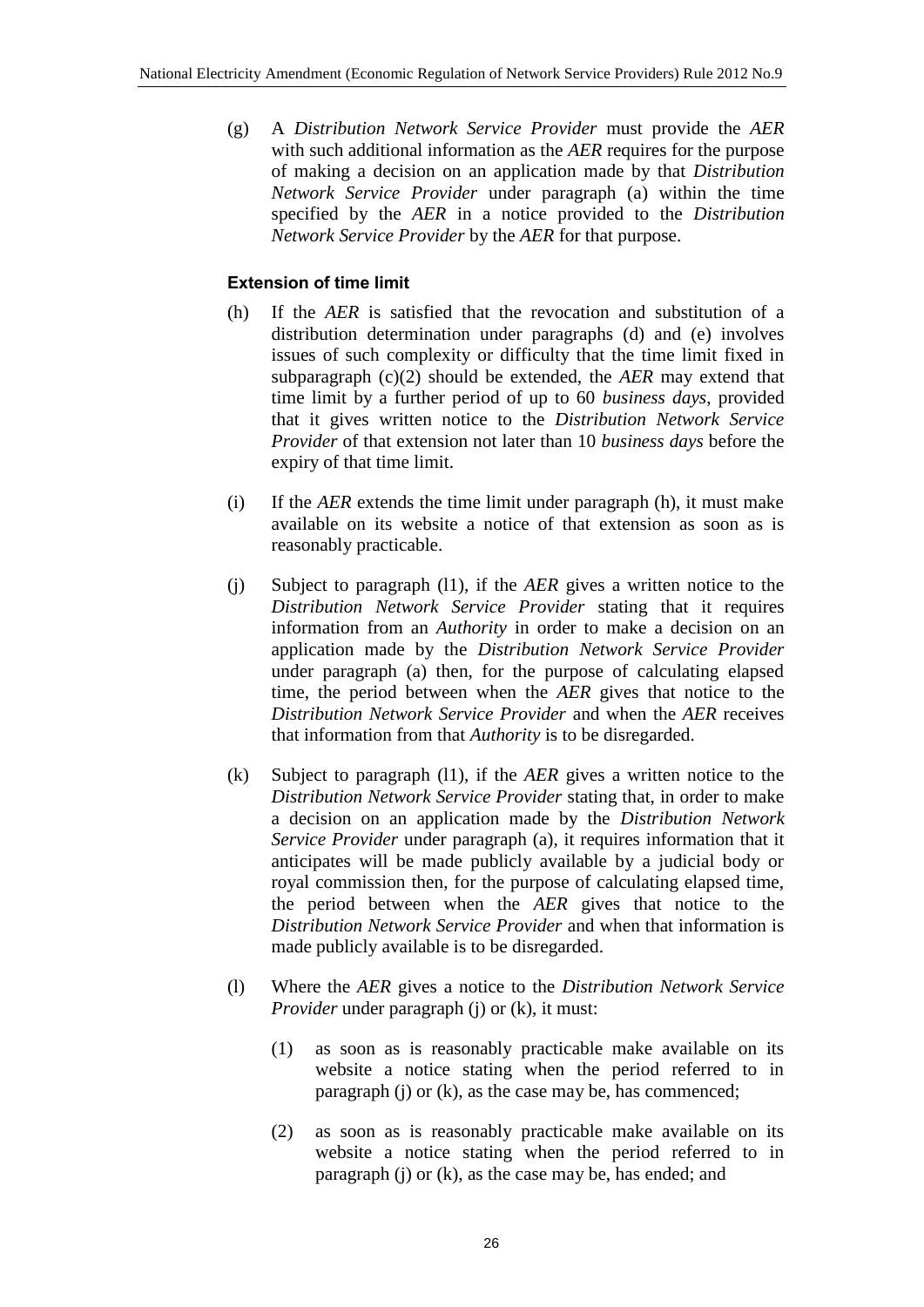- (3) if the information specified in that notice is required from an *Authority*, promptly request that information from the relevant *Authority*.
- (l1) Paragraphs (j) and (k) do not apply if the *AER* gives the notice specified in those paragraphs to the *Distribution Network Service Provider* later than 10 *business days* before the expiry of the time limit fixed in subparagraph (c)(2).

#### **Revocation and substitution of distribution determination**

(m) If the *AER* revokes and substitutes a distribution determination under paragraph (e), that revocation and substitution must take effect from the commencement of the next *regulatory year*.

#### **6.6A Contingent Projects**

#### **6.6A.1 Acceptance of a contingent project in a distribution determination**

- (a) A *regulatory proposal* may include *proposed contingent capital expenditure*, which the *Distribution Network Service Provider* considers is reasonably required for the purpose of undertaking a *proposed contingent project*.
- (b) The *AER* must determine that a *proposed contingent project* is a *contingent project* if the *AER* is satisfied that:
	- (1) the *proposed contingent project* is reasonably required to be undertaken in order to achieve any of the *capital expenditure objectives*;
	- (2) the *proposed contingent capital expenditure*:
		- (i) is not otherwise provided for (either in part or in whole) in the total of the forecast capital expenditure for the relevant *regulatory control period* which is accepted in accordance with clause 6.5.7(c) or substituted in accordance with clause  $6.12.1(3)(ii)$  (as the case may be);
		- (ii) reasonably reflects the *capital expenditure criteria*, taking into account the *capital expenditure factors*, in the context of the *proposed contingent project* as described in the *regulatory proposal*; and
		- (iii) exceeds either \$30 million or 5% of the value of the *annual revenue requirement* for the relevant *Distribution Network Service Provider* for the first year of the relevant *regulatory control period*, whichever is the larger amount;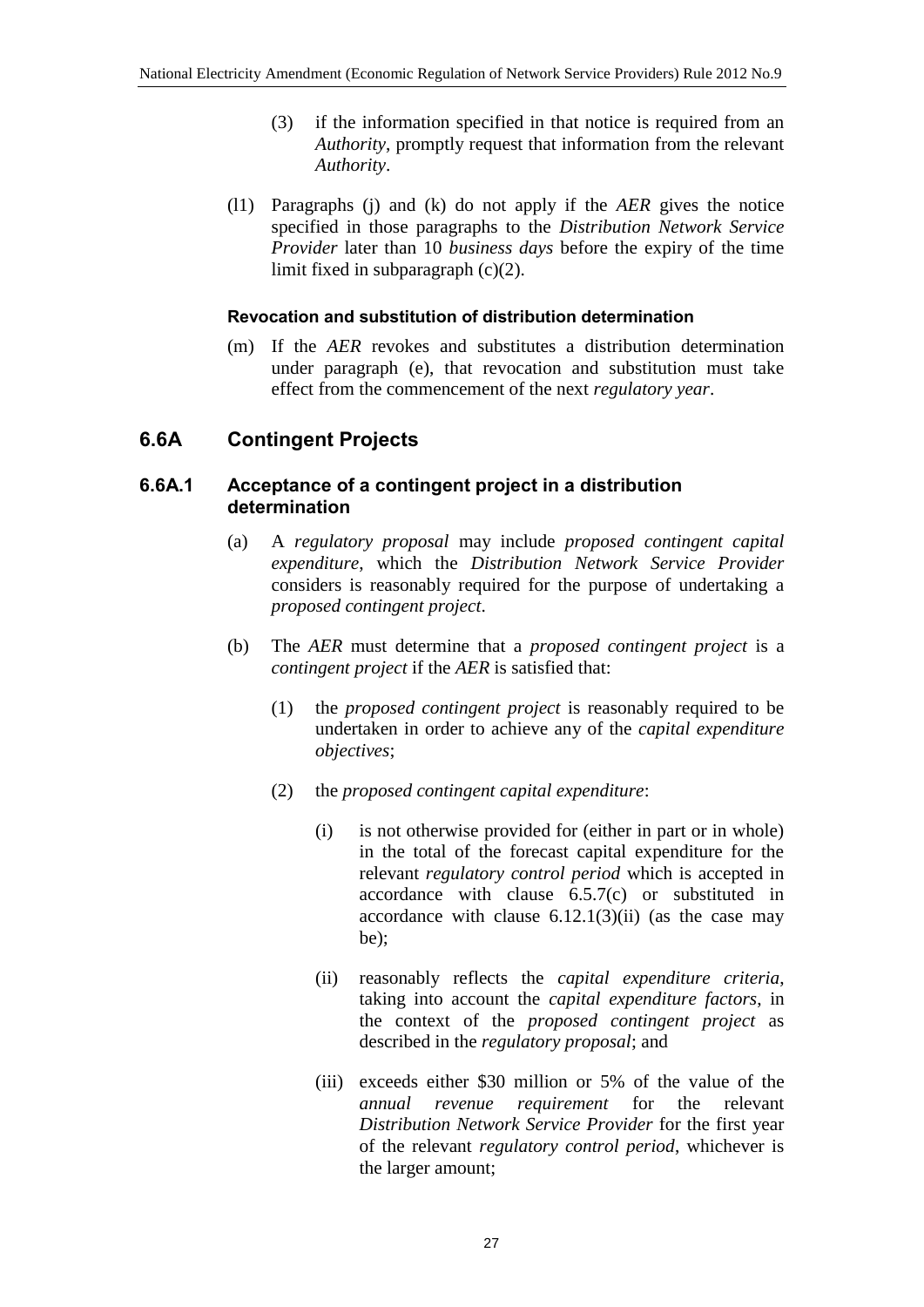- (3) the *proposed contingent project* and the *proposed contingent capital expenditure*, as described or set out in the *regulatory proposal*, and the information provided in relation to these matters, complies with the relevant requirements of any relevant *regulatory information instrument*; and
- (4) the *trigger events* in relation to the *proposed contingent project* which are proposed by the *Distribution Network Service Provider* in its *regulatory proposal* are appropriate.
- (c) In determining whether a *trigger event* in relation to a *proposed contingent project* is appropriate for the purposes of subparagraph (b)(4), the *AER* must have regard to the need for a *trigger event*:
	- (1) to be reasonably specific and capable of objective verification;
	- (2) to be a condition or event, which, if it occurs, makes the undertaking of the *proposed contingent project* reasonably necessary in order to achieve any of the *capital expenditure objectives*;
	- (3) to be a condition or event that generates increased costs or categories of costs that relate to a specific location rather than a condition or event that affects the *distribution network* as a whole;
	- (4) to be described in such terms that the occurrence of that event or condition is all that is required for the distribution determination to be amended under clause 6.6A.2; and
	- (5) to be an event or condition, the occurrence of which is probable during the *regulatory control period*, but the inclusion of capital expenditure in relation to it under clause 6.5.7 is not appropriate because:
		- (i) it is not sufficiently certain that the event or condition will occur during the *regulatory control period* or if it may occur after that *regulatory control period* or not at all; or
		- (ii) subject to the requirement to satisfy subparagraph  $(b)(2)(iii)$ , the costs associated with the event or condition are not sufficiently certain.

#### **6.6A.2 Amendment of distribution determination for contingent project**

(a) Subject to paragraph (b), a *Distribution Network Service Provider* may, during a *regulatory control period*, apply to the *AER* to amend a distribution determination that applies to that *Distribution Network*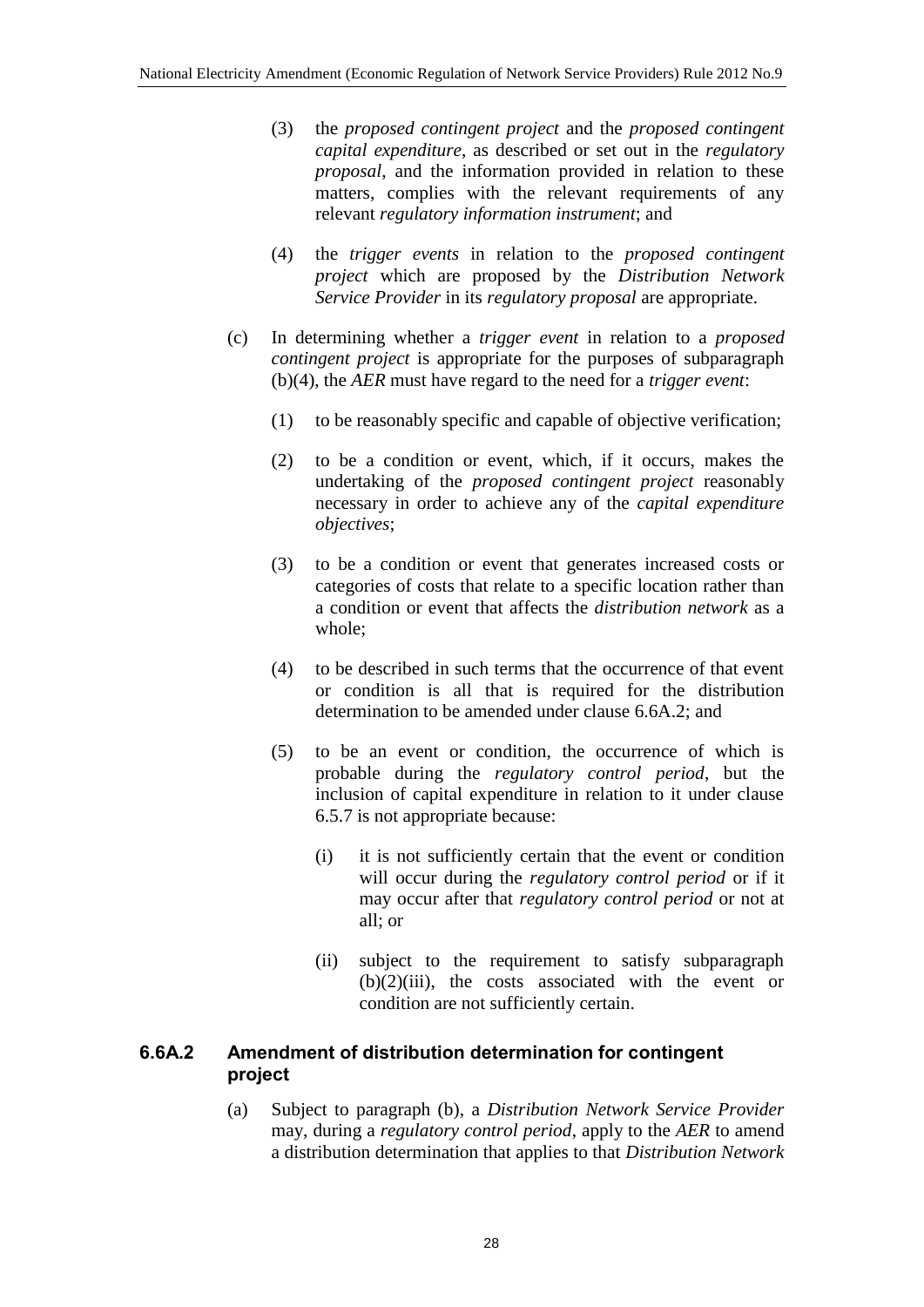*Service Provider* where a *trigger event* for a *contingent project* in relation to that distribution determination has occurred.

- (b) An application referred to in paragraph (a):
	- (1) must not be made within 90 *business days* prior to the end of a *regulatory year*;
	- (2) subject to subparagraph (1), must be made as soon as practicable after the occurrence of the *trigger event*;
	- (3) must contain the following information:
		- (i) an explanation that substantiates the occurrence of the *trigger event*;
		- (ii) a forecast of the total capital expenditure for the *contingent project*;
		- (iii) a forecast of the capital and incremental operating expenditure, for each remaining *regulatory year* which the *Distribution Network Service Provider* considers is reasonably required for the purpose of undertaking the *contingent project*;
		- (iv) how the forecast of the total capital expenditure for the *contingent project* meets the threshold as referred to in clause  $6.6A.1(b)(2)(iii)$ ;
		- (v) the intended date for commencing the *contingent project* (which must be during the *regulatory control period*);
		- (vi) the anticipated date for completing the *contingent project* (which may be after the end of the *regulatory control period*);
		- (vii) an estimate of the incremental revenue which the *Distribution Network Service Provider* considers is likely to be required to be earned in each remaining *regulatory year* of the *regulatory control period* as a result of the *contingent project* being undertaken as described in subparagraph (iii); and
	- (4) the estimate referred to in subparagraph (3)(vii) must be calculated:
		- (i) in accordance with the requirements of the *post-tax revenue model* referred to in clause 6.4.1;
		- (ii) in accordance with the requirements of the *roll forward model* referred to in clause 6.5.1(b);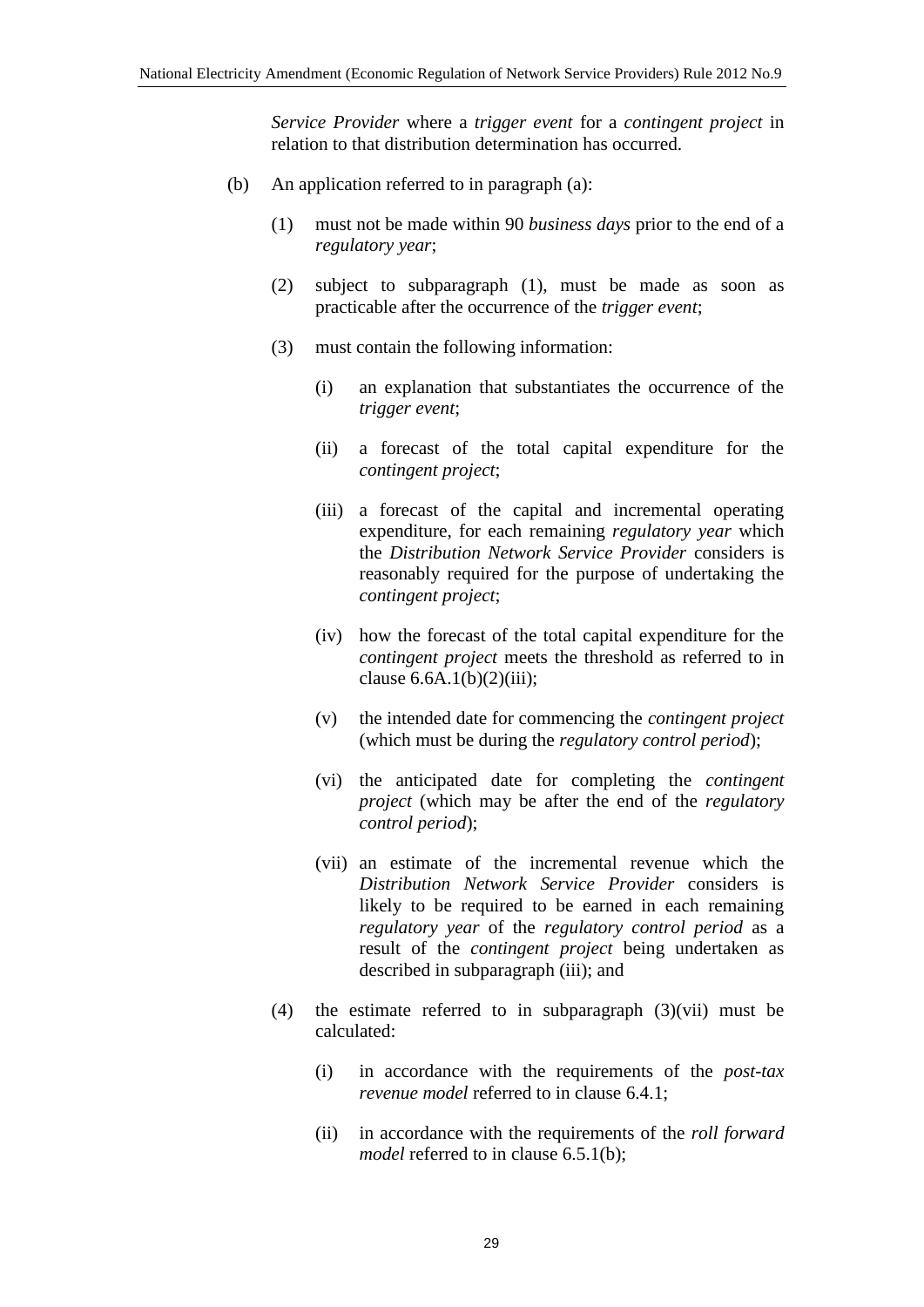- (iii) using the *allowed rate of return* for that *Distribution Network Service Provider* for the *regulatory control period* as determined in accordance with clause 6.5.2;
- (iv) in accordance with the requirements for depreciation referred to in clause 6.5.5; and
- (v) on the basis of the capital expenditure and incremental operating expenditure referred to in subparagraph  $(3)(iii)$ .
- (c) As soon as practicable after its receipt of an application made in accordance with paragraphs (a) and (b), the *AER* must *publish* the application, together with an invitation for written submissions on the application.
- (d) The *AER* must consider any written submissions made under paragraph (c) and must make its decision on the application within 40 *business days* from the later of the date the *AER* receives the application and the date the *AER* receives any information required by the *AER* under paragraph (i). In doing so the *AER* may also take into account such other information as it considers appropriate, including any analysis (such as benchmarking) that is undertaken by it for that purpose.
- (e) If the *AER* is satisfied that the *trigger event* has occurred, and that the forecast of the total capital expenditure for the *contingent project* meets the threshold as referred to in clause 6.6A.1(b)(2)(iii), it must:
	- (1) determine:
		- (i) the amount of capital and incremental operating expenditure, for each remaining *regulatory year*, which the *AER* considers is reasonably required for the purpose of undertaking the *contingent project*;
		- (ii) the total capital expenditure which the *AER* considers is reasonably required for the purpose of undertaking the *contingent project*;
		- (iii) the likely commencement and completion dates for the *contingent project*; and
		- (iv) the incremental revenue which is likely to be required by the *Distribution Network Service Provider* in each remaining *regulatory year* as a result of the *contingent project* being undertaken as described in subparagraphs (i) and (ii), such estimate being calculated in accordance with subparagraph  $(2)$ ;
	- (2) calculate the estimate referred to in subparagraph  $(1)(iv)$ :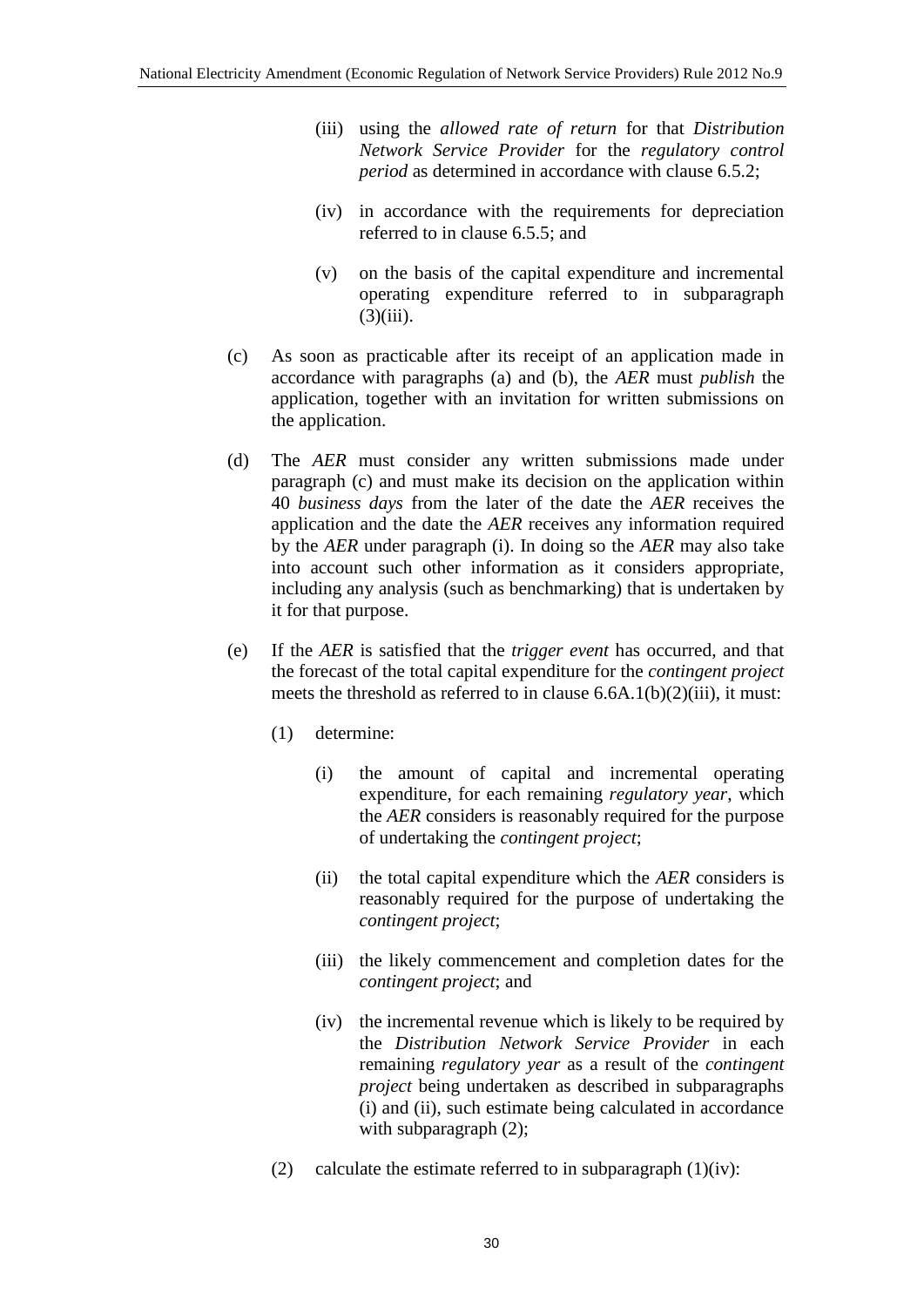- (i) on the basis of the capital expenditure and incremental operating expenditure referred to in subparagraph (1)(i); and
- (ii) otherwise in accordance with subparagraph  $(b)(4)$ ; and
- (3) amend the distribution determination in accordance with paragraph (h).
- (f) In making the determinations referred to in subparagraph (e)(1), the *AER* must accept the relevant amounts and dates, contained in the *Distribution Network Service Provider's* application, as referred to in subparagraph (b)(3)(ii) to (vii), if the *AER* is satisfied that:
	- (1) the forecast of the total capital expenditure for the *contingent project* meets the threshold as referred to in clause  $6.6A.1(b)(2)(iii);$
	- (2) the amounts of forecast capital expenditure and incremental operating expenditure reasonably reflect the *capital expenditure criteria* and the *operating expenditure criteria*, taking into account the *capital expenditure factors* and the *operating expenditure factors* respectively, in the context of the *contingent project*;
	- (3) the estimates of incremental revenue are reasonable; and
	- (4) the dates are reasonable.
- (g) In making the determinations referred to in subparagraph (e)(1) and paragraph (f), the *AER* must have regard to:
	- (1) the information included in or accompanying the application;
	- (2) submissions received in the course of consulting on the application;
	- (3) such analysis as is undertaken by or for the *AER*;
	- (4) the expenditure that would be incurred in respect of a *contingent project* by an efficient and prudent *Distribution Network Service Provider* in the circumstances of the *Distribution Network Service Provider*;
	- (5) the actual and expected capital expenditure of the *Distribution Network Service Provider* for *contingent projects* during any preceding *regulatory control periods*;
	- (6) the extent to which the forecast capital expenditure for the *contingent project* is referable to arrangements with a person other than the *Distribution Network Service Provider* that, in the opinion of the *AER*, do not reflect arm's length terms;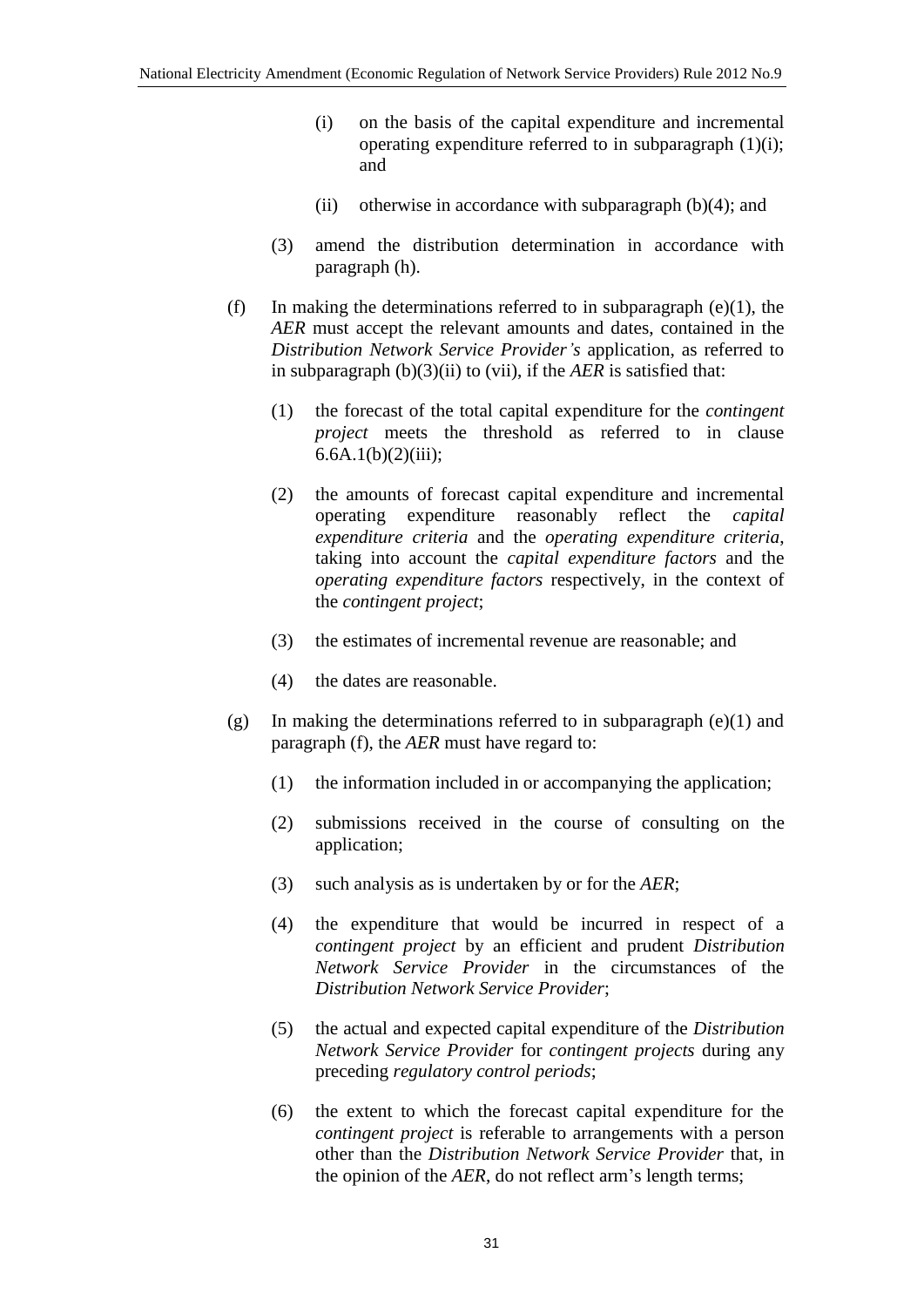- (7) the relative prices of operating and capital inputs in relation to the *contingent project*;
- (8) the substitution possibilities between operating and capital expenditure in relation to the *contingent project*; and
- (9) whether the capital and operating expenditure forecasts for the *contingent project* are consistent with any incentive scheme or schemes that apply to the *Distribution Network Service Provider* under clauses 6.5.8, 6.5.8A or 6.6.2 to 6.6.4.
- (h) Amendments to a distribution determination referred to in subparagraph  $(e)(3)$  must only vary the determination to the extent necessary:
	- (1) to adjust the forecast capital expenditure for that *regulatory control period* to accommodate the amount of capital expenditure determined under subparagraph (e)(1)(i) (in which case the amount of that adjustment will be taken to be accepted by the *AER* under clause 6.5.7(c));
	- (2) to adjust the forecast operating expenditure for that *regulatory control period* to accommodate the amount of incremental operating expenditure determined under subparagraph  $(e)(1)(i)$ (in which case the amount of that adjustment will be taken to be accepted by the *AER* under clause 6.5.6(c));
	- (3) to reflect the effect of any resultant increase in forecast capital and operating expenditure on:
		- (i) the *annual revenue requirement* for each *regulatory year* in the remainder of the *regulatory control period*; and
		- (ii) the X factor for each *regulatory year* in the remainder of the *regulatory control period*.
- (i) A *Distribution Network Service Provider* must provide the *AER* with such additional information as the *AER* requires for the purpose of making a decision on an application made by that *Distribution Network Service Provider* under paragraph (a) within the time specified by the *AER* in a notice provided to the *Distribution Network Service Provider* by the *AER* for that purpose.

#### **Extension of time limit**

(j) If the *AER* is satisfied that amending a distribution determination under subparagraphs (e)(3) and (h) involves issues of such complexity or difficulty that the time limit fixed in paragraph (d) should be extended, the *AER* may extend that time limit by a further period of up to 60 *business days*, provided that it gives written notice to the *Distribution Network Service Provider* of that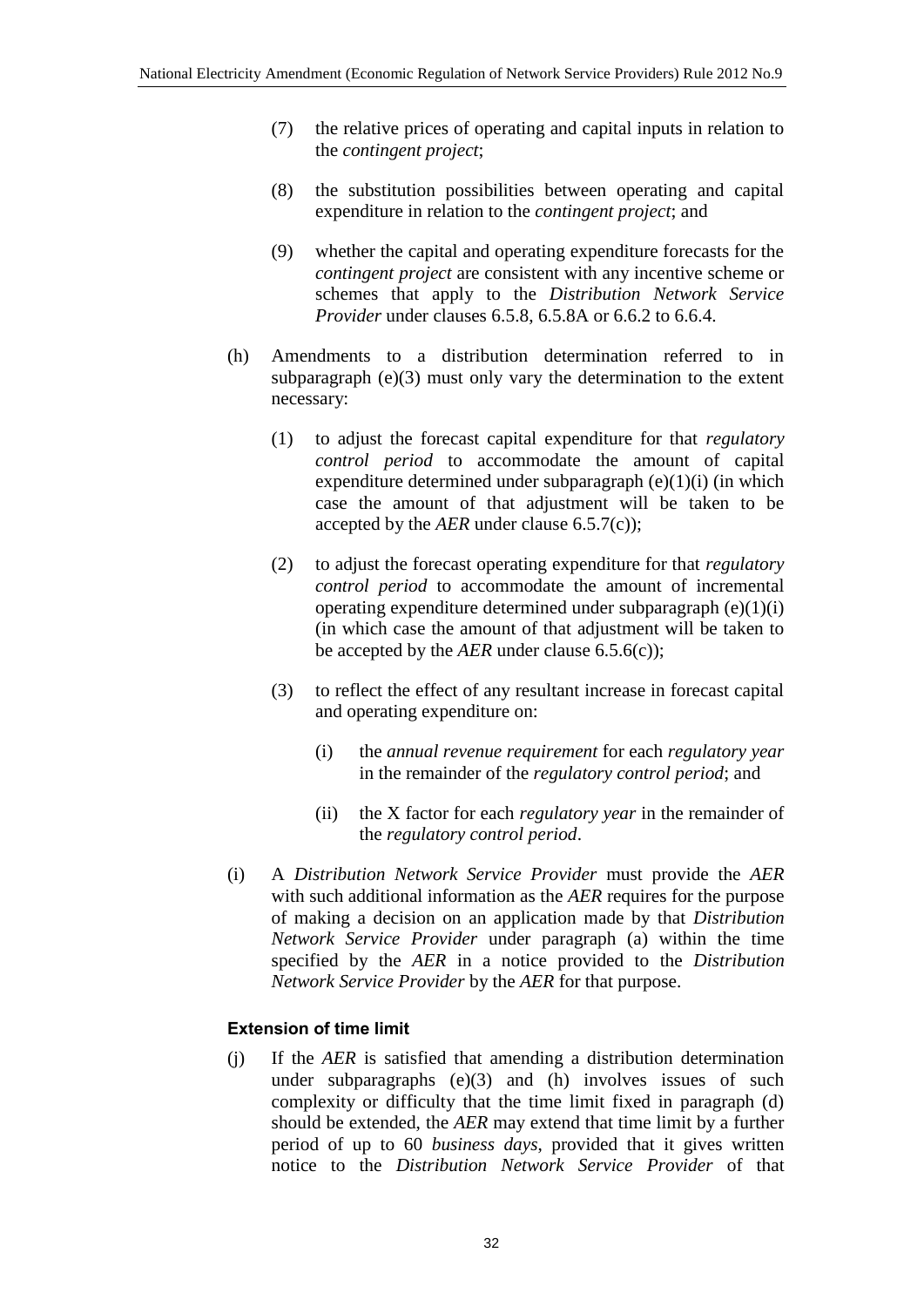extension no later than 10 *business days* before the expiry of that time limit.

- (k) If the *AER* extends the time limit under paragraph (j), it must make available on its website a notice of that extension as soon as is reasonably practicable.
- (l) Subject to paragraph (n1), if the *AER* gives a written notice to the *Distribution Network Service Provider* stating that it requires information from an *Authority* in order to make a decision on an application made by the *Distribution Network Service Provider* under paragraph (a) then, for the purpose of calculating elapsed time, the period between when the *AER* gives that notice to the *Distribution Network Service Provider* and when the *AER* receives that information from that *Authority* is to be disregarded.
- (m) Subject to paragraph (n1), if the *AER* gives a written notice to the *Distribution Network Service Provider* stating that, in order to make a decision on an application made by the *Distribution Network Service Provider* under paragraph (a), it requires information from a judicial body or royal commission then, for the purpose of calculating elapsed time, the period between when the *AER* gives that notice to the *Distribution Network Service Provider* and when that information is made publicly available is to be disregarded.
- (n) Where the *AER* gives a notice to the *Distribution Network Service Provider* under paragraph (l) or (m), it must:
	- (1) as soon as is reasonably practicable make available on its website a notice stating when the period referred to in paragraph (l) or (m), as the case may be, has commenced;
	- (2) as soon as is reasonably practicable make available on its website a notice stating when the period referred to in paragraph (l) or (m), as the case may be, has ended; and
	- (3) if the information specified in that notice is required from an *Authority*, promptly request that information from the relevant *Authority*.
- (n1) Paragraphs (l) and (m) do not apply if the *AER* gives the notice specified in those paragraphs to the *Distribution Network Service Provider* later than 10 *business days* before the expiry of the time limit fixed in paragraph (d).

#### **Amendment of distribution determination**

(o) If the *AER* amends a distribution determination under paragraph (h), that amendment must take effect from the commencement of the next *regulatory year*.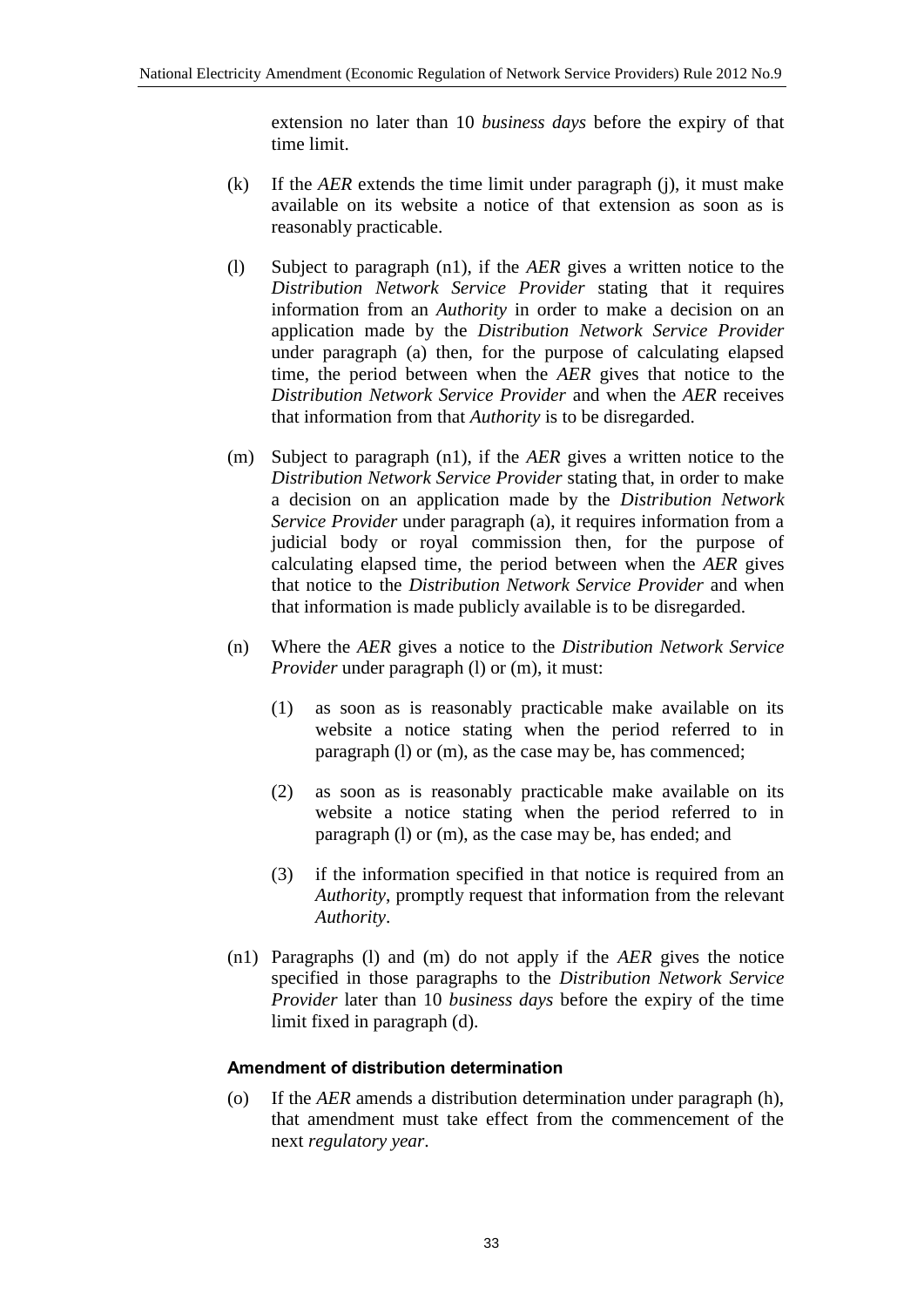### **[61] Clause 6.8.1 AER's framework and approach paper**

Omit clauses 6.8.1(a) to (h) and substitute:

- (a) The *AER* must make and *publish* a document (a *framework and approach paper*) that applies in respect of a distribution determination for a matter listed in paragraph (b) in accordance with this clause if:
	- (1) there is no *framework and approach paper* that applies in respect of that distribution determination for that matter; or
	- (2) there is a *framework and approach paper* that would apply in respect of that distribution determination for that matter, but the *AER* has *published* a notice under paragraph (c)(3) stating that it will make an amended or replacement *framework and approach paper* with respect to that matter.
- (b) A *framework and approach paper* that applies in respect of a distribution determination must set out:
	- (1) the *AER's* decision (together with its reasons for the decision), for the purposes of the forthcoming distribution determination, on the following matters:
		- (i) the form (or forms) of the control mechanisms; and
		- (ii) as to whether or not Part J of Chapter 6A is to be applied to determine the pricing of *transmission standard control services* provided by any *dual function assets* owned, controlled or operated by the *Distribution Network Service Provider*; and

#### **Note:**

See clause 6.25(b).

- (2) the *AER's* proposed approach (together with its reasons for the proposed approach), in the forthcoming distribution determination, to the following matters:
	- (i) the classification of *distribution services* under this Chapter;
	- (ii) the formulae that give effect to the control mechanisms referred to in subparagraph  $(1)(i)$ ;
	- (iii) the application to the *Distribution Network Service Provider* of any *service target performance incentive scheme*;
	- (iv) the application to the *Distribution Network Service Provider* of any *efficiency benefit sharing scheme*;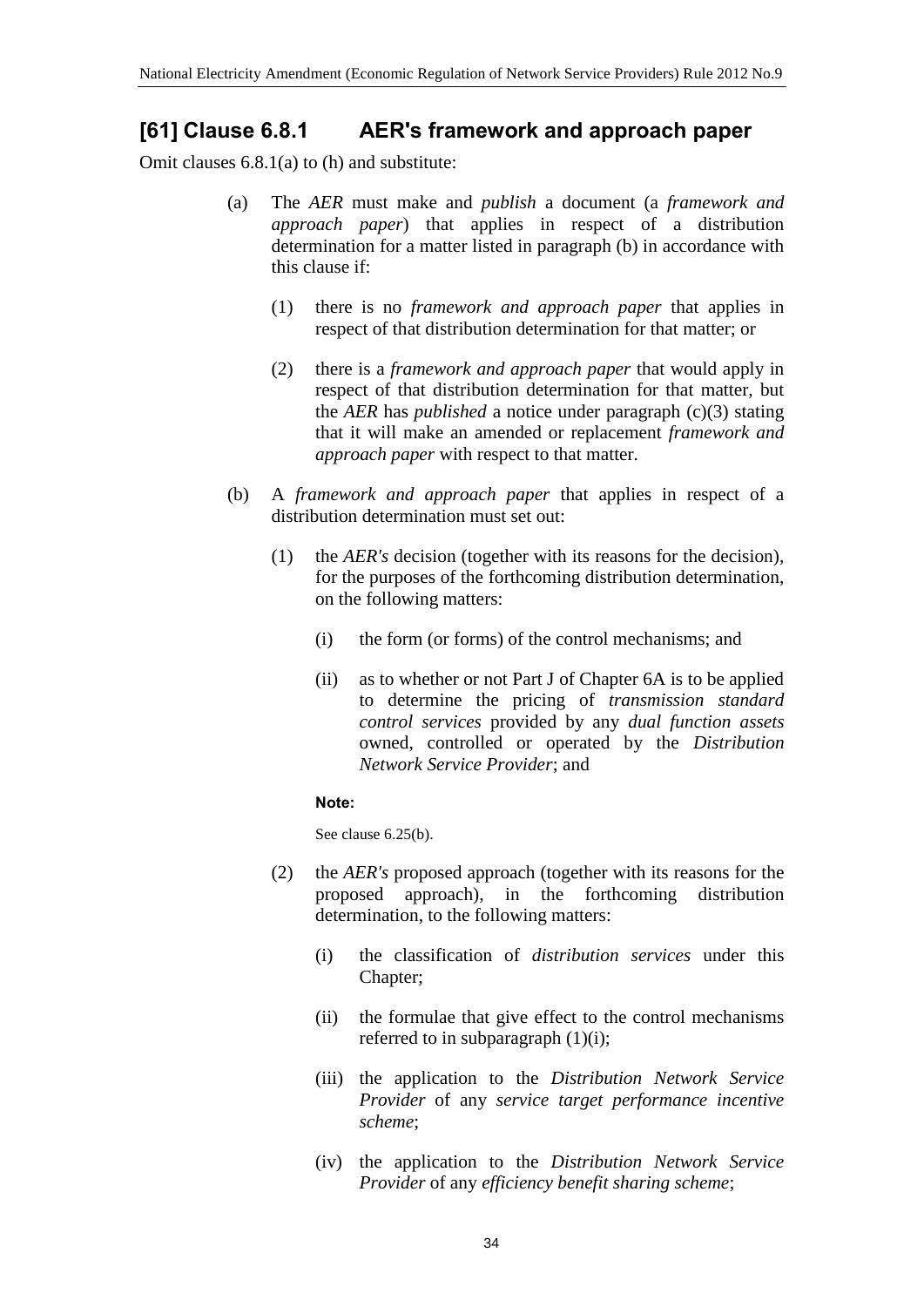- (v) the application to the *Distribution Network Service Provider* of any *capital expenditure sharing scheme*;
- (vi) the application to the *Distribution Network Service Provider* of any *demand management and embedded generation connection incentive scheme*;
- (vii) the application to the *Distribution Network Service Provider* of any *small-scale incentive scheme*;
- (viii) the application to the *Distribution Network Service Provider* of the *Expenditure Forecast Assessment Guidelines*; and
- (ix) whether depreciation for establishing the regulatory asset base for the relevant *distribution system* as at the commencement of the following *regulatory control period* is to be based on actual or forecast capital expenditure in accordance with clause S6.2.2B.
- (c) If there is a *framework and approach paper* that would apply in respect of the distribution determination for a matter listed in paragraph (b) then:
	- (1) no later than 32 months before the end of the *regulatory control period* that precedes that for which the distribution determination is to be made, the *Distribution Network Service Provider* may request the *AER* in writing to make an amended or replacement *framework and approach paper* in respect of a matter. The request must specify the *Distribution Network Service Provider's* reasons for making that request;
	- (2) no later than 31 months before the end of the *regulatory control period* that precedes that for which the distribution determination is to be made, the *AER* must *publish* a notice inviting submissions on whether it is necessary or desirable to amend or replace that *framework and approach paper* in so far as it relates to a matter (other than any matter specified in a request from the *Distribution Network Service Provider* under subparagraph (1)); and
	- (3) no later than 30 months before the end of the *regulatory control period* that precedes that for which the distribution determination is to be made, the *AER* must make and *publish* a notice that:
		- (i) states that it will make an amended or replacement *framework and approach paper* in respect of the matters specified in a request from the *Distribution Network Service Provider* under subparagraph (1) (if any);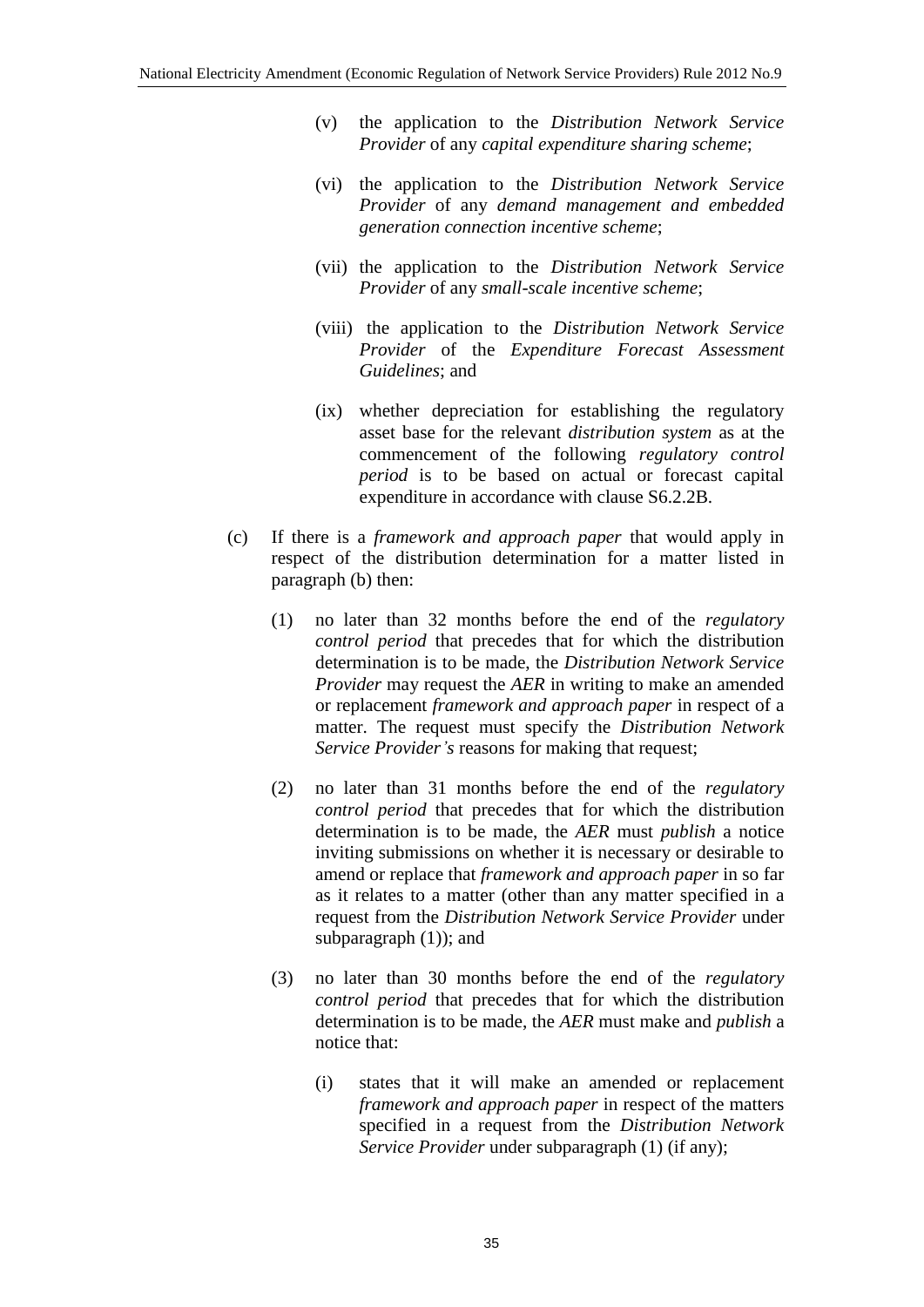- (ii) if subparagraph (i) applies, is accompanied by a copy of the request from the *Distribution Network Service Provider* under subparagraph (1); and
- (iii) states whether it will make an amended or replacement *framework and approach paper* in respect of any matter other than any matters referred to in subparagraph (i) above and, if so, the reasons why it considers that it is necessary or desirable to make an amended or replacement *framework and approach paper* in respect of that matter.
- (d) In making the decision referred to in paragraph (c)(3)(iii), the *AER* must have regard to any submissions made in response to the invitation under paragraph (c)(2).
- (e) Where paragraph (a) applies then, at least 23 months before the end of the current *regulatory control period*, the *AER* must, after consulting with the relevant *Distribution Network Service Provider* and other persons as the *AER* considers appropriate, make, amend or replace the *framework and approach paper*, as the case may be, and:
	- (1) give a copy of it to the relevant *Distribution Network Service Provider*; and
	- (2) *publish* it,

as soon as is reasonably practicable.

- (f) Subject to clauses 6.12.3 and 6.25(d), a *framework and approach paper* is not binding on the *AER* or a *Distribution Network Service Provider*.
- (g) The *AER* may make and *publish* a *framework and approach paper* that applies in respect of a distribution determination for a matter that is not listed in paragraph (b) and, if it does so, this clause 6.8.1 applies as if that matter were listed in paragraph (b).

### **[62] New clause 6.8.1A Notification of approach to forecasting expenditure**

After clause 6.8.1, insert:

#### **6.8.1A Notification of approach to forecasting expenditure**

(a) A *Distribution Network Service Provider* must inform the *AER* of the methodology it proposes to use to prepare the forecasts of operating expenditure and capital expenditure that form part of its *regulatory proposal*.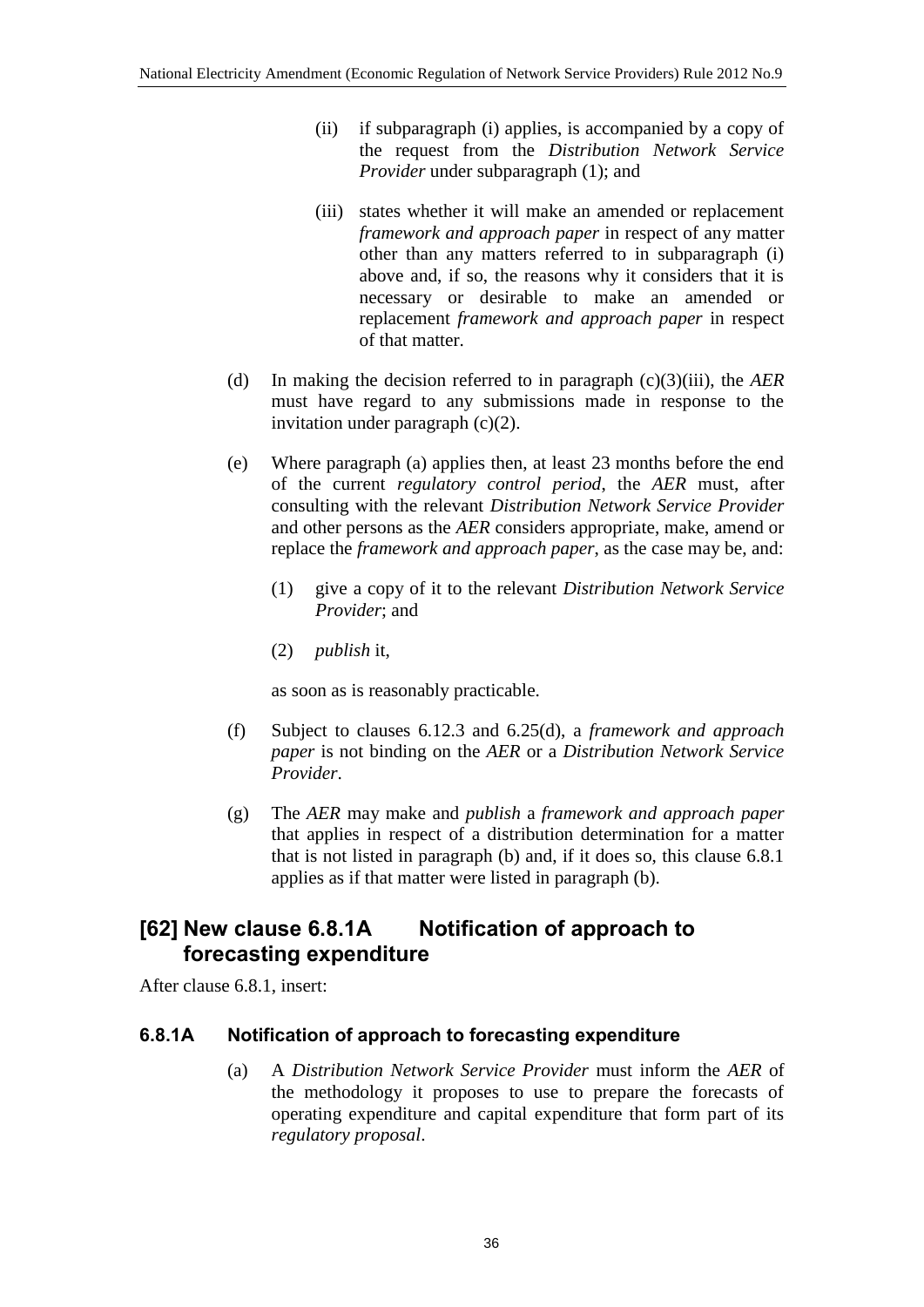- (b) A *Distribution Network Service Provider* must submit the information referred to in paragraph (a):
	- (1) at least 24 months before the expiry of a distribution determination that applies to the *Distribution Network Service Provider*; or
	- (2) if no distribution determination applies to the *Distribution Network Service Provider*, within 3 months after being required to do so by the *AER*.

### **[63] Clause 6.8.2 Submission of regulatory proposal**

In clause 6.8.2(b)(1), omit "13 months" and substitute "17 months".

## **[64] Clause 6.8.2 Submission of regulatory proposal**

Omit clause 6.8.2(c)(6) and substitute:

(6) an identification of any parts of the *regulatory proposal* the *Distribution Network Service Provider* claims to be confidential and wants suppressed from publication on that ground in accordance with the *Distribution Confidentiality Guidelines*.

#### **Note:**

Additional information that must be included in a *regulatory proposal* is referred to in clause 6.3.1(c) and Schedule 6.1.

### **[65] Clause 6.8.2 Submission of regulatory proposal**

After clause 6.8.2(c), insert:

- (c1) The *regulatory proposal* must be accompanied by an overview paper which includes each of the following matters:
	- (1) a summary of the *regulatory proposal* the purpose of which is to explain the *regulatory proposal* in reasonably plain language to electricity consumers;
	- (2) a description of how the *Distribution Network Service Provider* has engaged with electricity consumers and has sought to address any relevant concerns identified as a result of that engagement;
	- (3) a description of the key risks and benefits of the *regulatory proposal* for electricity consumers; and
	- (4) a comparison of the *Distribution Network Service Provider's* proposed *total revenue requirement* with its *total revenue requirement* for the current *regulatory control period* and an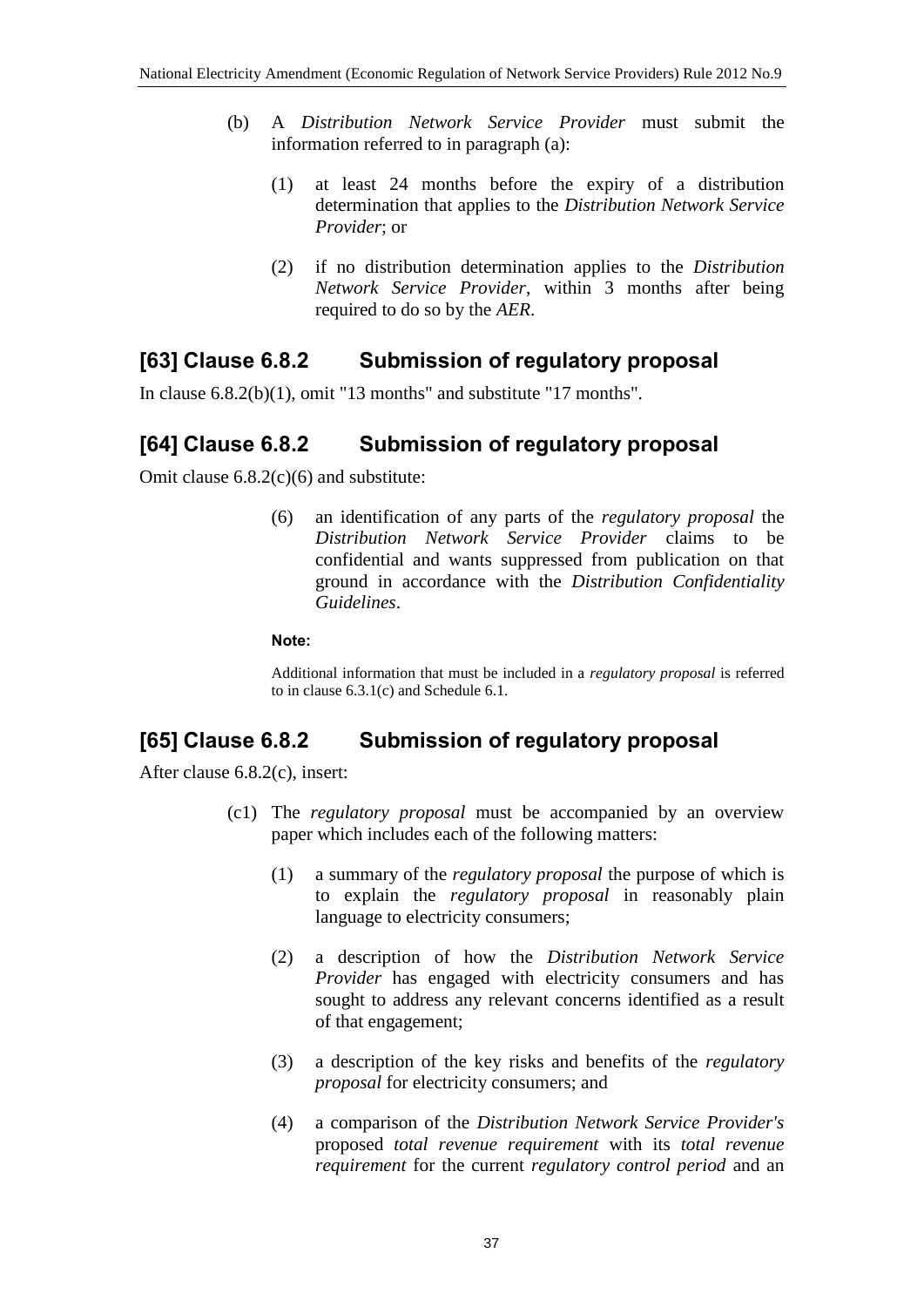explanation for any material differences between the two amounts.

(c2) The *regulatory proposal* must be accompanied by information required by the *Expenditure Forecast Assessment Guidelines* as set out in the *framework and approach paper*.

## **[66] Clause 6.9.1 Preliminary examination**

In clause 6.9.1(b), after "*regulatory proposal*" insert "(or the accompanying information)".

## **[67] Clause 6.9.2 Resubmission of proposal**

In clauses 6.9.2(a) and 6.9.2(b), after "*regulatory proposal*" insert "(or the accompanying information)".

## **[68] New Clause 6.9.2A Confidential Information**

After clause 6.9.2, insert:

#### **6.9.2A Confidential information**

If the *Distribution Network Service Provider* has identified any part of the *regulatory proposal* as submitted or resubmitted to the *AER* (as the case may be) under this Part to be confidential, the *AER* must, as soon as is reasonably practicable, include on its website a notice that sets out:

- (a) the fact that the *regulatory proposal* contains information over which a claim of confidentiality has been made;
- (b) the proportion of material in the *regulatory proposal* that is subject to any claim of confidentiality compared to that which is not subject to any such claim; and
- (c) the comparative proportion of material in the *regulatory proposal* that is subject to any claim of confidentiality compared to that which is subject to claims of confidentiality in the *regulatory proposals* of other *Distribution Network Service Providers*.

## **[69] Clause 6.9.3 Consultation**

In clause 6.9.3(a), omit "*regulatory proposal* submitted or resubmitted to it by the provider under this Part" and substitute "*regulatory proposal* (and the accompanying information) submitted or resubmitted to it (as the case may be) by the *Distribution Network Service Provider* under clause 6.8.2 or 6.9.2".

# **[70] Clause 6.9.3 Consultation**

Omit clauses 6.9.3(b) and 6.9.3(c) and substitute: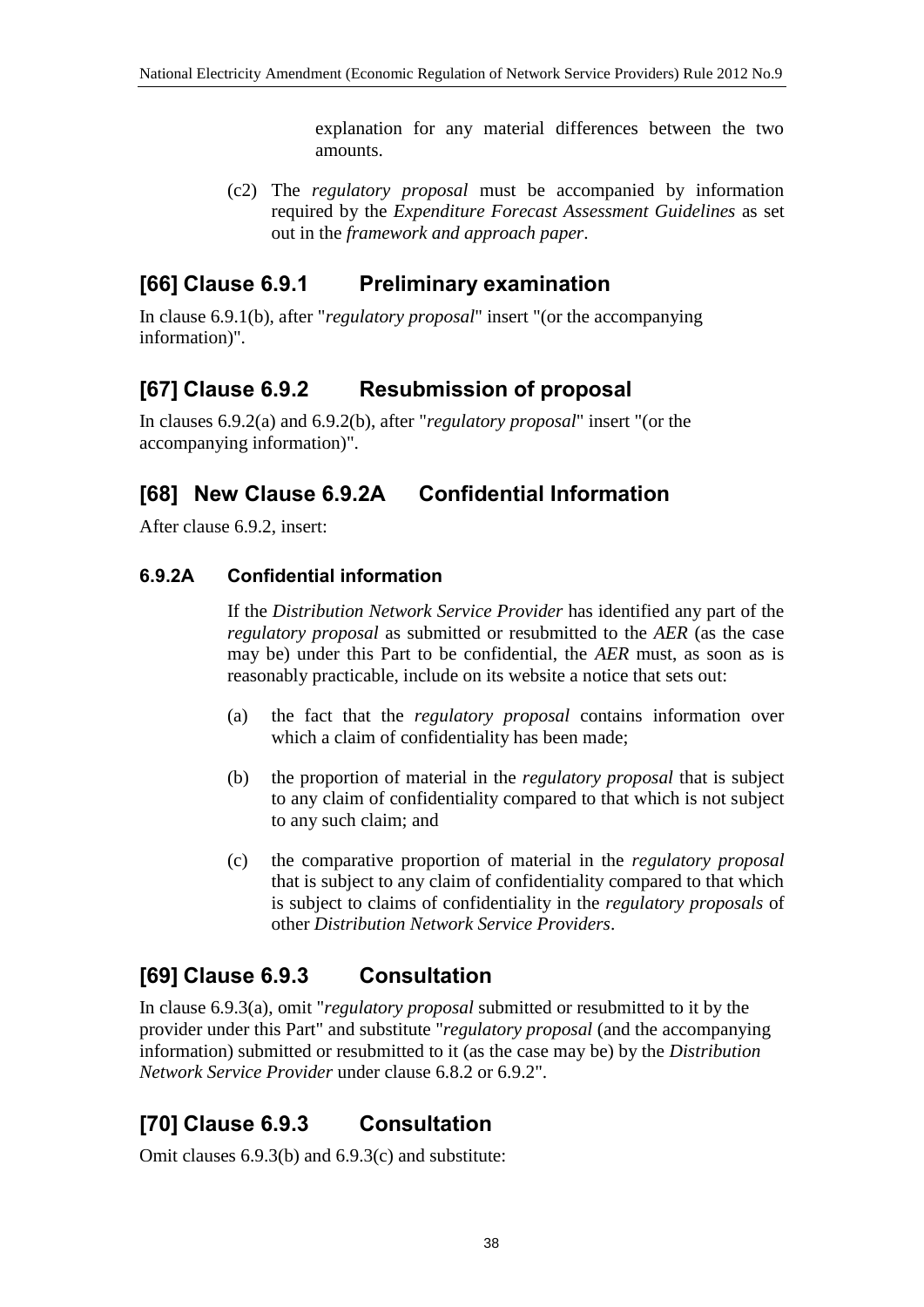- (b) The *AER* must *publish*:
	- (1) an issues paper not more than 40 *business days* after the submission, under clause 6.8.2, of the *regulatory proposal*;
	- (2) an invitation for written submissions on the issues paper; and
	- (3) an invitation to attend a public forum on the issues paper.
- (b1) The issues paper referred to in paragraph (b) must identify preliminary issues, whether or not arising out of the *regulatory proposal*, that the *AER* considers are likely to be relevant to its assessment of the *regulatory proposal* (however, nothing in this clause is to be taken as precluding the *AER* from considering other issues in making a distribution determination for the *Distribution Network Service Provider*).
- (b2) The *AER* must hold a public forum on the issues paper not more than 10 *business days* after the *publication* of the issues paper.
- (c) Any person may make a written submission to the *AER* on the *regulatory proposal*, the proposed *Negotiated Distribution Service Criteria* or the issues paper within the time specified in the invitations referred to in paragraphs (a)(2) and (b), which in each case must be not earlier than 30 *business days* after the *publication* of the issues paper.

#### **[71] Clause 6.10.1 Making of draft distribution determination**

Omit clause 6.10.1 and substitute:

- (a) The *AER* must make a draft distribution determination in relation to the *Distribution Network Service Provider*.
- (b) In making a draft distribution determination in relation to the *Distribution Network Service Provider*, and subject to clause 6.14, the *AER* must have regard to each of the following:
	- (1) the information included in or accompanying the *regulatory proposal*;
	- (2) written submissions on the issues paper received under clause 6.9.3, the *regulatory proposal* and the proposed *Negotiated Distribution Service Criteria*; and
	- (3) any analysis undertaken by or for the *AER* that is *published* prior to the making of the draft distribution determination or as part of the draft distribution determination.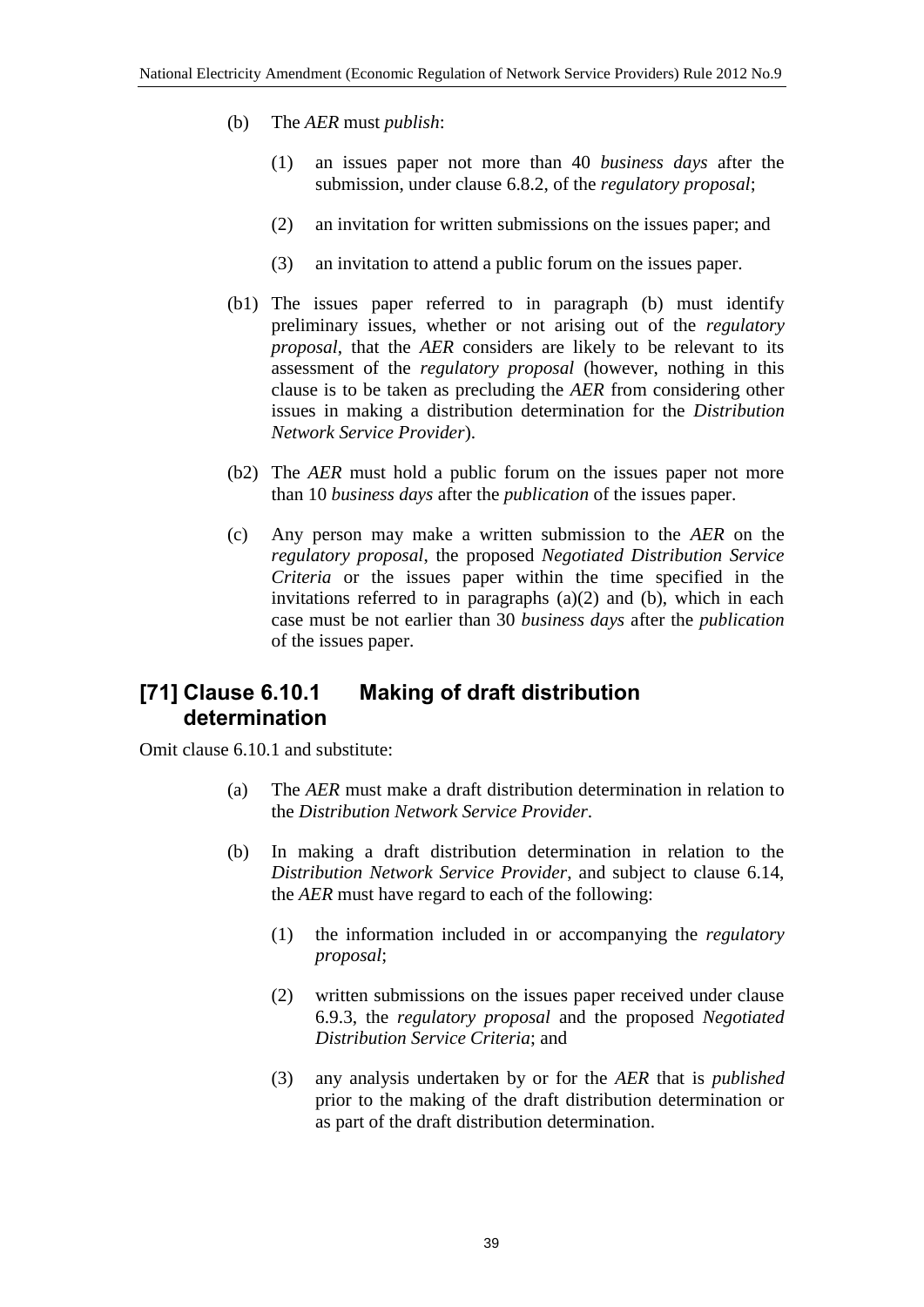#### **[72] Clause 6.10.2 Publication of draft determination and consultation**

In clause 6.10.2(a), after "The *AER* must", insert ", as soon as practicable after the relevant date referred to in clause 6.8.2(b)," .

### **[73] Clause 6.10.2 Publication of draft determination and consultation**

Omit clause 6.10.2(b) and substitute:

(b) The *AER* must hold the predetermination conference at the time, date and place specified in the notice under subparagraph (a)(4) for the purpose of explaining the draft distribution determination.

#### **[74] Clause 6.10.2 Publication of draft determination and consultation**

In clause 6.10.2(c), omit "30 *business days*" and substitute "45 *business days*".

# **[75] Clause 6.10.3 Submission of revised proposal**

In clause 6.10.3(a) omit "30 *business days*" and substitute "45 *business days*"

## **[76] Clause 6.10.3 Submission of revised proposal**

In clause 6.10.3(c), after "*regulatory information instrument*" insert "or the *Rules*."

## **[77] Clause 6.10.3 Submission of revised proposal**

After clause 6.10.3(c), insert:

- (c1) If the *Distribution Network Service Provider* has identified any part of the revised *regulatory proposal* to the *AER* under this Part to be confidential, the *AER* must, as soon as is reasonably practicable, make available on its website a notice that sets out:
	- (1) the fact that the revised *regulatory proposal* contains information over which a claim of confidentiality has been made;
	- (2) the proportion of material in the revised *regulatory proposal* that is subject to any claim of confidentiality compared to that which is not subject to any such claim; and
	- (3) the comparative proportion of material in the revised *regulatory proposal* that is subject to any claim of confidentiality compared to that which is subject to claims of confidentiality in the revised *regulatory proposals* of other *Distribution Network Service Providers*.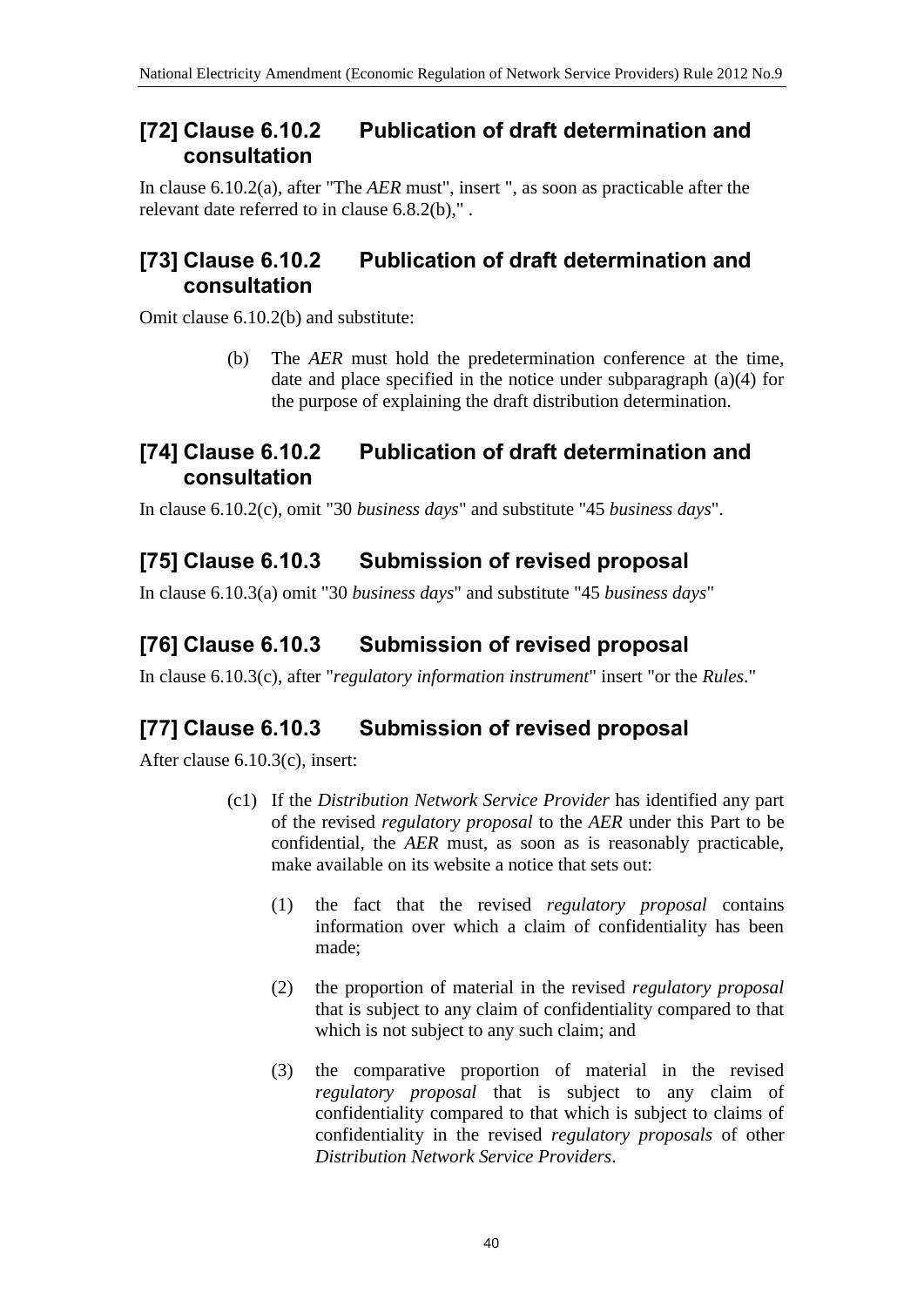## **[78] Clause 6.10.3 Submission of revised proposal**

In clause  $6.10.3(e)$ , omit ", but need not,".

## **[79] New Clause 6.10.4 Submissions on specified matters**

After clause 6.10.3(e), insert:

#### **6.10.4 Submissions on specified matters**

If the *AER* invites submissions on a revised *regulatory proposal* under clause 6.10.3(e), the *AER* may invite further written submissions on the submissions received under clause 6.10.2(c) or 6.10.3(e) by *publishing* an invitation which specifies:

- (a) the matters in respect of which submissions are invited; and
- (b) the time for making submissions, which must not be earlier than 15 *business days* after the date on which the invitation was *published*.

#### **[80] Clause 6.11.1 Making of distribution determination**

Omit clause 6.11.1 and substitute:

- (a) The *AER* must make a distribution determination in relation to the *Distribution Network Service Provider*.
- (b) In making a distribution determination in relation to the *Distribution Network Service Provider*, and subject to rule 6.14, the *AER* must have regard to each of the following:
	- (1) the information included in or accompanying the *regulatory proposal*;
	- (2) written submissions received under this Part E; and
	- (3) any analysis undertaken by or for the *AER* that is *published* prior to the making of the distribution determination or as part of the distribution determination.
- (c) The *AER* must use its best endeavours to *publish*, a reasonable time prior to the making of the distribution determination, any analysis undertaken by or for it on which it proposes to rely, or to which it proposes to refer, for the purposes of the distribution determination.

#### **6.11.1A Out of scope revised regulatory proposal or late submissions**

On or before making a distribution determination, the *AER* must make available on its website:

(a) a summary of any revisions to the relevant *regulatory proposal* that have been made in a revised *regulatory proposal* that do not comply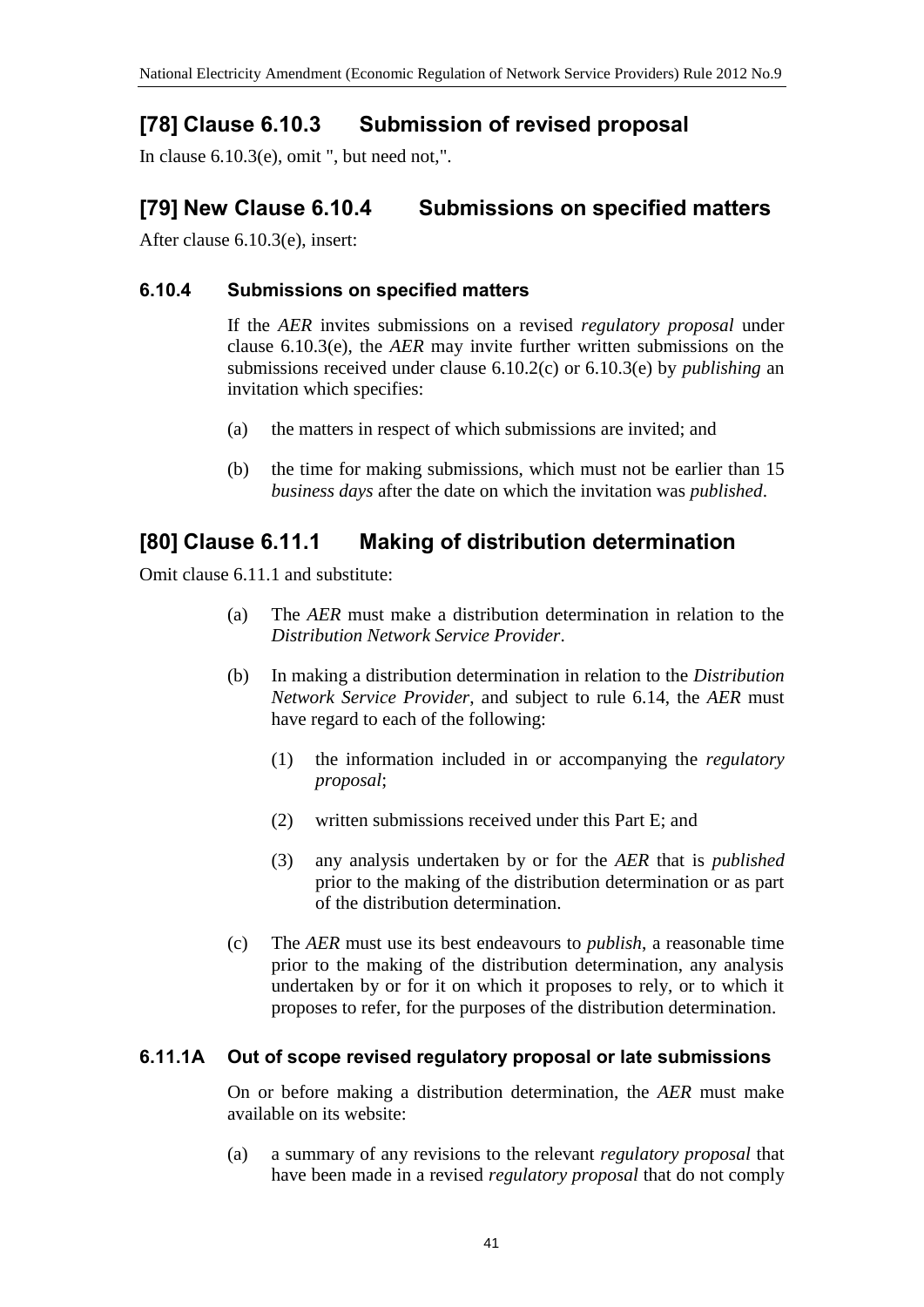with clause 6.10.3(b), together with an indication of the amount of that information;

- (b) a summary of any submissions on the draft distribution determination or revised *regulatory proposal* that were made by the *Distribution Network Service Provider* and that contain information that the *Distribution Network Service Provider* was entitled to incorporate in the revised *regulatory proposal* under clause 6.10.3(b), together with an indication of the amount of that information;
- (c) a summary of any submissions that purport to be made by the *Distribution Network Service Provider* under clause 6.10.4 but are in respect of matters other than those specified by the *AER* under that clause, together with an indication of the length of those submissions; and
- (d) a summary of any submissions on the draft determination or revised *regulatory proposal* that were made by the *Distribution Network Service Provider* after the time for making the submissions has expired, together with an indication of the length of those submissions.

For the purpose of this clause 6.11.1A, revisions or submissions may be summarised by cross-referencing to the relevant *regulatory proposal* or submissions.

### **[81] Clause 6.12.1 Constituent decisions**

Omit clause 6.12.1(5) and substitute:

- (4A) a decision in which the *AER* determines:
	- (i) whether each of the *proposed contingent projects* (if any) described in the current *regulatory proposal* are *contingent projects* for the purposes of the distribution determination in which case the decision must clearly identify each of those *contingent projects*;
	- (ii) the capital expenditure that it is satisfied reasonably reflects the *capital expenditure criteria*, taking into account the *capital expenditure factors*, in the context of each *contingent project* as described in the current *regulatory proposal*;
	- (iii) the *trigger events* in relation to each *contingent project* (in which case the decision must clearly specify those *trigger events*); and
	- (iv) if the *AER* determines that such a *proposed contingent project* is not a *contingent project* for the purposes of the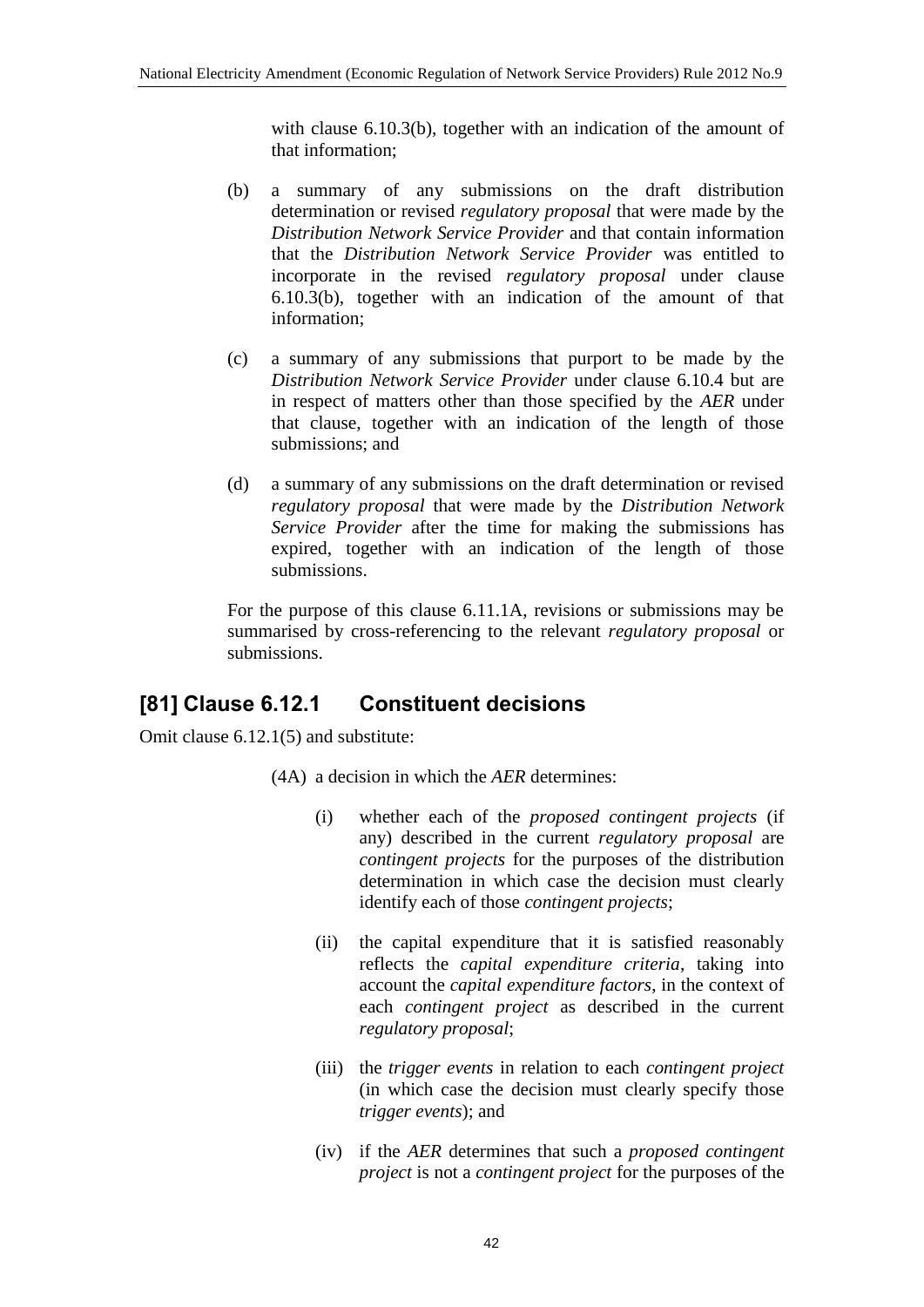distribution determination, its reasons for that conclusion, having regard to the requirements of clause 6.6A.1(b);

- (5) a decision on the *allowed rate of return* for each *regulatory year* of the *regulatory control period* in accordance with clause 6.5.2;
- (5A) a decision on whether the return on debt is to be estimated using a methodology referred to in clause  $6.5.2(i)(2)$  and, if that is the case, the formula that is to be applied in accordance with clause 6.5.2(l):
- (5B) a decision on the value of imputation credits as referred to in clause 6.5.3;

## **[82] Clause 6.12.1 Constituent decisions**

In clause 6.12.1(7), omit "and, where relevant, a *statement of regulatory intent* under clause 6.5.4".

## **[83] Clause 6.12.1 Constituent decisions**

Omit clause 6.12.1(9) and substitute:

(9) a decision on how any applicable *efficiency benefit sharing scheme*, *capital expenditure sharing scheme*, *service target performance incentive scheme*, *demand management and embedded generation connection incentive scheme* or *small-scale incentive scheme* is to apply to the *Distribution Network Service Provider*;

### **[84] Clause 6.12.1 Constituent decisions**

Omit clauses 6.12.1(11) and 6.12.1(12) and substitute:

- (11) a decision on the form of the control mechanisms (including the X factor) for *standard control services* (to be in accordance with the relevant *framework and approach paper*) and on the formulae that give effect to those control mechanisms;
- (12) a decision on the form of the control mechanisms for *alternative control services* (to be in accordance with the relevant *framework and approach paper*) and on the formulae that give effect to those control mechanisms;

### **[85] Clause 6.12.1 Constituent decisions**

After clause 6.12.1(18), insert the following note: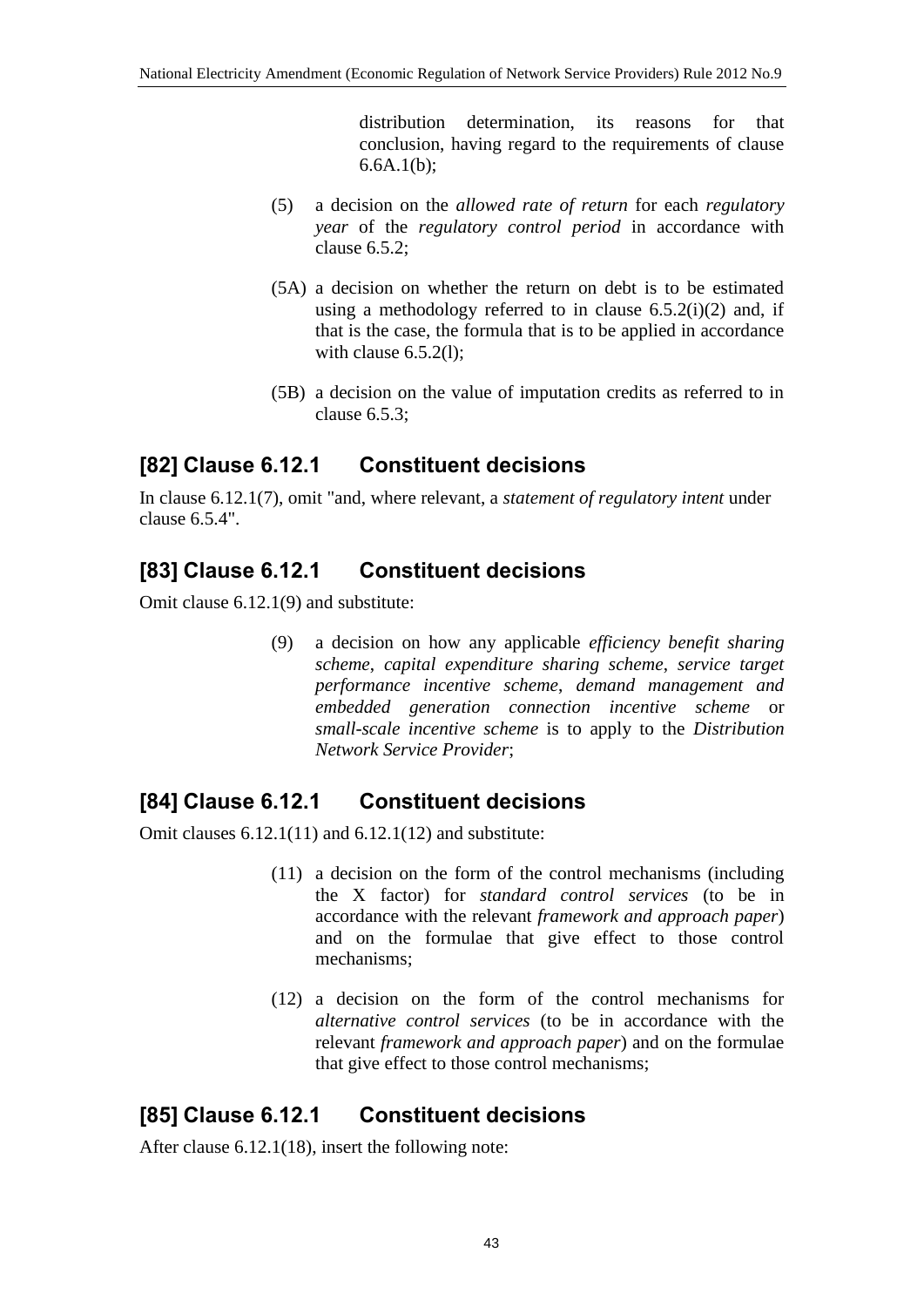#### **Note:**

See clause S6.2.2B.

### **[86] Clause 6.12.1 Constituent decisions**

In clause  $6.12.1(20)$ , omit "." and substitute "; and".

### **[87] Clause 6.12.2 Reasons for decisions**

In clause 6.12.2, omit the paragraph including subparagraphs (1) to (4) and substitute:

- (a) The reasons given by the *AER* for a draft distribution determination under rule 6.10 or a final distribution determination under rule 6.11 must set out the basis and rationale of the determination, including:
	- (1) details of the qualitative and quantitative methods applied in any calculations and formulae made or used by the *AER*;
	- (2) the values adopted by the *AER* for each of the input variables in any calculations and formulae, including:
		- (i) whether those values have been taken or derived from the *Distribution Network Service Provider's* current building block proposal; and
		- (ii) if not, the rationale for the adoption of those values;
	- (3) details of any assumptions made by the *AER* in undertaking any material qualitative and quantitative analyses; and
	- (4) reasons for the making of any decisions, the giving or withholding of any approvals, and the exercise of any discretions as referred to in this Chapter 6, for the purposes of the determination, such reasons being expressed by reference to the requirements relating to such decisions, approvals or discretions as are contained in this Chapter.
- (b) The *AER* must include in its reasons for a draft distribution determination under rule 6.10 or a final distribution determination under rule 6.11 a statement, with supporting reasons, as to the extent to which the roll forward of the regulatory asset base as determined under clause 6.12.1(6) contributes to the achievement of the *capital expenditure incentive objective*.

### **[88] Clause 6.12.3 Extent of AER's discretion in making distribution determinations**

Omit clause 6.12.3(b) and substitute:

(b) The classification of *distribution services* must be as set out in the relevant *framework and approach paper* unless the *AER* considers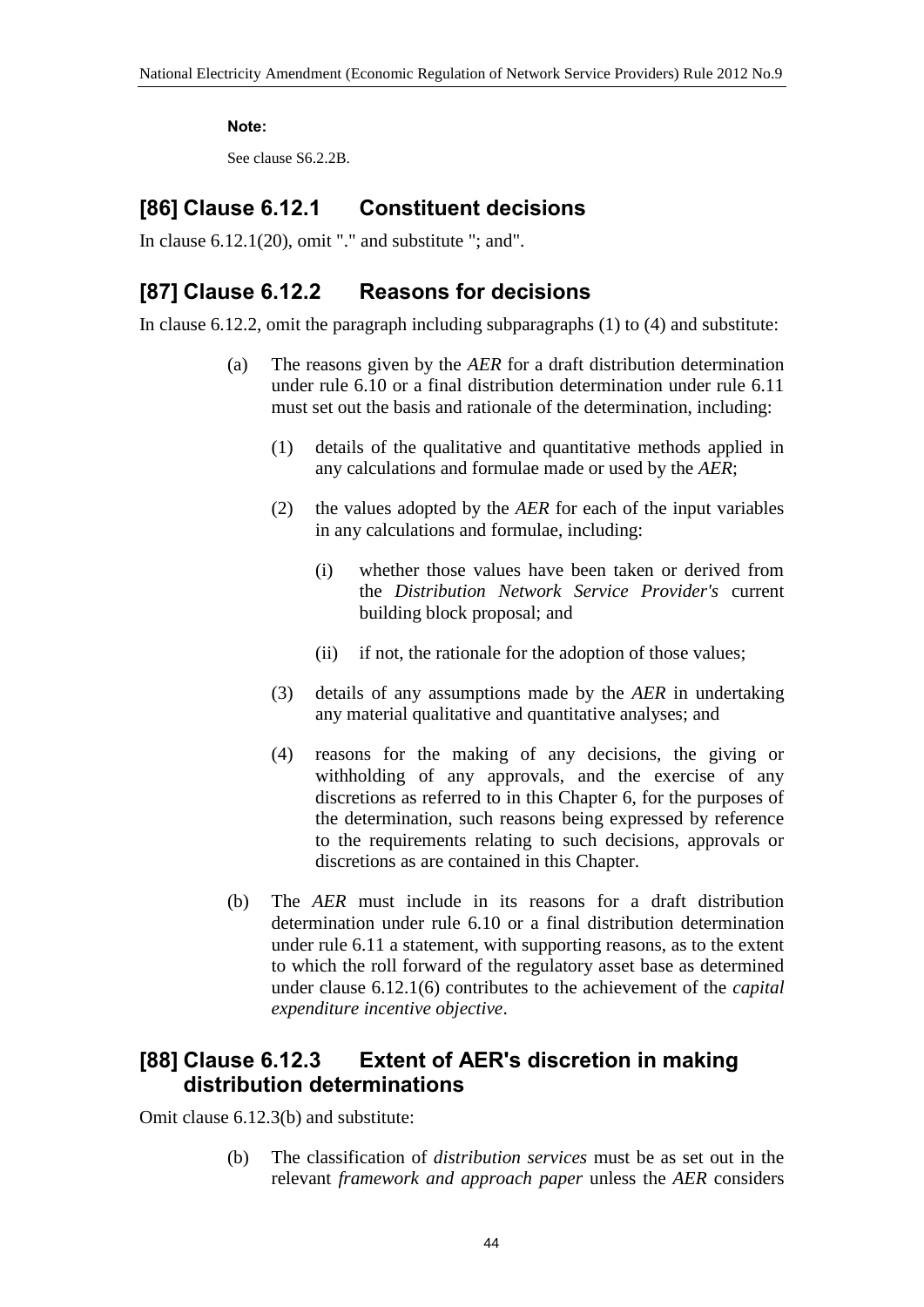that unforeseen circumstances justify departing from the classification as set out in that paper.

## **[89] Clause 6.12.3 Extent of AER's discretion in making distribution determinations**

Omit clause 6.12.3(c) and substitute:

- (c) The form of the control mechanisms must be as set out in the relevant *framework and approach paper*.
- (c1) The formulae that give effect to the control mechanisms referred to in paragraph (c) must be as set out in the relevant *framework and approach paper* unless the *AER* considers that unforeseen circumstances justify departing from the formulae as set out in that paper.

### **[90] Clause 6.12.3 Extent of AER's discretion in making distribution determinations**

Omit clause 6.12.3(f) and substitute "**[Deleted]**".

### **[91] Rule 6.13 Revocation and substitution of distribution determination for wrong information or error**

In rule 6.13(a), after "*AER* that the" insert "distribution".

## **[92] Rule 6.13 Revocation and substitution of distribution determination for wrong information or error**

In rule 6.13(b), insert "distribution" after "revoked" wherever occurring.

## **[93] Rule 6.13 Revocation and substitution of distribution determination for wrong information or error**

Omit rule 6.13(c) and substitute:

(c) If the *AER* revokes and substitutes a distribution determination under paragraphs (a) and (b), the substituted distribution determination must only vary from the revoked distribution determination to the extent necessary to correct the relevant error or deficiency.

### **[94] Rule 6.14 Miscellaneous**

In rule 6.14(c), omit "referred to in clause  $6.9.3(a)(2)$  or  $6.10.2(a)(5)$ " and substitute "for submissions that is made under this Chapter".

## **[95] New Rule 6.14A Distribution Confidentiality Guidelines**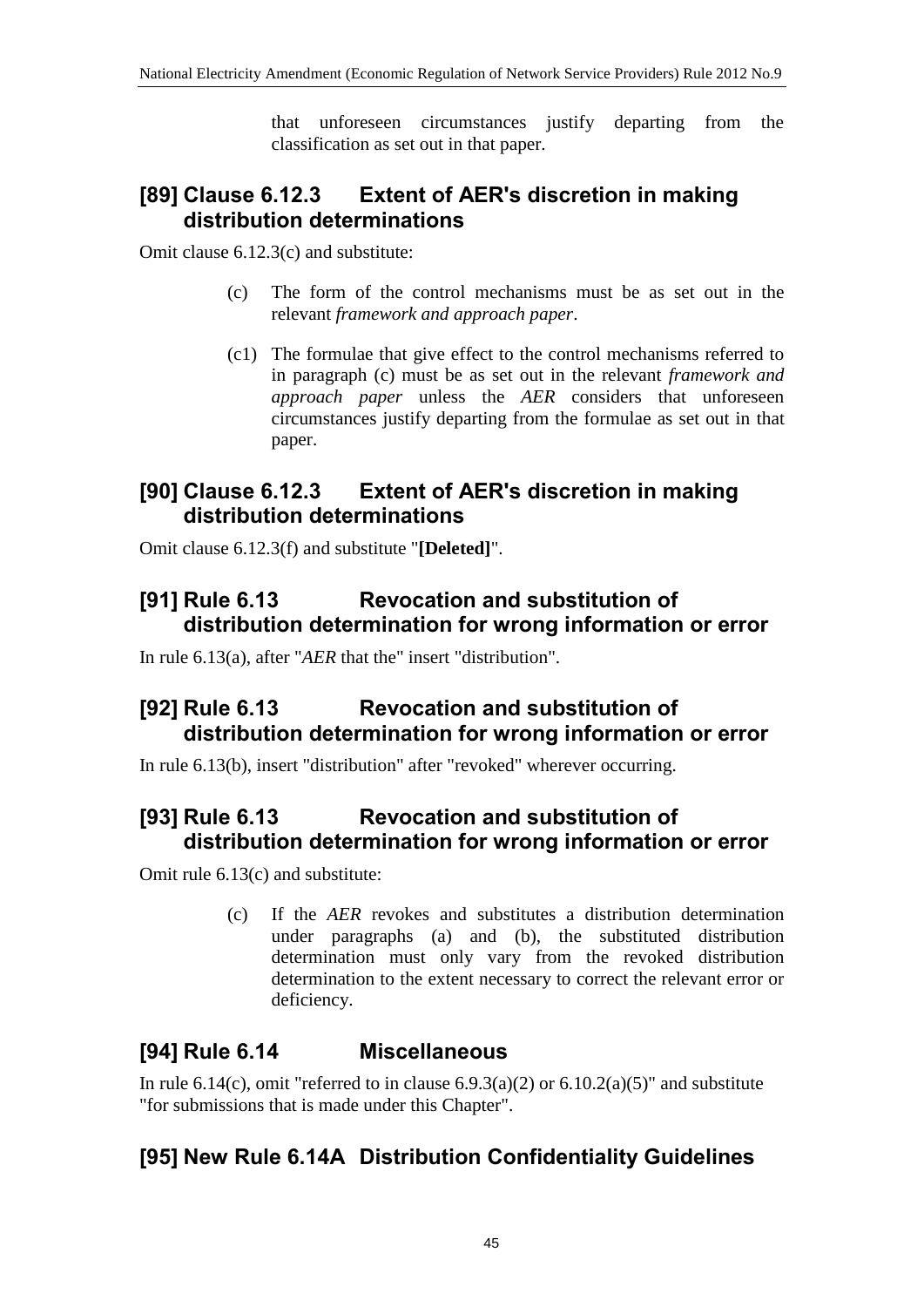After rule 6.14, insert:

#### **6.14A Distribution Confidentiality Guidelines**

- (a) The *AER* must, in accordance with the *distribution consultation procedures*, make and *publish* guidelines (*Distribution Confidentiality Guidelines*).
- (b) The *Distribution Confidentiality Guidelines* must specify the manner in which the *Distribution Network Service Provider* may make confidentiality claims in its *regulatory proposal*, which may include categories of confidential information by reference to which *Distribution Network Service Providers* must classify any claims of confidentiality in their *regulatory proposals*.
- (c) There must be *Distribution Confidentiality Guidelines* in force at all times after the date on which the *AER* first *publishes* the *Distribution Confidentiality Guidelines* under these *Rules*.
- (d) The *Distribution Confidentiality Guidelines* are binding on the *AER* and each *Distribution Network Service Provider* to which they apply.

### **[96] Clause 6.15.3 Cost Allocation Guidelines**

In clause 6.15.3(a), after "make" insert "and *publish*".

### **[97] Clause 6.15.3 Cost Allocation Guidelines**

Omit clause 6.15.3(b) and substitute:

(b) The *Cost Allocation Guidelines* must give effect to and be consistent with the *Cost Allocation Principles*.

## **[98] Clause 6.15.3 Cost Allocation Guidelines**

Omit clause 6.15.3(d) and substitute:

(d) The *Cost Allocation Guidelines* are binding on the *AER* and each *Distribution Network Service Provider* to which they apply.

## **[99] Clause 6.15.3 Cost Allocation Guidelines**

In clause 6.15.3(e), omit ", in accordance with the *distribution consultation procedures*, develop and".

#### **[100] Clause 6.15.3 Cost Allocation Guidelines**

In clause 6.15.3(e), omit "available" and substitute "in force".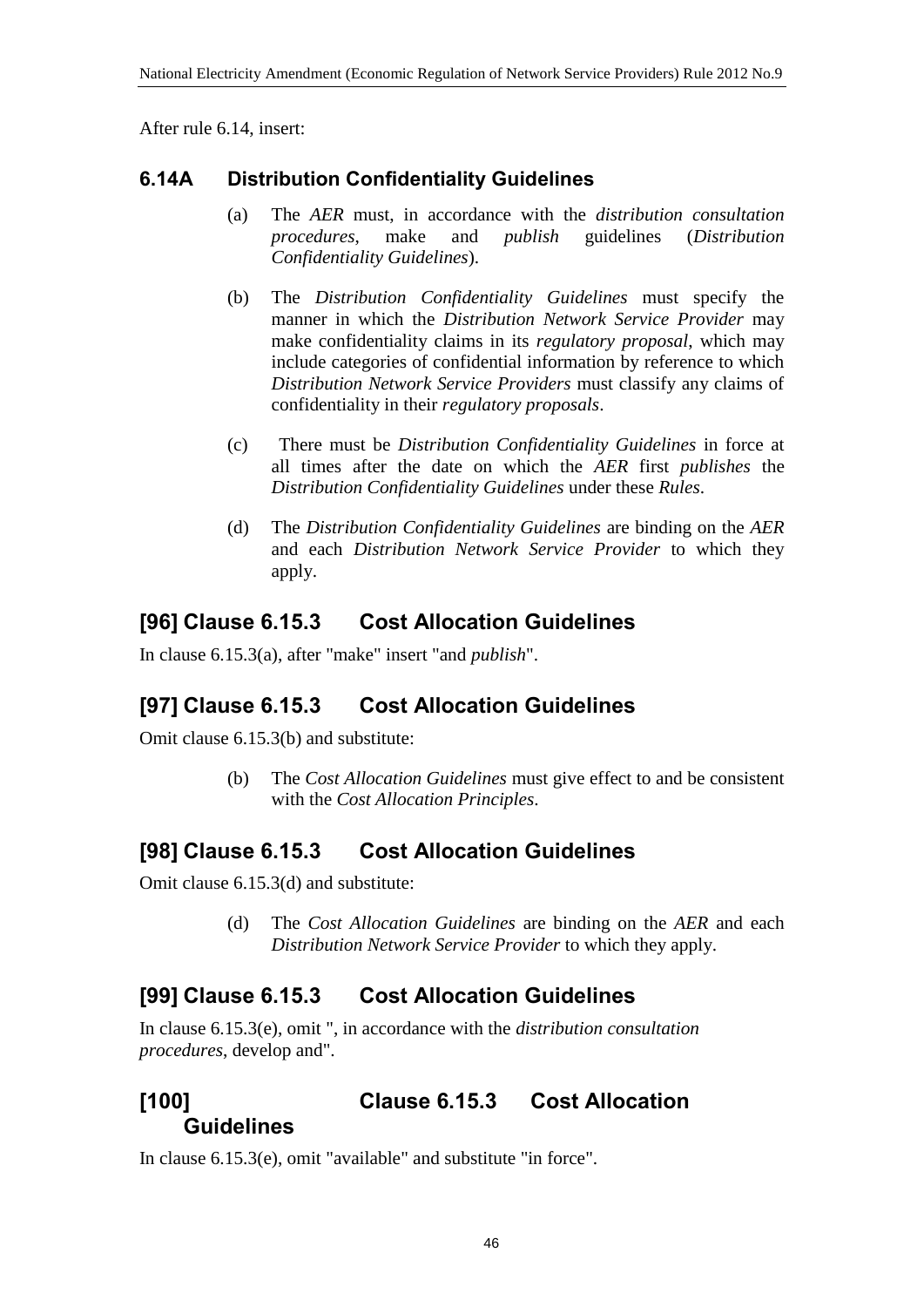## **[101] Rule 6.16 Distribution consultation procedures**

Omit rule 6.16(b) and substitute:

- (b) If the *AER* is required to comply with the *distribution consultation procedures* in preparing, making, developing, reviewing, amending or replacing any guidelines, methodologies, models, schemes, or tests, it must *publish*:
	- (1) the proposed guideline, methodology, model, scheme, test or amendment;
	- (2) an explanatory statement that sets out the provision of the *Rules* under or for the purposes of which the guideline, methodology, model, scheme, test or amendment is proposed to be prepared, made or developed or is required to be reviewed, and the reasons for the proposed guideline, methodology, model, scheme, test or amendment; and
	- (3) an invitation for written submissions on the proposed guideline, methodology, model, scheme, test or amendment, or the review, (as the case may be).

# **[102] Rule 6.16 Distribution consultation procedures**

Omit rules 6.16(d) and (e), and substitute:

- (d) The *AER* may *publish* such issues, consultation and discussion papers, and hold such conferences and information sessions, in relation to the proposed guideline, methodology, model, scheme, test or amendment, or the review, as it considers appropriate.
- (e) Within 80 *business days* of *publishing* the documents referred to in paragraph (b), the *AER* must *publish*:
	- (1) its final decision on the guideline, methodology, model, scheme, test, amendment or review that sets out:
		- (i) the guideline, methodology, model, scheme, test or amendment (if any);
		- (ii) the provision of the *Rules* under which or for the purposes of which the guideline, methodology, model, scheme, test or amendment is being prepared, made or developed or is being reviewed;
		- (iii) the reasons for the guideline, methodology, model, scheme, test or amendment; and
		- (iv) the reasons for the outcome of any review; and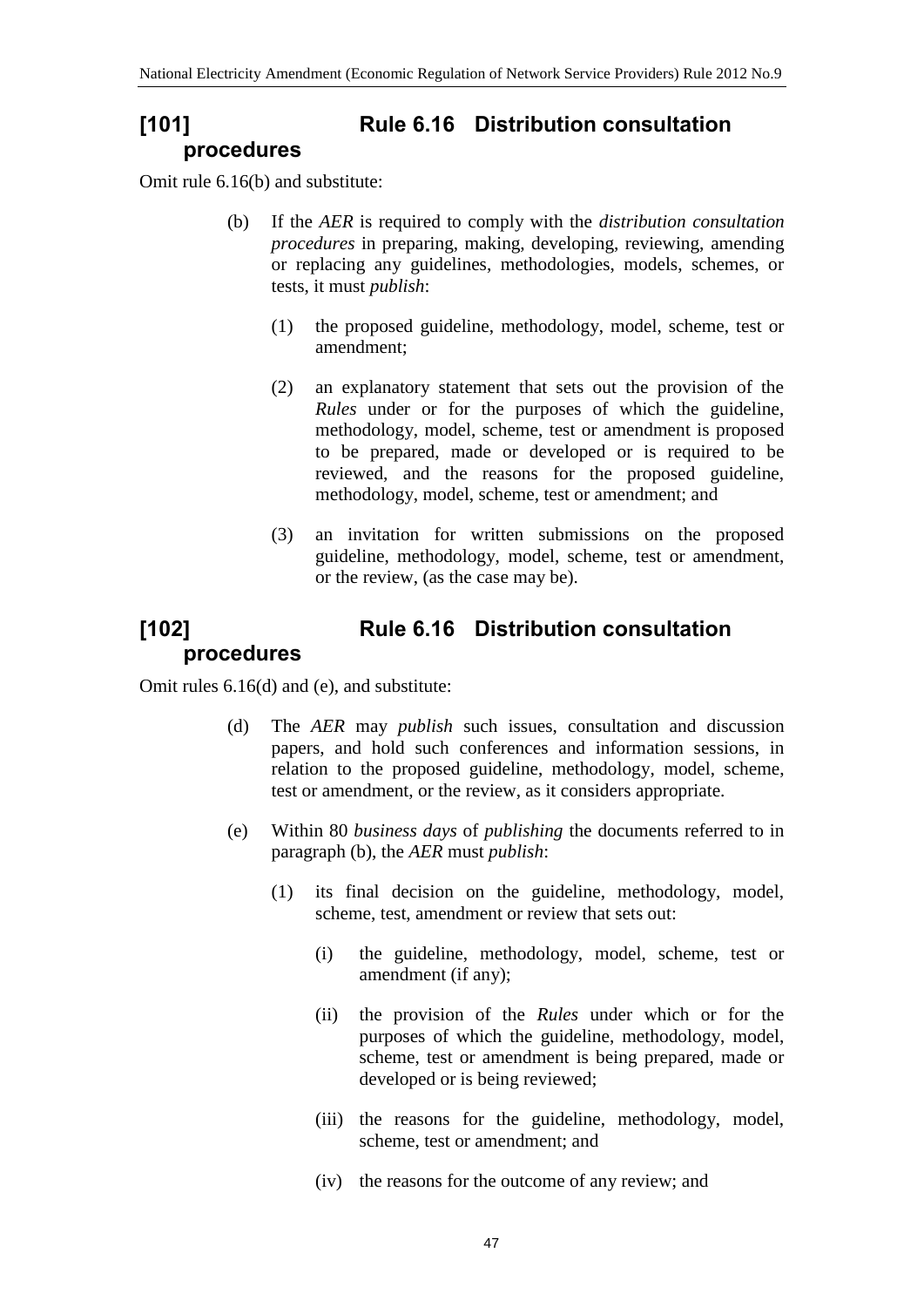(2) notice of the making of the final decision on the guideline, methodology, model, scheme, test, amendment or review.

# **[103] Rule 6.16 Distribution consultation procedures**

In rule 6.16(f), after "paragraph  $(e)(1)(iii)$ " insert "or  $(iv)$ ".

### **[104] Rule 6.16 Distribution consultation procedures**

Omit rule  $6.16(g)(1)$  and substitute:

(1) the consultation involves issues of unusual complexity or difficulty; and

## **[105] Clause 6.18.4 Principles governing assignment or re-assignment of customers to tariff classes and assessment and review of basis of charging**

In clause 6.18.4(a)(1)(iii), omit "customer's" and substitute "*retail customer's*".

## **[106] Clause 6.18.6 Side constraints on tariffs for standard control services**

In clause  $6.18.6(d)(3)$ , omit "." and insert:

; and

(4) the recovery of revenue to accommodate any increase in the *Distribution Network Service Provider's annual revenue requirement* by virtue of an application of a formula referred to in clause 6.5.2(l).

# **[107] Clause 6.18.7 Recovery of designated pricing proposal charges**

In clause 6.18.7(c)(3) , omit "rate of return" and insert "*allowed rate of return*".

## **[108] Clause 6.18.7A Recovery of jurisdictional scheme amounts**

In clause 6.18.17A(c)(3), omit "rate of return" and insert "*allowed rate of return*"

## **[109] Clause 6.20.1 Billing for distribution services**

In clause 6.20.1(d)(1), omit "*transmission service*charges and *distribution service*charges" and substitute "*transmission service* charges and *distribution service* charges".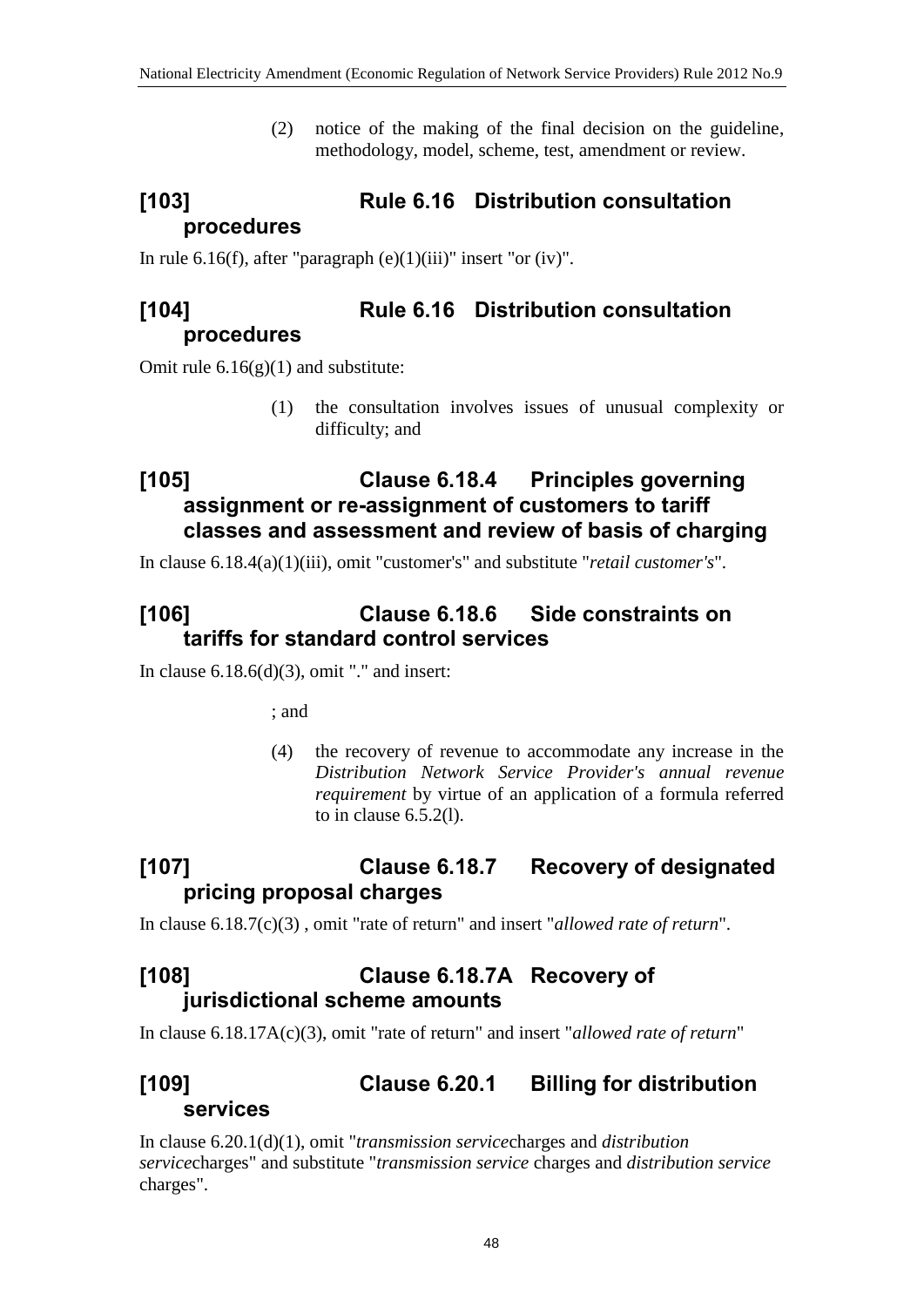## **[110] Rule 6.25 AER determination of applicable pricing regime for Dual Function Assets**

In rule 6.25(a), omit "24 months" where first occurring and substitute "32 months" .

### **[111] Rule 6.25 AER determination of applicable pricing regime for Dual Function Assets**

In rule 6.25(a), omit "24 months" where lastly occurring and substitute "36 months" .

### **[112] Rule 6.25 AER determination of applicable pricing regimes for Dual Function Assets**

Omit rule 6.25(b) and substitute:

(b) The *AER* must review the information provided under paragraph (a) and determine, in accordance with clause 6.8.1, whether the value of that *Distribution Network Service Provider's dual function assets* which provide *transmission standard control services* comprise such a material proportion of that *Distribution Network Service Provider's* regulatory asset base that pricing in respect of those services should be regulated under Part J of Chapter 6A through the application of rule 6.26.

## **[113] Rule 6.25 AER determination of applicable pricing regimes for Dual Function Assets**

Omit rule 6.25(d) and substitute:

(d) The *AER's* determination under paragraph (b), which is binding, must be included in a *framework and approach paper* that applies in respect of the distribution determination for the next *regulatory control period*.

### **[114] New Rule 6.27 Annual Benchmarking Report**

After rule 6.26(e), insert:

#### **Part O Annual Benchmarking Report**

#### **6.27 Annual Benchmarking Report**

(a) The *AER* must prepare and *publish* a *network service provider performance report* (an *annual benchmarking report*) the purpose of which is to describe, in reasonably plain language, the relative efficiency of each *Distribution Network Service Provider* in providing *direct control services* over a 12 month period.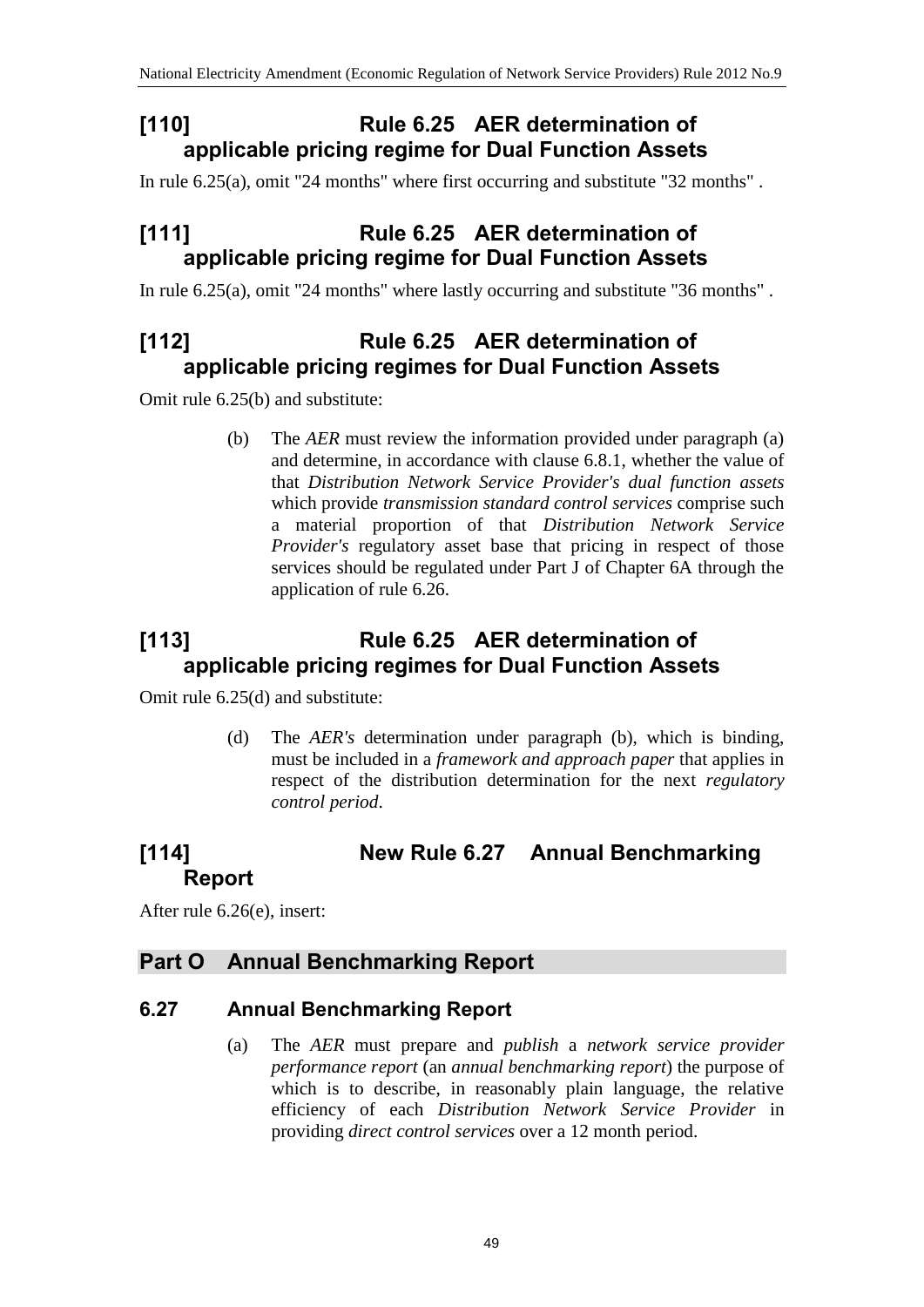- (b) Clause 8.7.4 (excluding clause 8.7.4(a)) applies in respect of the preparation of an *annual benchmarking report*.
- (c) Subject to paragraphs (d) and (e), the *AER* must *publish* an *annual benchmarking report* at least every 12 months.
- (d) The first *annual benchmarking report* must be *published* by 30 September 2014.
- (e) The second *annual benchmarking report* must be *published* by 30 November 2015.

## **[115] Clause S6.1.1 Information and matters relating to capital expenditure**

Omit clause S6.1.1(6) and substitute:

- (6) capital expenditure for each of the past *regulatory years* of the previous and current *regulatory control period*, and the expected capital expenditure for each of the last two *regulatory years* of the current *regulatory control period*, categorised in the same way as for the capital expenditure forecast and separately identifying for each such *regulatory year*:
	- (i) margins paid or expected to be paid by the *Distribution Network Service Provider* in circumstances where those margins are referable to arrangements that do not reflect arm's length terms; and
	- (ii) expenditure that should have been treated as operating expenditure in accordance with the policy submitted under paragraph (8) for that *regulatory year*;

## **[116] Clause S6.1.1 Information and matters relating to capital expenditure**

In clause  $S6.1.1(7)$ , omit "." and insert "; and".

## **[117] Clause S6.1.1 Information and matters relating to capital expenditure**

After clause S6.1.1(7), insert:

(8) the policy that the *Distribution Network Service Provider* applies in capitalising operating expenditure.

#### **[118] Clause S6.1.3 Additional information and matters**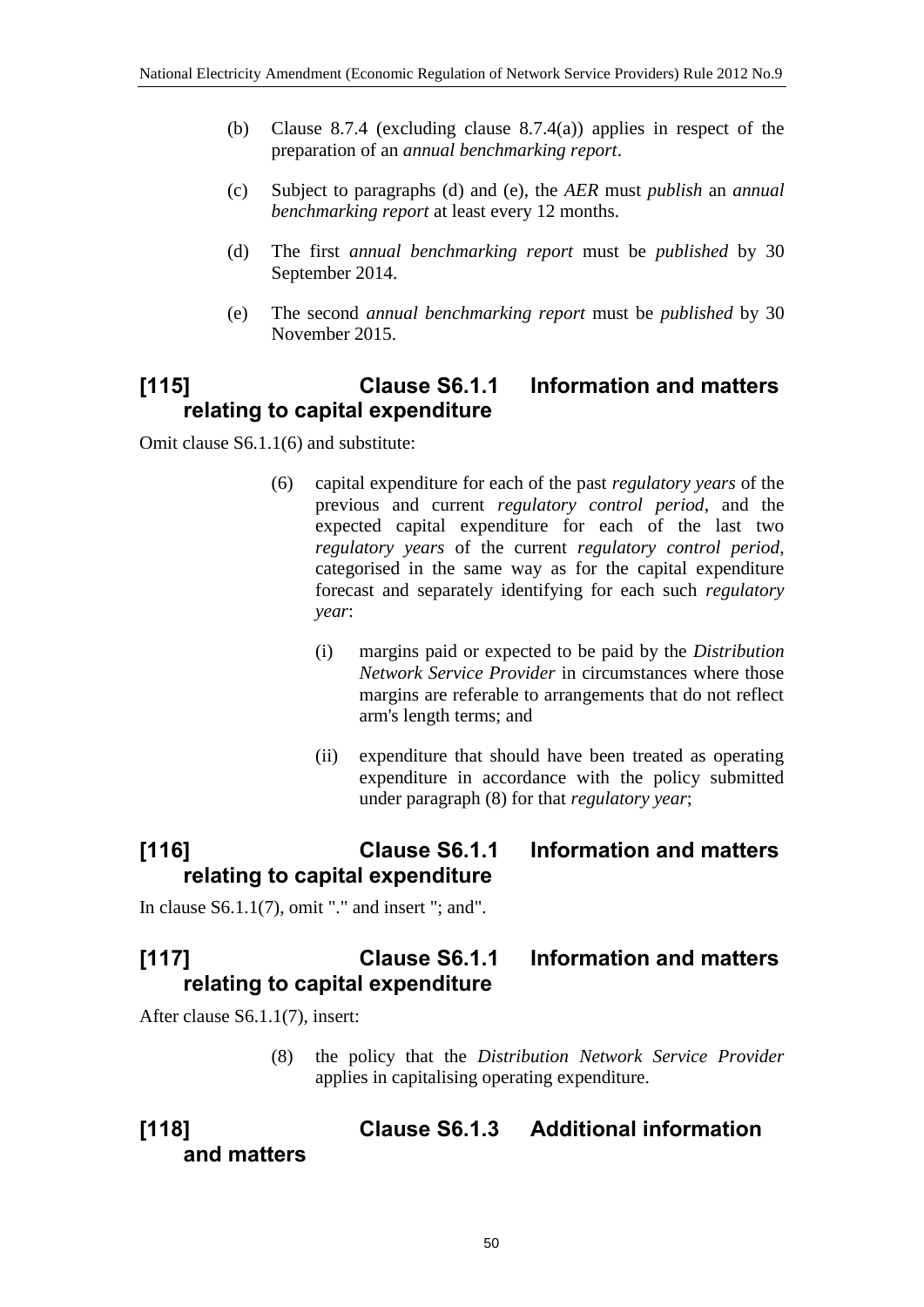Omit clauses S6.1.3(3) to (5) and substitute:

- (3) a description, including relevant explanatory material, of how the *Distribution Network Service Provider* proposes any *efficiency benefit sharing scheme* that has been specified in a *framework and approach paper* that applies in respect of the forthcoming distribution determination should apply to it;
- (3A) a description, including relevant explanatory material, of how the *Distribution Network Service Provider* proposes any *capital expenditure sharing scheme* that has been specified in a *framework and approach paper* that applies in respect of the forthcoming distribution determination should apply to it;
- (4) a description, including relevant explanatory material, of how the *Distribution Network Service Provider* proposes any *service target performance incentive scheme* that has been specified in a *framework and approach paper* that applies in respect of the forthcoming distribution determination should apply to it;
- (5) a description, including relevant explanatory material, of how the *Distribution Network Service Provider* proposes any *demand management and embedded generation connection incentive scheme* that has been specified in a *framework and approach paper* that applies in respect of the forthcoming distribution determination should apply to it;
- (5A) a description, including relevant explanatory material, of how the *Distribution Network Service Provider* proposes any *small-scale incentive scheme* that has been specified in a *framework and approach paper* that applies in respect of the forthcoming distribution determination should apply to it;

# **[119] Clause S6.1.3 Additional information and matters**

Omit clauses S6.1.3(8) and S6.1.3(9) and substitute:

- (8) **[Deleted]**.
- (9) the *Distribution Network Service Provider's* calculation of the proposed return on equity, return on debt and *allowed rate of return*, for each *regulatory year* of the *regulatory control period*, in accordance with clause 6.5.2, including any departure from the methodologies set out in the *Rate of Return Guidelines* and the reasons for that departure;
- (9A) if the *Distribution Network Service Provider* proposes that the return on debt for a *regulatory year* of the *regulatory control period* is not to be determined using the methodology referred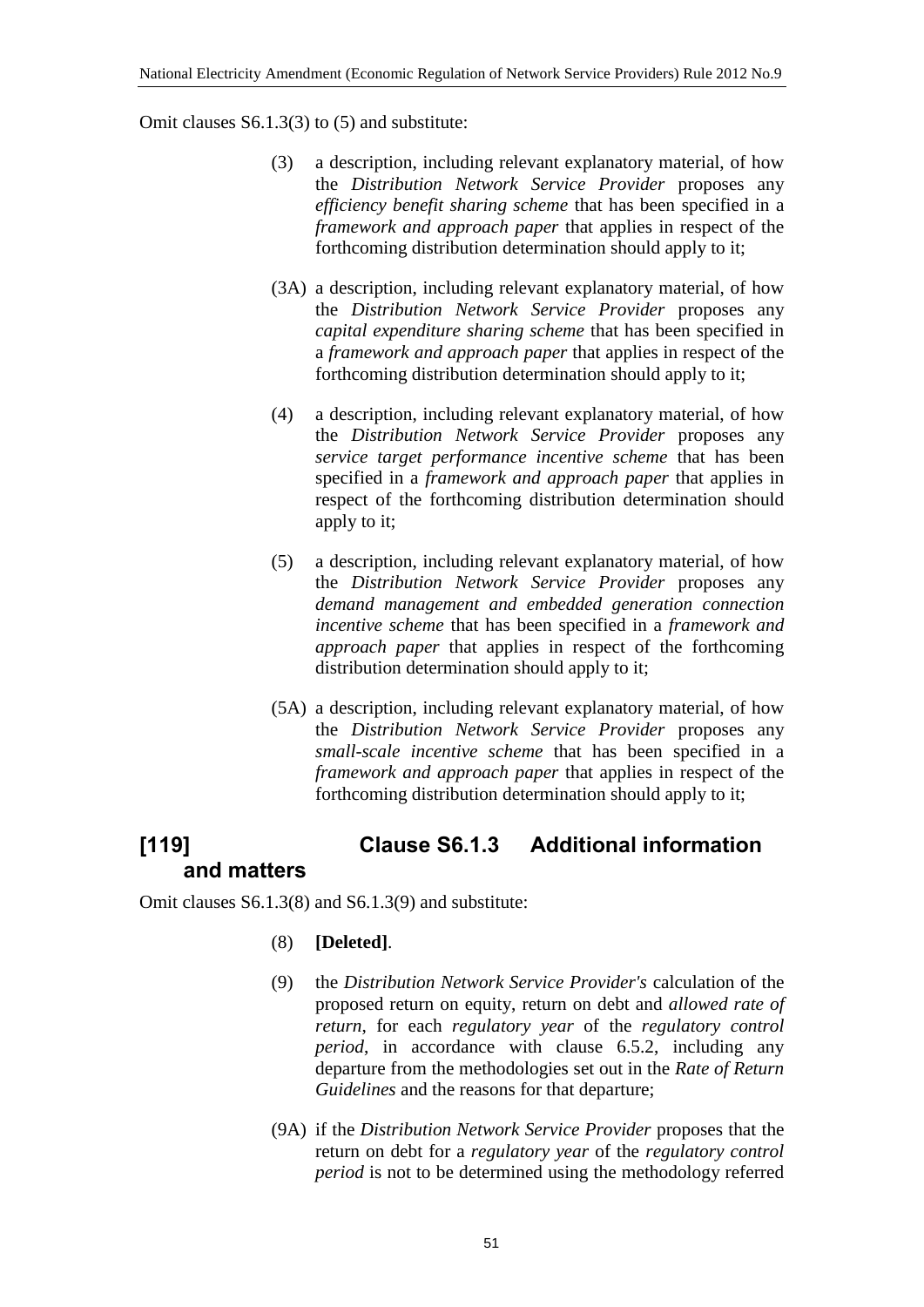to in clause  $6.5.2(i)(2)$ , the formula it proposes should be applied in accordance with clause 6.5.2(l);

(9B) the *Distribution Network Service Provider's* proposed value of imputation credits as referred to in clause 6.5.3;

### **[120] Clause S6.1.3 Additional information and matters**

In clause  $S6.1.3(13)$ , omit "." and substitute "; and".

## **[121] Clause S6.1.3 Additional information and matters**

After clause S6.1.3(13), insert:

- (14) if the *Distribution Network Service Provider* is seeking a determination by the *AER* that a *proposed contingent project* is a *contingent project* for the purposes of the relevant distribution determination:
	- (i) a description of the *proposed contingent project*, including reasons why the *Distribution Network Service Provider* considers the project should be accepted as a *contingent project* for the *regulatory control period*;
	- (ii) a forecast of the capital expenditure which the *Distribution Network Service Provider* considers is reasonably required for the purpose of undertaking the *proposed contingent project*;
	- (iii) the methodology used for developing that forecast and the key assumptions that underlie it;
	- (iv) information that demonstrates that the undertaking of the *proposed contingent project* is reasonably required in order to achieve one or more of the *capital expenditure objectives*;
	- (v) information that demonstrates that the *proposed contingent capital expenditure* for the *proposed contingent project* complies with the requirements set out in clause  $6.6A.1(b)(2)$ ; and
	- (vi) the *trigger events* which are proposed in relation to the *proposed contingent project* and an explanation of how each of those conditions or events addresses the matters referred to in clause 6.6A.1(c).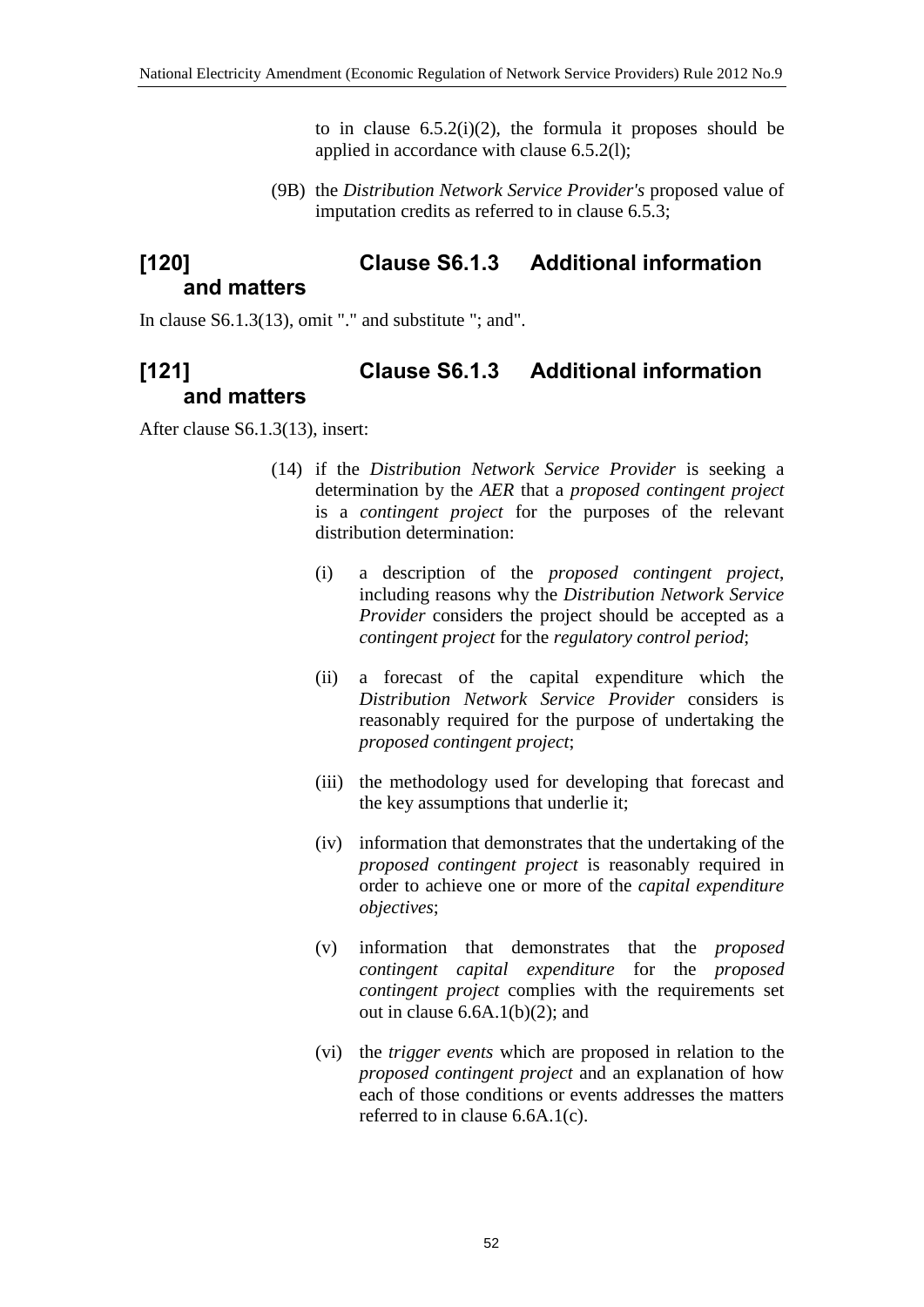#### **[122] Clause S6.2.1 Establishment of opening regulatory asset base for a regulatory control period**

In clause  $S6.2.1(e)$ , after "paragraph (c) or (d)" insert "and subject to paragraph (g),".

## **[123] Clause S6.2.1 Establishment of opening regulatory asset base for a regulatory control period**

Omit clauses  $S6.2.1(e)(1)$  and  $S6.2.1(e)(2)$ , and substitute:

- (1) The previous value of the regulatory asset base must be:
	- (i) increased by the amount of all capital expenditure incurred during the previous control period, including any capital expenditure determined for that period under clause 6.6A.2(e)(1)(i) in relation to *contingent projects* where the distribution determination has been amended by the *AER* in accordance with clause 6.6A.2(h) (regardless of whether such capital expenditure is above or below the forecast capital expenditure for the period that is adopted for the purposes of the distribution determination (if any) for that period); and
	- (ii) reduced by the amount of any capital expenditure that has been recovered by way of a pass through under clause 6.6.1 where the amount of that capital expenditure would otherwise have been included in the value of the regulatory asset base.
- (2) The previous value of the regulatory asset base must be increased by the amount of the estimated capital expenditure approved by the *AER* for any part of the previous control period for which actual capital expenditure is not available, including any capital expenditure in relation to *contingent projects* where the *total revenue requirement* has been amended by the *AER* in accordance with clause 6.6A.2(h).

## **[124] Clause S6.2.1 Establishment of opening regulatory asset base for a regulatory control period**

After clause S6.2.1(f), insert:

(g) The previous value of the regulatory asset base must be reduced by any amount determined by the *AER* in accordance with clause S6.2.2A(f), (i) or (j).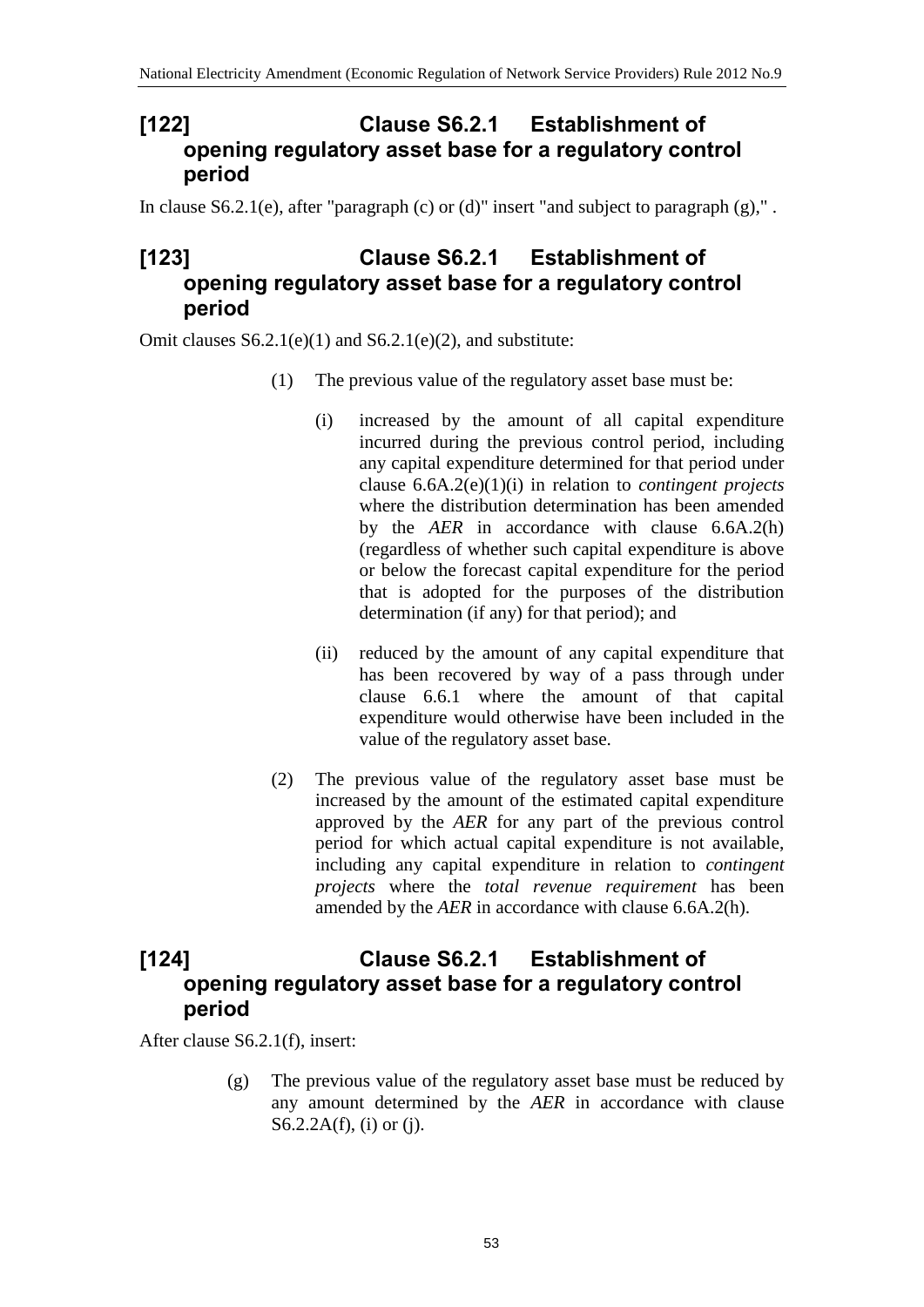### **[125] New Clause S6.2.2A Reduction for inefficient past capital expenditure**

After clause S6.2.2, insert:

#### **S6.2.2A Reduction for inefficient past capital expenditure**

- (a) Prior to making a decision on the regulatory asset base for a *distribution system* as required by clause 6.12.1(6), the *AER* may determine under this clause S6.2.2A that the amount of capital expenditure as a result of which the previous value of the regulatory asset base would otherwise be increased in accordance with clause S6.2.1(e) should be reduced.
- (a1) for the purposes of this clause S6.2.2A, "**review period**" means:
	- (1) the previous control period (excluding the last two *regulatory years* of that previous control period); and
	- (2) the last two *regulatory years* of the *regulatory control period* preceding the previous control period.
- (b) The *AER* may only make a determination under paragraph (a) if any of the following requirements is satisfied:
	- (1) the requirement set out in paragraph (c) (the *overspending requirement*);
	- (2) the requirement set out in paragraph (d) (the *margin requirement*); or
	- (3) the requirement set out in paragraph (e) (the *capitalisation requirement*).
- (c) The *overspending requirement* is satisfied where the sum of all capital expenditure incurred during the review period exceeds the sum of:
	- (1) the forecast capital expenditure accepted or substituted by the *AER* for the review period as such forecast capital expenditure has been adjusted in accordance with clauses 6.6.5(f) and 6.6A.2(h); and
	- (2) any capital expenditure that is recovered by way of such part of an *approved pass through amount* as is permitted to be passed through to *Distribution Network Users* during the review period less any capital expenditure that is included in a *negative pass through amount* that is required to be passed through to *Distribution Network Users* during the review period.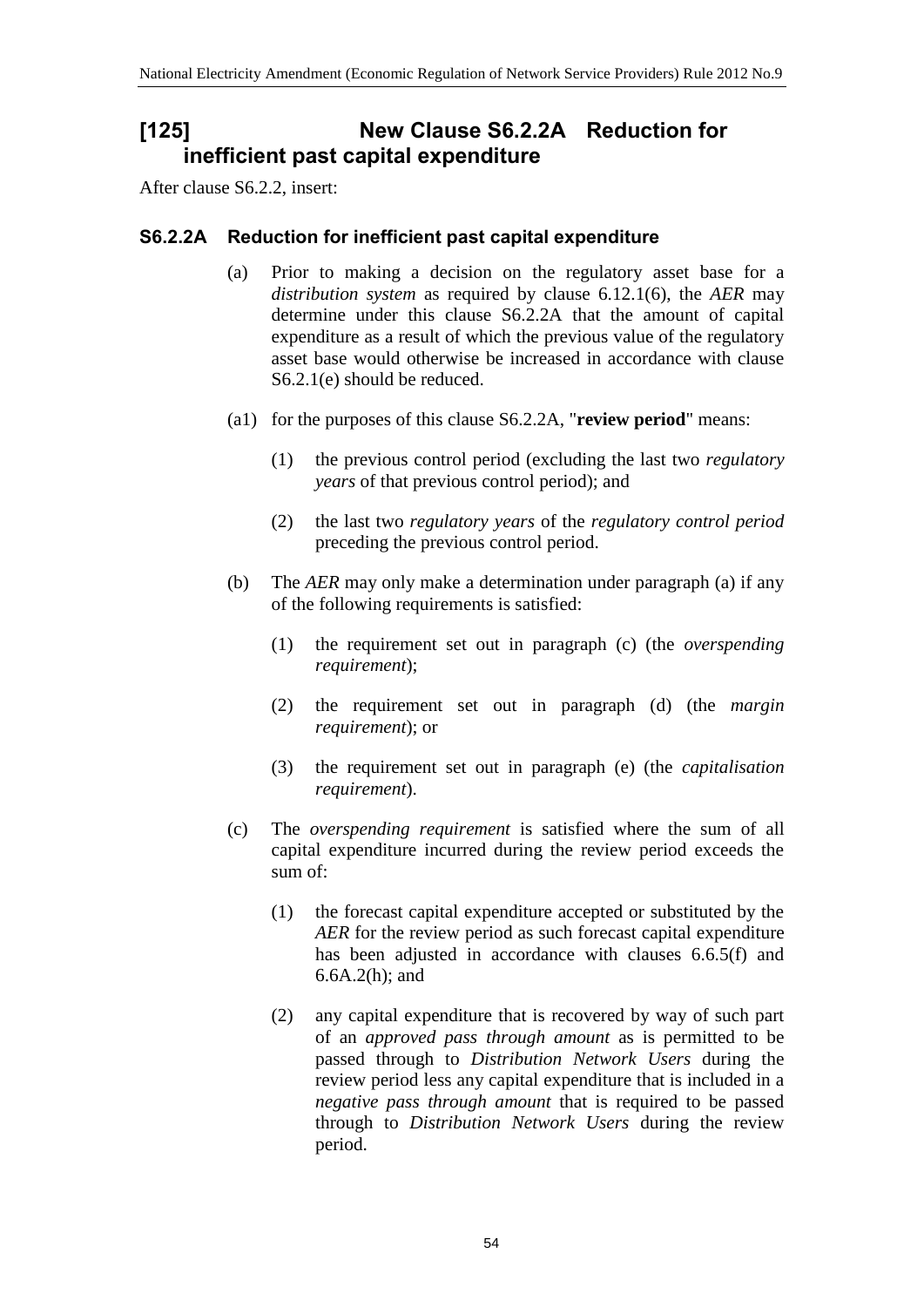- (d) The *margin requirement* is satisfied where the amount of the capital expenditure as a result of which the previous value of the regulatory asset base would otherwise be increased in accordance with clause S6.2.1(e) includes capital expenditure that represents a margin paid by the *Distribution Network Service Provider* in circumstances where the margin is referable to arrangements that, in the opinion of the *AER*, do not reflect arm's length terms.
- (e) The *capitalisation requirement* is satisfied where the amount of the capital expenditure as a result of which the previous value of the regulatory asset base would otherwise be increased in accordance with clause S6.2.1(e) includes expenditure that, under the *Distribution Network Service Provider's* applicable capitalisation policy submitted to the *AER* as part of a *regulatory proposal*, should have been treated as operating expenditure.
- (f) Where the *overspending requirement* is satisfied, and subject to paragraphs (g) and (h), the *AER* may determine that the amount of the capital expenditure as a result of which the previous value of the regulatory asset base would otherwise be increased in accordance with clause S6.2.1(e) should be reduced by such amount as the *AER* is satisfied corresponds to capital expenditure incurred during the review period that does not reasonably reflect the *capital expenditure criteria*.
- (g) The amount determined by the *AER* under paragraph (f):
	- (1) must not be greater than the amount calculated in accordance with paragraph (c);
	- (2) must be determined in a manner that is consistent with the *capital expenditure incentive objective*; and
	- (3) must be determined taking into account the *Capital Expenditure Incentive Guidelines*.
- (h) In making a determination under paragraph (f), the *AER* must:
	- (1) have regard to the *capital expenditure factors*; and
	- (2) only take into account information and analysis that the *Distribution Network Service Provider* could reasonably be expected to have considered or undertaken at the time that it undertook the relevant capital expenditure.
- (i) Where the *margin requirement* is satisfied, and subject to paragraph (k), the *AER* may determine that the amount of the capital expenditure as a result of which the previous value of the regulatory asset base would otherwise be increased in accordance with clause S6.2.1(e) should be reduced by such of the margin referred to in paragraph (d) as the *AER* is reasonably satisfied would not have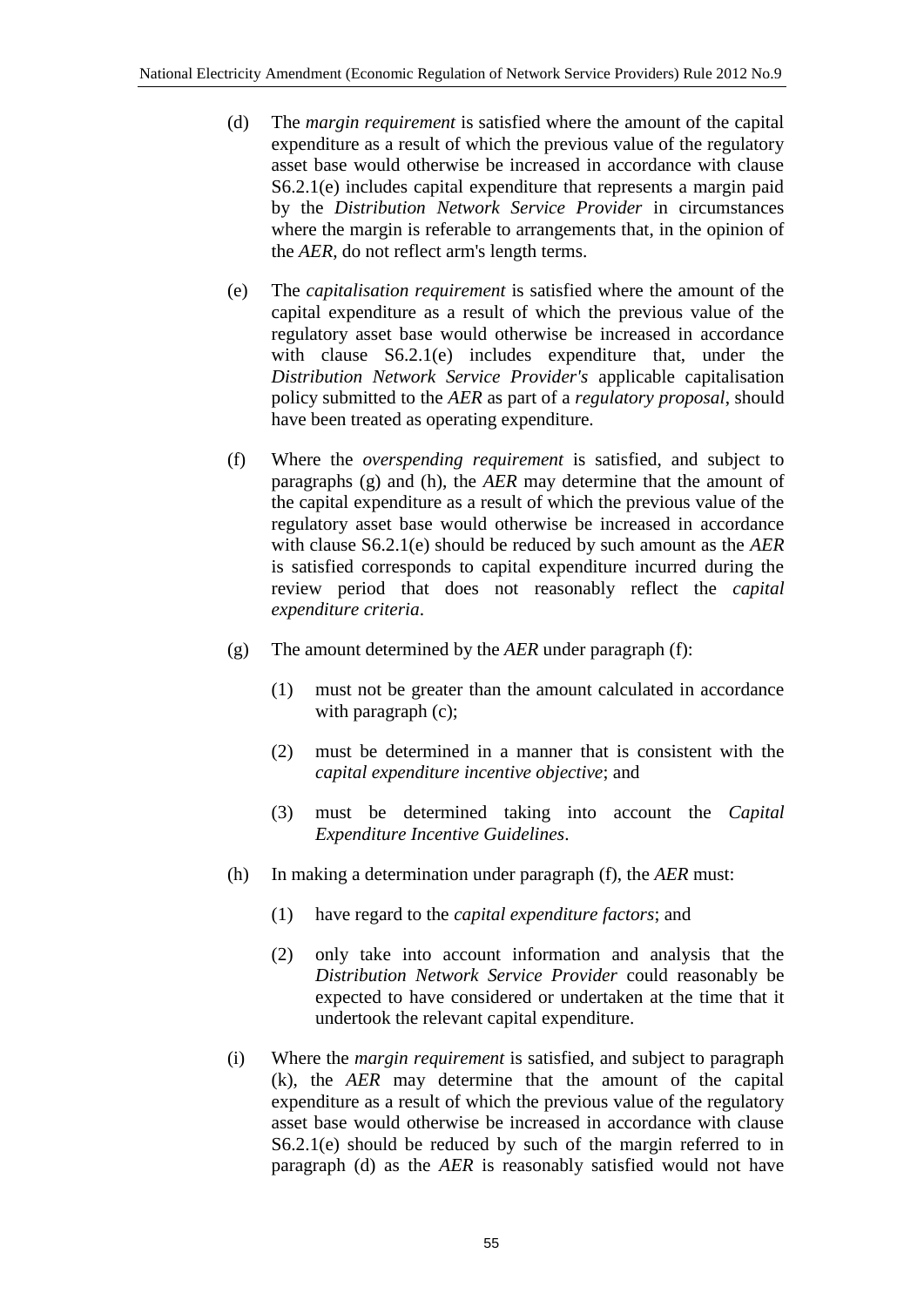been paid if the arrangements to which the margin is referable had been on arm's length terms.

- (j) Where the *capitalisation requirement* is satisfied, and subject to paragraph (k), the *AER* may determine that the amount of the capital expenditure as a result of which the previous value of the regulatory asset base would otherwise be increased in accordance with clause S6.2.1(e) should be reduced by any or all of the amount of expenditure referred to in paragraph (e) which should have been treated as operating expenditure .
- (k) A determination made under paragraph (i) or (j) must be consistent with the *capital expenditure incentive objective* and, in making such a determination, the *AER* must take into account the *Capital Expenditure Incentive Guidelines*.
- (l) Nothing in this clause S6.2.2A is to be taken to preclude the *AER* from:
	- (1) requiring a *Distribution Network Service Provider* to provide such information; or
	- (2) undertaking such analysis,

as the *AER* considers appropriate to enable it to make a statement, with supporting reasons, as referred to in clause 6.12.2(b).

#### **S6.2.2B Depreciation**

- (a) Pursuant to clause 6.12.1(18), the *AER* must decide, for a distribution determination, whether depreciation for establishing the regulatory asset base for a *distribution system* as at the commencement of the following *regulatory control period* is to be based on actual or forecast capital expenditure.
- (b) The decision referred to in paragraph (a) must be consistent with the *capital expenditure incentive objective*.
- (c) In making the decision referred to in paragraph (a), the *AER* must have regard to:
	- (1) the incentives that the *Distribution Network Service Provider* has in relation to undertaking efficient capital expenditure, including as a result of the application of any incentive scheme or any other incentives under the *Rules*;
	- (2) the substitution possibilities between assets with relatively short economic lives and assets with relatively long economic lives and the relative benefits of such asset types;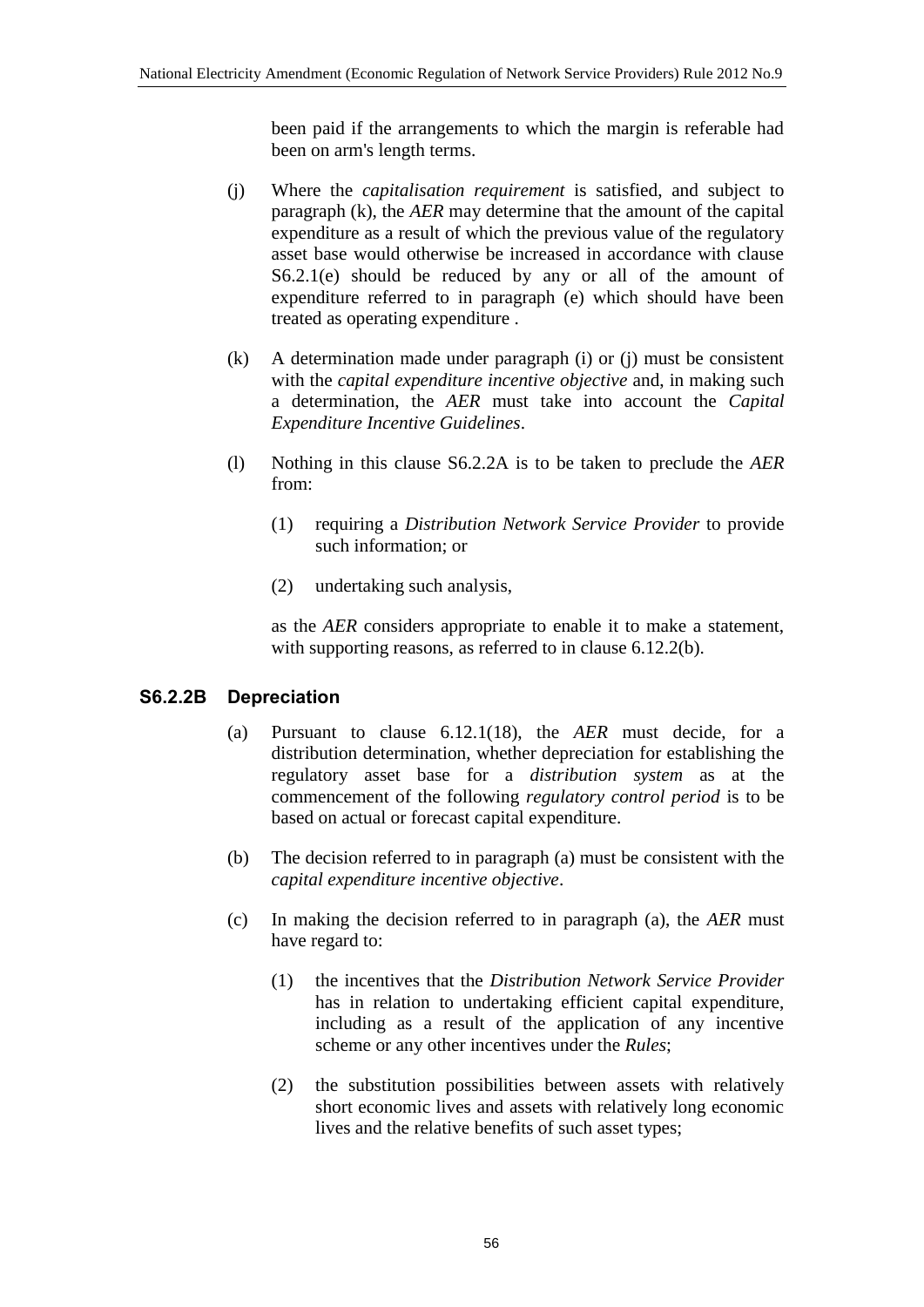- (3) the extent to which any capital expenditure incurred by the *Distribution Network Service Provider* has exceeded the corresponding amount of forecast capital expenditure accepted or substituted by the *AER* and the amount of that excess expenditure which is not efficient;
- (4) the *Capital Expenditure Incentive Guidelines*; and
- (5) the *capital expenditure factors*.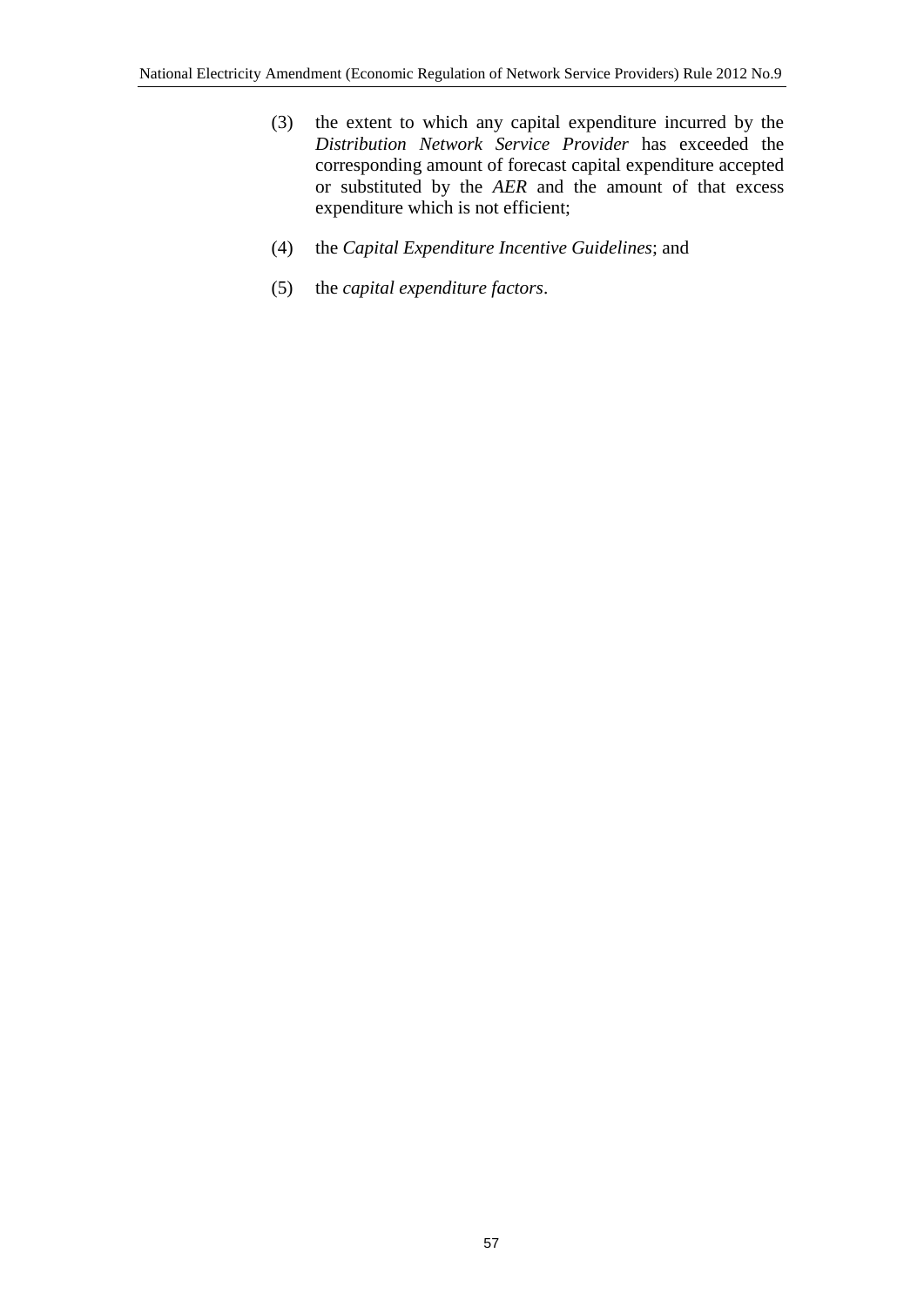### **Schedule 2 Amendment to the National Electricity Rules**

[\(Clause 4\)](#page-1-0)

### **[1] Clause 6A.1.1 Economic regulation of transmission services generally**

Omit clause 6A.1.1(d) and substitute:

(d) Part E of this Chapter 6A sets out the procedure and approach for the making of a *transmission determination* by the *AER*.

### **[2] Clause 6A.1.1 Economic regulation of transmission services generally**

After clause 6A.1.1(k), insert:

(l) Part L sets out the requirements to prepare *annual benchmarking reports*.

## **[3] Reference to "provider" in various clauses**

In clauses 6A.2.2(1), (3) and (4), 6A.4.2(5) and (6), 6A.5.4(a)(4), 6A.6.1(a), 6A.7.1(a)(1), (3) and (5), 6A.7.3(c)(4), (c)(5), (f), (f)(3), (f)(4), (f)(5), (g), (h), (j)(1),  $(i)(2)$ ,  $(i)(2A)$ ,  $(i)(4)$ ,  $(i)(5)$  and  $(i)(6B)$ ,  $6A.8.2(a)$ ,  $6A.9.6(b)(2)$ ,  $6A.10.1(a)$  and (b), 6A.11.1(a)(2) and (a)(3), 6A.11.2(a), 6A.14.1(1), 6A.14.3(b)(2), 6A.14.3(h)(3)(i), 6A.17.1(b)(1), (d)(1) and (d)(3), 6A.19.1, S6A.1.3(2), (3), (4)(iii), (5)(i), (7)(iii), (8),  $(10)(i)$  and  $(ii)$ , S6A.2.1(d)(2) and  $(e)(2)(ii)(A)$ , S6A.2.2(2), (4), (5) and (6), S6A.2.3(b), (b)(2) and (b)(3), omit "provider" and substitute "*Transmission Network Service Provider*".

## **[4] Reference to "provider's" in various clauses**

In clauses  $6A.2.2(2)$ ,  $6A.6.3(a)(2)(ii)$ ,  $6A.7.2(e)$  and  $(i)(3)$ ,  $6A.7.3(e)(1)$ ,  $6A.7.3(i)(3)$ , omit "provider's" and substitute "*Transmission Network Service Provider's*".

## **[5] Omission of reference "of the Rules" in various clauses**

In clauses 6A.9.2(b), S6A.1.1(1), S6A.1.2(1), S6A.1.3(4), S6A.1.3(4)(iv), S6A.1.3(5), S6.1.3(5)(ii), S6.1.3(7), S6.1.3(7)(iv), S6.1.3(8), S6.1.3(10)(v), S6.1.3(10)(vi), S6A.2.1(b), S6A.2.3(a) and S6A.2.4(b), omit "of the *Rules*".

# **[6] New Clause 6A.2.3 Guidelines**

After clause 6A.2.2, insert:

#### **6A.2.3 Guidelines**

(a) The *AER*: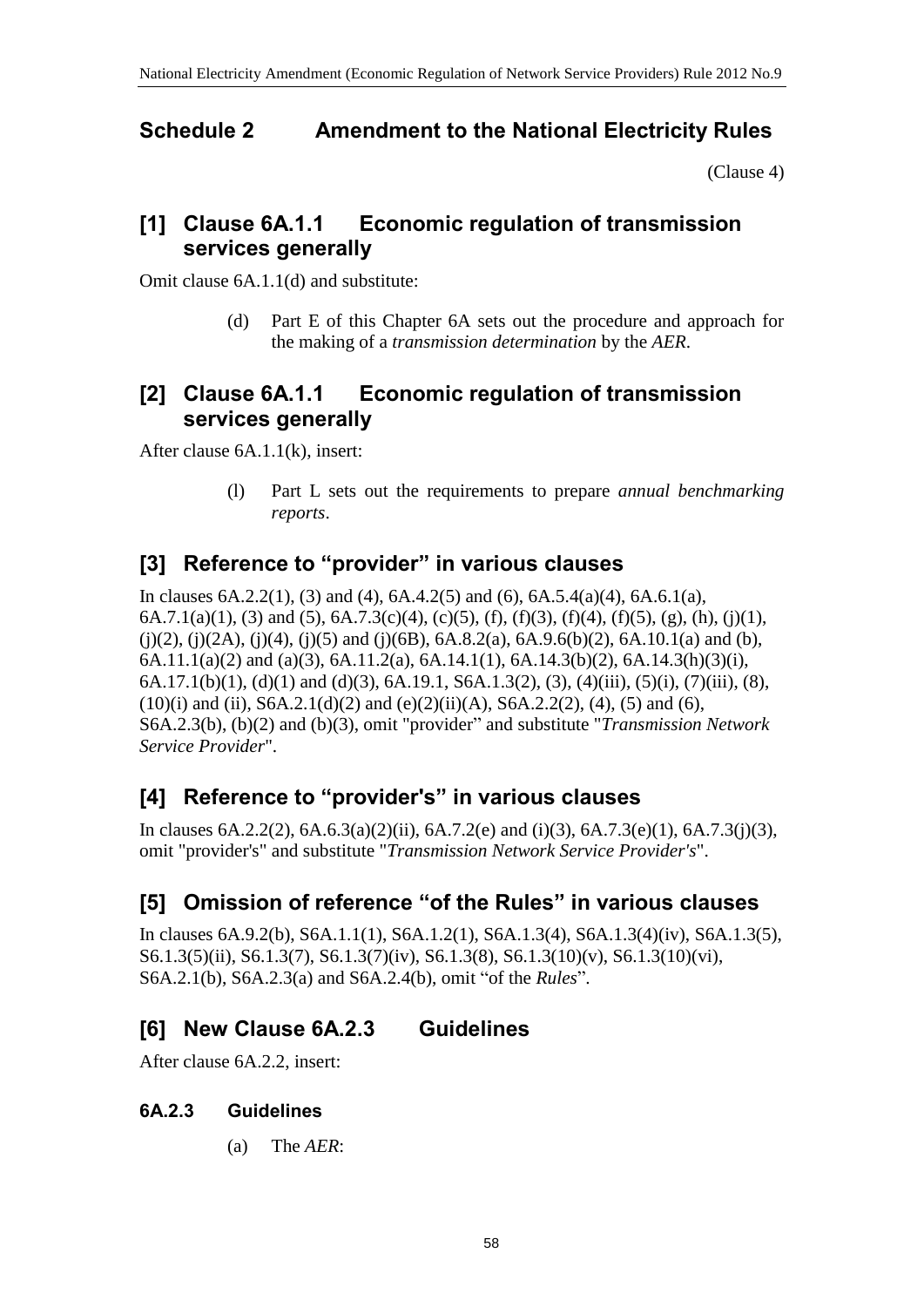- (1) must make and *publish* the *Shared Asset Guidelines*, the *Capital Expenditure Incentive Guidelines*, the *Rate of Return Guidelines*, the *Expenditure Forecast Assessment Guidelines*, the *Transmission Confidentiality Guidelines*, the *Cost Allocation Guidelines*, the *information guidelines* and the *pricing methodology guidelines* in accordance with these *Rules*; and
- (2) may, in accordance with the *transmission consultation procedures*, make and publish guidelines as to any other matters relevant to this Chapter.
- (b) A guideline may relate to a specified *Transmission Network Service Provider* or *Transmission Network Service Providers* of a specified class.
- (c) Except as otherwise provided in this Chapter, a guideline is not mandatory (and so does not bind the *AER* or anyone else) but, if the *AER* makes a *transmission determination* that is not in accordance with the guideline, the *AER* must state, in its reasons for the *transmission determination*, the reasons for departing from the guideline.
- (d) If a guideline indicates that there may be a change of regulatory approach in future *transmission determinations*, the guideline should also (if practicable) indicate how transitional issues are to be dealt with.
- (e) Subject to paragraph (f), the *AER* may, from time to time and in accordance with the *transmission consultation procedures*, amend or replace a guideline.
- (f) The *AER* may make administrative or minor amendments to any guideline without complying with the *transmission consultation procedures*.
- (g) This clause 6A.2.3 does not apply to the *Transmission Ring-Fencing Guidelines*.

## **[7] Clause 6A.4.1 Introduction**

Omit clause 6A.4.1(a) and (b) and substitute:

- (a) The procedure and approach for the making of a *revenue determination* for a *Transmission Network Service Provider* is contained in Part E of this Chapter 6A, and involves the submission to the *AER* of a *Revenue Proposal* by the *Transmission Network Service Provider*.
- (b) Such a *Revenue Proposal* must comply with the requirements of this Chapter 6A, and in particular must: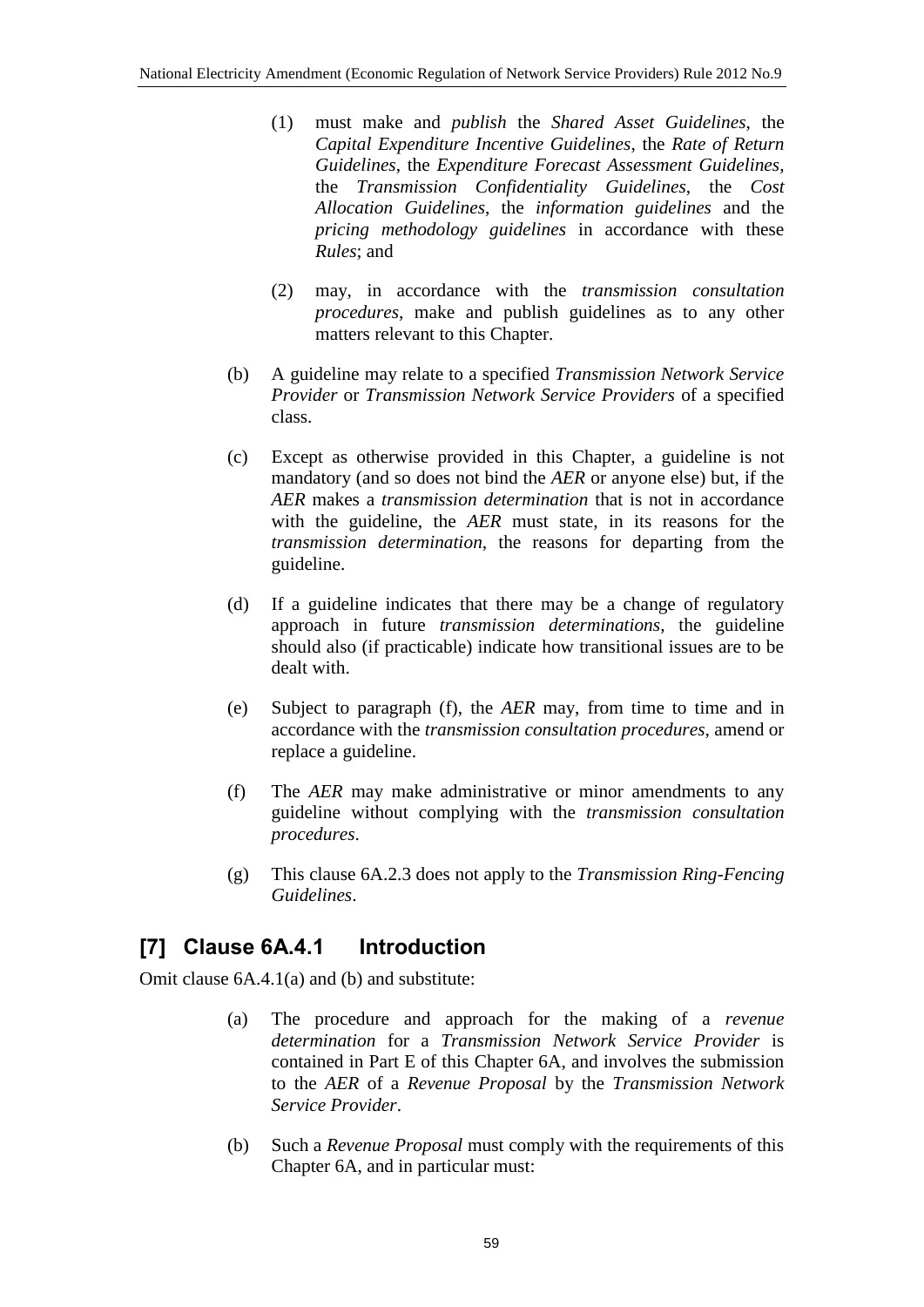- (1) be prepared using the *post-tax revenue model* referred to in rule 6A.5;
- (2) comply with the requirements of, and contain or be accompanied by the information required by, any relevant *regulatory information instrument*; and
- (3) contain the information and matters specified in Schedule 6A.1.

#### **[8] Clause 6A.4.2 Contents of revenue determination**

After clause 6A.4.2(a)(3), insert:

(3A) the regulatory asset base as at the commencement of the *regulatory control period*;

#### **[9] Clause 6A.4.2 Contents of revenue determination**

After clause 6A.4.2(a)(6), insert:

(6A) how any *capital expenditure sharing scheme* or *small-scale incentive scheme* is to apply to the *Transmission Network Service Provider*; and

### **[10] Clause 6A.4.2 Contents of revenue determination**

In clause  $6A.4.2(a)(7)$ , omit "; and" and substitute ".".

### **[11] Clause 6A.4.2 Contents of revenue determination**

Omit clause 6A.4.2(a)(8) and substitute "**[Deleted]**."

### **[12] Clause 6A.4.2 Contents of revenue determination**

After clause 6A.4.2(a), insert:

(a1) A *revenue determination* for a *Transmission Network Service Provider* is also to specify whether depreciation for establishing the regulatory asset base as at the commencement of the following *regulatory control period* is to be based on actual or forecast capital expenditure.

### **[13] Clause 6A.5.4 Building blocks generally**

Omit clause 6A.5.4(a)(5) and substitute:

(5) the revenue increments or decrements (if any) for that year arising from the application of any *efficiency benefit sharing scheme*, *capital expenditure sharing scheme*, *service target*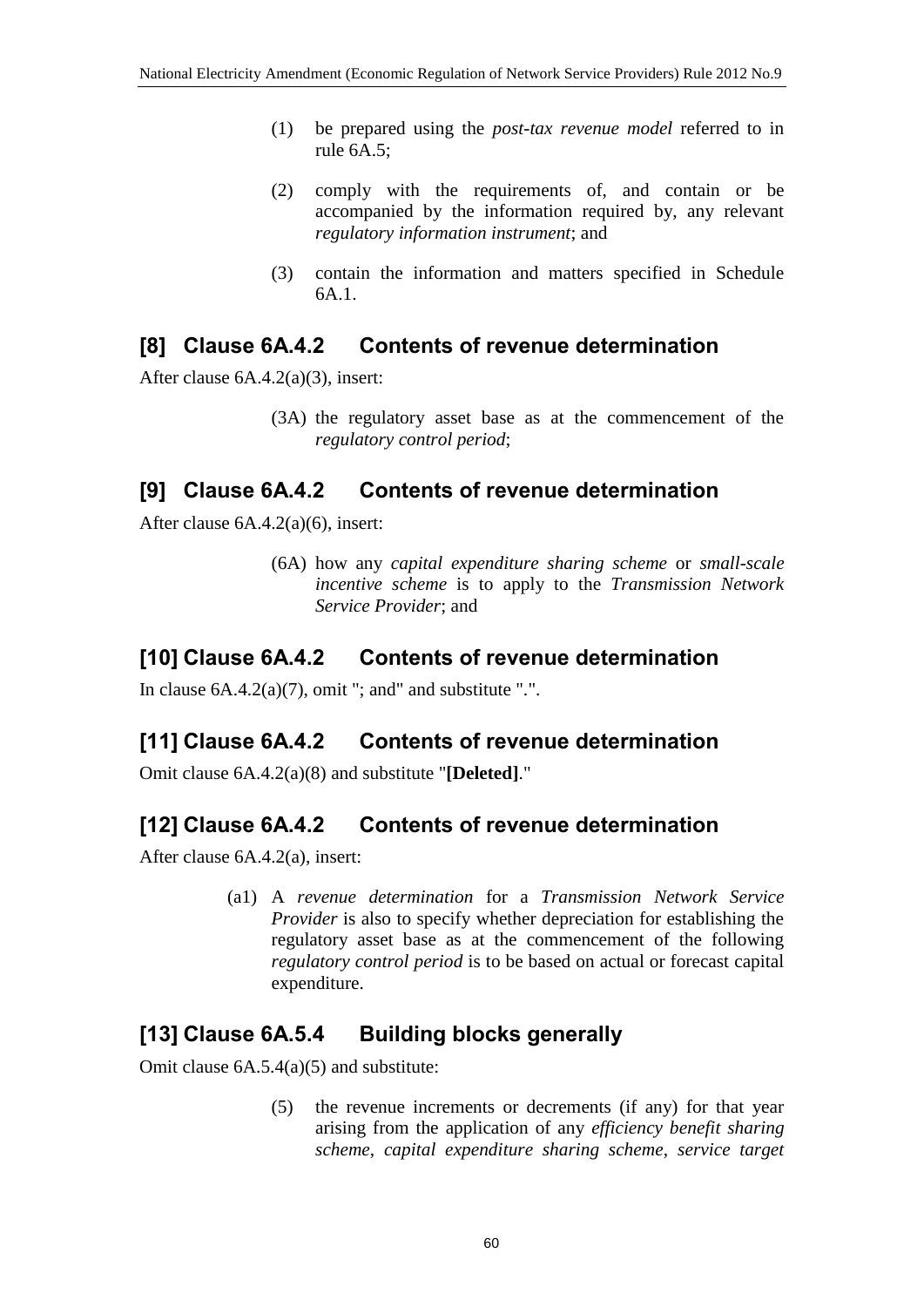*performance incentive scheme* or *small-scale incentive scheme* - see paragraph (b)(5);

(5A) the revenue decrements (if any) arising from the use of assets that provide *prescribed transmission services* to provide certain other services – see paragraph  $(b)(5A)$ ;

## **[14] Clause 6A.5.4 Building blocks generally**

Omit clause 6A.5.4(b)(5) and substitute:

- (5) the revenue increment or decrements referred to in subparagraph  $(a)(5)$  are those that arise as a result of the operation of any applicable *efficiency benefit sharing scheme*, *capital expenditure sharing scheme*, *service target performance incentive scheme* or *small-scale incentive scheme*, as referred to in clauses 6A.6.5, 6A.6.5A, 6A.7.4 or 6A.7.5;
- (5A) the revenue decrements (if any) referred to in paragraph (a)(5A) are those that are determined by the *AER* under clause 6A.5.5 as a result of assets that provide *prescribed transmission services* being used to provide:
	- (i) *non-regulated transmission services*; or
	- (ii) services that are not *transmission services*.

### **[15] New Clause 6A.5.5 Shared assets**

After clause 6A.5.4, insert:

#### **6A.5.5 Shared assets**

- (a) Where an asset is used to provide both *prescribed transmission services* and either:
	- (1) *non-regulated transmission services*; or
	- (2) services that are not *transmission services*,

the *AER* may, in a *revenue determination* for a *regulatory control period*, reduce the *annual building block revenue requirement* for the *Transmission Network Service Provider* for a *regulatory year* within that *regulatory control period* by such amount as it considers reasonable to reflect such part of the costs of that asset as the *Transmission Network Service Provider* is recovering though charging for the provision of a service referred to in subparagraph (1) or (2).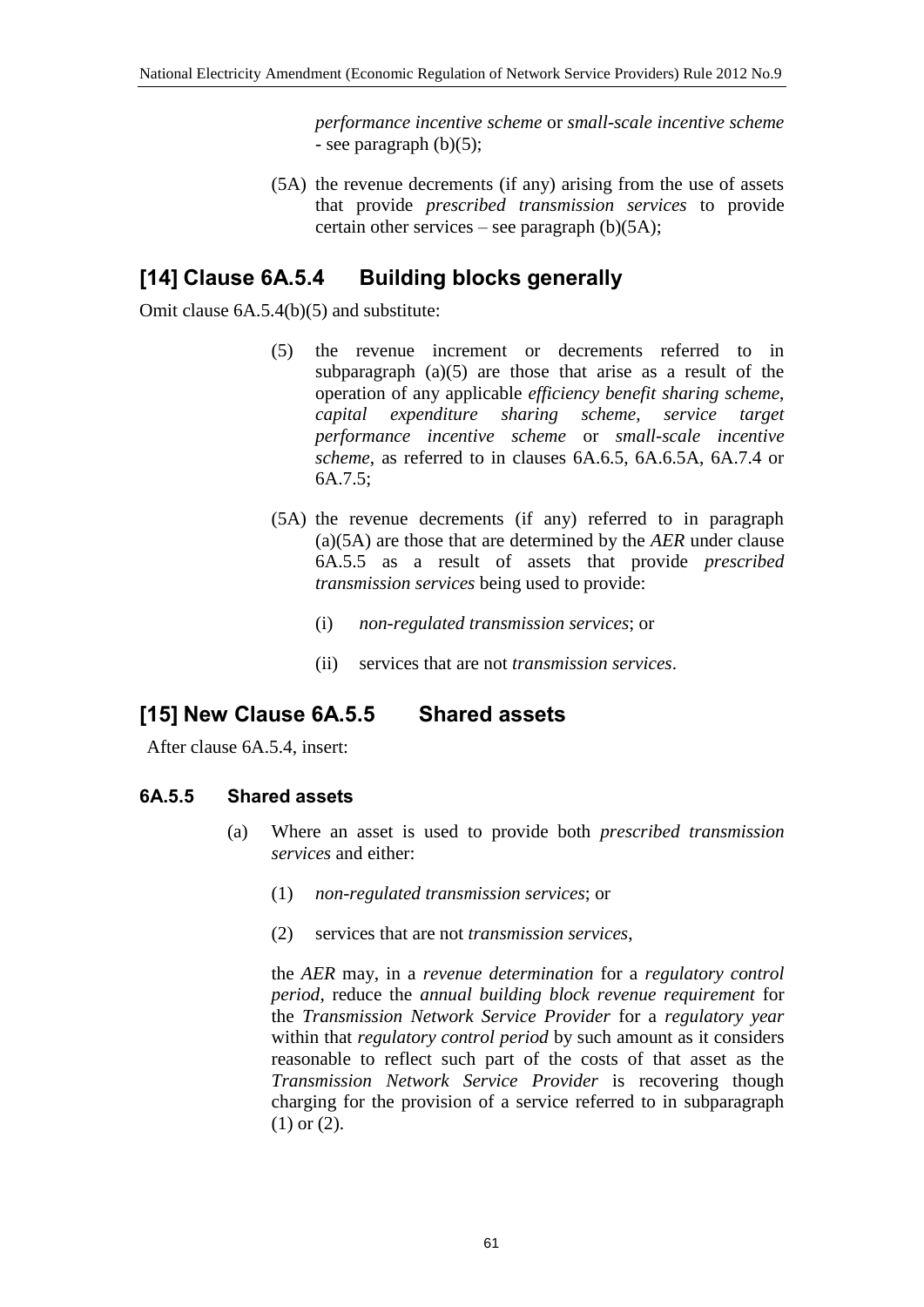- (b) In making a decision under paragraph (a), the *AER* must have regard to the *shared asset principles* and the *Shared Asset Guidelines*.
- (c) The *shared asset principles* are as follows:
	- (1) the *Transmission Network Service Provider* should be encouraged to use assets that provide *prescribed transmission services* for the provision of other kinds of services where that use is efficient and does not materially prejudice the provision of those services;
	- (2) a shared asset cost reduction should not be dependent on the *Transmission Network Service Provider* deriving a positive commercial outcome from the use of the asset other than for those services;
	- (3) a shared asset cost reduction should be applied where the use of the asset other than for *prescribed transmission services* is material;
	- (4) regard should be had to the manner in which costs have been recovered or revenues reduced in respect of the relevant asset in the past and the reasons for adopting that manner of recovery or reduction;
	- (5) a shared asset cost reduction should be compatible with the *Cost Allocation Principles* and *Cost Allocation Method*; and
	- (6) any reduction effected under paragraph (a) should be compatible with other incentives provided under the *Rules*".
- (d) The *AER* must, in accordance with the *transmission consultation procedures*, make and *publish* guidelines (the *Shared Asset Guidelines*) that set out the approach the *AER* proposes to take in applying the *shared asset principles* (which may include a methodology that the *AER* proposes to use to determine reductions for the purposes of paragraph (a)).
- (e) There must be *Shared Asset Guidelines* in force at all times after the date on which the *AER* first *publishes* the *Shared Asset Guidelines* under these *Rules*.

#### **6A.5.6 Expenditure Forecast Assessment Guidelines**

(a) The *AER* must, in accordance with the *transmission consultation procedures*, develop and *publish* guidelines (the *Expenditure Forecast Assessment Guidelines*) that specify the approach the *AER* proposes to use to assess the forecasts of operating expenditure and capital expenditure that form part of *Transmission Network Service Providers' Revenue Proposals* and the information the *AER* requires for the purposes of that assessment.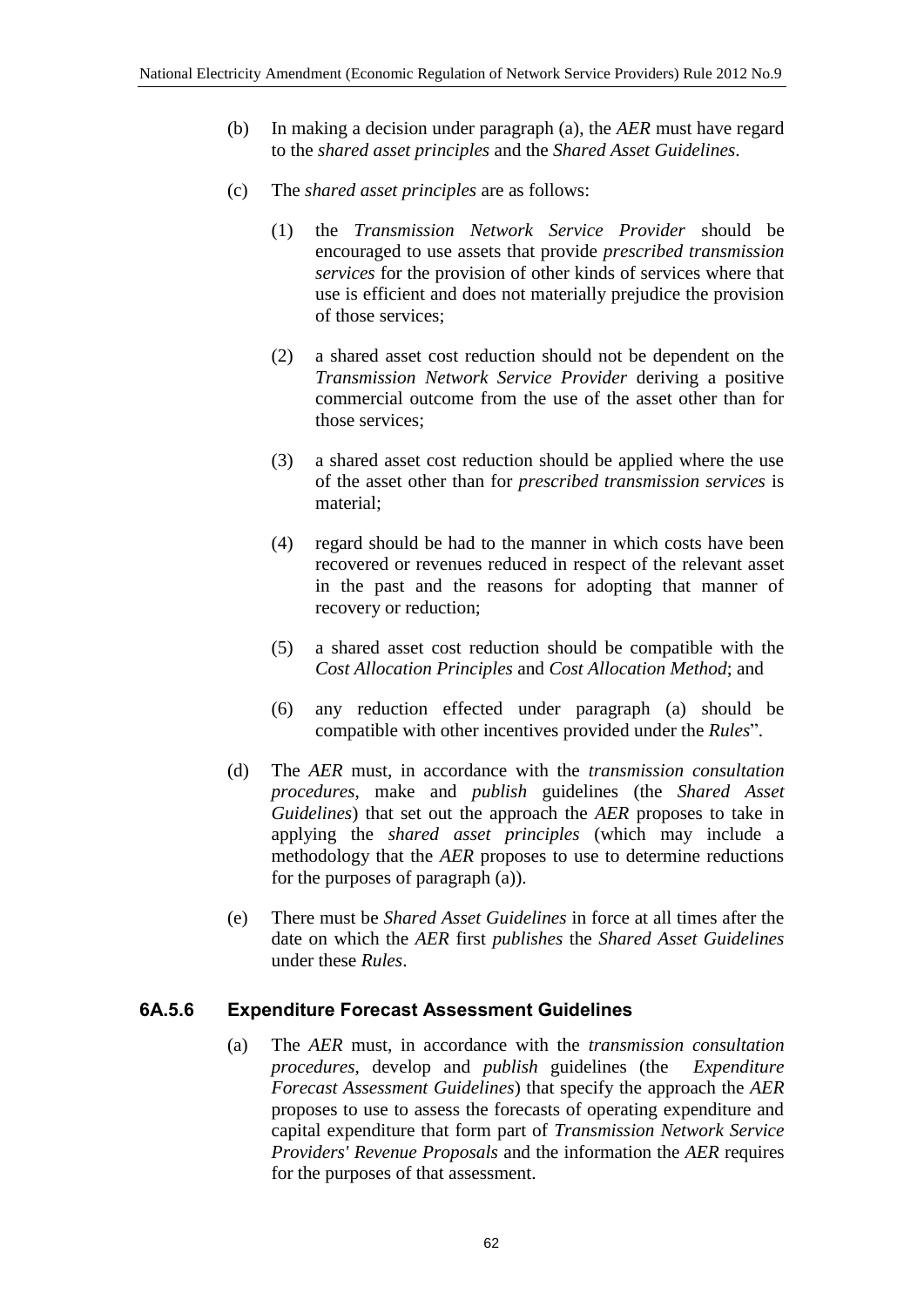(b) There must be *Expenditure Forecast Assessment Guidelines* in force at all times after the date on which the *AER* first *publishes* the *Expenditure Forecast Assessment Guidelines* under these *Rules*.

#### **6A.5A Capital expenditure incentive mechanisms**

- (a) The *capital expenditure incentive objective* is to ensure that, where the value of a regulatory asset base is subject to adjustment in accordance with the *Rules*, then the only capital expenditure that is included in an adjustment that increases the value of that regulatory asset base is capital expenditure that reasonably reflects the *capital expenditure criteria*.
- (b) The *AER* must, in accordance with the *transmission consultation procedures*, make and *publish* guidelines (the *Capital Expenditure Incentive Guidelines*) that set out:
	- (1) any *capital expenditure sharing schemes* developed by the *AER* in accordance with clause 6A.6.5A, and how the *AER* has taken into account the *capital expenditure sharing scheme principles* in developing those schemes;
	- (2) the manner in which it proposes to make determinations under clause S6A.2.2A(a) if the *overspending requirement* is satisfied;
	- (3) the manner in which it proposes to determine whether depreciation for establishing a regulatory asset base as at the commencement of a *regulatory control period* is to be based on actual or forecast capital expenditure;
	- (4) the manner in which it proposed to make determinations under clause S6A.2.2A(i) if the *margin requirement* is satisfied;
	- (5) the manner in which it proposes to make determinations under clause S6A.2.2A(j) if the *capitalisation requirement* is satisfied; and
	- (6) how each scheme and proposal referred to in subparagraphs (1) to (5), and all of them taken together, are consistent with the *capital expenditure incentive objective*.
- (c) There must be *Capital Expenditure Incentive Guidelines* in force at all times after the date on which the *AER* first *publishes* the *Capital Expenditure Incentive Guidelines* under these *Rules*.

## **[16] Clause 6A.6.2 Return on capital**

Omit clause 6A.6.2 and substitute: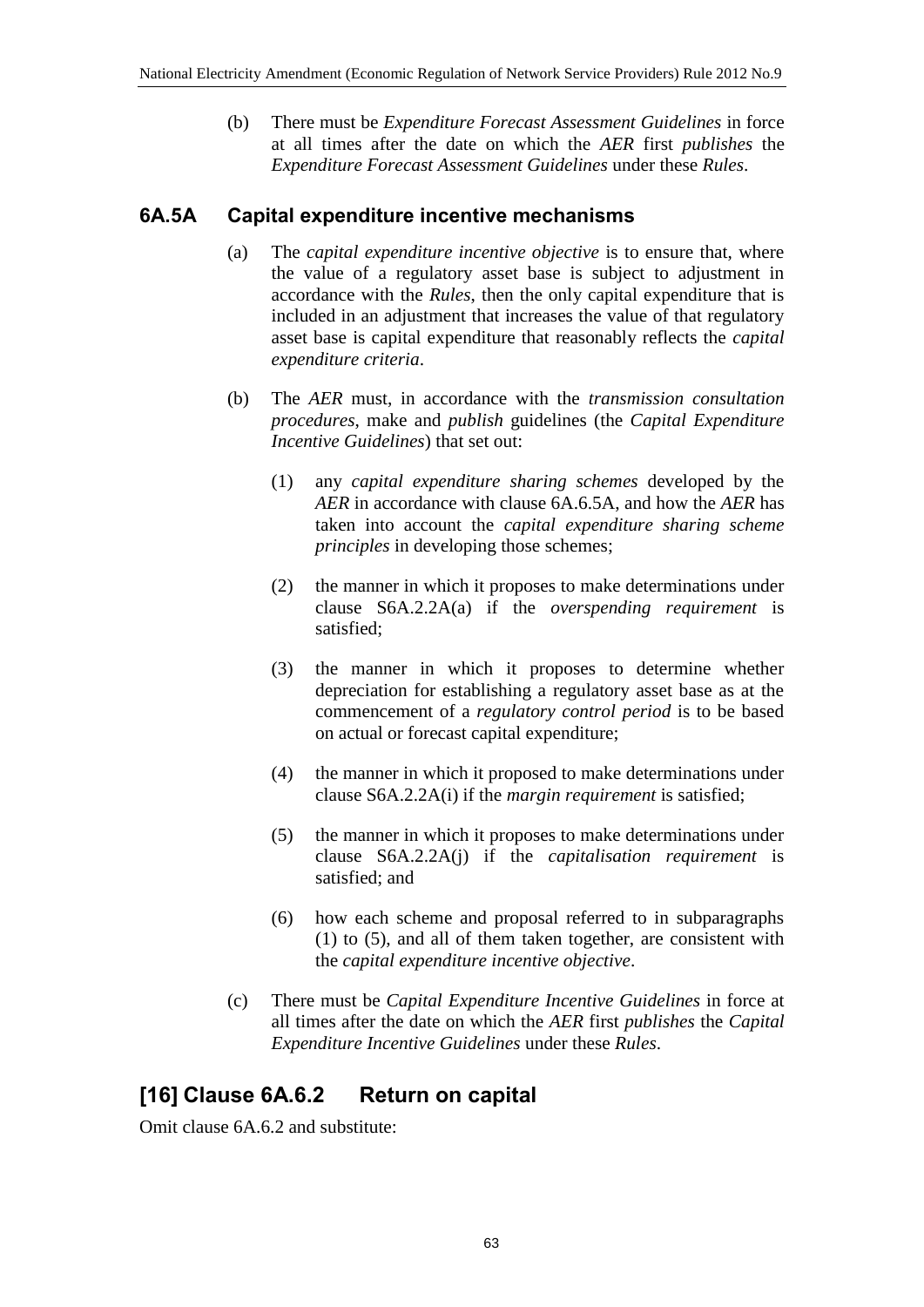#### **6A.6.2 Return on capital**

#### **Calculation of return on capital**

(a) The return on capital for each *regulatory year* must be calculated by applying a rate of return for the relevant *Transmission Network Service Provider* for that *regulatory year* that is determined in accordance with this clause 6A.6.2 (the *allowed rate of return*) to the value of the regulatory asset base for the relevant *transmission system* as at the beginning of that *regulatory year* (as established in accordance with clause 6A.6.1 and schedule 6A.2).

#### **Allowed rate of return**

- (b) The *allowed rate of return* is to be determined such that it achieves the *allowed rate of return objective*.
- (c) The *allowed rate of return objective* is that the rate of return for a *Transmission Network Service Provider* is to be commensurate with the efficient financing costs of a benchmark efficient entity with a similar degree of risk as that which applies to the *Transmission Network Service Provider* in respect of the provision of *prescribed transmission services* (the *allowed rate of return objective*).
- (d) Subject to paragraph (b), the *allowed rate of return* for a *regulatory year* must be:
	- (1) a weighted average of the return on equity for the *regulatory control period* in which that *regulatory year* occurs (as estimated under paragraph (f)) and the return on debt for that *regulatory year* (as estimated under paragraph (h)); and
	- (2) determined on a nominal vanilla basis that is consistent with the estimate of the value of imputation credits referred to in clause 6A.6.4.
- (e) In determining the *allowed rate of return*, regard must be had to:
	- (1) relevant estimation methods, financial models, market data and other evidence;
	- (2) the desirability of using an approach that leads to the consistent application of any estimates of financial parameters that are relevant to the estimates of, and that are common to, the return on equity and the return on debt; and
	- (3) any interrelationships between estimates of financial parameters that are relevant to the estimates of the return on equity and the return on debt.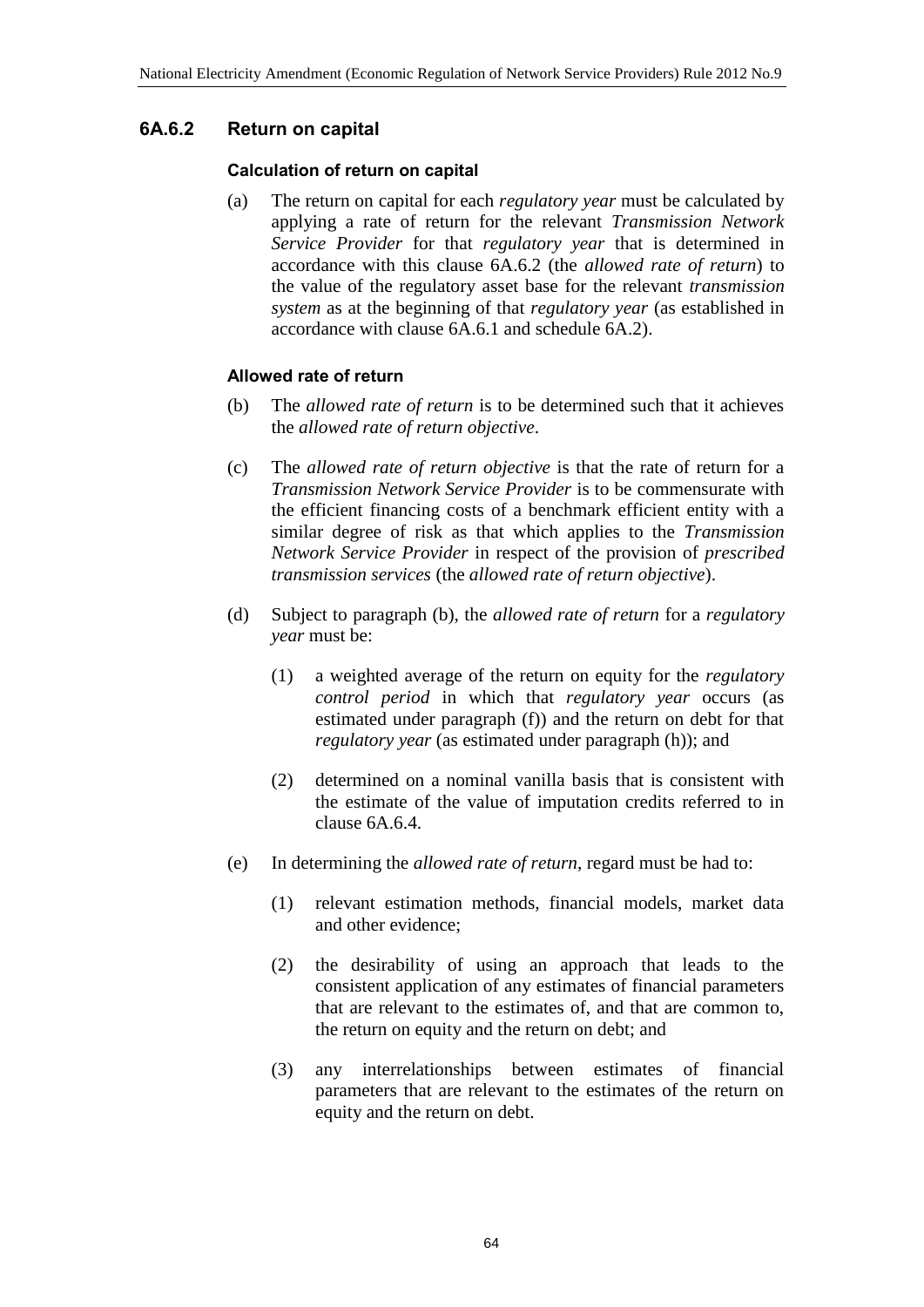#### **Return on equity**

- (f) The return on equity for a *regulatory control period* must be estimated such that it contributes to the achievement of the *allowed rate of return objective*.
- (g) In estimating the return on equity under paragraph (f), regard must be had to the prevailing conditions in the market for equity funds.

#### **Return on debt**

- (h) The return on debt for a *regulatory year* must be estimated such that it contributes to the achievement of the *allowed rate of return objective*.
- (i) The return on debt may be estimated using a methodology which results in either:
	- (1) the return on debt for each *regulatory year* in the *regulatory control period* being the same; or
	- (2) the return on debt (and consequently the *allowed rate of return*) being, or potentially being, different for different *regulatory years* in the *regulatory control period*.
- (j) Subject to paragraph (h), the methodology adopted to estimate the return on debt may, without limitation, be designed to result in the return on debt reflecting:
	- (1) the return that would be required by debt investors in a benchmark efficient entity if it raised debt at the time or shortly before the making of the *revenue determination* for the *regulatory control period*;
	- (2) the average return that would have been required by debt investors in a benchmark efficient entity if it raised debt over an historical period prior to the commencement of a regulatory year in the regulatory control period; or
	- (3) some combination of the returns referred to in subparagraphs (1) and (2).
- (k) In estimating the return on debt under paragraph (h), regard must be had to the following factors:
	- (1) the desirability of minimising any difference between the return on debt and the return on debt of a benchmark efficient entity referred to in the *allowed rate of return objective*;
	- (2) the interrelationship between the return on equity and the return on debt;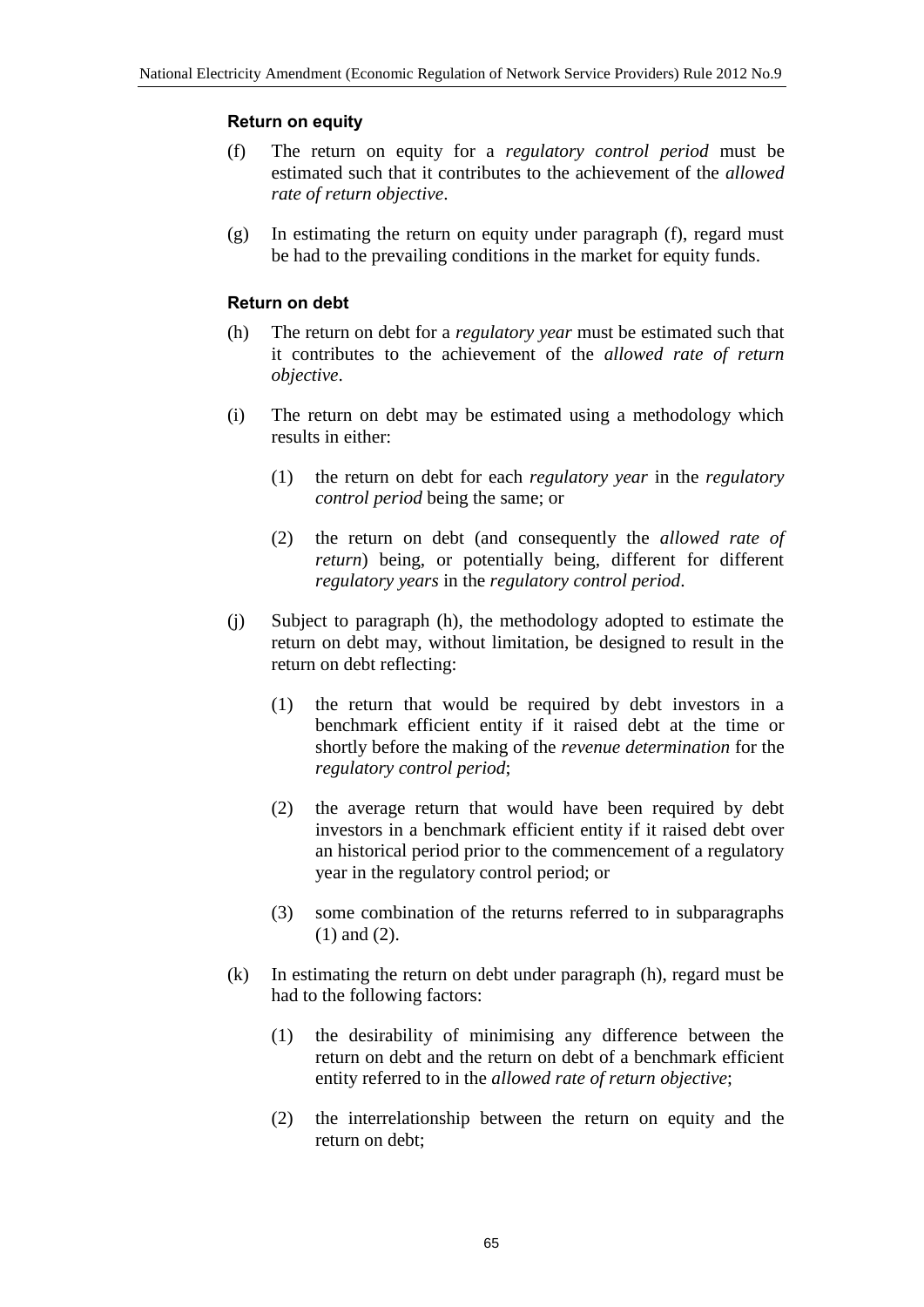- (3) the incentives that the return on debt may provide in relation to capital expenditure over the *regulatory control period*, including as to the timing of any capital expenditure; and
- (4) any impacts (including in relation to the costs of servicing debt across *regulatory control periods*) on a benchmark efficient entity referred to in the *allowed rate of return objective* that could arise as a result of changing the methodology that is used to estimate the return on debt from one *regulatory control period* to the next.
- (l) If the return on debt is to be estimated using a methodology of the type referred to in paragraph  $(i)(2)$  then a resulting change to the *Transmission Network Service Provider's annual building block revenue requirement* must be effected through the automatic application of a formula that is specified in the *revenue determination*.

#### **Rate of Return Guidelines**

- (m) The *AER* must, in accordance with the *transmission consultation procedures*, make and *publish* guidelines (the *Rate of Return Guidelines*).
- (n) The *Rate of Return Guidelines* must set out:
	- (1) the methodologies that the *AER* proposes to use in estimating the *allowed rate of return*, including how those methodologies are proposed to result in the determination of a return on equity and a return on debt in a way that is consistent the *allowed rate of return objective*; and
	- (2) the estimation methods, financial models, market data and other evidence the *AER* proposes to take into account in estimating the return on equity, the return on debt and the value of imputation credits referred to in clause 6A.6.4.
- (o) There must be *Rate of Return Guidelines* in force at all times after the date on which the *AER* first *publishes* the *Rate of Return Guidelines* under these *Rules*.
- (p) The *AER* must, in accordance with the *transmission consultation procedures*, review the *Rate of Return Guidelines*:
	- (1) at intervals not exceeding three years, with the first interval starting from the date that the first *Rate of Return Guidelines* are published under these *Rules*; and
	- (2) at the same time as it reviews the *Rate of Return Guidelines* made under clause 6.5.2.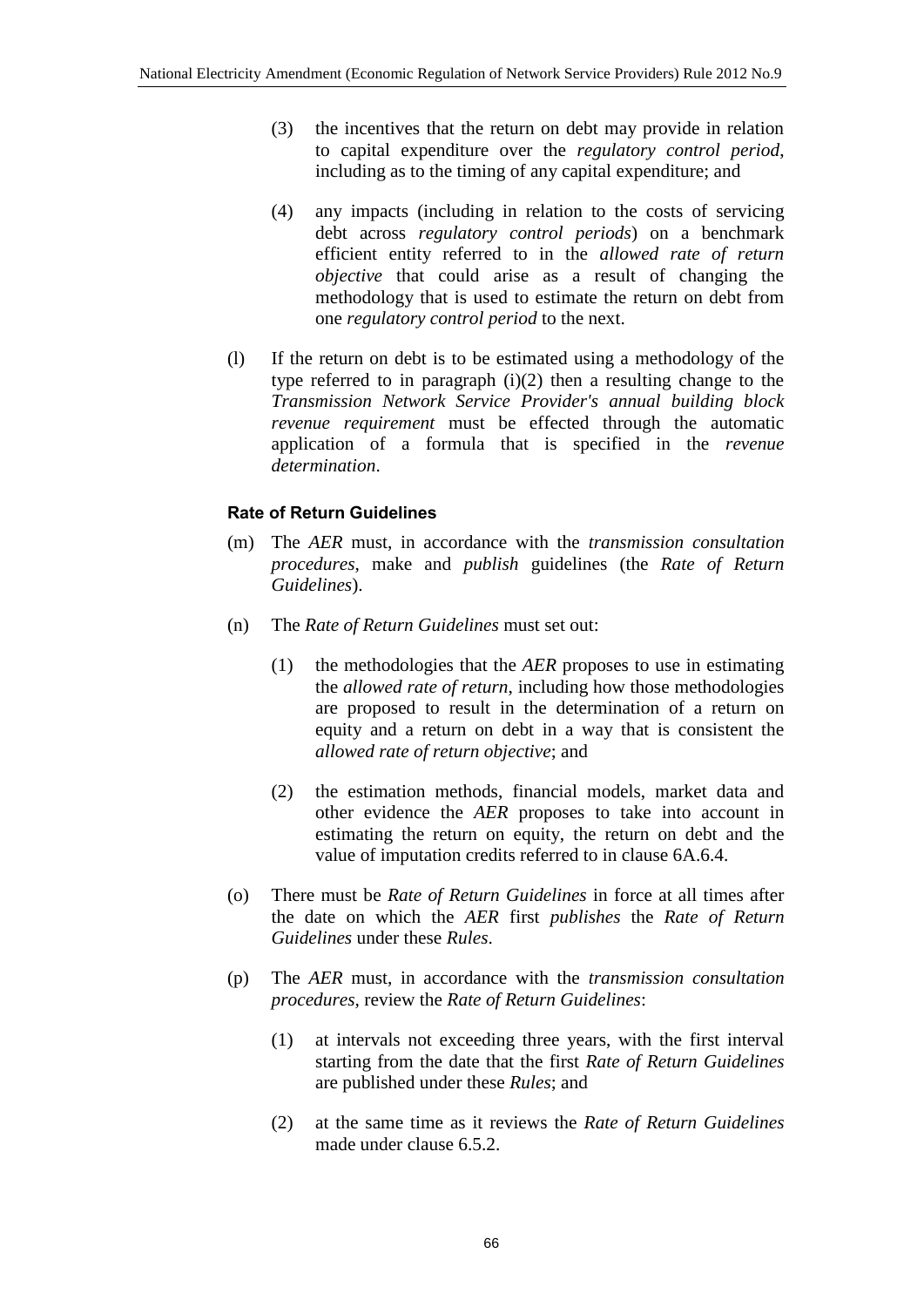(q) For the avoidance of doubt, nothing prevents the *AER* from *publishing* the *Rate of Return Guidelines* made under this clause 6A.6.2 in the same document as the *Rate of Return Guidelines* made under clause 6.5.2.

## **[17] Clause 6A.6.3 Depreciation**

In clause 6A.6.3(b)(3), omit "actual".

#### **[18] Clause 6A.6.4 Estimated cost of corporate income tax**

Omit clause 6A.6.4 and substitute:

The estimated cost of corporate income tax of a *Transmission Network Service Provider* for each *regulatory year* (**ETCt**) must be estimated in accordance with the following formula:

 $ETC_t = (ETI_t \times r_t) (1 - \gamma)$ 

where:

ETI<sub>t</sub> is an estimate of the taxable income for that *regulatory year* that would be earned by a benchmark efficient entity as a result of the provision of *prescribed transmission services* if such an entity, rather than the *Transmission Network Service Provider*, operated the business of the *Transmission Network Service Provider*, such estimate being determined in accordance with the *post-tax revenue model*;

 $r_t$  is the expected statutory income tax rate for that *regulatory year* as determined by the *AER*; and

 $\gamma$  is the value of imputation credits.

### **[19] Clause 6A.6.5 Efficiency benefit sharing scheme**

In clause 6A.6.5(a), omit "a scheme (an *efficiency benefit sharing scheme*) that provides" and substitute "an incentive scheme or schemes (*efficiency benefit sharing scheme*) that provide".

## **[20] Clause 6A.6.5 Efficiency benefit sharing scheme**

Omit clauses 6A.6.5(g) and (h), and substitute "**[Deleted]**".

## **[21] New Clause 6A.6.5A Capital expenditure sharing scheme**

After clause 6A.6.5, insert: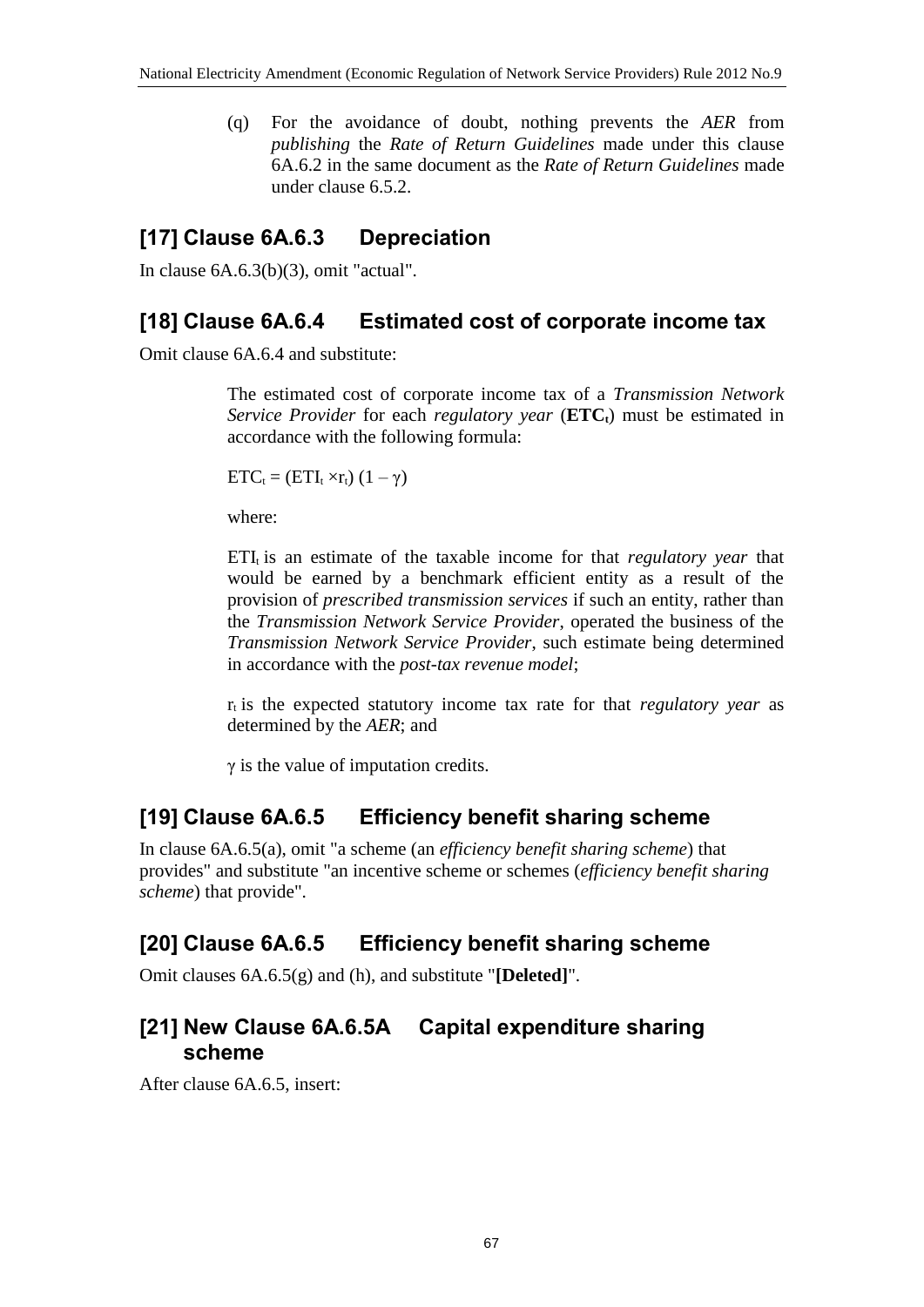#### **6A.6.5A Capital expenditure sharing scheme**

- (a) A *capital expenditure sharing scheme* is a scheme that provides *Transmission Network Service Providers* with an incentive to undertake efficient capital expenditure during a *regulatory control period*.
- (b) If the *AER* develops a *capital expenditure sharing scheme* in accordance with this clause, the *capital expenditure sharing scheme* must be consistent with the *capital expenditure incentive objective*.
- (c) In developing a *capital expenditure sharing scheme*, the *AER* must take into account the following principles (the *capital expenditure sharing scheme principles*):
	- (1) *Transmission Network Service Providers* should be rewarded or penalised for improvements or declines in efficiency of capital expenditure; and
	- (2) the rewards and penalties should be commensurate with the efficiencies or inefficiencies in capital expenditure, but a reward for efficient capital expenditure need not correspond in amount to a penalty for the same amount of inefficient capital expenditure.
- (d) In developing a *capital expenditure sharing scheme*, the *AER* must also take into account:
	- (1) the interaction of the scheme with other incentives that *Transmission Network Service Providers* may have in relation to undertaking efficient operating or capital expenditure; and
	- (2) the *capital expenditure objectives* and, if relevant, the *operating expenditure objectives*.
- (e) In deciding:
	- (1) whether to apply a *capital expenditure sharing scheme* to a *Transmission Network Service Provider* for a *regulatory control period*; and
	- (2) the nature and details of any *capital expenditure sharing scheme* that is to apply to a *Transmission Network Service Provider* for a *regulatory control period*,

the *AER* must:

- (3) make that decision in a manner that contributes to the achievement of the *capital expenditure incentive objective*; and
- (4) take into account: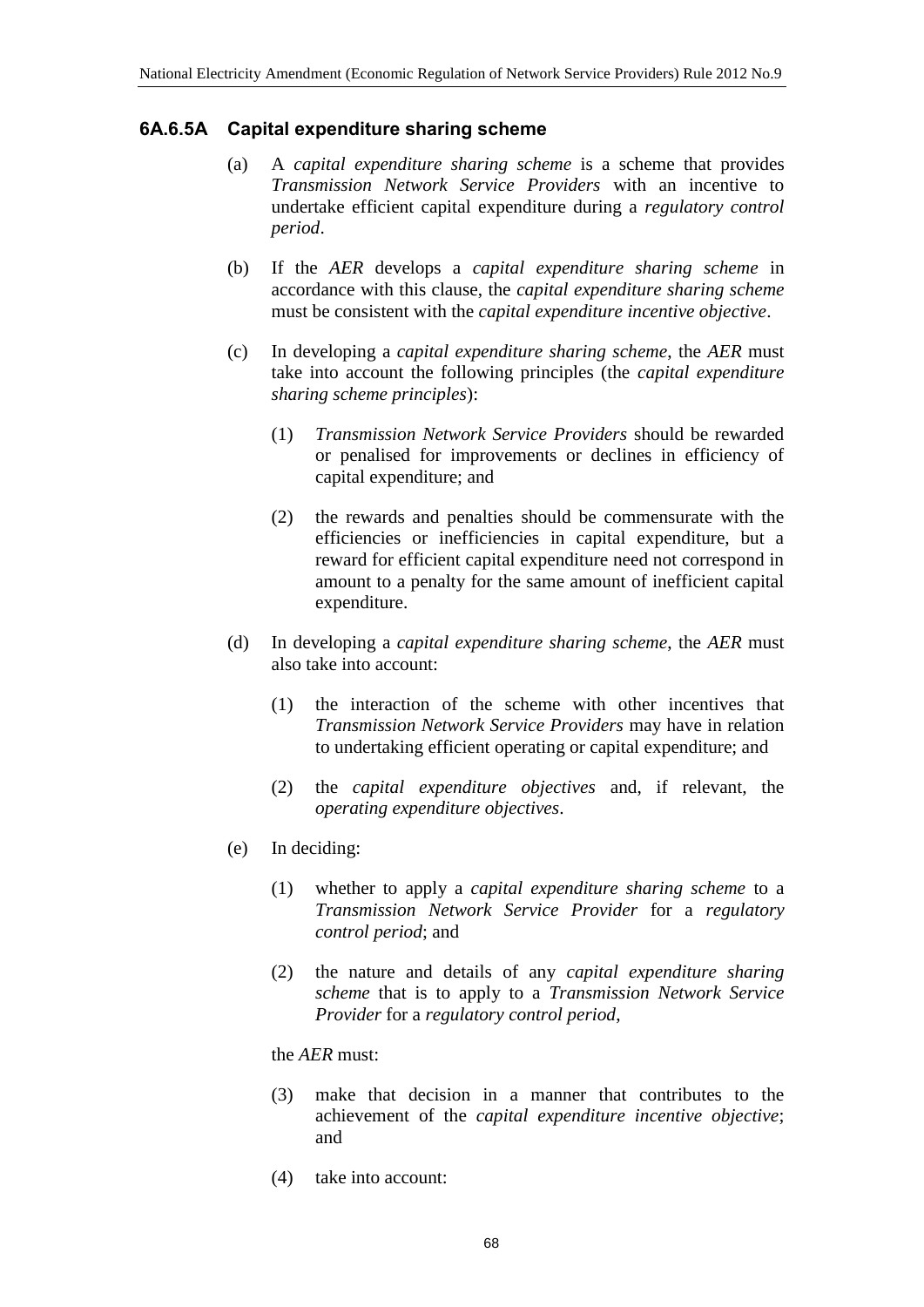- (i) both the *capital expenditure sharing scheme principles*, and the matters referred to in paragraph (d), as they apply to the *Transmission Network Service Provider*; and
- (ii) the circumstances of the *Transmission Network Service Provider*.

## **[22] Clause 6A.6.6 Forecast operating expenditure**

In clause 6A.6.6 (a)(1), after "meet" insert "or manage".

## **[23] Clause 6A.6.6 Forecast operating expenditure**

In clause 6A.6.6(b)(1), omit "the *submission guidelines*" and substitute "any relevant *regulatory information instrument*".

## **[24] Clause 6A.6.6 Forecast operating expenditure**

In clause 6A.6.6(b)(3)(ii), omit "of the" after "the forecast".

## **[25] Clause 6A.6.6 Forecast operating expenditure**

Omit clause 6A.6.6(c) and substitute:

- (c) Subject to paragraph (c1), the *AER* must accept the forecast of required operating expenditure of a *Transmission Network Service Provider* that is included in a *Revenue Proposal* if the *AER* is satisfied that the total of the forecast operating expenditure for the *regulatory control period* reasonably reflects each of the following (the *operating expenditure criteria*):
	- (1) the efficient costs of achieving the *operating expenditure objectives*;
	- (2) the costs that a prudent operator would require to achieve the *operating expenditure objectives*; and
	- (3) a realistic expectation of the demand forecast and cost inputs required to achieve the *operating expenditure objectives*.

## **[26] Clause 6A.6.6 Forecast operating expenditure**

In clause 6A.6.6(d), omit "If" and substitute "Subject to paragraph (c1), if".

## **[27] Clause 6A.6.6 Forecast operating expenditure**

Omit clause 6A.6.6(e) and substitute: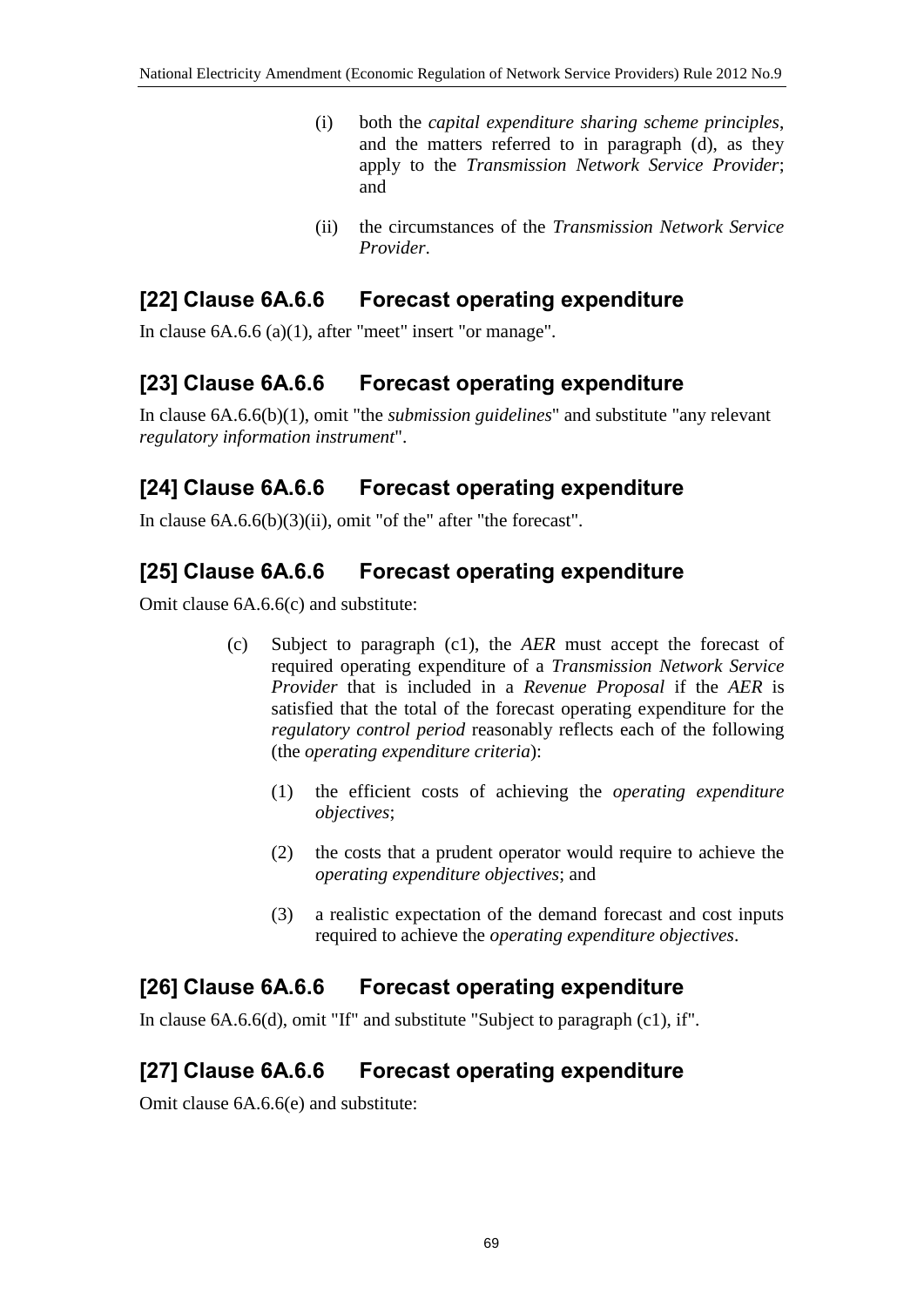- (e) In deciding whether or not the *AER* is satisfied as referred to in paragraph (c), the *AER* must have regard to the following (the *operating expenditure* factors):
	- (1) **[Deleted]**
	- (2) **[Deleted]**
	- (3) **[Deleted]**
	- (4) the most recent *annual benchmarking report* that has been published under clause 6A.31 and the benchmark operating expenditure that would be incurred by an efficient *Transmission Network Service Provider* over the relevant *regulatory control period*;
	- (5) the actual and expected operating expenditure of the *Transmission Network Service Provider* during any preceding *regulatory control periods*;
	- (5A) the extent to which the operating expenditure forecast includes expenditure to address the concerns of electricity consumers as identified by the *Transmission Network Service Provider* in the course of its engagement with electricity consumers;
	- (6) the relative prices of operating and capital inputs;
	- (7) the substitution possibilities between operating and capital expenditure;
	- (8) whether the operating expenditure forecast is consistent with any incentive scheme or schemes that apply to the *Transmission Network Service Provider* under clauses 6A.6.5, 6A.7.4 or 6A.7.5;
	- (9) the extent the operating expenditure forecast is referable to arrangements with a person other than the *Transmission Network Service Provider* that, in the opinion of the *AER*, do not reflect arm's length terms;
	- (10) whether the operating expenditure forecast includes an amount relating to a project that should more appropriately be included as a *contingent project* under clause 6A.8.1(b);
	- (11) the most recent *NTNDP* and any submissions made by *AEMO*, in accordance with the *Rules*, on the forecast of the *Transmission Network Service Provider's* required operating expenditure;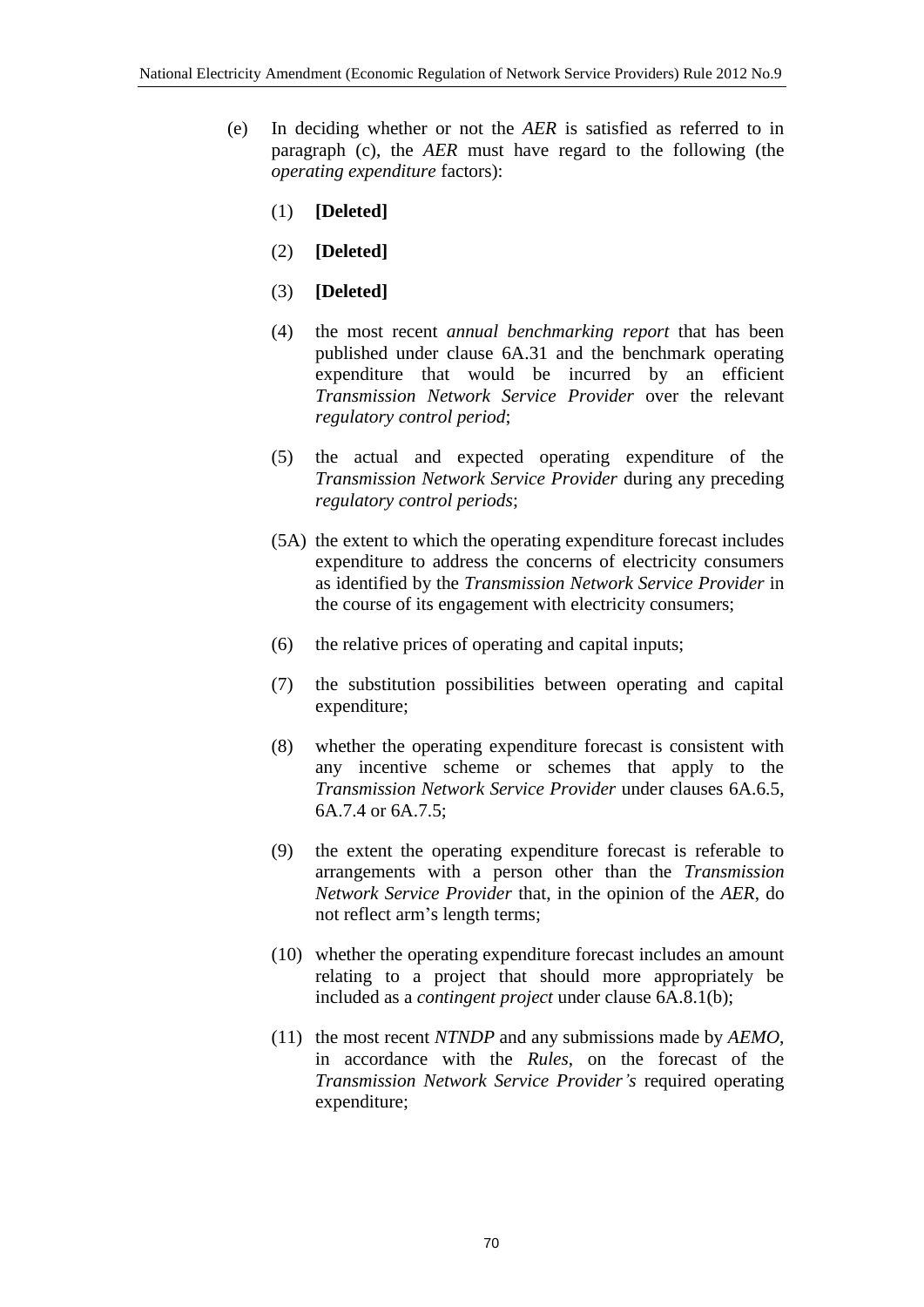- (12) the extent to which the *Transmission Network Service Provider* has considered and made provision for efficient and prudent non-*network* alternatives;
- (13) any relevant *project assessment conclusions report* required under clause 5.6.6; and
- (14) any other factor the *AER* considers relevant and which the *AER* has notified the *Transmission Network Service Provider* in writing, prior to the submission of its revised *Revenue Proposal* under clause 6A.12.3, is an *operating expenditure factor*.

### **[28] Clause 6A.6.6 Forecast operating expenditure**

Omit clause 6A.6.6(f) and substitute "**[Deleted]**".

### **[29] Clause 6A.6.7 Forecast capital expenditure**

In clause 6A.6.7(a)(1), after "meet" insert "or manage".

## **[30] Clause 6A.6.7 Forecast capital expenditure**

In clause 6A.6.7(b)(1), omit "the *submission guidelines*" and substitute "any relevant *regulatory information instrument*".

## **[31] Clause 6A.6.7 Forecast capital expenditure**

In clause  $6A.6.7(b)(3)(ii)$ , after "the forecast" omit "of the".

## **[32] Clause 6A.6.7 Forecast capital expenditure**

In clause 6A.6.7(c), after "reasonably reflects" insert "each of the following (*capital expenditure criteria*)".

## **[33] Clause 6A.6.7 Forecast capital expenditure**

Omit clause 6A.6.7(c)(2), and substitute:

(2) the costs that a prudent operator would require to achieve the *capital expenditure objectives*; and

## **[34] Clause 6A.6.7 Forecast capital expenditure**

In clause 6A.6.7(c), omit "(the *capital expenditure criteria*)." where last occurring.

## **[35] Clause 6A.6.7 Forecast capital expenditure**

Omit clause 6A.6.7(e) and substitute: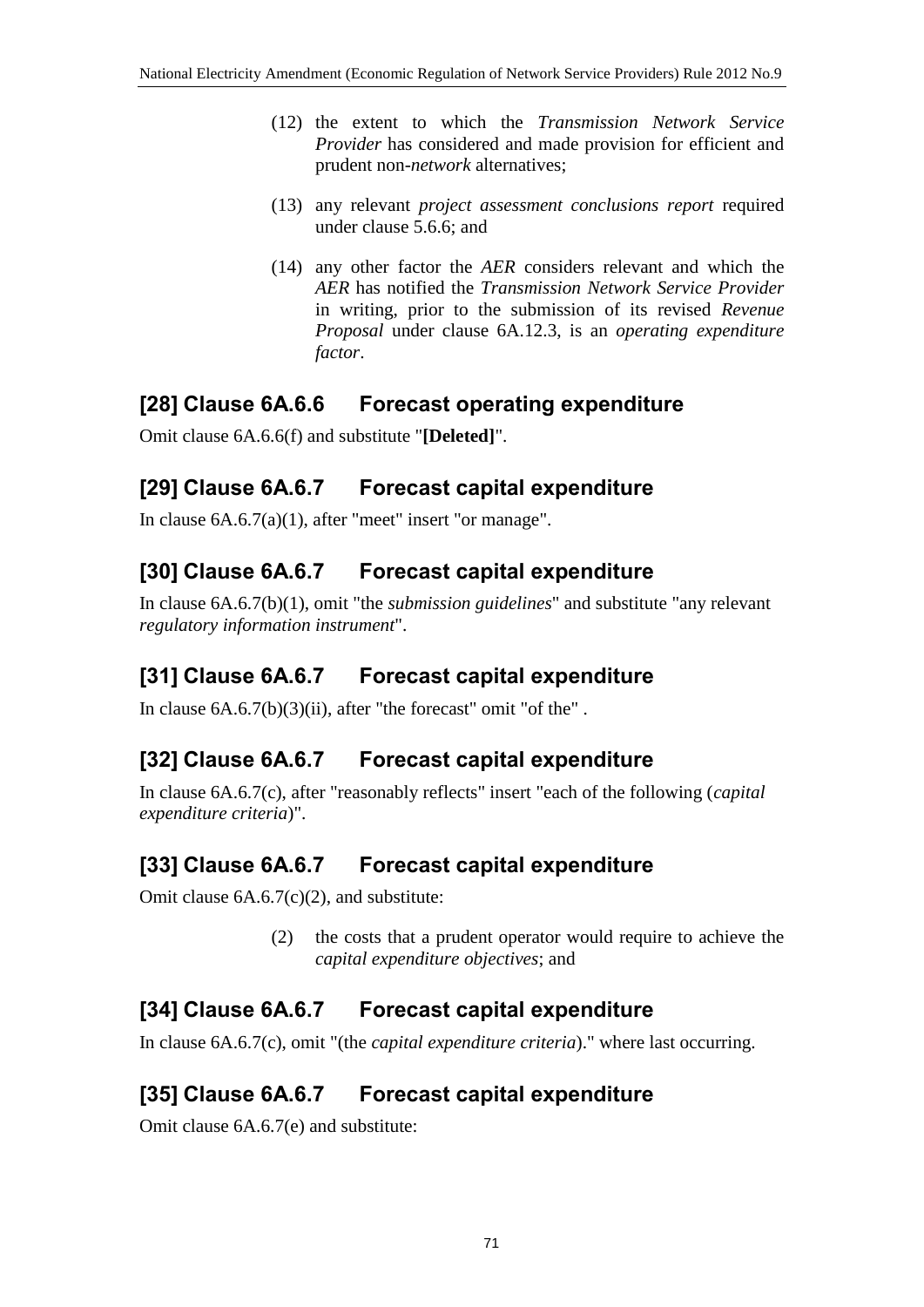- (e) In deciding whether or not the *AER* is satisfied as referred to in paragraph (c), the *AER* must have regard to the following (the *capital expenditure factors*):
	- (1) **[Deleted]**
	- (2) **[Deleted]**
	- (3) **[Deleted]**
	- (4) the most recent *annual benchmarking report* that has been *published* under clause 6A.31 and benchmark capital expenditure that would be incurred by an efficient *Transmission Network Service Provider* over the relevant *regulatory control period*;
	- (5) the actual and expected capital expenditure of the *Transmission Network Service Provider* during any preceding *regulatory control periods*;
	- (5A) the extent to which the capital expenditure forecast includes expenditure to address the concerns of electricity consumers as identified by the *Transmission Network Service Provider* in the course of its engagement with electricity consumers;
	- (6) the relative prices of operating and capital inputs;
	- (7) the substitution possibilities between operating and capital expenditure;
	- (8) whether the capital expenditure forecast is consistent with any incentive scheme or schemes that apply to the *Transmission Network Service Provider* under clauses 6A.6.5A, 6A.7.4 or 6A.7.5;
	- (9) the extent to which the capital expenditure forecast is referable to arrangements with a person other than the *Transmission Network Service Provider* that, in the opinion of the *AER*, do not reflect arm's length terms;
	- (10) whether the capital expenditure forecast includes an amount relating to a project that should more appropriately be included as a *contingent project* under clause 6A.8.1(b);
	- (11) the most recent *NTNDP*, and any submissions made by *AEMO*, in accordance with the *Rules*, on the forecast of the *Transmission Network Service Provider's* required capital expenditure;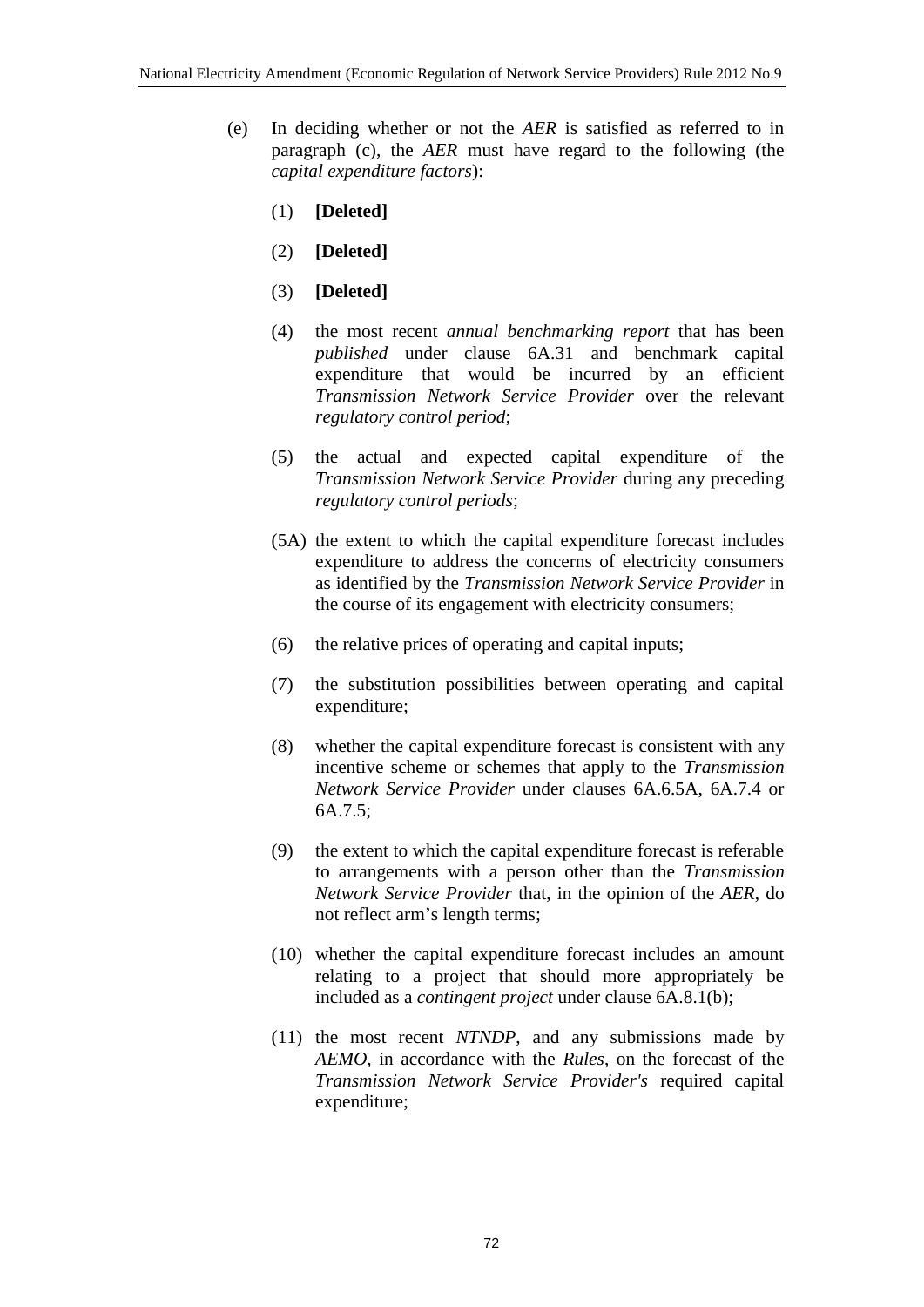- (12) the extent to which the *Transmission Network Service Provider* has considered and made provision for efficient and prudent non-*network* alternatives;
- (13) any relevant *project assessment conclusions report* required under clause 5.6.6; and
- (14) any other factor the *AER* considers relevant and which the *AER* has notified the *Transmission Network Service Provider* in writing, prior to the submission of its revised *Revenue Proposal* under clause 6A.12.3, is a *capital expenditure factor*.

### **[36] Clause 6A.6.7 Forecast capital expenditure**

Omit clause 6A.6.7(f) and substitute "**[Deleted]**".

#### **[37] Clause 6A.7.1 Reopening of revenue determination for capital expenditure**

Omit clause 6A.7.1(c)(2) and substitute:

(2) make its decision on the application within 40 *business days* from the later of the date the *AER* receives the application and the date the *AER* receives any information required by the *AER* under paragraph (f1).

#### **[38] Clause 6A.7.1 Reopening of revenue determination for capital expenditure**

Omit clause 6A.7.1(g) and substitute:

(f1) A *Transmission Network Service Provider* must provide the *AER* with such additional information as the *AER* requires for the purpose of making a decision on an application made by that *Transmission Network Service Provider* under paragraph (a) within the time specified by the *AER* in a notice provided to the *Transmission Network Service Provider* by the *AER* for that purpose.

#### **Extension of time limit**

(g) If the *AER* is satisfied that the revocation and substitution of a revenue determination under paragraphs (d) and (e) involves issues of such complexity or difficulty that the time limit fixed in subparagraph (c)(2) should be extended, the *AER* may extend that time limit by a further period of up to 60 *business days*, provided that it gives written notice to the *Transmission Network Service Provider* of that extension not later than 10 *business days* before the expiry of that time limit.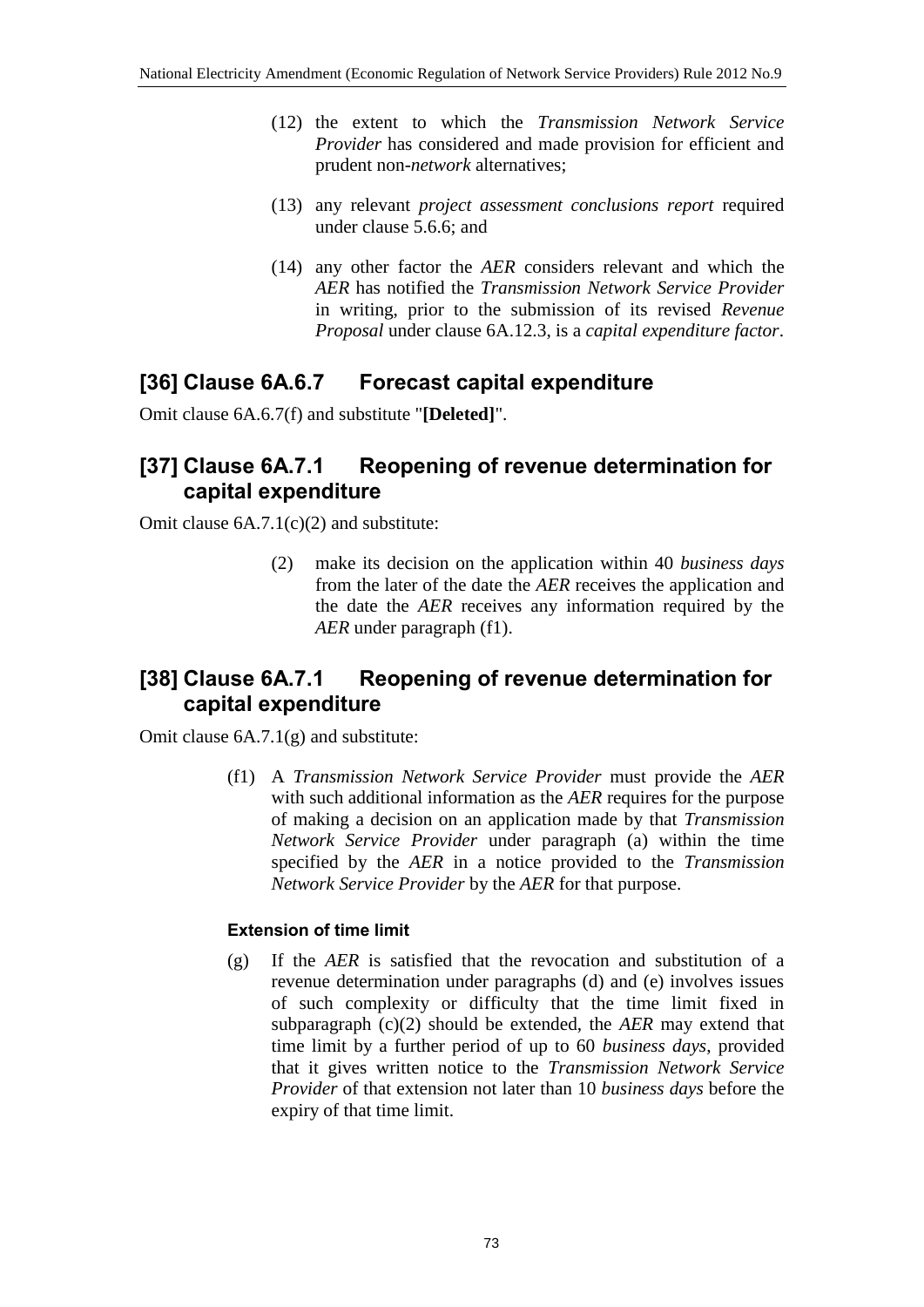- (h) If the *AER* extends the time limit under paragraph (g), it must make available on its website a notice of that extension as soon as is reasonably practicable.
- (i) Subject to paragraph (i3), if the *AER* gives a written notice to the *Transmission Network Service Provider* stating that it requires information from an *Authority* in order to make a decision on an application made by the *Transmission Network Service Provider* under paragraph (a) then, for the purpose of calculating elapsed time, the period between when the *AER* gives that notice to the *Transmission Network Service Provider* and when the *AER* receives that information from that *Authority* is to be disregarded.
- (i1) Subject to paragraph (i3), if the *AER* gives a written notice to the *Transmission Network Service Provider* stating that, in order to make a decision on an application made by the *Transmission Network Service Provider* under paragraph (a), it requires information that it anticipates will be made publicly available by a judicial body or royal commission then, for the purpose of calculating elapsed time, the period between when the *AER* gives that notice to the *Transmission Network Service Provider* and when that information is made publicly available is to be disregarded
- (i2) Where the *AER* gives a notice to the *Transmission Network Service Provider* under paragraph (i) or (i1), it must:
	- (1) as soon as is reasonably practicable make available on its website a notice stating when the period referred to in paragraph (i) or (i1), as the case may be, has commenced;
	- (2) as soon as is reasonably practicable make available on its website a notice stating when the period referred to in paragraph (i) or (i1), as the case may be, has ended; and
	- (3) if the information specified in that notice is required from an *Authority*, promptly request that information from the relevant *Authority*.
- (i3) Paragraphs (i) and (i1) do not apply if the *AER* gives the notice specified in those paragraphs to the *Transmission Network Service Provider* later than 10 *business days* before the expiry of the time limit fixed in subparagraph (c)(2).

#### **Revocation and substitution of revenue determination**

(j) If the *AER* revokes and substitutes a *revenue determination* under paragraph (e), that revocation and substitution must take effect from the commencement of the next *regulatory year*.

## **[39] Clause 6A.7.2 Network support pass through**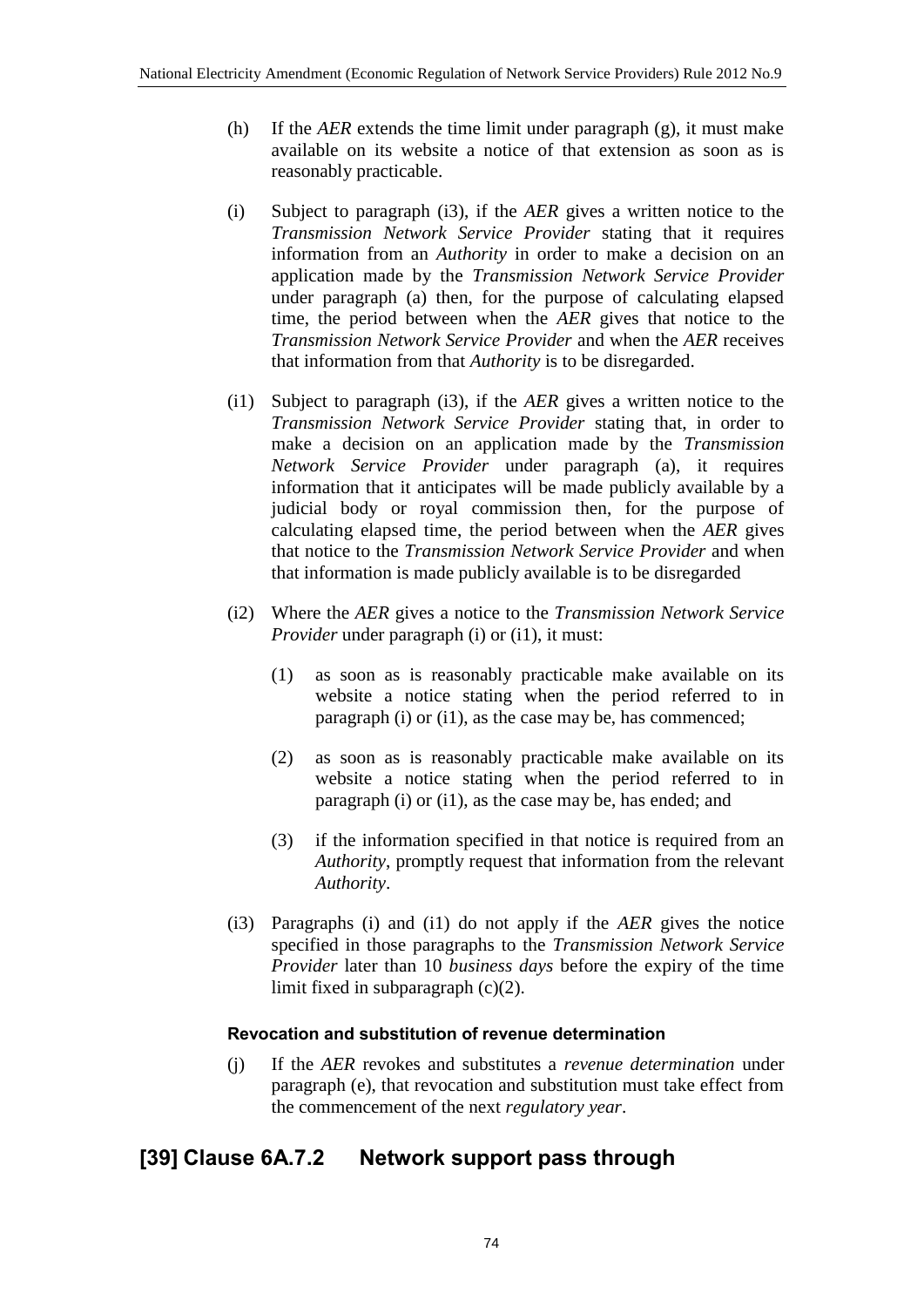In clause 6A.7.2(c)(4), omit "the *information guidelines* in force under clause 6A.17.2" and substitute "any relevant *regulatory information instrument*".

## **[40] Clause 6A.7.2 Network support pass through**

In clause 6A.7.2(i)(3), omit "provider's" and substitute "*Transmission Network Service Provider's*".

## **[41] Clause 6A.7.3 Cost pass through**

In clause 6A.7.3(c)(7), omit "*information guidelines* in force under clause 6A.17.2" and substitute " any relevant *regulatory information instrument*".

## **[42] Clause 6A.7.3 Cost pass through**

Omit clause 6A.7.3(e), but not subparagraphs (1) and (2), and substitute:

(e) Subject to paragraph (l), the *AER* does not make the determinations referred to in paragraph (d) within 40 *business days* from the later of the date it receives the *Transmission Network Service Provider's* statement and accompanying evidence under paragraph (c), and the date it receives any additional information required under paragraph (e1), then, on the expiry of that period, the *AER* is taken to have determined that:

### **[43] Clause 6A.7.3 Cost pass through**

After clause 6A.7.3(e), insert:

(e1) A *Transmission Network Service Provider* must provide the *AER* with such additional information as the *AER* requires for the purpose of making a determination under paragraph (d) within the time specified by the *AER* in a notice provided to the *Transmission Network Service Provider* by the *AER* for that purpose.

## **[44] Clause 6A.7.3 Cost pass through**

In clause 6A.7.3(f), omit "60" and substitute "90".

## **[45] Clause 6A.7.3 Cost pass through**

In clause 6A.7.3(f)(6), omit "*information guidelines* in force under clause 6A.17.2" and substitute "any relevant *regulatory information instrument*".

## **[46] Clause 6A.7.3 Cost pass through**

After clause 6A.7.3(f), insert:

(f1) If the occurrence of the *negative change event* is not notified by the *Transmission Network Service Provider* to the *AER* under paragraph (f) then, as soon as is reasonably practicable and before making a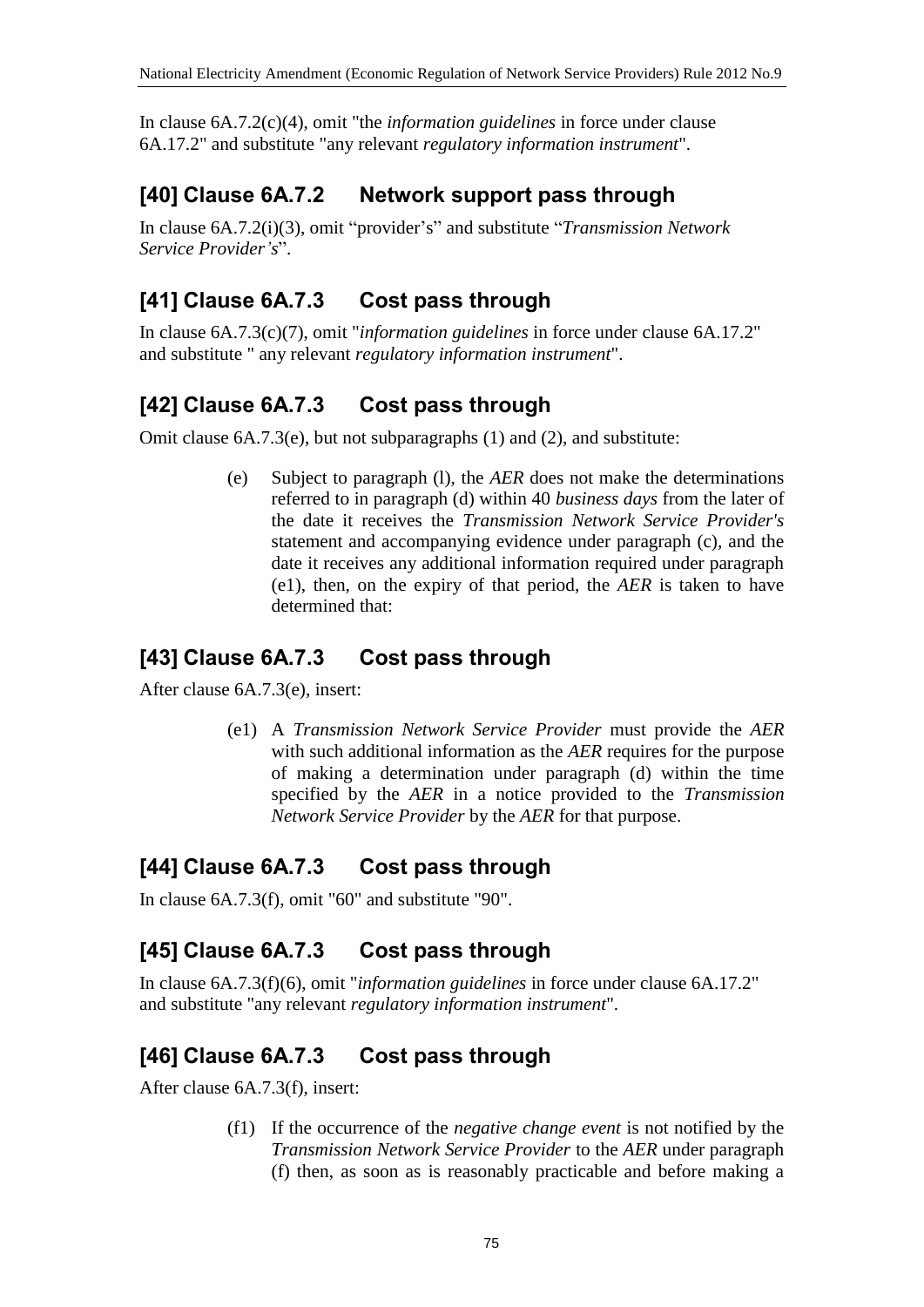determination referred to in paragraph (g), the *AER* must notify the *Transmission Network Service Provider* of the occurrence of that *negative change event*.

## **[47] Clause 6A.7.3 Cost pass through**

After clause 6A.7.3(g), insert:

- (g1) Subject to paragraph (l), if the *AER* does not make the determinations referred to in paragraph (g) within 40 *business days* from:
	- (1) where the *Transmission Network Service Provider* notifies the *AER* of the occurrence of the negative change event under paragraph (f) - the later of the date the *AER* receives the *Transmission Network Service Provider's* statement under paragraph (f) and the date the *AER* receives any information required by the *AER* under paragraph (h); or
	- (2) where the *Transmission Network Service Provider* does not notify the *AER* of the occurrence of the negative change event under paragraph (f) – the later of the date the *AER* notifies the *Transmission Network Service Provider* under paragraph (g1) and the date the *AER* receives any information required by the *AER* under paragraph (h),

then the *AER* is taken to have determined that the required pass through amount is zero.

## **[48] Clause 6A.7.3 Cost pass through**

In clause 6A.7.3(j)(4), omit "*weighted average cost of capital*" and substitute "*allowed rate of return*".

# **[49] Clause 6A.7.3 Cost pass through**

After clause 6A.7.3(j), insert:

#### **Extension of time limits**

- (k) The *AER* must, by written notice to a *Transmission Network Service Provider*, extend a time limit fixed in paragraph (c) or (f) if the *AER* is satisfied that the difficulty of assessing or quantifying the effect of the relevant *pass through event* justifies the extension.
- (l) If the *AER* is satisfied that the making of a determination under paragraph (d) or (g) involves issues of such complexity or difficulty that the time limit fixed in paragraph (e) or (g1) should be extended, the *AER* may extend that time limit by a further period of up to 60 *business days*, provided that it gives written notice to the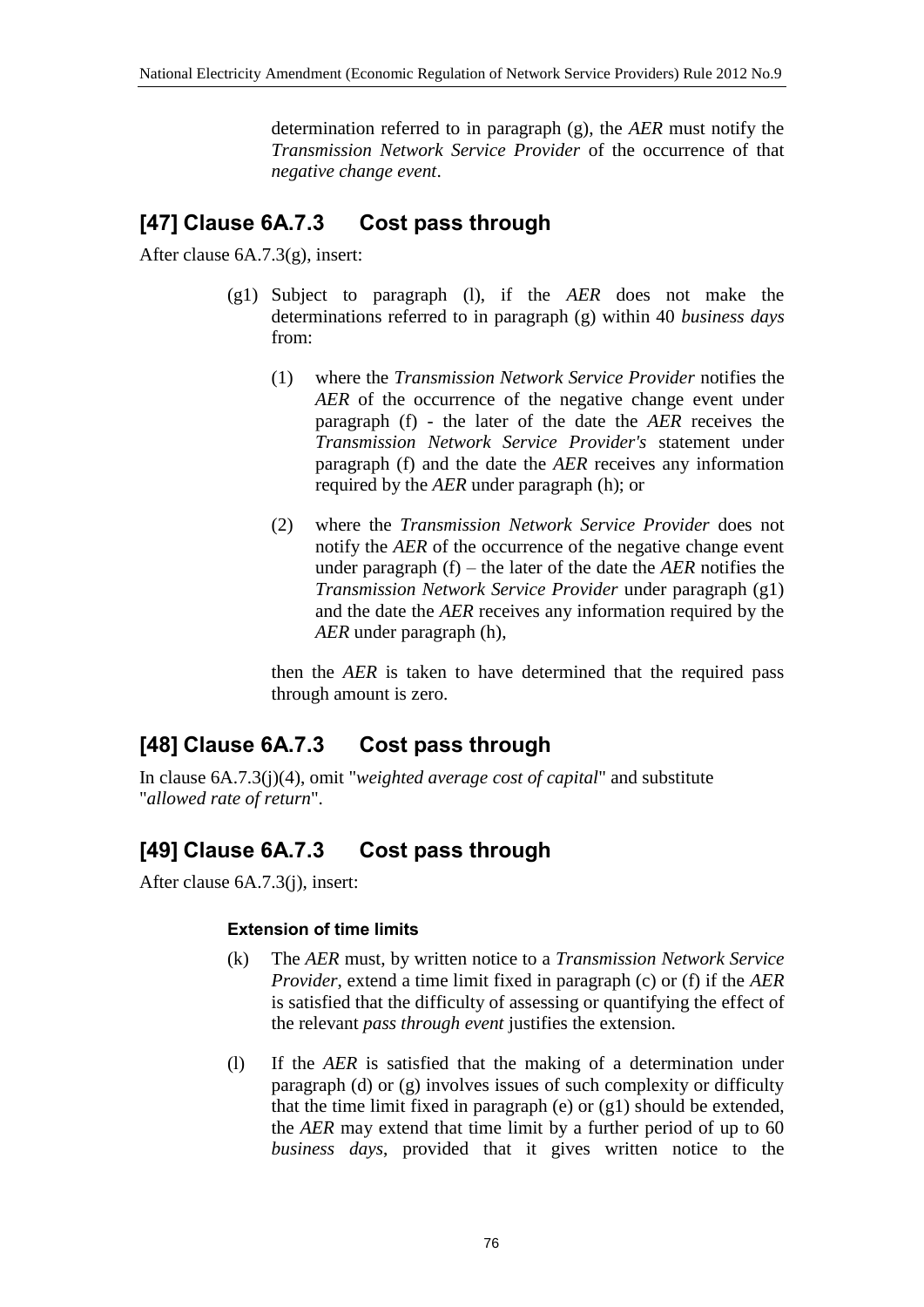*Transmission Network Service Provider* of that extension not later than 10 *business days* before the expiry of that time limit.

- (m) If the *AER* extends a time limit under paragraph (l), it must make available on its website a notice of that extension as soon as is reasonably practicable.
- (n) Subject to paragraph (q), if the *AER* gives a written notice to the *Transmission Network Service Provider* stating that it requires information from an *Authority* in order to make a determination under paragraph (d) or (g) then, for the purpose of calculating elapsed time, the period between when the *AER* gives that notice to the *Transmission Network Service Provider* and when the *AER* receives that information from that *Authority* is to be disregarded.
- (o) Subject to paragraph (q), if the *AER* gives a written notice to the *Transmission Network Service Provider* stating that, in order to make a determination under paragraph (d) or (g), it requires information that it anticipates will be made publicly available by a judicial body or royal commission then, for the purpose of calculating elapsed time, the period between when the *AER* gives that notice to the *Transmission Network Service Provider* and when that information is made publicly available is to be disregarded.
- (p) Where the *AER* gives a notice to the *Transmission Network Service Provider* under paragraph (n) or (o), it must:
	- (1) as soon as reasonably practicable make available on its website a notice stating when the period referred to in paragraph (n) or (o), as the case may be, has commenced;
	- (2) as soon as is reasonably practicable make available on its website a notice stating when the period referred to in paragraph (n) or (o), as the case may be, has ended; and
	- (3) if the information specified in that notice is required from an *Authority*, promptly request that information from the relevant *Authority*.
- (q) Paragraphs (n) and (o) do not apply if the *AER* gives the notice specified in those paragraphs to the *Transmission Network Service Provider* later than 10 *business days* before the expiry of the time limit fixed in paragraphs (e) or (g1).

#### **[50] Clause 6A.7.4 Service target performance incentive scheme**

In clause 6A.7.4(a), omit "(a *service target performance incentive scheme*) that complies" and substitute "or schemes (*service target performance incentive scheme*) that comply".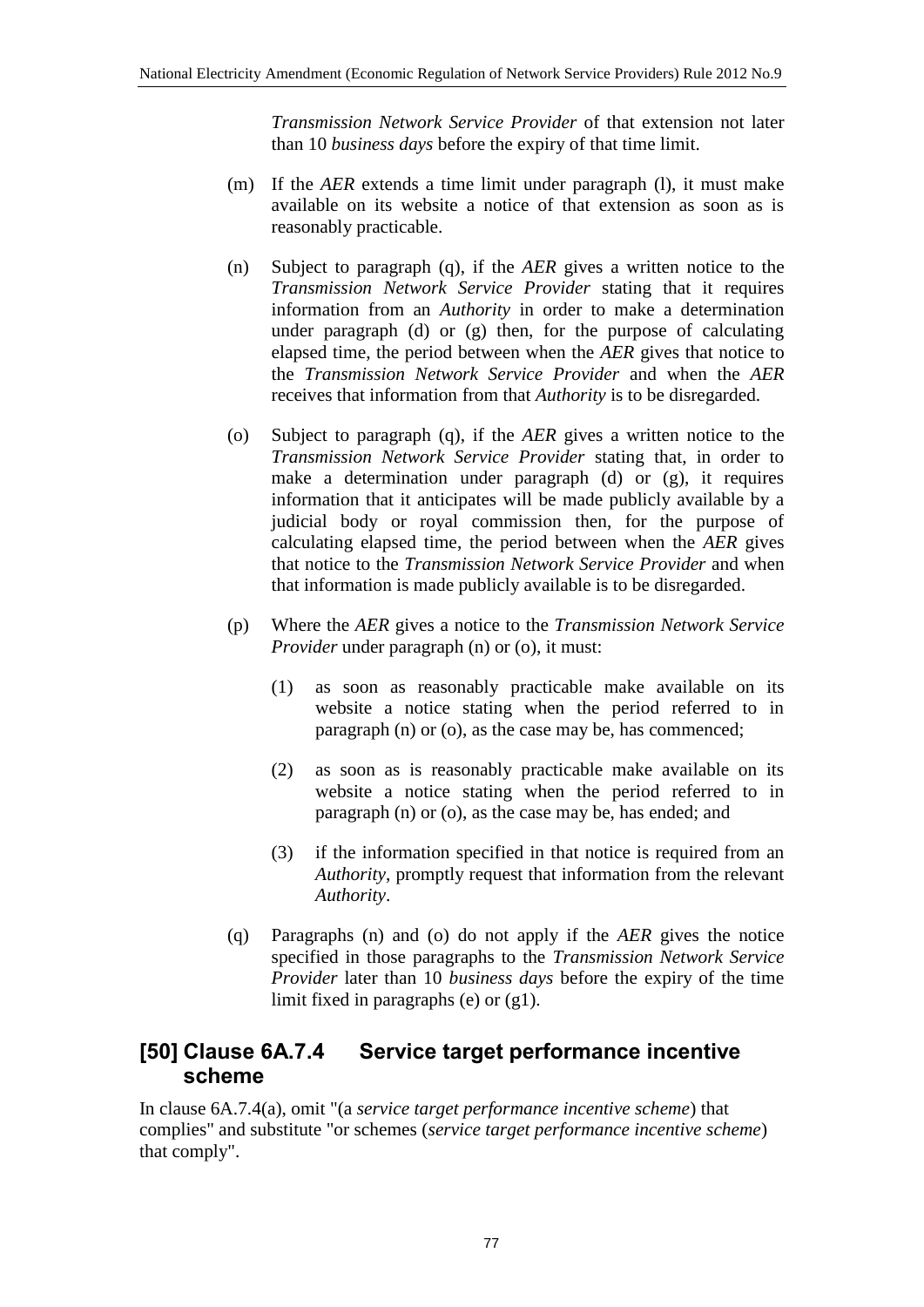#### **[51] Clause 6A.7.4 Service target performance incentive scheme**

Omit clauses 6A.7.4(f), (g) and (h), and substitute "**[Deleted]**".

### **[52] New Clause 6A.7.5 Small-scale incentive scheme**

After clause 6A.7.4, insert:

#### **6A.7.5 Small-scale incentive scheme**

- (a) The *AER* may, in accordance with the *transmission consultation procedures*, develop and *publish* an incentive scheme or schemes (*small-scale incentive scheme*) that provides *Transmission Network Service Providers* with incentives to provide *prescribed transmission services* in a manner that contributes to the achievement of the *national electricity objective*.
- (b) In developing and applying a *small-scale incentive scheme*, the *AER* must have regard to the following matters:
	- (1) *Transmission Network Service Providers* should be rewarded or penalised for efficiency gains or losses in respect of their *transmission systems*;
	- (2) the rewards and penalties should be commensurate with the efficiency gains or efficiency losses in respect of a *transmission system*, but a reward for efficiency gains need not correspond in amount to a penalty for efficiency losses;
	- (3) the benefits to electricity consumers that are likely to result from efficiency gains in respect of a *transmission system* should warrant the rewards provided under the scheme, and the detriments to electricity consumers that are likely to result from efficiency losses in respect of a *transmission system* should warrant the penalties provided under the scheme;
	- (4) the interaction of the scheme with other incentives that *Transmission Network Service Providers* may have under the *Rules*; and
	- (5) the *capital expenditure objectives* and the *operating expenditure objectives*.
- (c) The *AER* may, from time to time and in accordance with the *transmission consultation procedures*, amend or replace any *small-scale incentive scheme*.
- (d) Where the *AER* applies a *small-scale incentive scheme* to a *Transmission Network Service Provider* for a *regulatory control period*: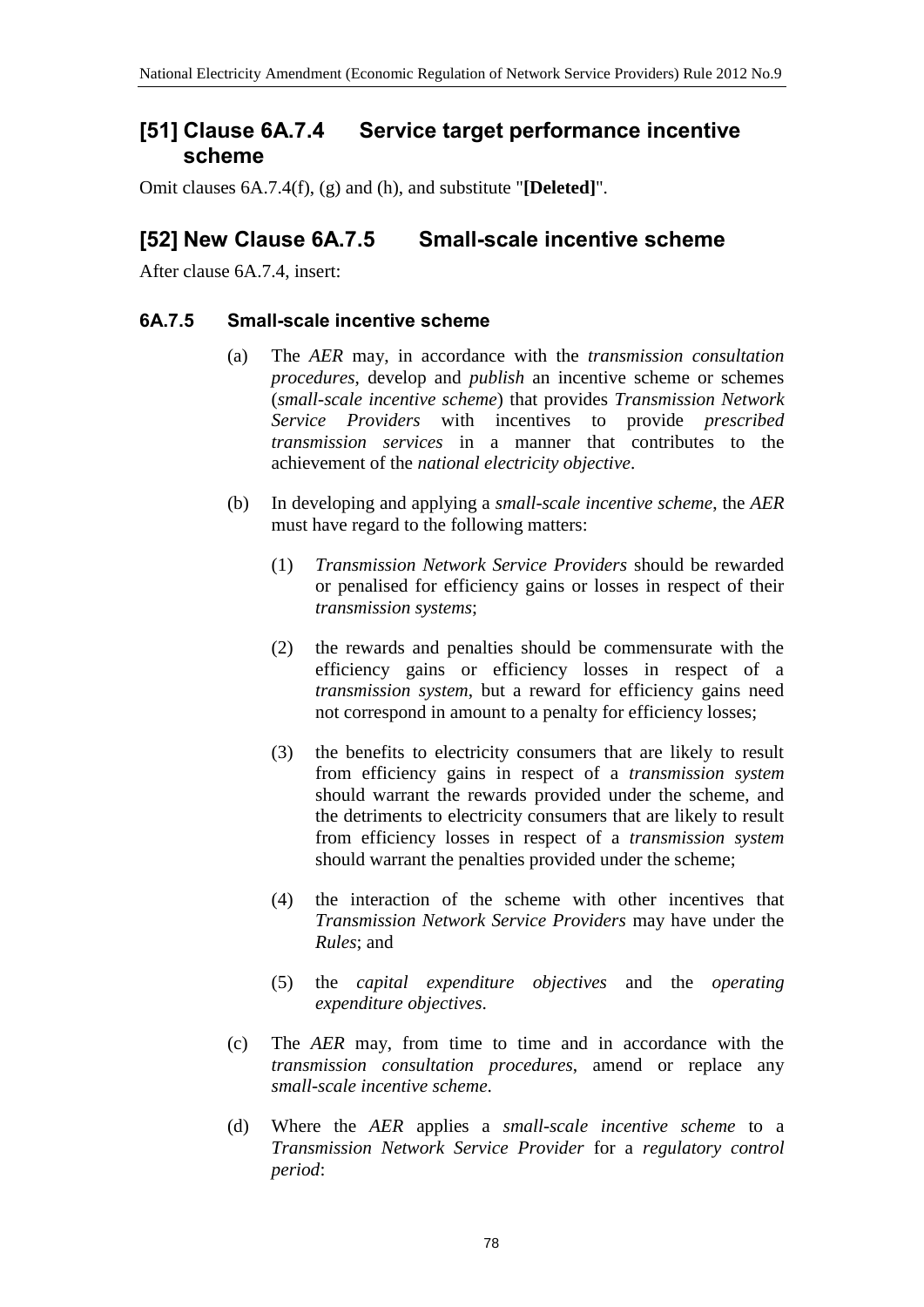- (1) the aggregate rewards or penalties for a *regulatory year* in that *regulatory period* that are provided or imposed under that scheme and any other *small-scale incentive schemes* that apply to that *Transmission Network Service Provider* must not exceed 0.5% of the *maximum allowed revenue* for the *Transmission Network Service Provider* for that *regulatory year* unless the *Transmission Network Service Provider* consents to the contrary, in which case that aggregate must not exceed 1% of the *maximum allowed revenue* for the *Transmission Network Service Provider* for that *regulatory year*; and
- (2) *small-scale incentive scheme* must cease to provide rewards or impose penalties in respect of a *regulatory year* after the expiry of such a period as is determined by the *AER*, being a period that is not more than two *regulatory control periods* after the commencement of that scheme.
- (e) Notwithstanding anything else contained in this clause, the *AER* may require a *Transmission Network Service Provider* to participate in a trial of a small-scale incentive scheme under which, for the duration of that trial, the *Transmission Network Service Provider* is not required to bear any penalty and is not entitled to earn any reward.

## **[53] Clause 6A.8.1 Acceptance of a Contingent Project in a revenue determination**

In clause 6A.8.1(b)(2)(iii), omit "either \$10 million or" and substitute "either \$30 million or".

#### **[54] Clause 6A.8.1 Acceptance of a Contingent Project in a revenue determination**

In clause 6A.8.1(b)(3), omit "*submission guidelines* made under clause 6A.10.2" and substitute "any relevant *regulatory information instrument*".

#### **[55] Clause 6A.8.1 Acceptance of a Contingent Project in a revenue determination**

In clause 6A.8.1(c), after "have regard to the need for" insert "a *trigger event*".

### **[56] Clause 6A.8.1 Acceptance of a Contingent Project in a revenue determination**

In clauses 6A.8.1(c)(1) to (5), omit "a *trigger event*" .

### **[57] Clause 6A.8.2 Amendment of revenue determination for contingent project**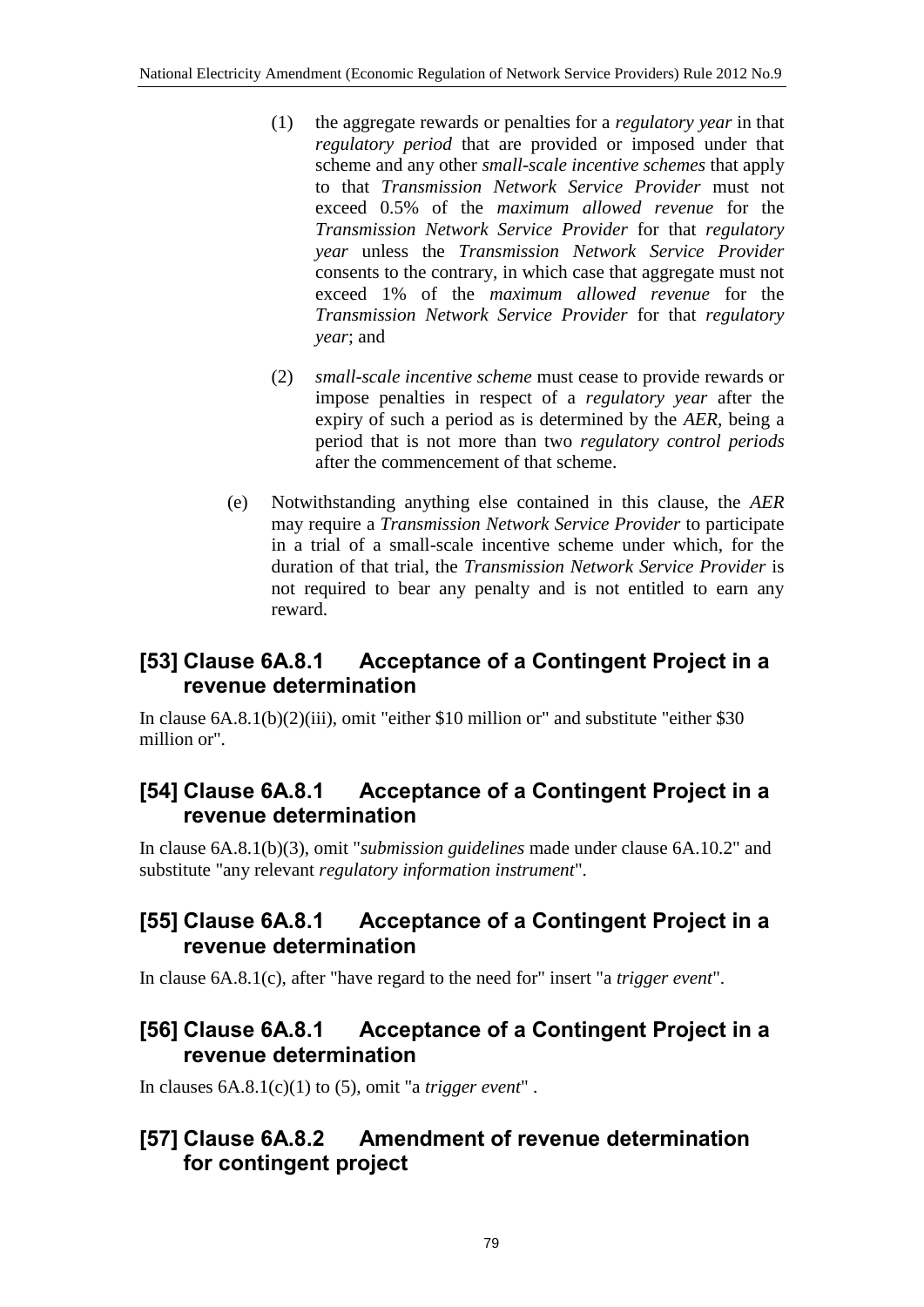Omit clause 6A.8.2(b)(4) and substitute:

- (4) the estimate referred to in clause  $6A.8.2(b)(3)(vii)$  must be calculated:
	- (i) in accordance with the requirement of the *post-tax revenue model* referred to in clause 6A.5.2;
	- (ii) in accordance with the requirements of the *roll forward model* referred to in clause 6A.6.1(b);
	- (iii) using the *allowed rate of return* for that *Transmission Network Service Provider* for the *regulatory control period* as determined in accordance with clause 6A.6.2;
	- (iv) in accordance with the requirements for depreciation referred to in clause 6A.6.3; and
	- (v) on the basis of the capital expenditure and incremental operating expenditure referred to in subparagraph 6A.8.2(b)(3)(iii).

#### **[58] Clause 6A.8.2 Amendment of revenue determination for contingent project**

Omit clause 6A.8.2(d) and substitute:

(d) The *AER* must consider any written submissions made under paragraph (c) and must make its decision on the application within 40 *business days* from the later of the date the *AER* receives the application and the date the *AER* receives any information required by the *AER* under paragraph (h1). In doing so the *AER* may also take into account such other information as it considers appropriate, including any analysis (such as benchmarking) that is undertaken by it for that purpose.

### **[59] Clause 6A.8.2 Amendment of revenue determination for contingent project**

In clause 6A.8.2(g), omit "must take into account" and substitute "must have regard to".

### **[60] Clause 6A.8.2 Amendment of revenue determination for contingent project**

In clause  $6A.8.2(g)(8)$ , omit "efficient" and substitute "the".

### **[61] Clause 6A.8.2 Amendment of revenue determination for contingent project**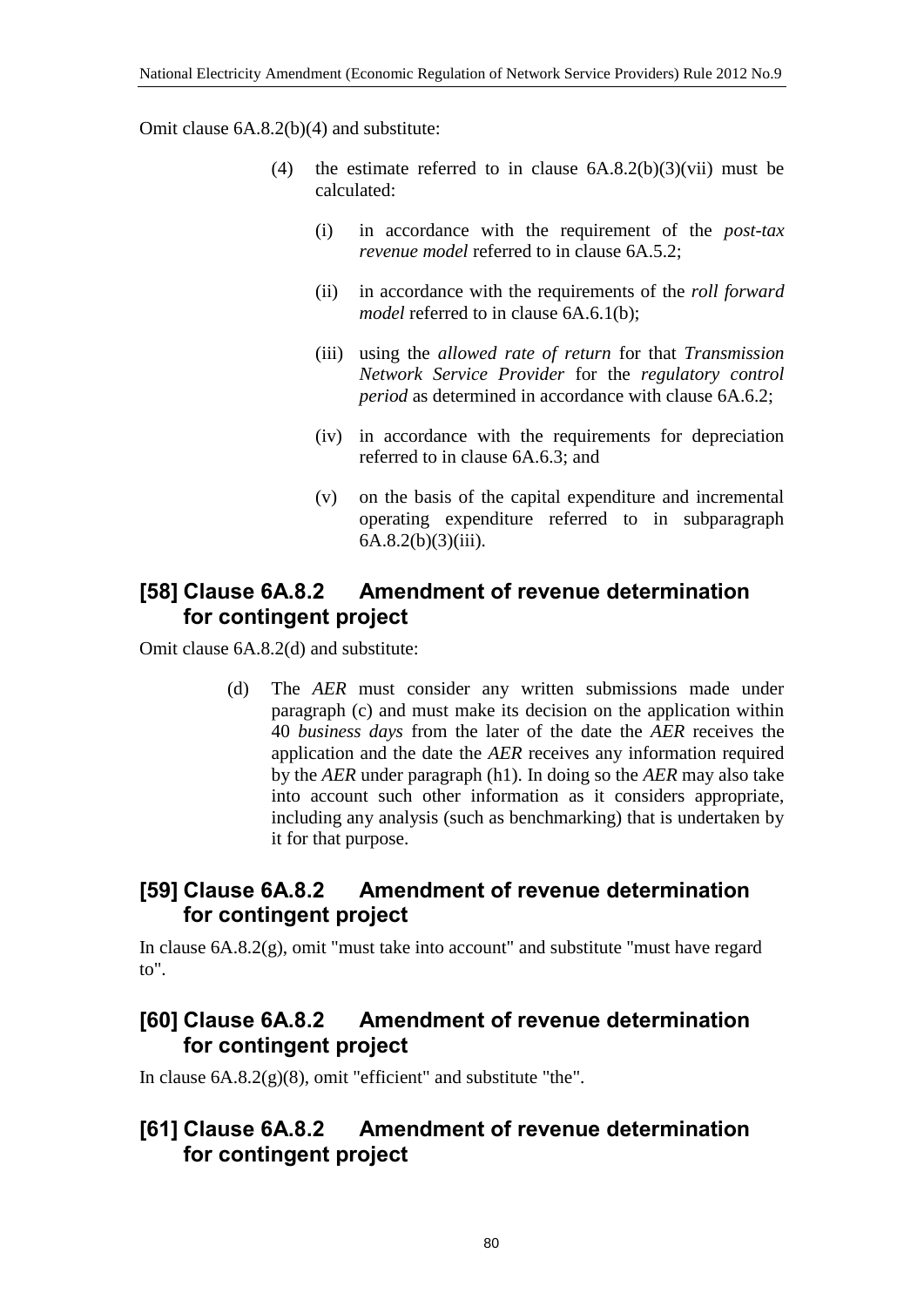Omit clause  $6A.8.2(g)(9)$  and substitute:

(9) whether the capital and operating expenditure forecasts for the *contingent project* are consistent with any incentive scheme or schemes that apply to the *Transmission Network Service Provider* under clauses 6A.6.5, 6A.6.5A, 6A.7.4 or 6A.7.5.

### **[62] Clause 6A.8.2 Amendment of revenue determination for contingent project**

In clause  $6A.8.2(h)(2)$ , after ";" insert "and".

### **[63] Clause 6A.8.2 Amendment of revenue determination for contingent project**

Omit clause 6A.8.2(h)(3)(ii) and substitute:

(ii) the X factor for each *regulatory year* in the remainder of the *regulatory control period*.

#### **[64] Clause 6A.8.2 Amendment of revenue determination for contingent project**

Omit clause 6A.8.2(i) and substitute:

(h1) A *Transmission Network Service Provider* must provide the *AER* with such additional information as the *AER* requires for the purpose of making a decision on an application made by that *Transmission Network Service Provider* under paragraph (a) within the time specified by the *AER* in a notice provided to the *Transmission Network Service Provider* by the *AER* for that purpose.

#### **Extension of time limit**

- (i) If the *AER* is satisfied that amending a *revenue determination* under subparagraphs (e)(3) and paragraph (h) involves issues of such complexity or difficulty that the time limit fixed in paragraph (d) should be extended, the *AER* may extend that time limit by a further period of up to 60 *business days*, provided that it gives written notice to the *Transmission Network Service Provider* of that extension no later than 10 *business days* before the expiry of that time limit.
- (j) If the *AER* extends the time limit under paragraph (i), it must make available on its website a notice of that extension as soon as is reasonably practicable.
- (k) Subject to paragraph (k3), if the *AER* gives a written notice to the *Transmission Network Service Provider* stating that it requires information from an *Authority* in order to make a decision on an application made by the *Transmission Network Service Provider*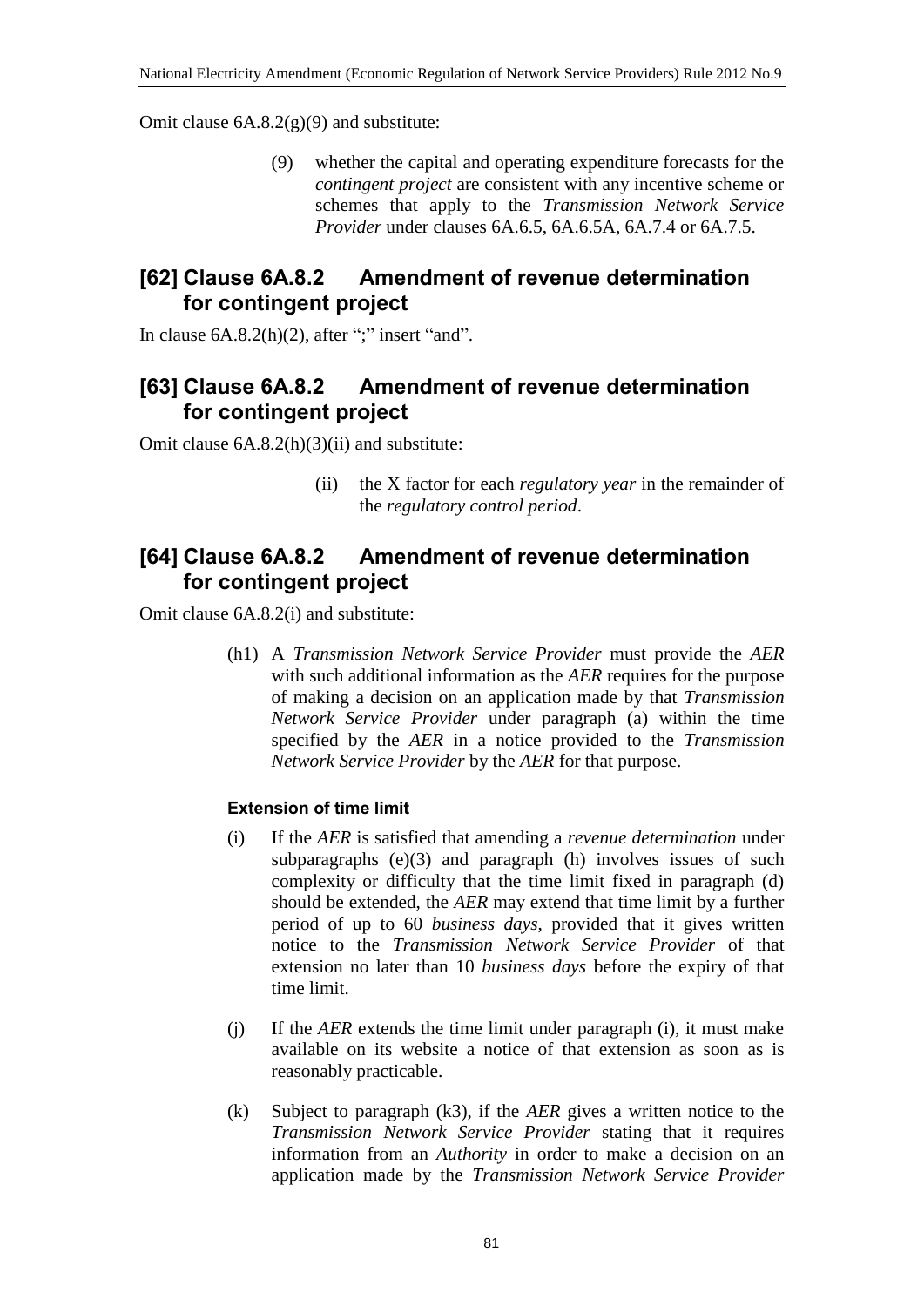under paragraph (a) then, for the purpose of calculating elapsed time, the period between when the *AER* gives that notice to the *Transmission Network Service Provider* and when the *AER* receives that information from that *Authority* is to be disregarded.

- (k1) Subject to paragraph (k3), if the *AER* gives a written notice to the *Transmission Network Service Provider* stating that, in order to make a decision on an application made by the *Transmission Network Service Provider* under paragraph (a), it requires information from a judicial body or royal commission then, for the purpose of calculating elapsed time, the period between when the *AER* gives that notice to the *Transmission Network Service Provider* and when that information is made publicly available is to be disregarded.
- (k2) Where the *AER* gives a notice to the *Transmission Network Service Provider* under paragraph (k) or (k1), it must:
	- (1) as soon as is reasonably practicable make available on its website a notice stating when the period referred to in paragraph (k) or (k1), as the case may be, has commenced;
	- (2) as soon as is reasonably practicable make available on its website a notice stating when the period referred to in paragraph (k) or (k1), as the case may be, has ended; and
	- (3) if the information specified in that notice is required from an *Authority*, promptly request that information from the relevant *Authority*.
- (k3) Paragraphs (k) and (k1) do not apply if the *AER* gives the notice specified in those paragraphs to the *Transmission Network Service Provider* later than 10 *business days* before the expiry of the time limit fixed in paragraph (d).

#### **Amendment of revenue determination**

(l) Amendments to a *revenue determination* take effect from the commencement of the next *regulatory year*.

### **[65] New clause 6A.10.1A AER's framework and approach paper**

After the rule 6A.10 heading, insert:

#### **6A.10.1A AER's framework and approach paper**

(a) The *AER* must make and publish a document (a *framework and approach paper*) that applies in respect of a *revenue determination* for a matter listed in paragraph (b) in accordance with this clause if: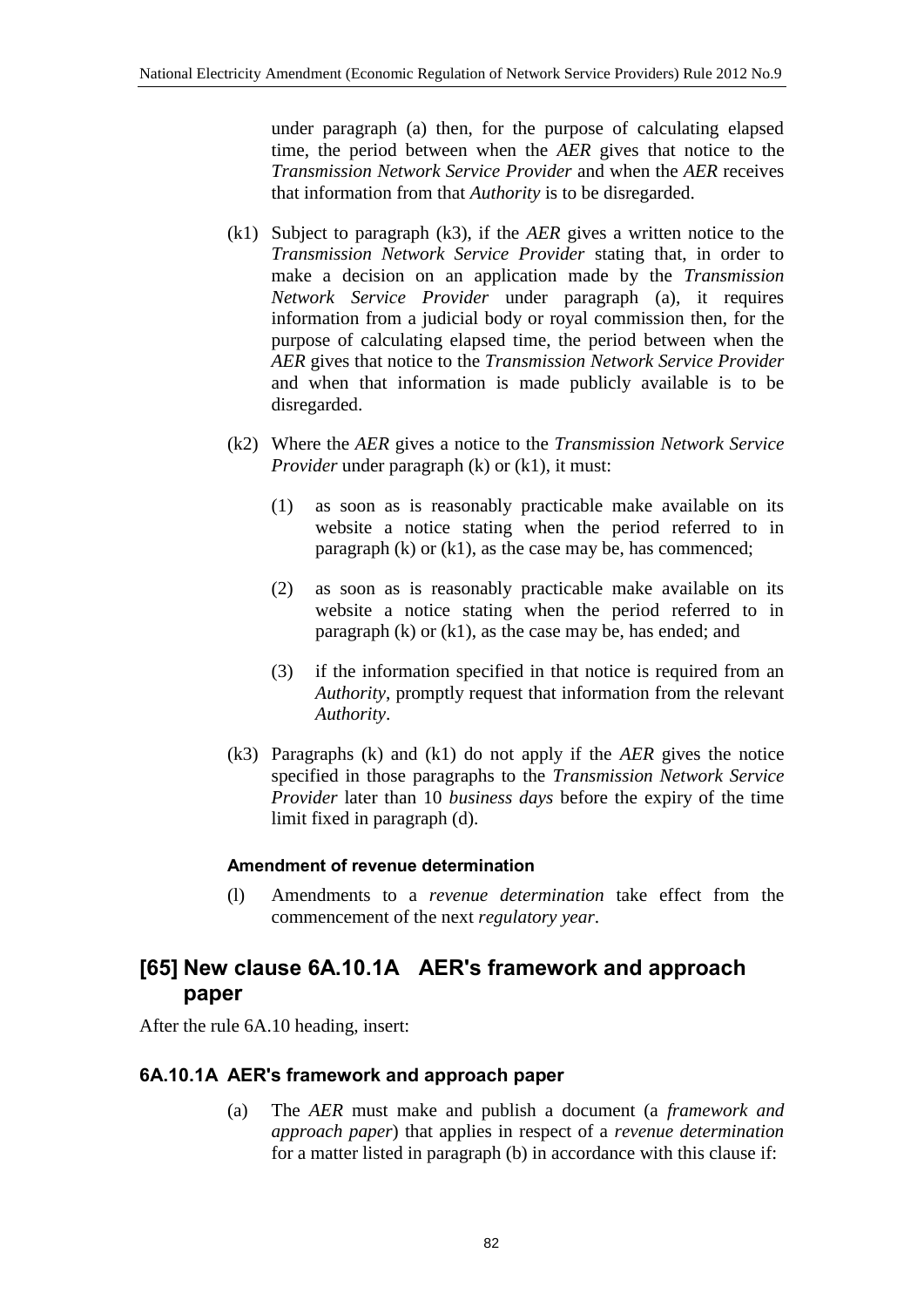- (1) there is no *framework and approach paper* that applies in respect of that *revenue determination* for that matter; or
- (2) there is a *framework and approach paper* that would apply in respect of that *revenue determination* for that matter, but the *AER* has *published* a notice under paragraph (c)(3) stating that it will make an amended or replacement *framework and approach paper* with respect to that matter.
- (b) A *framework and approach paper* that applies in respect of a *revenue determination* must set out the *AER*'s proposed approach (together with its reasons for the proposed approach), in the forthcoming *revenue determination*, to the following matters:
	- (1) the application to the *Transmission Network Service Provider* of any *service target performance incentive scheme*;
	- (2) the application to the *Transmission Network Service Provider* of any *efficiency benefit sharing scheme*;
	- (3) the application to the *Transmission Network Service Provider* of any *capital expenditure sharing scheme*;
	- (4) the application to the *Transmission Network Service Provider* of any *small-scale incentive scheme*;
	- (5) the application to the *Transmission Network Service Provider* of the *Expenditure Forecast Assessment Guidelines*; and
	- (6) whether depreciation for establishing the regulatory asset base for the relevant *transmission system* as at the commencement of the following *regulatory control period* is to be based on actual or forecast capital expenditure in accordance with clause S6A.2.2B.
- (c) If there is a *framework and approach paper* that would apply in respect of the *revenue determination* for a matter listed in paragraph (b) then:
	- (1) no later than 32 months before the end of the *regulatory control period* that precedes that for which the *revenue determination* is to be made, the *Transmission Network Service Provider* may request the *AER* in writing to make an amended or replacement *framework and approach paper* in respect of a matter. The request must specify the *Transmission Network Service Provider's* reasons for making that request;
	- (2) no later than 31 months before the end of the *regulatory control period* that precedes that for which the *revenue determination* is to be made, the *AER* must *publish* a notice inviting submissions on whether it is necessary or desirable to amend or replace that *framework and approach paper* in so far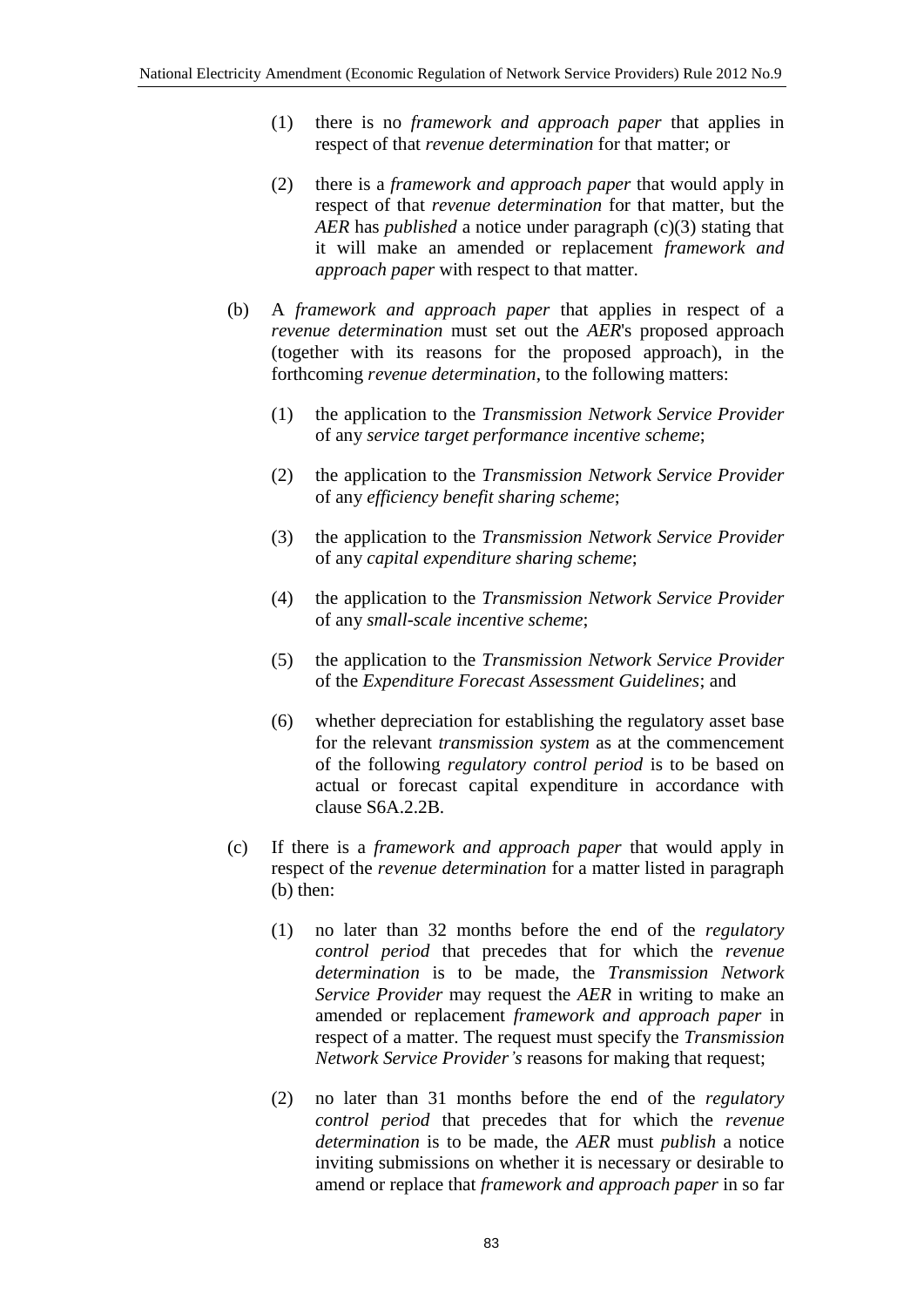as it relates to a matter (other than any matter specified in a request from the *Transmission Network Service Provider* under subparagraph (1)); and

- (3) no later than 30 months before the end of the *regulatory control period* that precedes that for which the *revenue determination* is to be made, the *AER* must make and *publish* a notice that:
	- (i) states that it will make an amended or replacement *framework and approach paper* in respect of the matters specified in a request from the *Transmission Network Service Provider* under subparagraph (1) (if any);
	- (ii) if subparagraph (i) applies, is accompanied by a copy of the request from the *Transmission Network Service Provider* under subparagraph (1); and
	- (iii) states whether it will make an amended or replacement *framework and approach paper* in respect of any matter other than any matters referred to in subparagraph (i) above and, if so, the reasons why it considers that it is necessary or desirable to make an amended or replacement *framework and approach paper* in respect of that matter.
- (d) In making the decision referred to in paragraph (c)(3)(iii), the *AER* must have regard to any submissions made in response to the invitation under paragraph (c)(2).
- (e) Where paragraph (a) applies then, at least 23 months before the end of the current *regulatory control period*, the *AER* must, after consulting with the relevant *Transmission Network Service Provider* and such other persons as the *AER* considers appropriate, make, amend or replace the *framework and approach paper*, as the case may be, and:
	- (1) give a copy of it to the relevant *Transmission Network Service Provider*; and
	- (2) *publish* it,

as soon as is reasonably practicable.

- (f) A *framework and approach paper* is not binding on the *AER* or a *Transmission Network Service Provider*.
- (g) The *AER* may make and *publish* a *framework and approach paper* that applies in respect of a *revenue determination* for a matter that is not listed in paragraph (b) and, if it does so, this clause 6A.10.1A applies as if that matter were listed in paragraph (b).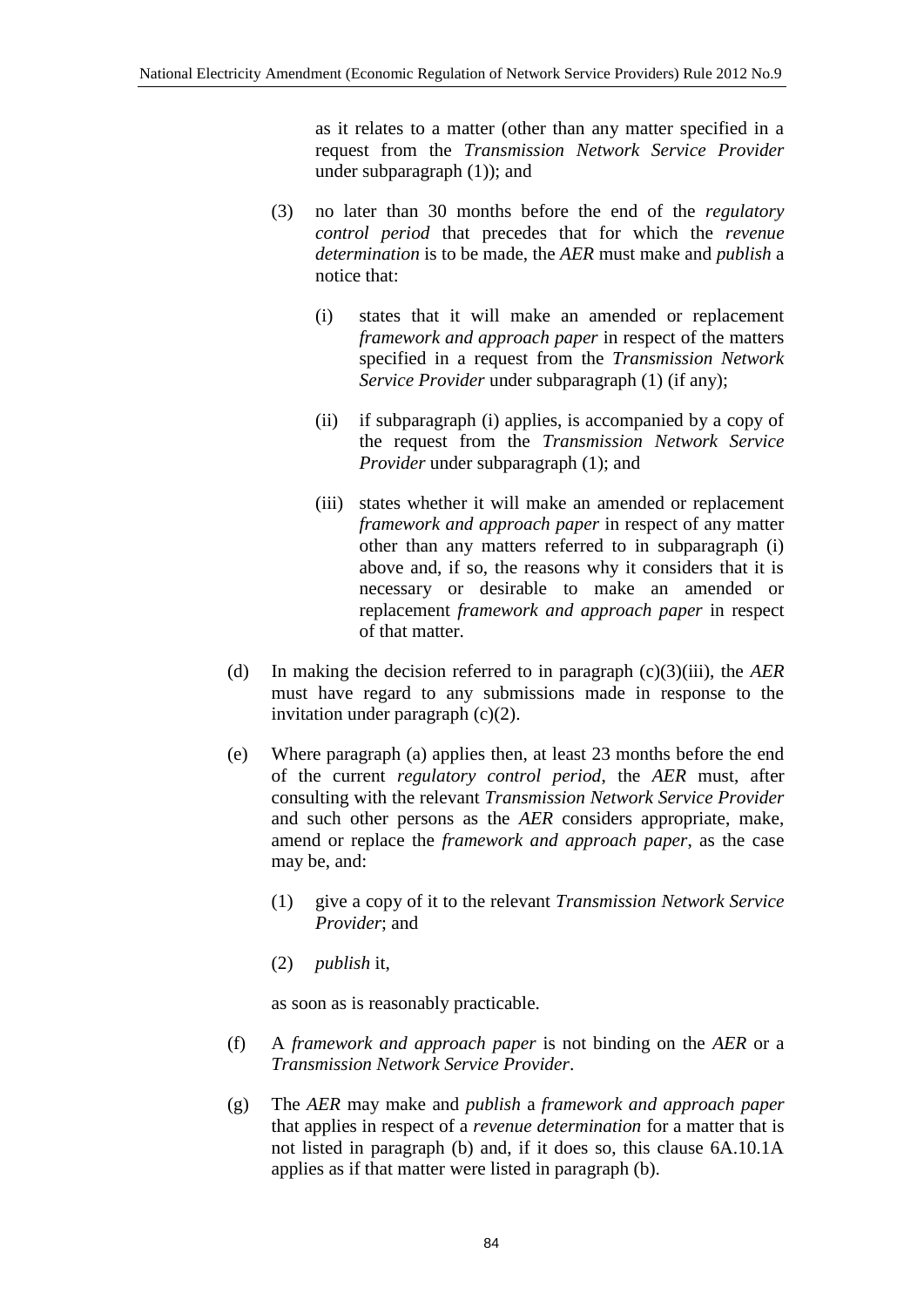#### **6A.10.1B Notification of approach to forecasting expenditure**

- (a) A *Transmission Network Service Provider* must inform the *AER* of the methodology it proposes to use to prepare the forecasts of operating expenditure and capital expenditure that form part of its *Revenue Proposal*.
- (b) A *Transmission Network Service Provider* must submit the information referred to in paragraph (a):
	- (1) at least 24 months before the expiry of a *revenue determination* that applies to the *Transmission Network Service Provider*; or
	- (2) if no *revenue determination* applies to the *Transmission Network Service Provider*, within 3 months after being required to do so by the *AER*.

### **[66] Clause 6A.10.1 Submission of proposal, framework, pricing methodology and information**

In clause  $6A.10.1(a)(1)$ , omit "13 months" and substitute "17 months".

#### **[67] Clause 6A.10.1 Submission of proposal, framework, pricing methodology and information**

In clause 6A.10.1(c), omit "the *submission guidelines* made for that purpose under this rule 6A.10" and substitute "any relevant *regulatory information instrument*".

### **[68] Clause 6A.10.1 Submission of proposal, framework, pricing methodology and information**

Omit clause 6A.10.1(f) and substitute:

- (f) The *Revenue Proposal* must also:
	- (1) include a statement of whether it is consistent with the most recent *NTNDP* and, if it is inconsistent, identify and give reasons for the inconsistency; and
	- (2) identify any parts of the *Revenue Proposal* or the proposed pricing methodology the *Transmission Network Service Provider* claims to be confidential and wants suppressed from publication on that ground in accordance with the *Transmission Confidentiality Guidelines*.

### **[69] Clause 6A.10.1 Submission of proposal, framework, pricing methodology and information**

After clause 6A.10.1(f), insert: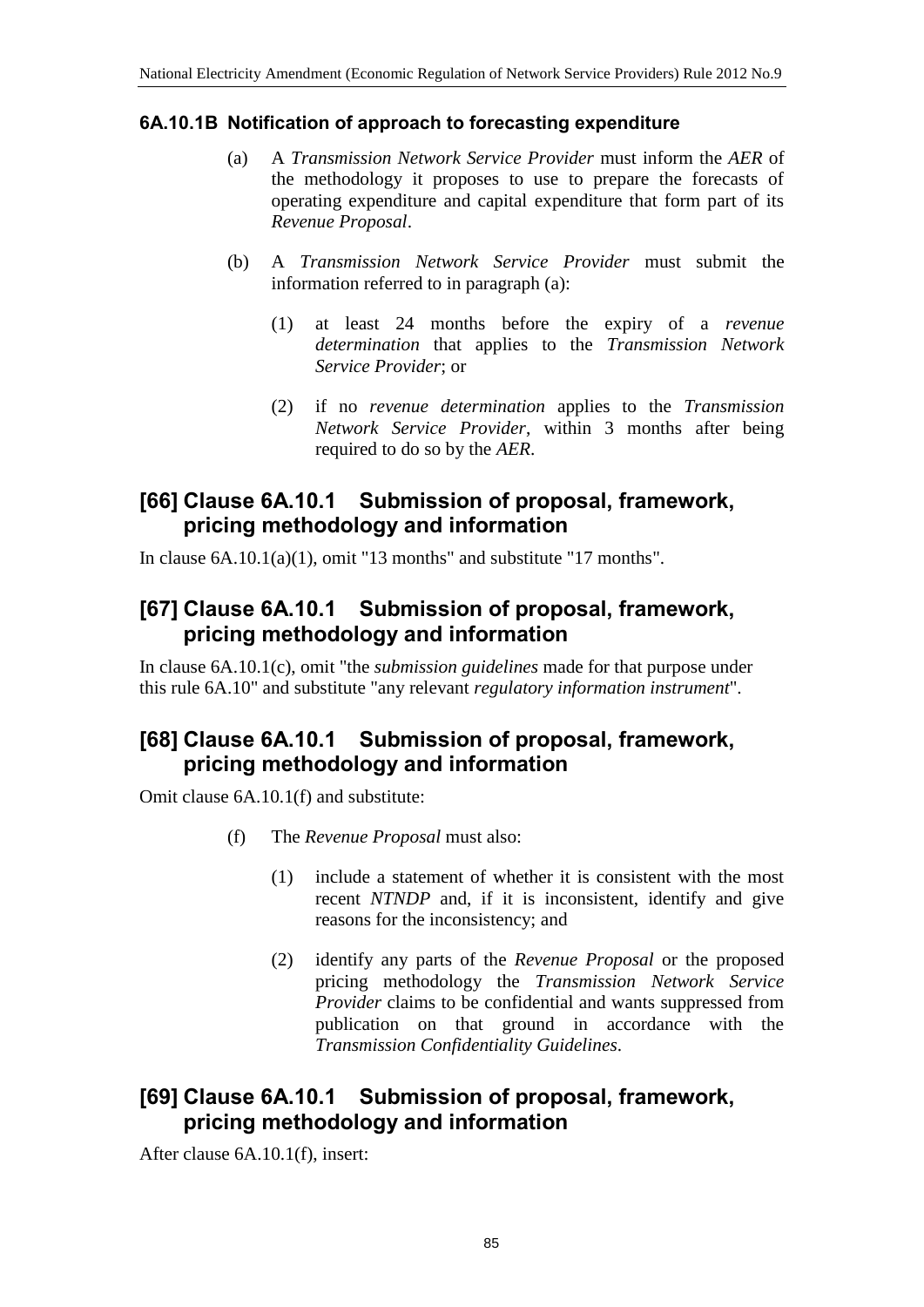- (g) The *Revenue Proposal* must be accompanied by an overview paper which includes each of the following matters:
	- (1) a summary of the *Revenue Proposal* the purpose of which is to explain the *Revenue Proposal* in reasonably plain language to electricity consumers;
	- (2) a description of how the *Transmission Network Service Provider* has engaged with electricity consumers and has sought to address any relevant concerns identified as a result of that engagement;
	- (3) a description of the key risks and benefits of the *Revenue Proposal* for electricity consumers; and
	- (4) a comparison of the *Transmission Network Service Provider*'s proposed total revenue cap with its total revenue cap for the current *regulatory control period*.
- (h) The *Revenue Proposal* must be accompanied by information required by the *Expenditure Forecast Assessment Guidelines* as set out in the *framework and approach paper*.

## **[70] Clause 6A.10.2 Submission guidelines**

Omit clause 6A.10.2, including the heading, and substitute "**[Deleted]**".

#### **[71] Clause 6A.11.1 Preliminary examination and determination of non-compliance with relevant requirements**

Omit clauses  $6A.11.1(a)(5)$  to  $(7)$ , and substitute:

- (5) any relevant *regulatory information instrument*; or
- (6) **[Deleted]**
- (7) **[Deleted]**
- (8) the Law or the *Rules*,

#### **[72] Clause 6A.11.1 Preliminary examination and determination of non-compliance with relevant requirements**

In clause 6A.11.1(b)(1), omit "the *submission guidelines* clause 6A.9.5," and substitute "any relevant *regulatory information instrument*, clause 6A.9.5".

### **[73] Clause 6A.11.2 Resubmission of proposal, framework, pricing methodology or information**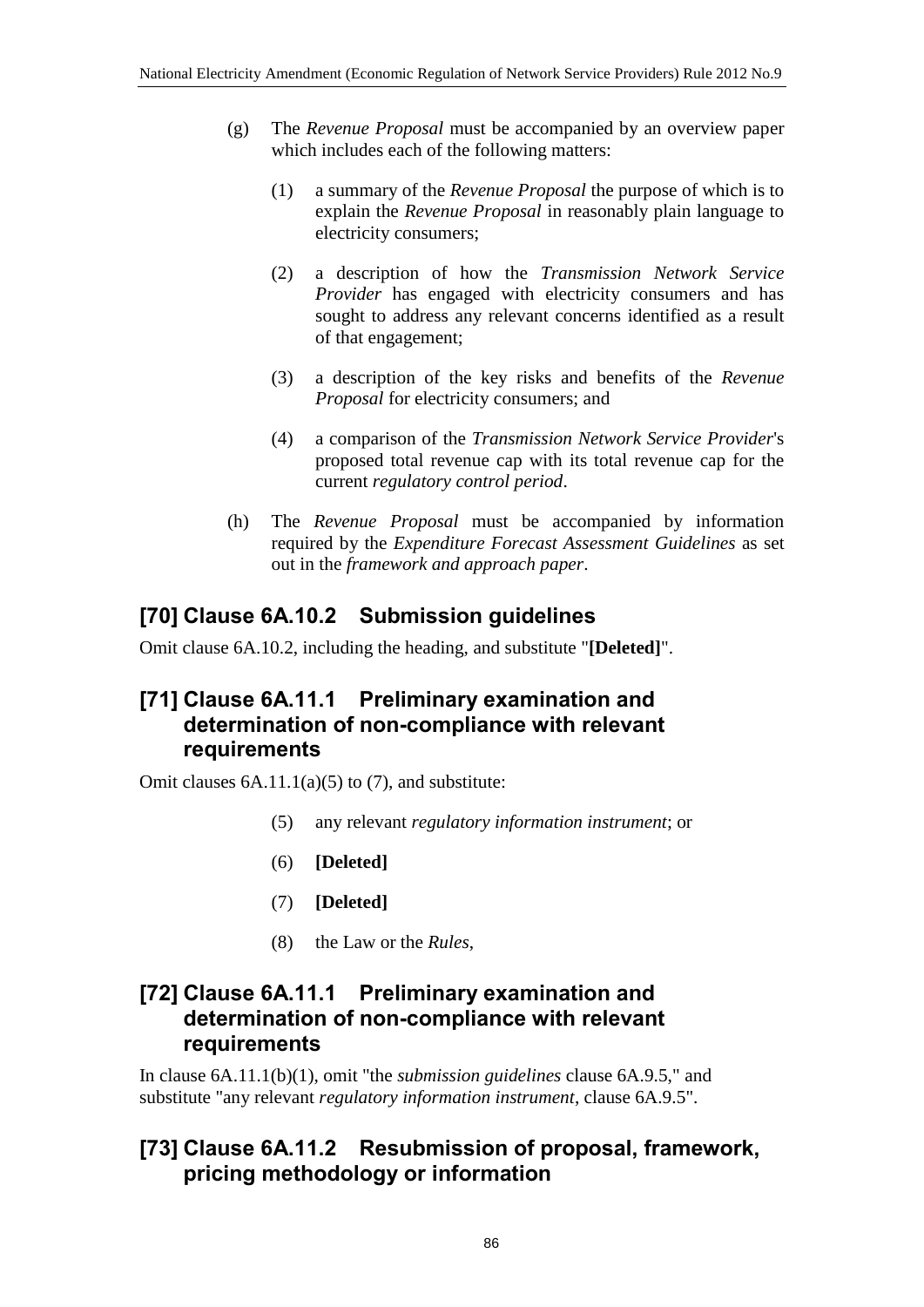In clause 6A.11.2(b), omit "or proposed *pricing methodology*" and substitute "proposed *pricing methodology* or the required information".

## **[74] Clause 6A.11.3 Resubmission of proposal, framework, pricing methodology or information**

Omit clause 6A.11.3, including the clause heading, and substitute:

#### **6A.11.2A Confidential information**

If the *Transmission Network Service Provider* has identified any part of the *Revenue Proposal* or the proposed *pricing methodology* as submitted or resubmitted to the *AER* (as the case may be) under this Part to be confidential, the *AER* must, as soon as is reasonably practicable, make available on its website a notice that sets out:

- (a) the fact that the *Revenue Proposal* or the proposed *pricing methodology* contains information over which a claim of confidentiality has been made;
- (b) the proportion of material in the *Revenue Proposal* or the proposed *pricing methodology* that is subject to any claim of confidentiality compared to that which is not subject to any such claim; and
- (c) the comparative proportion of material in the *Revenue Proposal* or the proposed *pricing methodology* that is subject to any claim of confidentiality compared to that which is subject to claims of confidentiality in the *Revenue Proposals* proposed *pricing methodologies* of other *Transmission Network Service Providers*.

#### **6A.11.3 Consultation**

- (a) Subject to the provisions of the Law, the *Rules* and any *pricing methodology guidelines* about the disclosure of confidential information, the *AER* must *publish*:
	- (1) the *Revenue Proposal*;
	- (2) the proposed *negotiating framework*;
	- (3) the proposed *pricing methodology*; and
	- (4) the information,

submitted or resubmitted to it (as the case may be) by the *Transmission Network Service Provider* under rule 6A.9, 6A.10 or this rule 6A.11, together with:

(5) the *AER's* proposed *Negotiated Transmission Service Criteria* for the *Transmission Network Service Provider*; and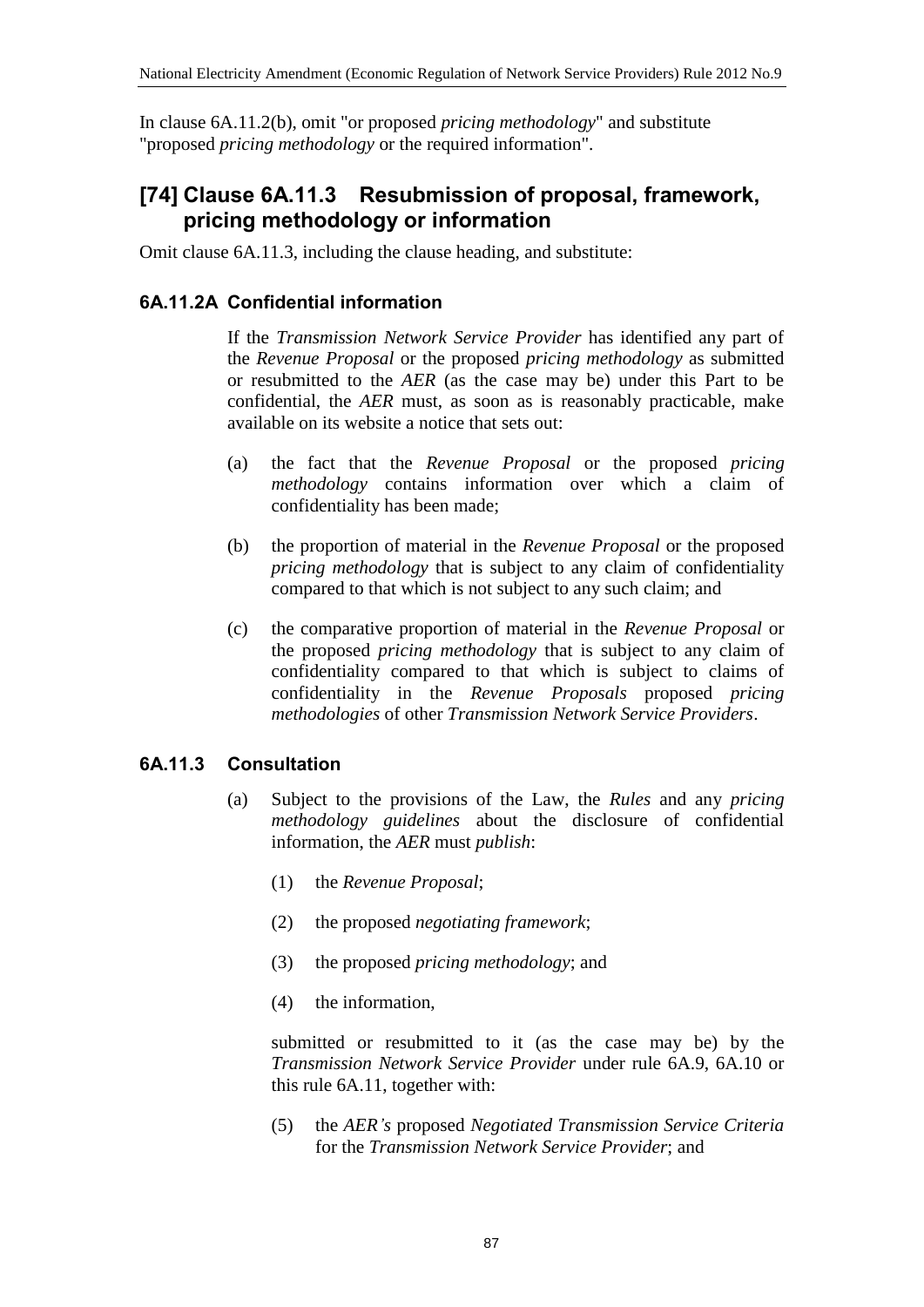(6) an invitation for written submissions on the documents and information referred to in subparagraphs (1)-(4),

as soon as practicable after the *AER* determines that the *Revenue Proposal*, proposed *negotiating framework*, proposed *pricing methodology* and information comply with the requirements of any *relevant regulatory information instrument*, clause 6A.9.5 or clause  $6A.10.1(e)$  (as applicable).

- (b) The *AER* must *publish*:
	- (1) an issues paper not more than 40 *business days* after the submission, under clause 6A.10.1, of the documents, but not any resubmitted documents, referred to in paragraph (a);
	- (2) an invitation for written submission on the issues paper; and
	- (3) an invitation to attend a public forum on the issues paper.
- (b1) The issues paper referred to in paragraph (b) must identify preliminary issues, whether or not arising out of the documents referred to in paragraph (a), that the *AER* considers are likely to be relevant to its assessment of those documents (however, nothing in this clause is to be taken as precluding the *AER* from considering other issues in making a *transmission determination* for the *Transmission Network Service Provider*).
- (b2) The *AER* must hold a public forum on the issues paper not more than 10 *business days* after the *publication* of the issues paper.
- (c) Any person may make a written submission to the *AER* on the *Revenue Proposal*, the proposed *negotiating framework*, the proposed *pricing methodology*, the proposed *Negotiated Transmission Service Criteria* for the *Transmission Network Service Provider* or the issues paper within the times specified in the invitations referred to in subparagraph (a)(6) and paragraph (b), which in each case must be not earlier than 30 *business days* after the *publication* of the issues paper.

### **[75] Clause 6A.12.1 Making a draft decision**

Omit clause 6A.12.1(a) and substitute:

- (a) The *AER* must make a draft decision in relation to the *Transmission Network Service Provider*.
- (a1) In making a draft decision in relation to the *Transmission Network Service Provider*, and subject to clause 6A.16, the *AER* must have regard to each of the following: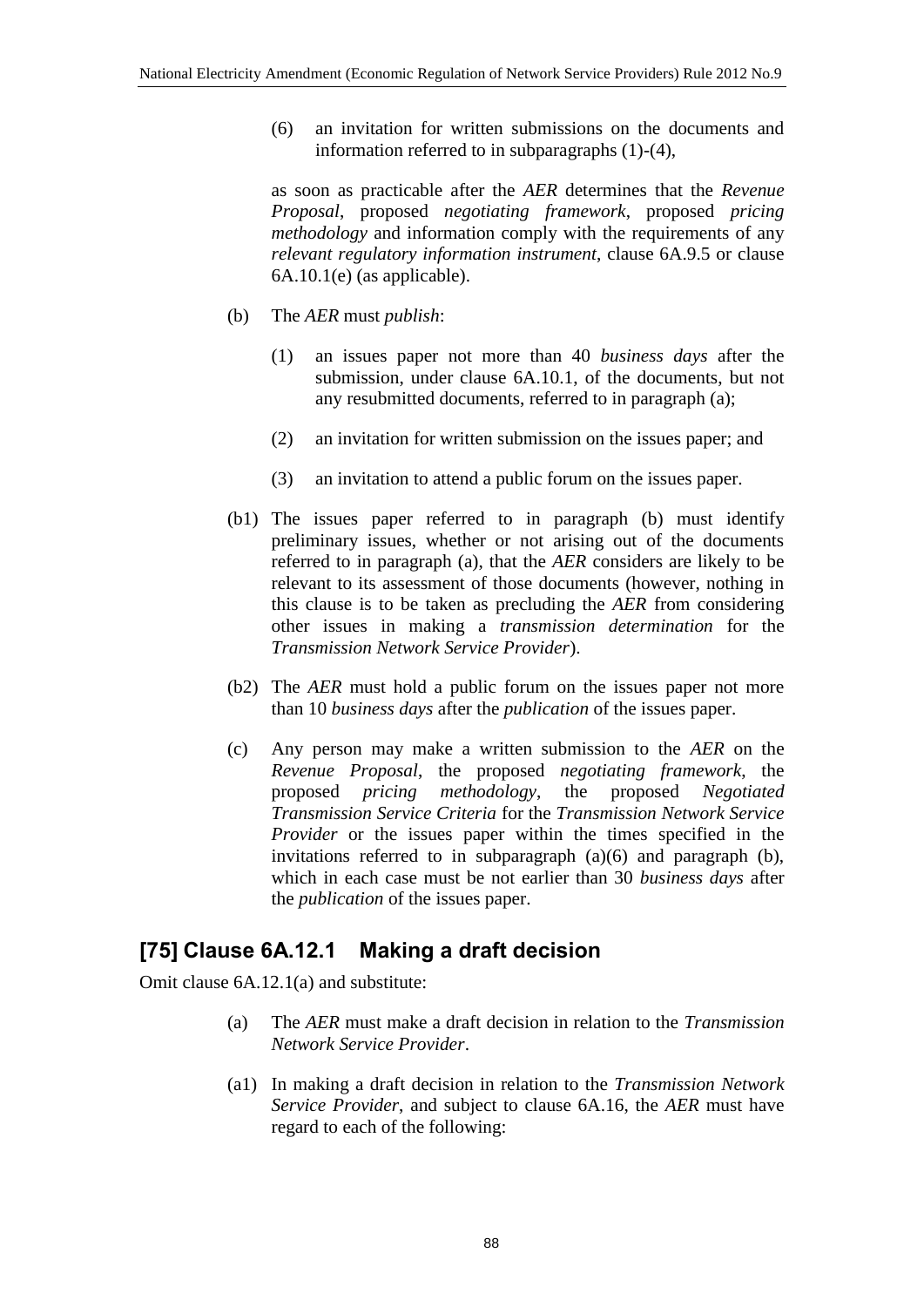- (1) the information contained in or accompanying the *Revenue Proposal*, proposed *negotiating framework* and proposed *pricing methodology*;
- (2) written submissions on the issues paper received under clause 6A.11.3, the documents referred to in subparagraph (1) and the proposed *Negotiated Transmission Service Criteria*; and
- (3) any analysis undertaken by or for the *AER* that is *published* prior to the making of the draft decision in relation to the *Transmission Network Service Provider* or as part of that draft decision.

## **[76] Clause 6A.12.2 Publication of draft decision and consultation**

In clause 6A.12.2(a), omit "but not later than 6 months".

#### **[77] Clause 6A.12.2 Publication of draft decision and consultation**

Omit clauses 6A.12.2(b) and (c), and substitute:

- (b) The *AER* must hold the predetermination conference at the time, date and place specified in the notice under subparagraph (a)(3) for the purpose of explaining its draft decision.
- (c) Any person may make a written submission to the *AER* on the draft decision within the time specified in the invitation referred to in subparagraph (a)(4), which must be not earlier than 45 *business days*  after the making of the draft decision.

### **[78] Clause 6A.12.3 Submission of revised proposal, framework or pricing methodology**

In clause 6A.12.3(a), omit "30 *business days*" and substitute "45 *business days*".

### **[79] Clause 6A.12.3 Submission of revised proposal, framework or pricing methodology**

In clause 6A.12.3(c), omit "the *submission guidelines*" and substitute "any relevant *regulatory information instrument* or the *Rules*".

## **[80] Clause 6A.12.3 Submission of revised proposal, framework or pricing methodology**

Omit clause 6A.12.3(f) and substitute:

(e1) If the *Transmission Network Service Provider* has identified any part of the revised *Revenue Proposal* or the revised proposed *pricing*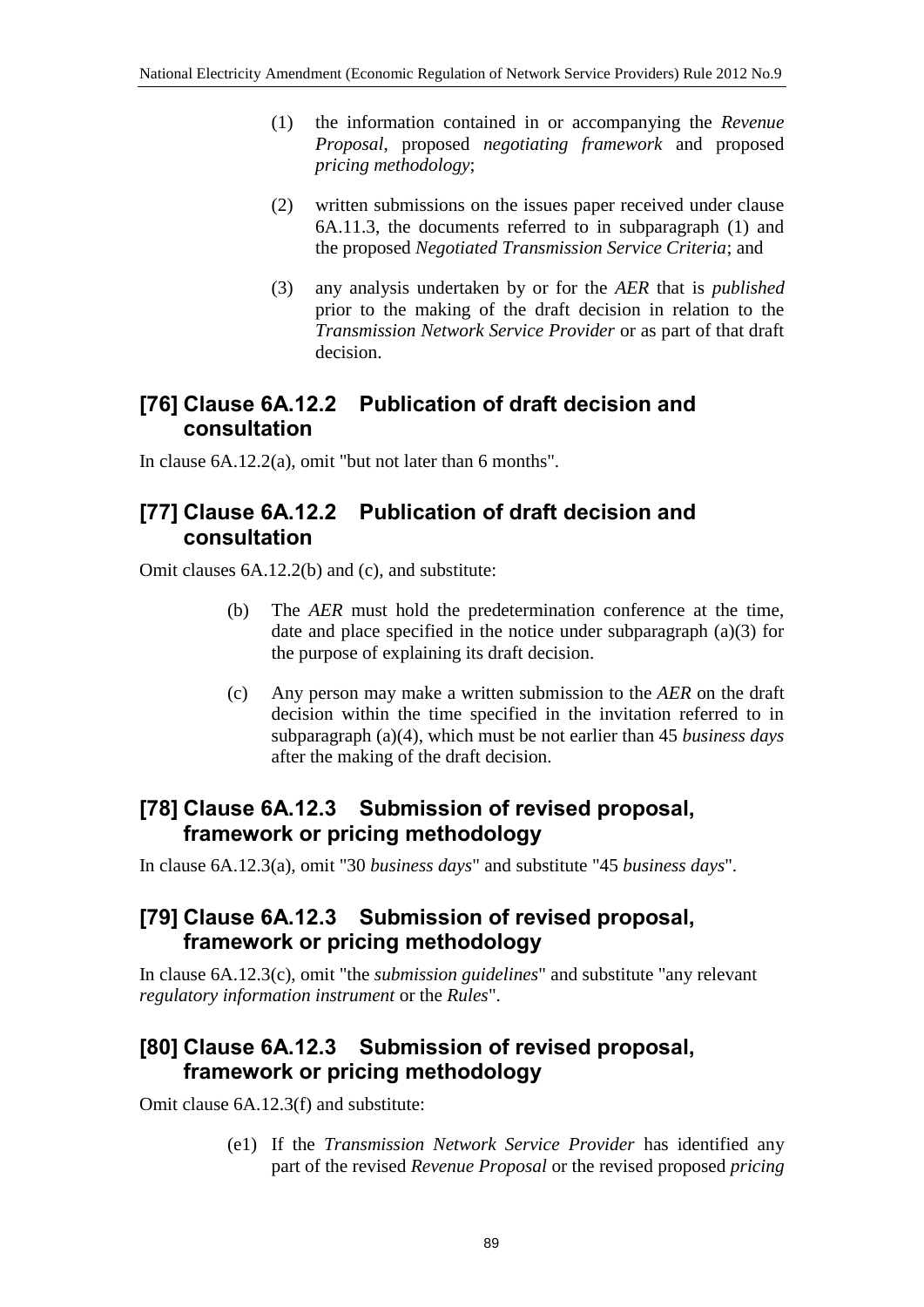*methodology* to the AER under this Part to be confidential, the *AER* must, as soon as is reasonably practicable, make available on its website a notice that sets out:

- (1) the fact that the revised *Revenue Proposal* or the revised proposed *pricing methodology* contains information over which a claim of confidentiality has been made;
- (2) the proportion of material in the revised *Revenue Proposal* or the revised proposed *pricing methodology* that is subject to any claim of confidentiality compared to that which is not subject to any such claim; and
- (3) the comparative proportion of material in the revised *Revenue Proposal* or the revised proposed *pricing methodology* that is subject to any claim of confidentiality compared to that which is subject to claims of confidentiality in revised *Revenue Proposals* or the revised proposed *pricing methodologies* of other *Transmission Network Service Providers*.
- (f) Subject to the provisions of the Law and the *Rules* about the disclosure of confidential information, the *AER* must *publish*:
	- (1) any revised *Revenue Proposal*;
	- (2) any revised proposed *negotiating framework*; or
	- (3) any revised proposed *pricing methodology*,

(as the case may be), that is submitted by the *Transmission Network Service Provider* under paragraph (a), together with the accompanying information, as soon as practicable after receipt by the *AER*.

(g) The *AER* may invite written submissions on the revised *Revenue Proposal*, revised proposed *negotiating framework* or revised proposed *pricing methodology*.

### **[81] New clause 6A.12.4 Submissions on specified matters**

After clause 6A.12.3(g), insert:

#### **6A.12.4 Submissions on specified matters**

If the *AER* invites further submissions on a revised *Revenue Proposal*, revised proposed *negotiating framework* or revised proposed *pricing methodology* under clause 6A.12.3(g), the *AER* may invite further written submissions on the submissions received under clause 6A.12.2(c) or 6A.12.3(g) by *publishing* an invitation which specifies:

(a) the matters in respect of which submissions are invited; and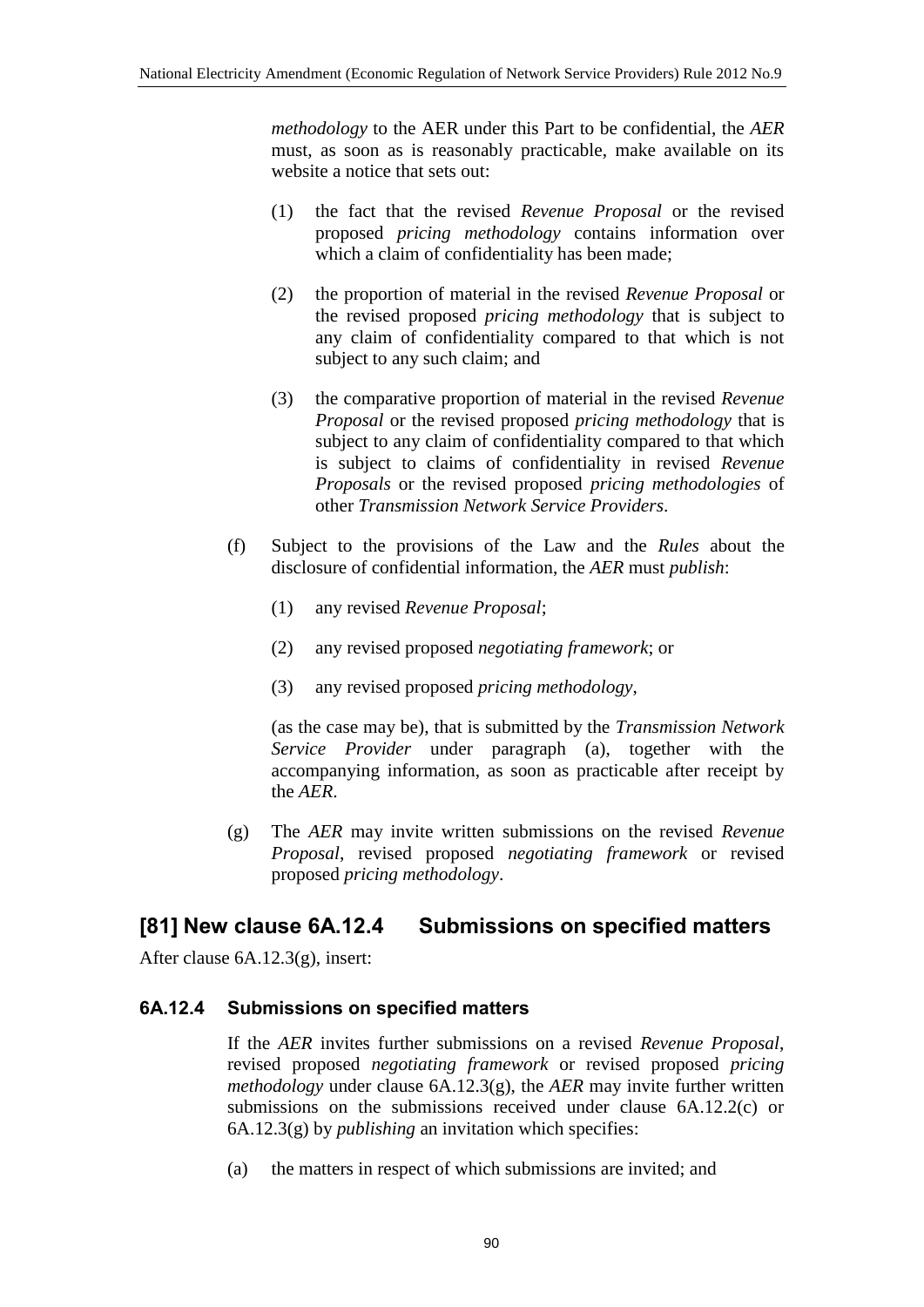(b) the time for making submissions, which must not be earlier than 15 *business days* after the date on which the invitation was *published*.

## **[82] Clause 6A.13.1 Making of final decision**

Omit clause 6A.13.1(a) and substitute:

- (a) The *AER* must make a final decision in relation to the *Transmission Network Service Provider*.
- (a1) In making a final decision in relation to the *Transmission Network Service Provider*, and subject to clause 6A.16, the *AER* must have regard to each of the following:
	- (1) the information contained in or accompanying the *Revenue Proposal*, proposed *negotiating framework* and proposed *pricing methodology*;
	- (2) written submissions received under this Part E; and
	- (3) any analysis undertaken by or for the *AER* that is *published* prior to the making of the final decision or as part of the final decision.
- (a2) The *AER* must use its best endeavours to *publish*, a reasonable time prior to the making of the final decision, any analysis undertaken by or for it on which it proposes to rely, or to which it proposes to refer, for the purposes of that decision.

#### **[83] Clause 6A.13.2 Refusal to approve amounts, values, framework or pricing methodology**

Omit clause 6A.13.2(a) and substitute "**[Deleted]**".

#### **[84] New Clause 6A.13.2A Out of scope revised documents or late submissions**

After clause 6A.13.2(d), insert:

#### **6A.13.2A Out of scope revised documents or late submissions**

On or before making a final decision in relation to the *Transmission Network Service Provider*, the *AER* must include on its website:

(a) a summary of any revisions to the relevant *Revenue Proposal*, proposed *negotiating framework* or proposed *pricing methodology* that have been made in a revised *Revenue Proposal*, revised proposed *negotiating framework* or revised proposed *pricing methodology* that do not comply with clause 6A.12.3(b), together with an indication of the amount of that information: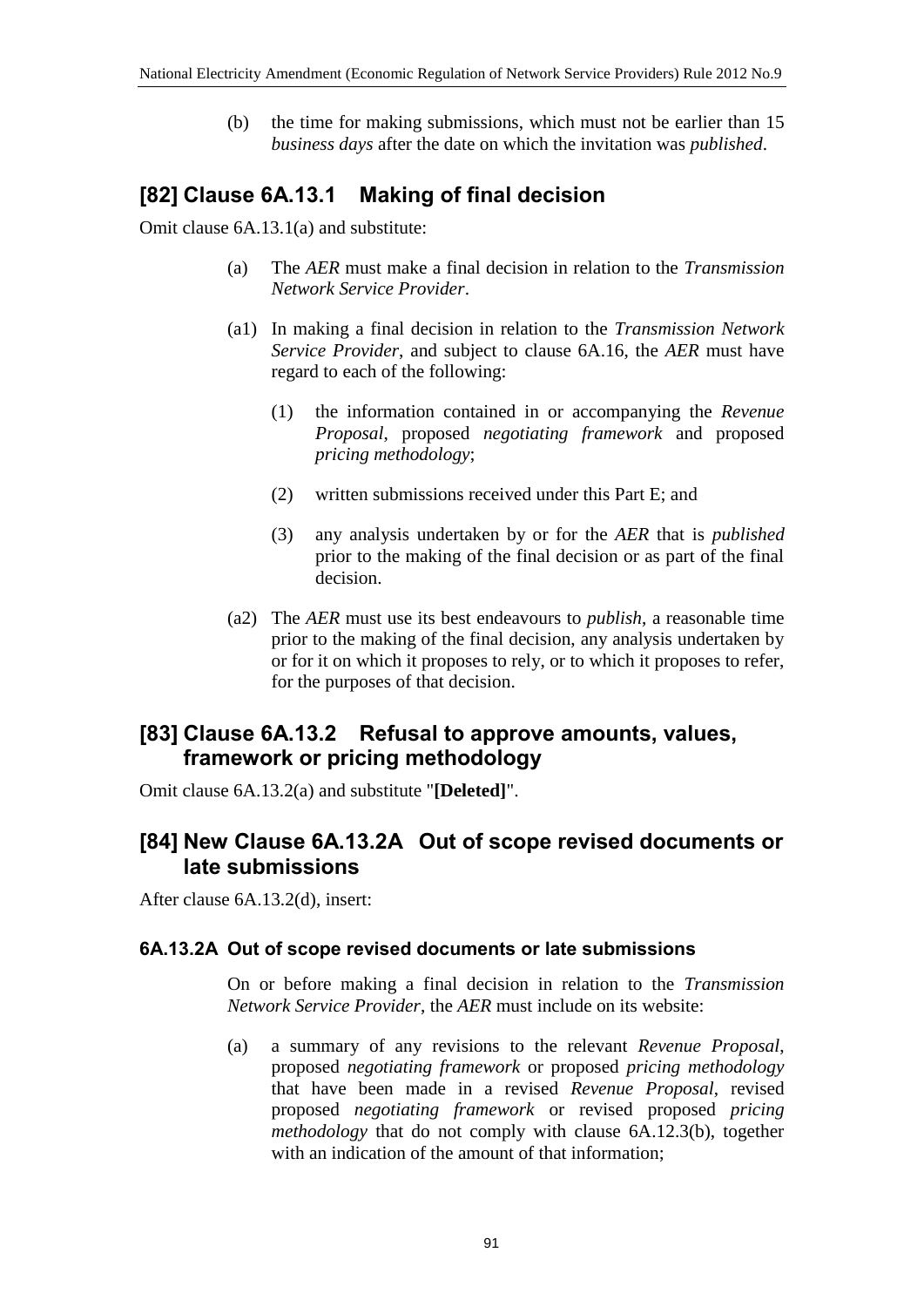- (b) a summary of any submissions on the draft decision in relation to the *Transmission Network Service Provider* or the revised *Revenue Proposal*, revised proposed *negotiating framework* or revised proposed *pricing methodology* that were made by the *Transmission Network Service Provider* and that contain information that the *Transmission Network Service Provider* was entitled to incorporate in the revised *Revenue Proposal*, revised proposed *negotiating framework* or revised proposed *pricing methodology* under clause 6A.12.3(b), together with an indication of the amount of that information;
- (c) a summary of any submissions that purport to be made by the *Transmission Network Service Provider* under clause 6A.12.4 but are in respect of matters other than those specified by the *AER* under that clause, together with an indication of the length of those submissions; and
- (d) a summary of any submissions on the draft decision in relation to the *Transmission Network Service Provider* or the revised *Revenue Proposal*, revised proposed *negotiating framework* or revised proposed *pricing methodology* that were made by the *Transmission Network Service Provider* after the time for making the submissions has expired, together with an indication of the length of those submissions.

For the purpose of this clause 6A.13.2A, revisions or submissions may be summarised by cross-referencing to the relevant *Revenue Proposal*, proposed *negotiating framework*, proposed *pricing methodology* or submissions.

# **[85] Clause 6A.14.1 Contents of decisions**

In clause 6A.14.1(1)(iii), omit "the *service target performance incentive scheme*" and substitute "any *service target performance incentive scheme*".

# **[86] Clause 6A.14.1 Contents of decisions**

In clause 6A.14.1(1)(iv), omit "the *efficiency benefit sharing scheme*" and substitute "any *efficiency benefit sharing scheme*".

# **[87] Clause 6A.14.1 Contents of decisions**

Omit clause 6A.14.1(5) and substitute:

- (5) [**Deleted**]
- (5A) in which the *AER* determines how any applicable *capital expenditure sharing scheme* or *small-scale incentive scheme* is to apply to the *Transmission Network Service Provider*;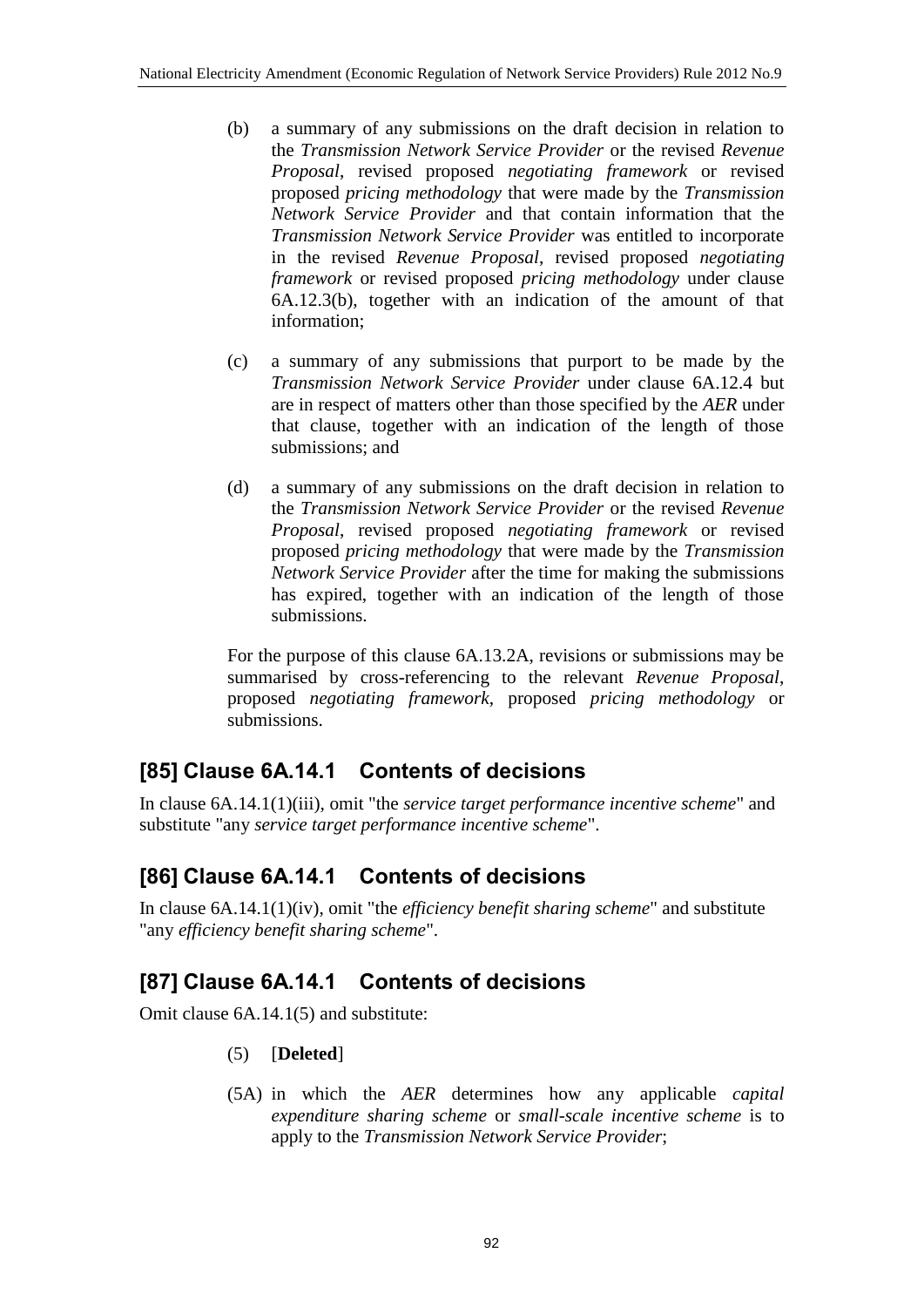- (5B) on the *allowed rate of return* for each *regulatory year* of the *regulatory control period* in accordance with clause 6A.6.2;
- (5C) on whether the return on debt is to be estimated using a methodology referred to in clause  $6A.6.2(i)(2)$  and, if that is the case, the formula that is to be applied in accordance with clause 6A.6.2(l);
- (5D) on the value of imputation credits as referred to in clause 6A.6.4,
- (5E) on the regulatory asset base as at the commencement of the *regulatory control period* in accordance with clause 6A.6.1 and Schedule 6A.2;
- (5F) on whether depreciation for establishing the regulatory asset base as at the commencement of the following *regulatory control period* is to be based on actual or forecast capital expenditure;

#### **Note:**

See clause S6A.2.2B.

### **[88] Clause 6A.14.2 Reasons for decisions**

Omit clause 6A.14.2 and substitute:

#### **6A.14.2 Reasons for decisions**

- (a) The reasons given by the *AER* for a draft decision under rule 6A.12 or a final decision under rule 6A.13 must set out the basis and rationale of the decision, including:
	- (1) details of the qualitative and quantitative methodologies applied in any calculations and formulae made or used by the *AER* for the purposes of its decision;
	- (2) the values adopted by the *AER* for each of the input variables in any calculations and formulae, including:
		- (i) whether those values have been taken or derived from the *Transmission Network Service Provider's* current *Revenue Proposal*; and
		- (ii) if not, the rationale for the adoption of those values;
	- (3) details of any assumptions made by the *AER* in undertaking any material qualitative and quantitative analyses for the purposes of the decision; and
	- (4) reasons for the making of any decisions, the giving or withholding of any approvals, and the exercise of any discretion, as referred to in this Chapter, for the purposes of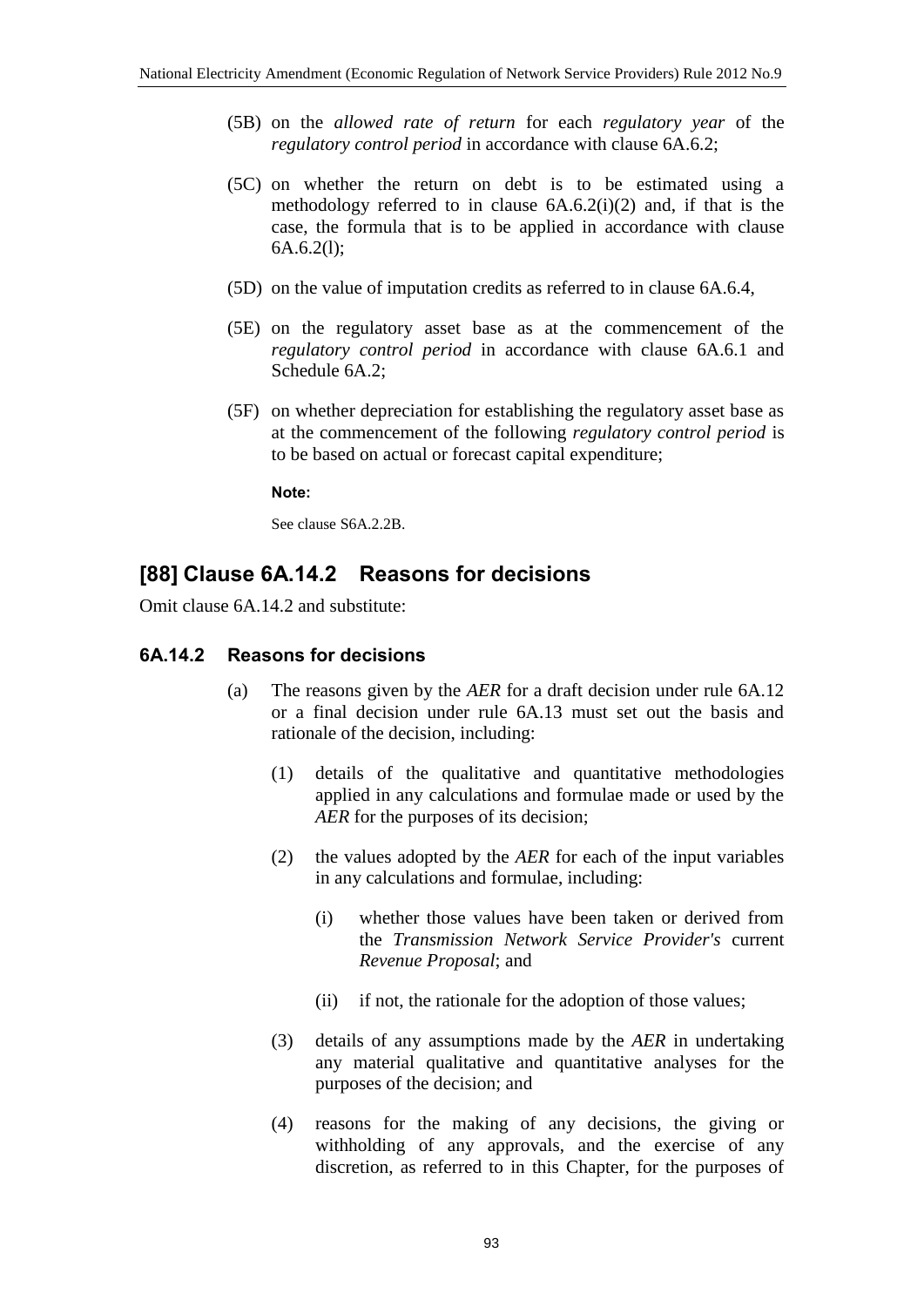the decision, such reasons being expressed by reference to the requirements relating to such decisions, approvals or discretions as are contained in this Chapter.

(b) The *AER* must include in its reasons for a draft decision under rule 6A.12 or a final decision under rule 6A.13 a statement, with supporting reasons, as to the extent to which the roll forward of the regulatory asset base from the previous *regulatory control period* to the commencement of the *regulatory control period* contributes to the achievement of the *capital expenditure incentive objective*.

### **[89] Clause 6A.14.3 Circumstances in which matters must be approved or accepted**

In clause 6A.14.3(b), at the end of the clause, insert:

Nothing in this paragraph (b) is to be taken to require the *AER* to accept the *Transmission Network Service Provider's allowed rate of return* or is to be taken to constrain the *AER* in substituting its forecast or estimate of capital expenditure or operating expenditure in accordance with clauses 6A.13.2(b) or 6A.14.1(2) or (3).

#### **[90] Rule 6A.15 Revocation of revenue determination or amendment of pricing methodology for wrong information or error**

Omit rule 6A.15(a) and substitute:

- (a) The *AER* may (but is not required to) revoke a *revenue determination* or amend an existing *pricing methodology* during a *regulatory control period* if it appears to the *AER* that the *revenue determination* or *pricing methodology* is affected by a material error or deficiency of one or more of the following kinds:
	- (1) a clerical error or an accidental slip or omission;
	- (2) a miscalculation or misdescription;
	- (3) a defect in form; or
	- (4) a deficiency resulting from the provision of false or materially misleading information to the *AER*.

#### **[91] Rule 6A.15 Revocation of revenue determination or amendment of pricing methodology for wrong information or error**

In rule 6A.15(b), omit "paragraph (a)(1)" and substitute "paragraph (a),".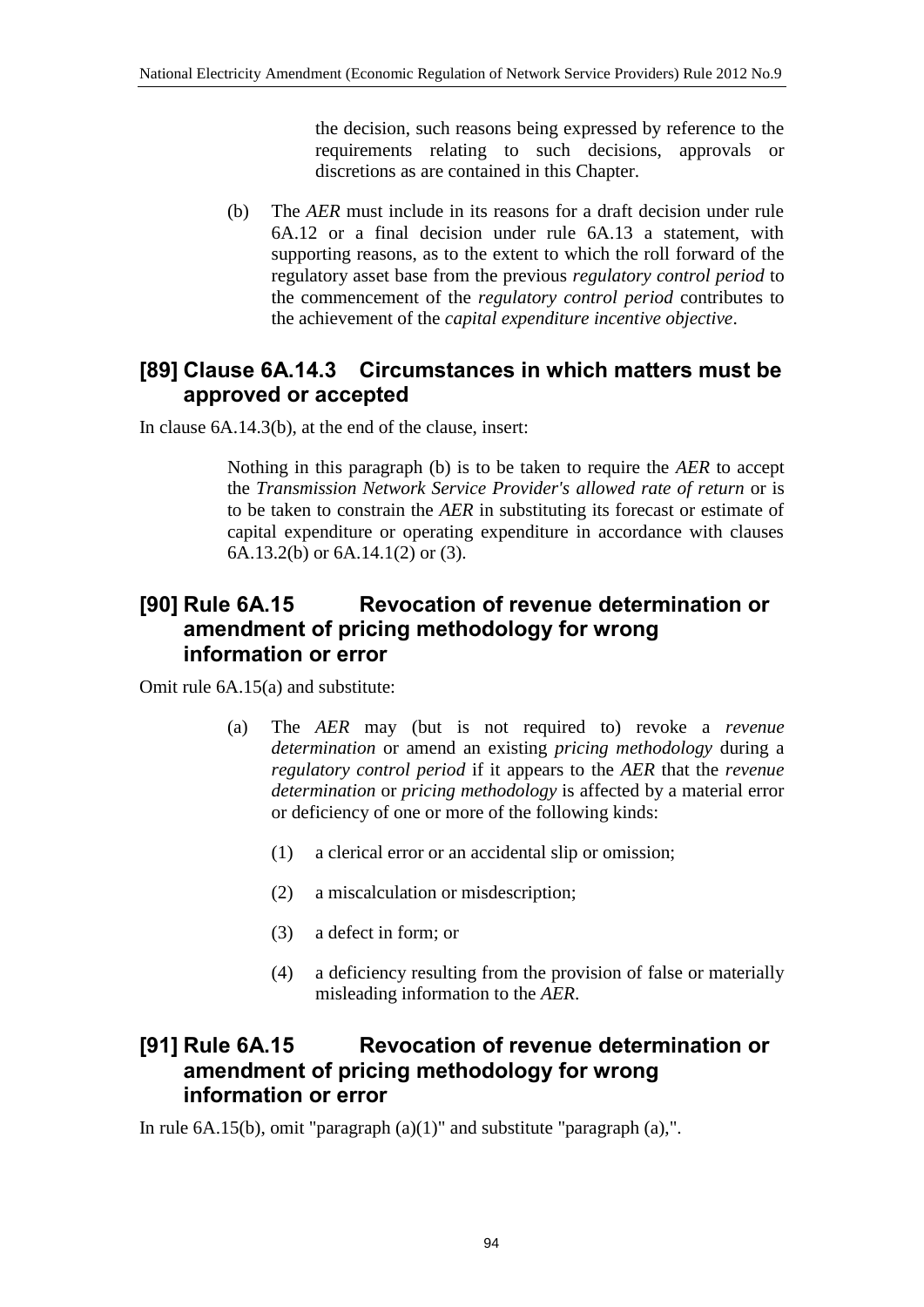### **[92] Rule 6A.15 Revocation of revenue determination or amendment of pricing methodology for wrong information or error**

Omit rule 6A.15(c) and substitute:

(c) If the *AER* revokes and substitutes a *revenue determination* under paragraphs (a) and (b), the substituted *revenue determination* must only vary from the revoked *revenue determination* to the extent necessary to correct the relevant error or deficiency.

### **[93] Rule 6A.15 Revocation of revenue determination or amendment of pricing methodology for wrong information or error**

In rule  $6A.15(d)$ , omit "paragraph  $(a)(1)$ " and substitute "paragraph  $(a)$ ".

### **[94] Rule 6A.15 Revocation of revenue determination or amendment of pricing methodology for wrong information or error**

In rule 6A.15(e), omit "paragraph (a)(2)" and substitute "paragraph (a)".

## **[95] Rule 6A.15 Revocation of revenue determination or amendment of pricing methodology for wrong information or error**

In rule 6A.15(e), after "relevant error" insert "or deficiency".

# **[96] Rule 6A.16 Miscellaneous**

In rule  $6A.16(c)$ , omit "referred to in clause  $6A.11.3(a)(6)$  or  $6A.12.2(a)(4)$ " and substitute "for submissions that is made under this Chapter".

# **[97] Rule 6A.16 Miscellaneous**

In rule 6A.16(f), after "provision of" insert "the Law or".

# **[98] New rule 6A.16A Transmission Confidentiality Guidelines**

After rule 6A.16, insert:

### **6A.16A Transmission Confidentiality Guidelines**

- (a) The *AER* must, in accordance with the *transmission consultation procedures*, make and *publish* guidelines (*Transmission Confidentiality Guidelines*).
- (b) The *Transmission Confidentiality Guidelines* must specify the manner in which the *Transmission Network Service Provider* may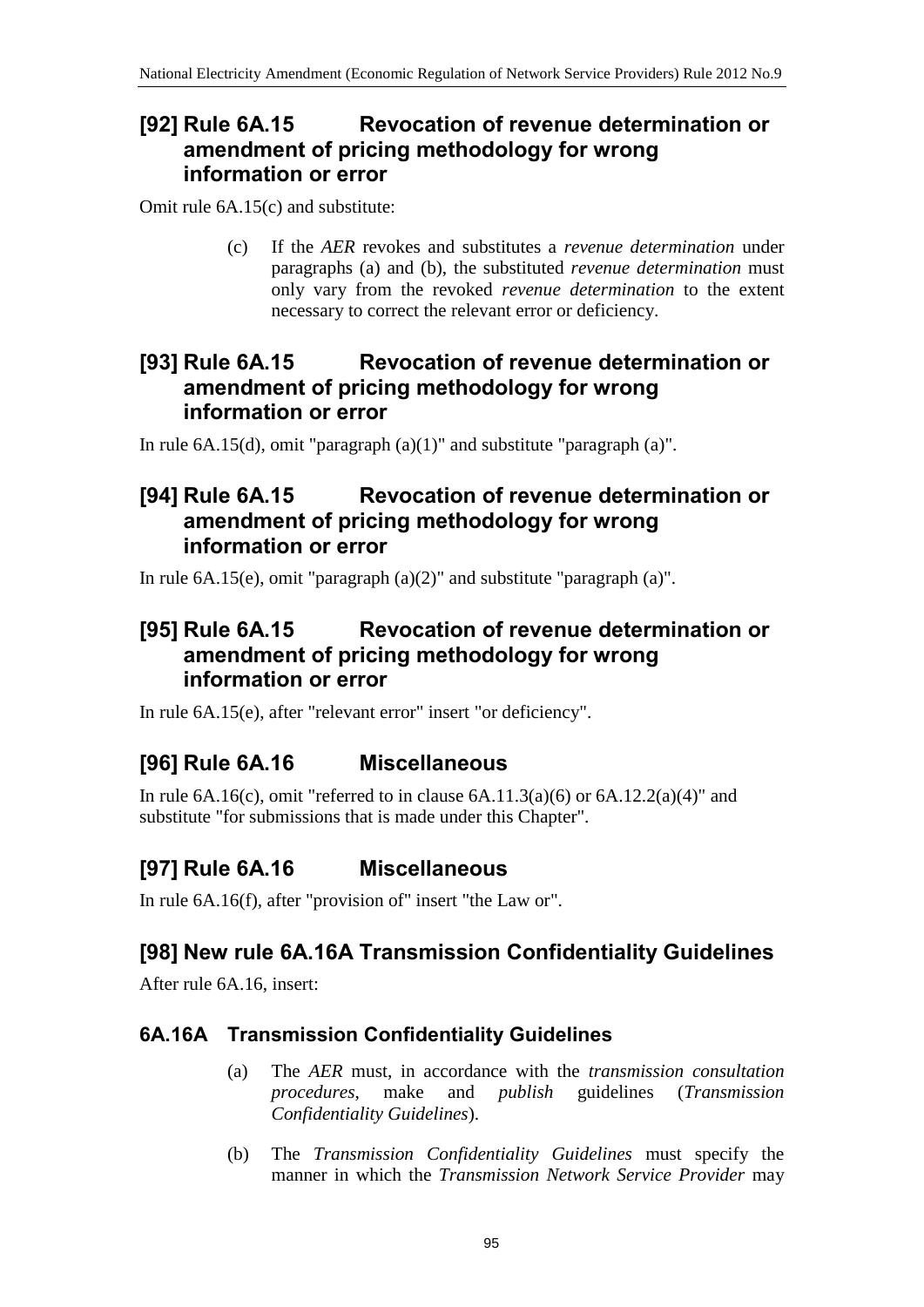make confidentiality claims in its *Revenue Proposal* and proposed *pricing methodology*, which may include categories of confidential information by reference to which *Transmission Network Service Providers* must classify any claims of confidentiality in their *Revenue Proposals* and proposed *pricing methodologies*.

- (c) There must be *Transmission Confidentiality Guidelines* in force at all times after the date on which the *AER* first *publishes* the *Transmission Confidentiality Guidelines* under these *Rules*.
- (d) The *Transmission Confidentiality Guidelines* are binding on the *AER* and each *Transmission Network Service Provider* to which they apply.

## **[99] Clause 6A.17.1 Information to be provided to AER**

Omit clause 6A.17.1(d)(4) and substitute:

(4) to monitor and report on the performance of the *Transmission Network Service Provider* under any incentive scheme that applies to the *Transmission Network Service Provider* under clauses 6A.6.5, 6A.6.5A, 6A.7.4 or 6A.7.5; and

# **[100] Clause 6A.17.2 Information guidelines**

Omit clauses 6A.17.2(a) to (c) and substitute:

- (a) The *AER* must, in accordance with the *transmission consultation procedures*, make and *publish* guidelines (*information guidelines*) that comply with this clause 6A.17.2.
- (b) [**Deleted**]
- (c) The *AER* must *publish* the first *information guidelines* by 28 September 2007, and there must be *information guidelines* in force at all times after that date.

## **[101] Clause 6A.17.2 Information guidelines**

Omit clause 6A.17.2(f) and substitute "[**Deleted**]".

### **[102] Clause 6A.17.2 Information guidelines**

After clause 6A.17.2(h), insert:

(i) The *information guidelines* are binding on the *AER* and each *Transmission Network Service Provider* to which they apply.

#### **[103] Clause 6A.19.3 Cost Allocation Guidelines**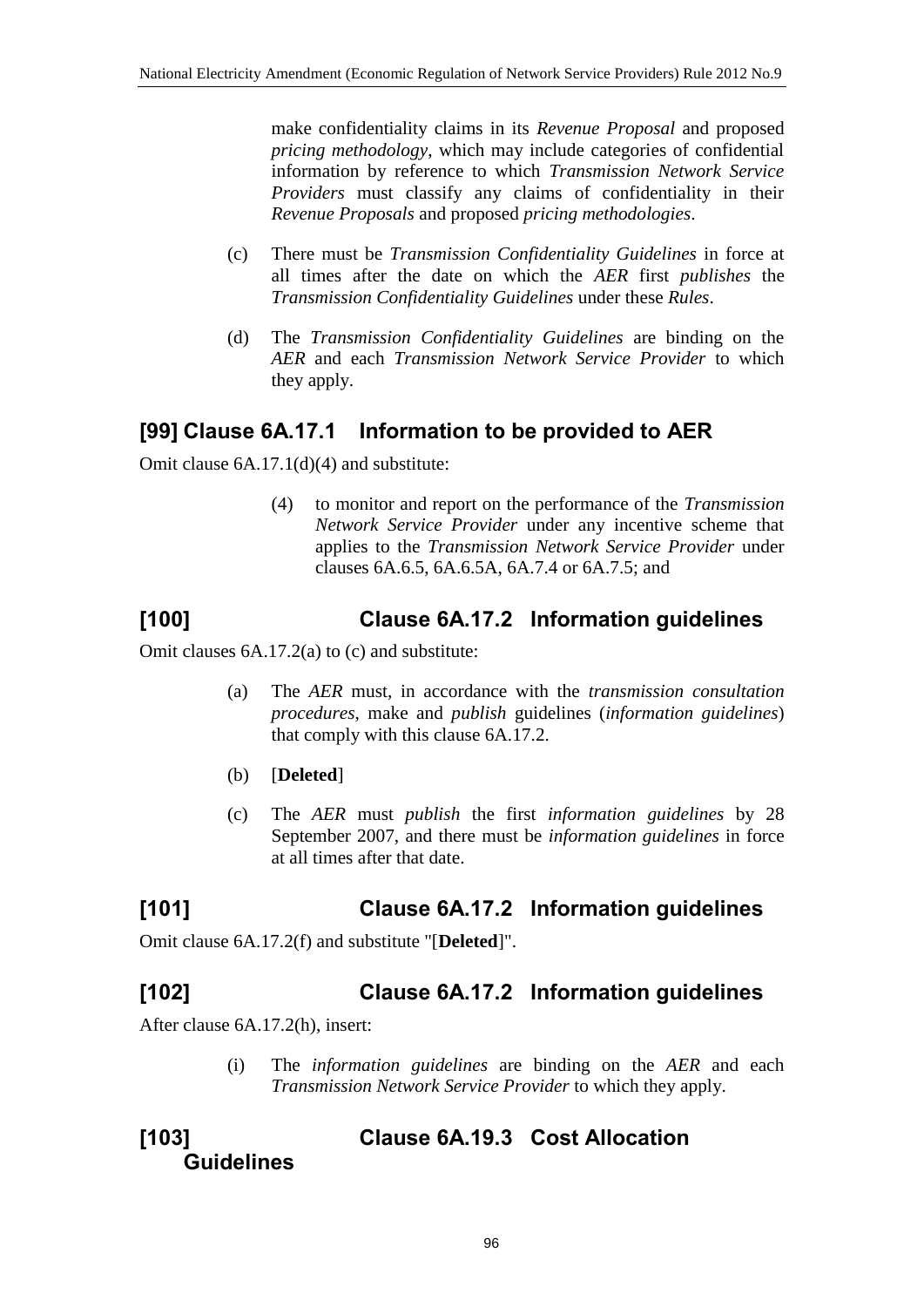In clause 6A.19.3(a), after "make" insert "and *publish*".

## **[104] Clause 6A.19.3 Cost Allocation Guidelines**

Omit clause 6A.19.3(b) and substitute:

(b) The *Cost Allocation Guidelines* must give effect to and be consistent with the *Cost Allocation Principles*.

### **[105] Clause 6A.19.3 Cost Allocation Guidelines**

Omit clauses 6A.19.3(d) and (e), and substitute:

- (d) The *Cost Allocation Guidelines* are binding on the *AER* and each *Transmission Network Service Provider* to which they apply.
- (e) The *AER* must *publish* the first *Cost Allocation Guidelines* by 28 September 2007, and there must be *Cost Allocation Guidelines* in force at all times after that date.

### **[106] Rule 6A.20 Transmission consultation procedures**

Omit rule 6A.20(b) and substitute:

- (b) If the *AER* or the *AEMC* is required to comply with the *transmission consultation procedures* in preparing, making, developing, reviewing, amending or replacing any guidelines, methodologies, models, schemes, tests or values, it must *publish*:
	- (1) the proposed guideline, methodology, model, scheme, test, value or amendment;
	- (2) an explanatory statement that sets out the provision of the *Rules* under or for the purposes of which the guideline, methodology, model, scheme, test, value or amendment is proposed to be prepared, made or developed or is required to be reviewed, and the reasons for the proposed guideline, methodology, model, scheme, test, value or amendment; and
	- (3) an invitation for written submissions on the proposed guideline, model, scheme, test, value or, or the review, as the case may be.

### **[107] Rule 6A.20 Transmission consultation procedures**

Omit rules 6A.20(d) and (e), and substitute: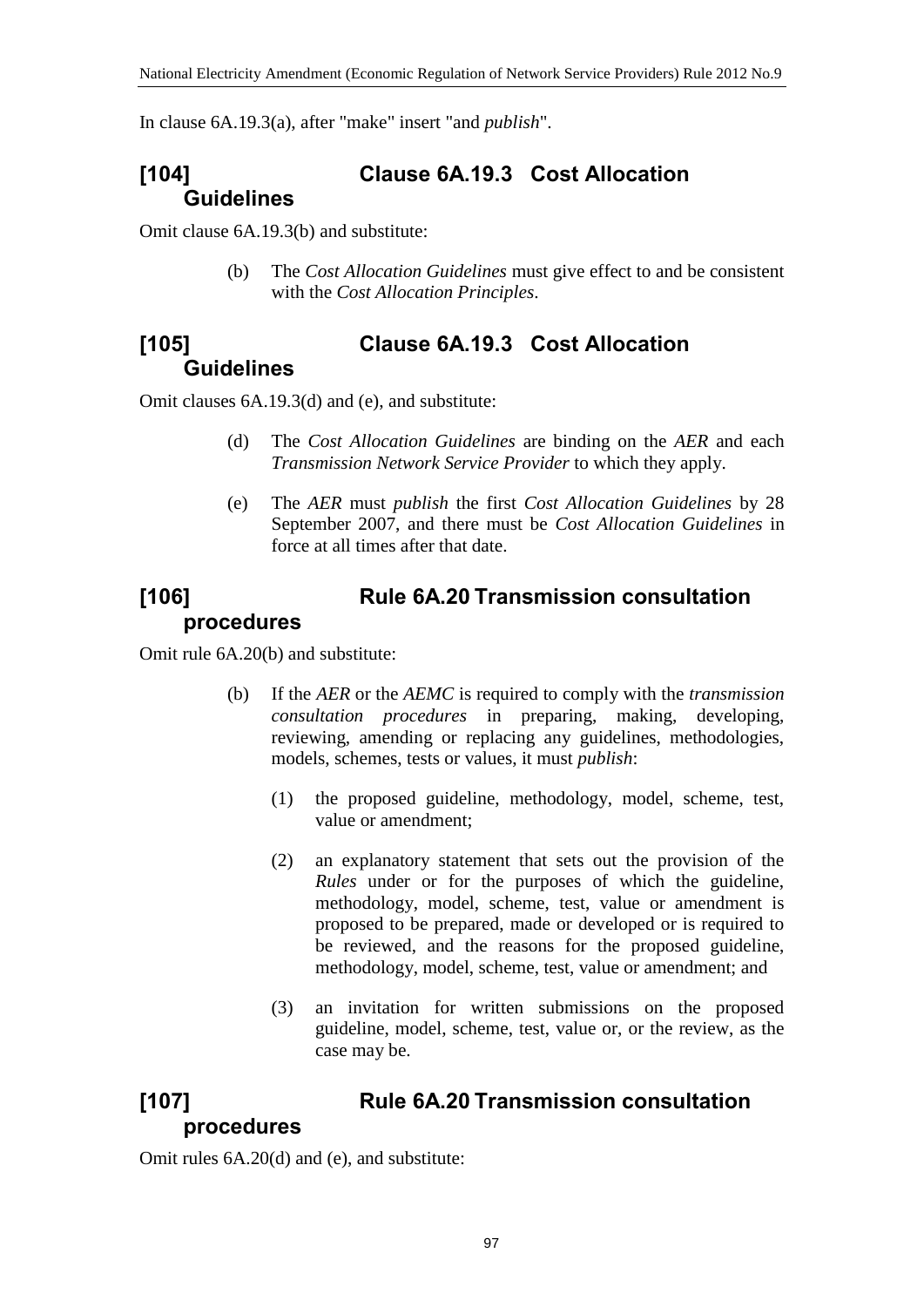- (d) The *AER* or the *AEMC* may publish such issues, consultation and discussion papers, and hold such conferences and information sessions, in relation to the proposed guideline, methodology, model, scheme, test, value or amendment, or the review, as it considers appropriate.
- (e) Within 80 *business days* of *publishing* the documents referred to in paragraph (b), the *AER* or the *AEMC* must *publish*:
	- (1) its final decision on the guideline, methodology model, scheme, test, value, amendment or review that sets out:
		- (i) the guideline, model, methodology, scheme, test, value or amendment (if any);
		- (ii) the provision of the *Rules* under which or for the purposes of which the guideline, methodology, model, scheme, test, value or amendment is being prepared, made or developed or is being reviewed;
		- (iii) the reasons for the guideline, model, methodology, scheme, test, value or amendment; and
		- (iv) the reasons for the outcome of any review; and
	- (2) notice of the making of the final decision on the guideline, methodology, model, scheme, test, value, amendment or review.

## **[108] Rule 6A.20 Transmission consultation procedures**

In rule  $6A.20(f)$ , after "paragraph  $(e)(1)(iii)$ " insert "or  $(iv)$ ".

### **[109] Rule 6A.20 Transmission consultation procedures**

After rule 6A.20(f), insert:

- (g) The *AER* or the *AEMC* may extend the time within which it is required to *publish* its final decision if:
	- (1) the consultation involves issues of unusual complexity or difficulty; or
	- (2) the extension of time has become necessary because of circumstances beyond the control of the *AER* or the *AEMC*.

## **[110] Clause 6A.25.1 Making and amending of pricing methodology guidelines**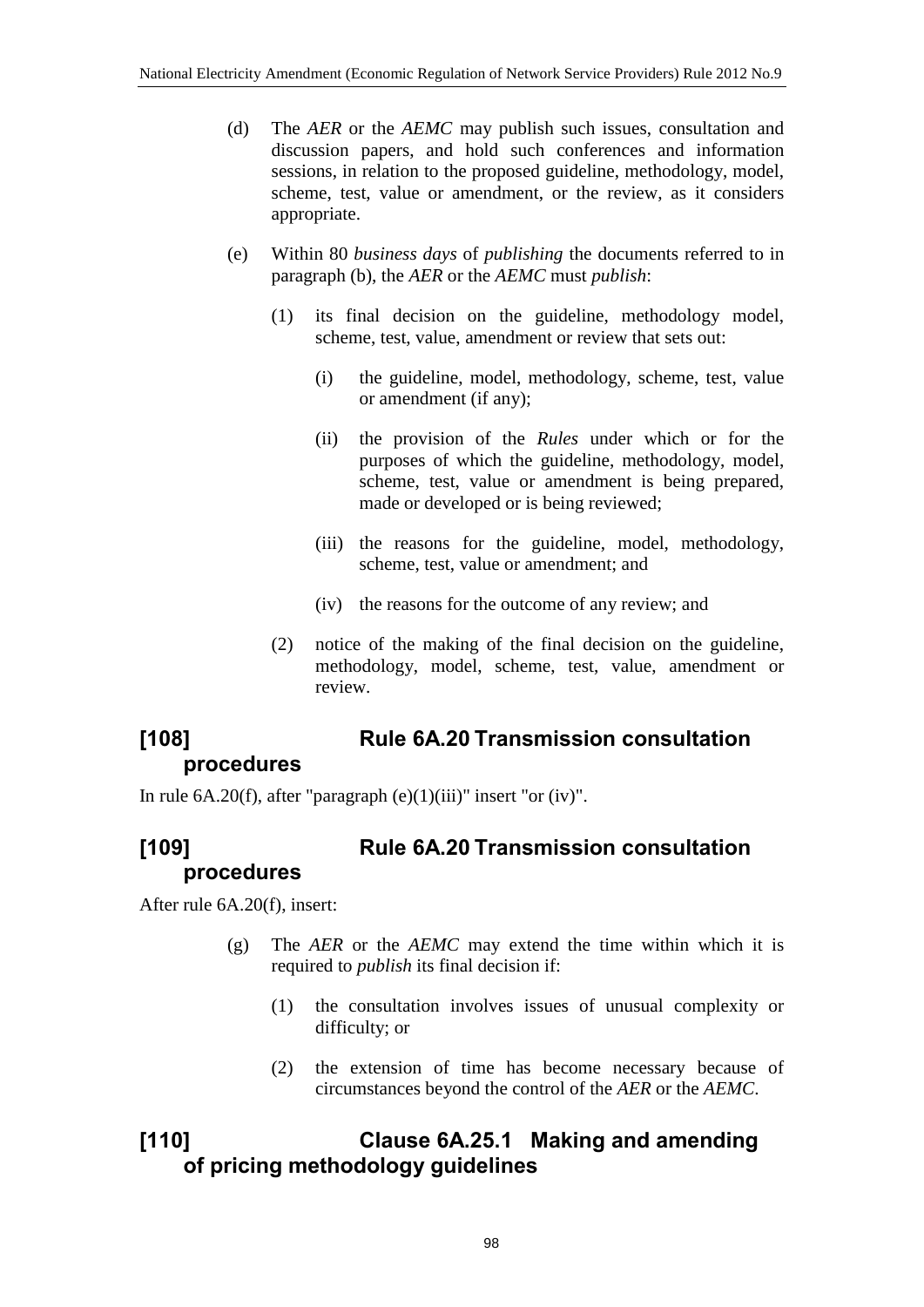In clause 6A.25.1(a), after "make" insert "and *publish*".

## **[111] Clause 6A.25.1 Making and amending of pricing methodology guidelines**

Omit clause 6A.25.1(b) and substitute:

(b) The *pricing methodology guidelines* must give effect to, and be consistent with, the *Pricing Principles for Prescribed Transmission Services*.

## **[112] Clause 6A.25.1 Making and amending of pricing methodology guidelines**

In clause 6A.25.1(c), omit "develop and publish" and substitute "*publish*".

## **[113] Clause 6A.25.1 Making and amending of pricing methodology guidelines**

After clause 6A.25.1(d), insert:

(e) The *pricing methodology guidelines* are binding on the *AER* and each *Transmission Network Service Provider* to which they apply.

## **[114] New Rule 6A.31 Annual Benchmarking Report**

After clause 6A.30.8, insert:

#### **Part L Annual Benchmarking Report**

#### **6A.31 Annual Benchmarking Report**

- (a) The *AER* must prepare and *publish* a *network service provider performance report* (an *annual benchmarking report*) the purpose of which is to describe, in reasonably plain language, the relative efficiency of each *Transmission Network Service Provider* in providing *prescribed transmission services* over a 12 month period.
- (b) Clause 8.7.4 (excluding clause 8.7.4(a)) applies in respect of the preparation of an annual benchmarking report.
- (c) Subject to paragraphs (d) and (e), the *AER* must *publish* an *annual benchmarking report* at least every 12 months.
- (d) The first *annual benchmarking report* must be *published* by 30 September 2014.
- (e) The second *annual benchmarking report* must be *published* by 30 November 2015.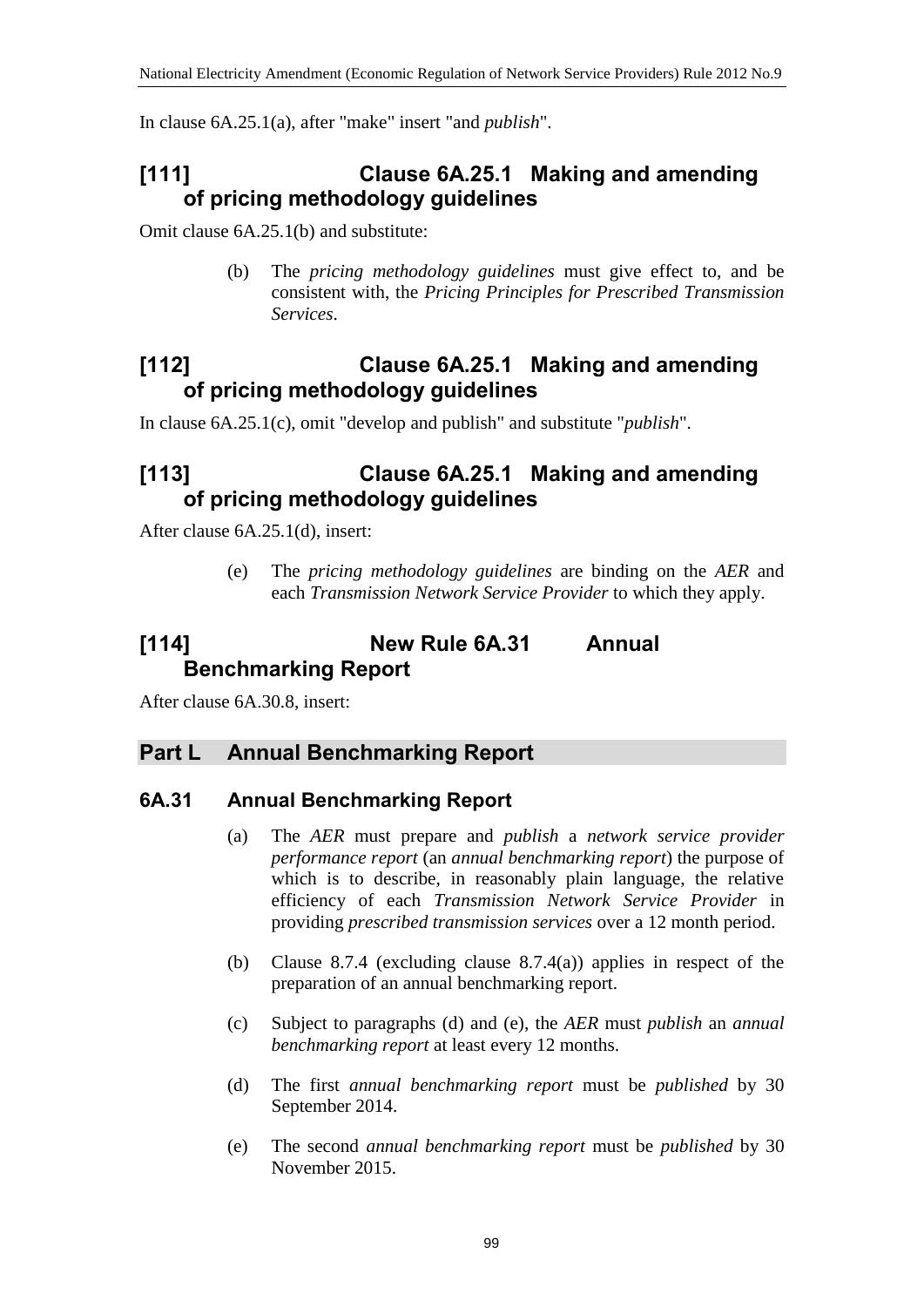## **[115] Clause S6A.1.1 Information and matters relating to capital expenditure**

Omit clause S6A.1.1(6) and substitute:

- (6) capital expenditure for each of the past *regulatory years* of the previous and current *regulatory control period*, and the expected capital expenditure for each of the last two *regulatory years* of the current *regulatory control period*, categorised in the same way as for the capital expenditure forecast and separately identifying for each such *regulatory year*:
	- (i) margins paid or expected to be paid by the *Transmission Network Service Provider* in circumstances where those margins are referable to arrangements that do not reflect arm's length terms; and
	- (ii) expenditure that should have been treated as operating expenditure in accordance with the policy submitted under paragraph (9) for that *regulatory year*;

## **[116] Clause S6A.1.1 Information and matters relating to capital expenditure**

In clause S6A.1.1(7), omit "and" and in clause S6A.1.1(8), omit "." and substitute "; and".

## **[117] Clause S6A.1.1 Information and matters relating to capital expenditure**

After clause S6A.1.1(8), insert:

(9) the policy that the *Transmission Network Service Provider* applies in capitalising operating expenditure.

## **[118] Clause S6A.1.3 Additional information and matters**

In clause S6A.1.3(2), omit "the *service target performance incentive scheme*" and substitute "any *service target performance incentive scheme* that has been specified in a *framework and approach paper* and".

## **[119] Clause S6A.1.3 Additional information and matters**

In clause S6A.1.3(3), omit "the efficiency benefit sharing scheme" and substitute "any *efficiency benefit sharing scheme* that has been specified in a *framework and approach paper*".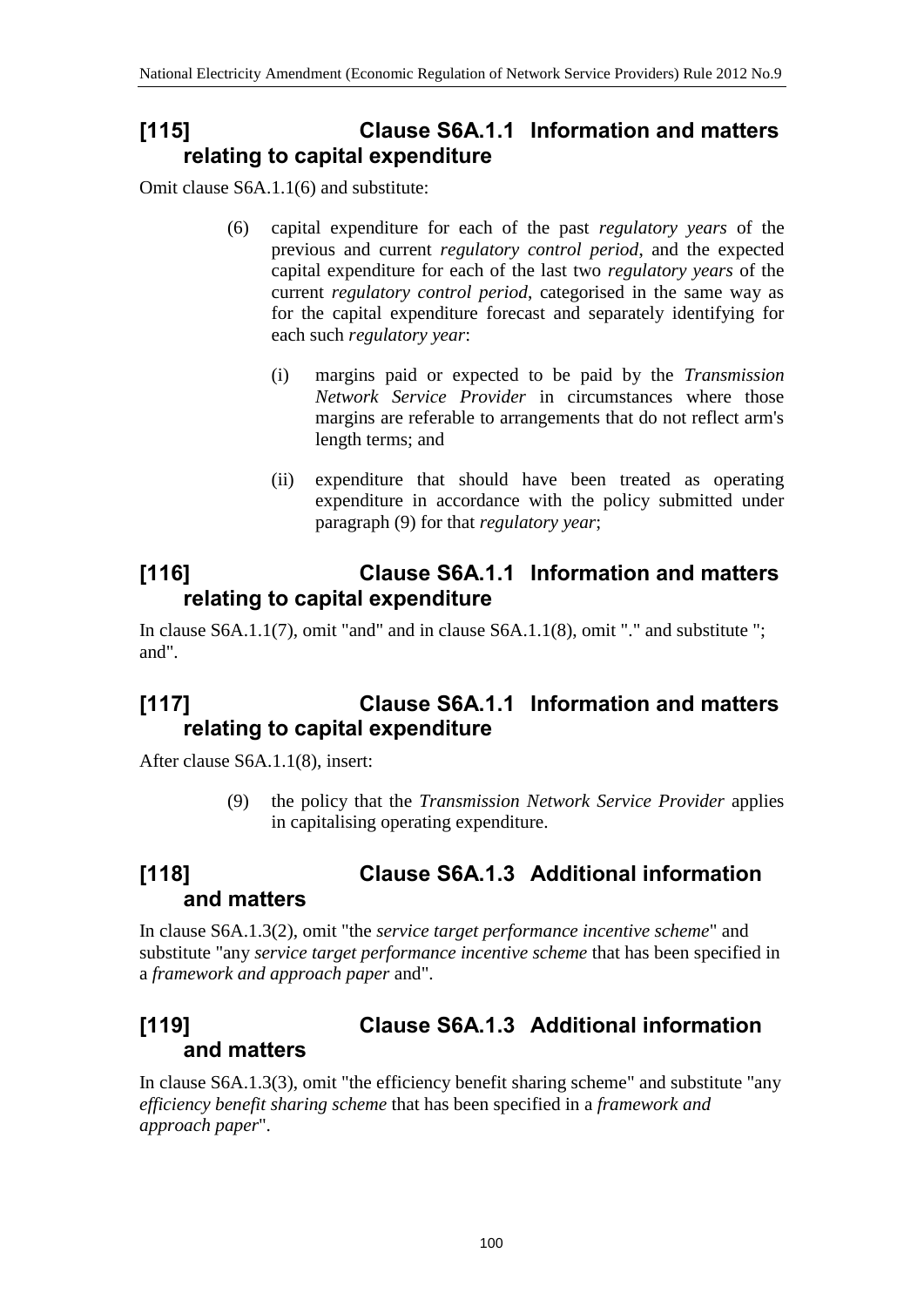## **[120] Clause S6A.1.3 Additional information and matters**

After clause S6A.1.3(3), insert:

- (3A) a description, including relevant explanatory material, of how the *Transmission Network Service Provider* proposes any *capital expenditure sharing scheme* that has been specified in a *framework and approach paper* that applies in respect of the forthcoming *revenue determination* should apply to it;
- (3B) a description, including relevant explanatory material, of how the *Transmission Network Service Provider* proposes any *small-scale incentive scheme* that has been specified in a *framework and approach paper* that applies in respect of the forthcoming *revenue determination* should apply to it;

### **[121] Clause S6A.1.3 Additional information and matters**

After clause S6A.1.3(4)(v), insert:

(vi) where one of those amounts, values or inputs is the *allowed rate of return*, details of any departure from the *Rate of Return Guidelines* in calculating that *allowed rate of return* and the reasons for that departure;

## **[122] Clause S6A.1.3 Additional information and matters**

After clause S6A.1.3(4), insert:

- (4A) the *Transmission Network Service Provider's* calculation of the proposed return on equity, return on debt and *allowed rate of return*, for each *regulatory year* of the *regulatory control period*, in accordance with clause 6A.6.2, including any departure from the methodologies set out in the *Rate of Return Guidelines* and the reasons for that departure;
- (4B) if the *Transmission Network Service Provider* proposes that the return on debt for a *regulatory year* of the *regulatory control period* is not to be determined using the methodology referred to in clause  $6A.6.2(f)(2)(i)$ , the formula it proposes should be applied in accordance with clause 6A.6.2(i);
- (4C) the *Transmission Network Service Provider's* proposed value of imputation credits as referred to in clause 6A.6.4;

### **[123] Clause S6A.1.3 Additional information and matters**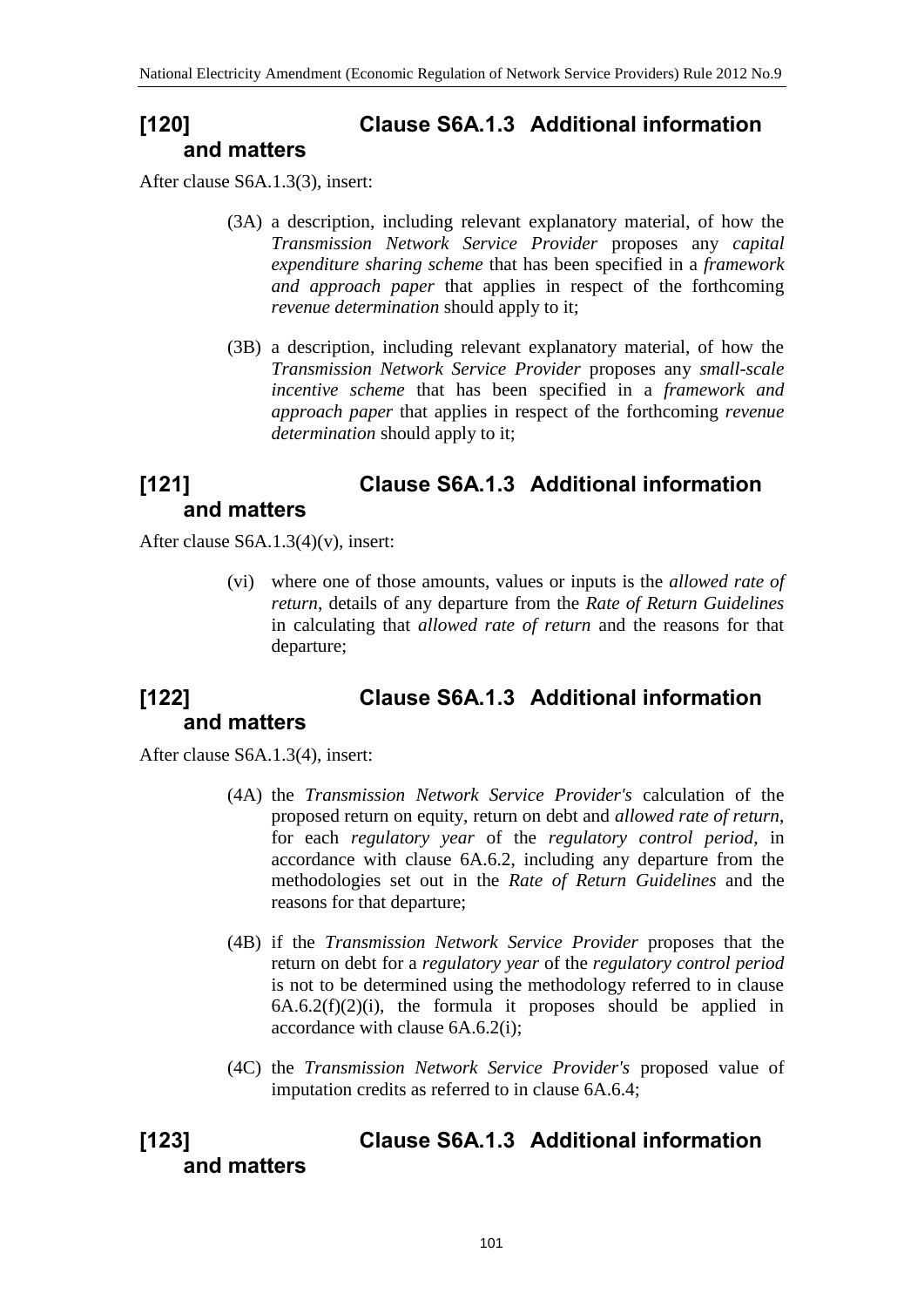Omit clause S6A.1.3(6) and substitute "[**Deleted**]".

#### **[124] Clause S6A.2.1 Establishment of opening regulatory asset base for a regulatory control period**

In clause S6A.2.1(f), after "paragraph (c), (d) or (e)," insert "and subject to paragraph  $(g)$ ,".

#### **[125] Clause S6A.2.1 Establishment of opening regulatory asset base for a regulatory control period**

Omit clause S6A.2.1(f)(1) and substitute:

- (1) The previous value of the regulatory asset base must be:
	- (i) increased by the amount of all capital expenditure incurred during the previous control period, including any capital expenditure determined for that period under clause 6A.8.2(e)(1)(i) in relation to *contingent projects* where the *revenue determination* has been amended by the *AER* in accordance with clause 6A.8.2(h) (regardless of whether such capital expenditure is above or below the forecast capital expenditure for the period that is adopted for the purposes of the *transmission determination* (if any) for that period); and
	- (ii) reduced by the amount of any capital expenditure that has been recovered by way of a pass through under clause 6A.7.2 or clause 6A.7.3 where the amount of that capital expenditure would otherwise have been included in the value of the regulatory asset base.

## **[126] Clause S6A.2.1 Establishment of opening regulatory asset base for a regulatory control period**

In clause S6A.2.1(f)(5), omit "actual".

### **[127] Clause S6A.2.1 Establishment of opening regulatory asset base for a regulatory control period**

After clause S6A.2.1(f), insert:

(g) The previous value of the regulatory asset base must be reduced by any amount determined by the *AER* in accordance with clause S6A.2.2A(f), (i) or (j).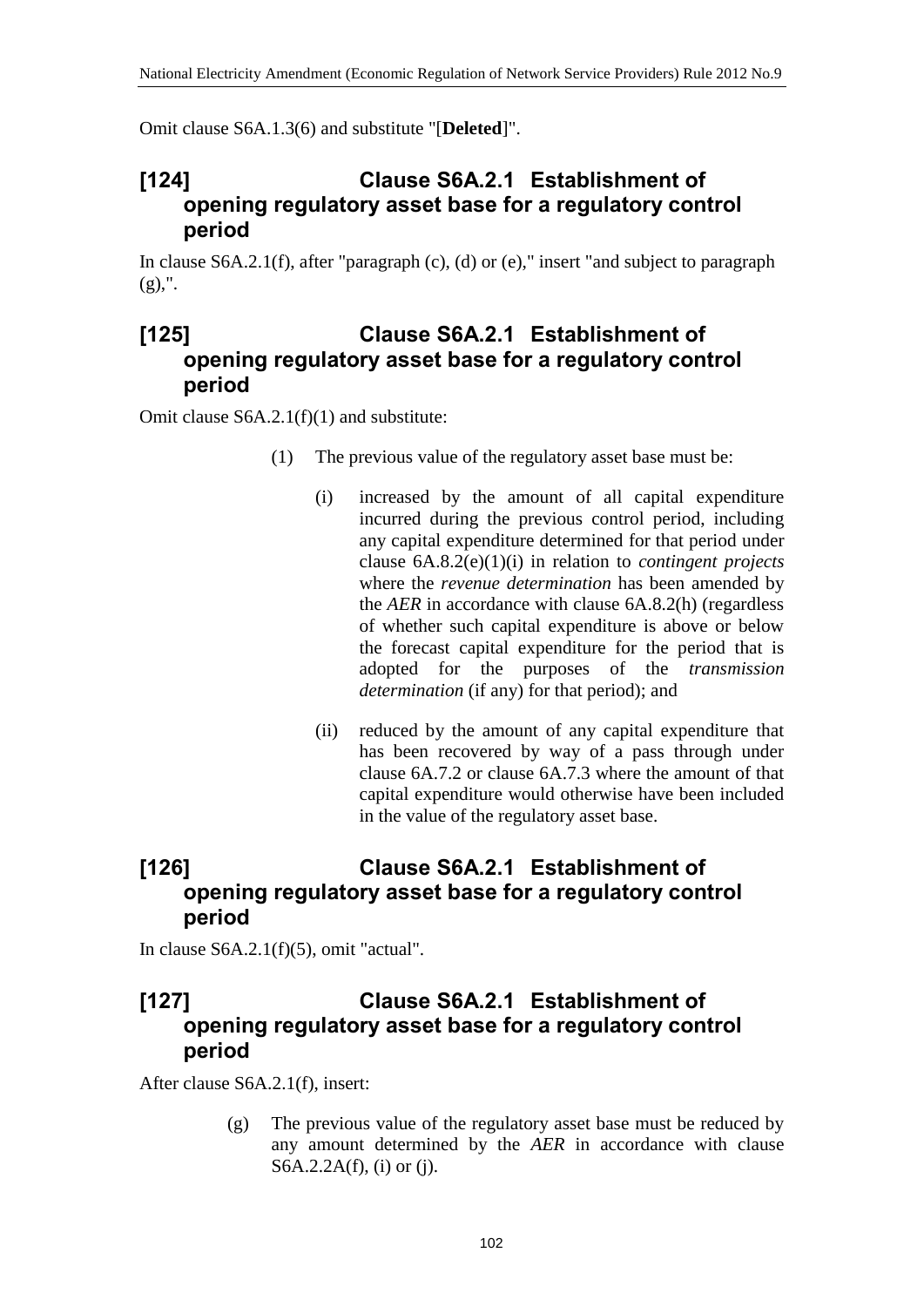## **[128] New clause S6A.2.2A Reduction for inefficient past capital expenditure**

After clause S6A.2.2, insert:

#### **S6A.2.2A Reduction for inefficient past capital expenditure**

- (a) Prior to making a decision on the regulatory asset base for a *transmission system* as required by clause 6A.14.1(5E), the *AER* may determine under this clause S6A.2.2A that the amount of capital expenditure as a result of which the previous value of the regulatory asset base would otherwise be increased in accordance with clause S6A.2.1(f) should be reduced.
- (a1) For the purposes of this clause S6A.2.2A, "**review period**" means:
	- (1) the previous control period (excluding the last two *regulatory years* of that previous control period); and
	- (2) the last two *regulatory years* of the *regulatory control period* preceding the previous control period.
- (b) The *AER* may only make a determination under paragraph (a) if any of the following requirements is satisfied:
	- (1) the requirement set out in paragraph (c) (the *overspending requirement*);
	- (2) the requirement set out in paragraph (d) (the *margin requirement*); or
	- (3) the requirement set out in paragraph (e) (the *capitalisation requirement*).
- (c) The *overspending requirement* is satisfied where the sum of all capital expenditure incurred during the review period exceeds the sum of:
	- (1) the forecast capital expenditure accepted or substituted by the *AER* for the review period as such forecast capital expenditure has been adjusted in accordance with clauses  $6A.7.1(f)$  and 6A.8.2(h); and
	- (2) any capital expenditure that is recovered by way of such part of an *approved pass through amount*, or of a *network support pass through amount*, as is permitted to be passed through to *Transmission Network Users* during the review period less any capital expenditure that is included in a negative pass through amount, or in a network support pass through amount, that is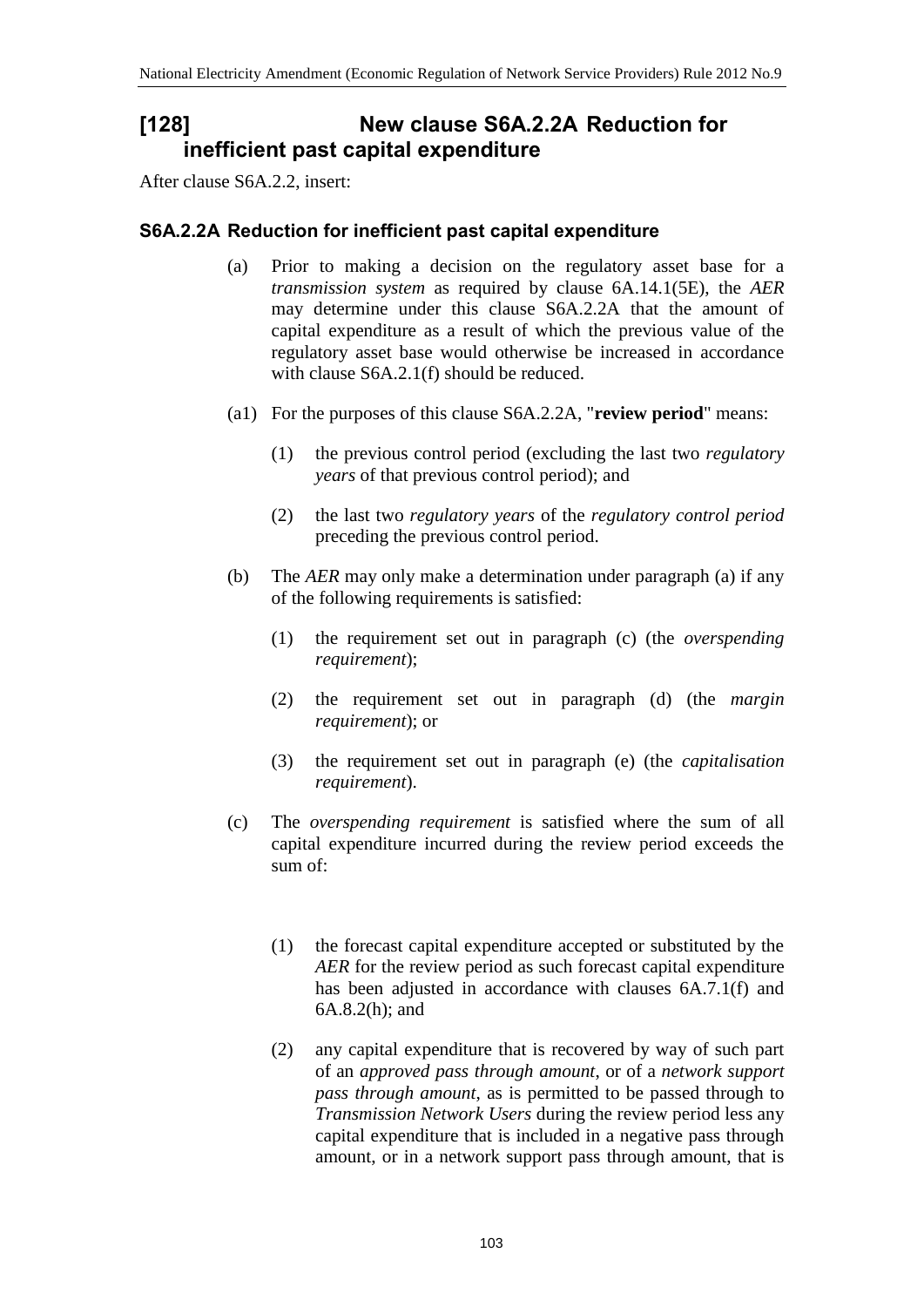required to be passed through to *Transmission Network Users* during the review period.

- (d) The *margin requirement* is satisfied where the amount of the capital expenditure as a result of which the previous value of the regulatory asset base would otherwise be increased in accordance with clause S6A.2.1(f) includes capital expenditure that represents a margin paid by the *Transmission Network Service Provider* in circumstances where the margin is referable to arrangements that, in the opinion of the *AER*, do not reflect arm's length terms.
- (e) The *capitalisation requirement* is satisfied where the amount of the capital expenditure as a result of which the previous value of the regulatory asset base would otherwise be increased in accordance with clause  $S6A.2.1(f)$  includes expenditure that, under the *Transmission Network Service Provider's* applicable capitalisation policy submitted to the *AER* as part of its *Revenue Proposal*, should have been treated as operating expenditure.
- (f) Where the *overspending requirement* is satisfied, and subject to paragraphs (g) and (h), the *AER* may determine that the amount of the capital expenditure as a result of which the previous value of the regulatory asset base would otherwise be increased in accordance with clause S6A.2.1(f) should be reduced by such amount as the *AER* is satisfied corresponds to capital expenditure incurred during the review period that does not reasonably reflect the *capital expenditure criteria*.
- (g) The amount determined by the *AER* under paragraph (f):
	- (1) must not be greater than the amount calculated in accordance with paragraph (c);
	- (2) must be determined in a manner that is consistent with the *capital expenditure incentive objective*, and
	- (3) must be determined taking into account the *Capital Expenditure Incentive Guidelines*.
- (h) In making a determination under paragraph (f), the *AER* must:
	- (1) have regard to the *capital expenditure factors*; and
	- (2) only take into account information and analysis that the *Transmission Network Service Provider* could reasonably be expected to have considered or undertaken at the time that it undertook the relevant capital expenditure.
- (i) Where the *margin requirement* is satisfied, and subject to paragraph (k), the *AER* may determine that the amount of the capital expenditure as a result of which the previous value of the regulatory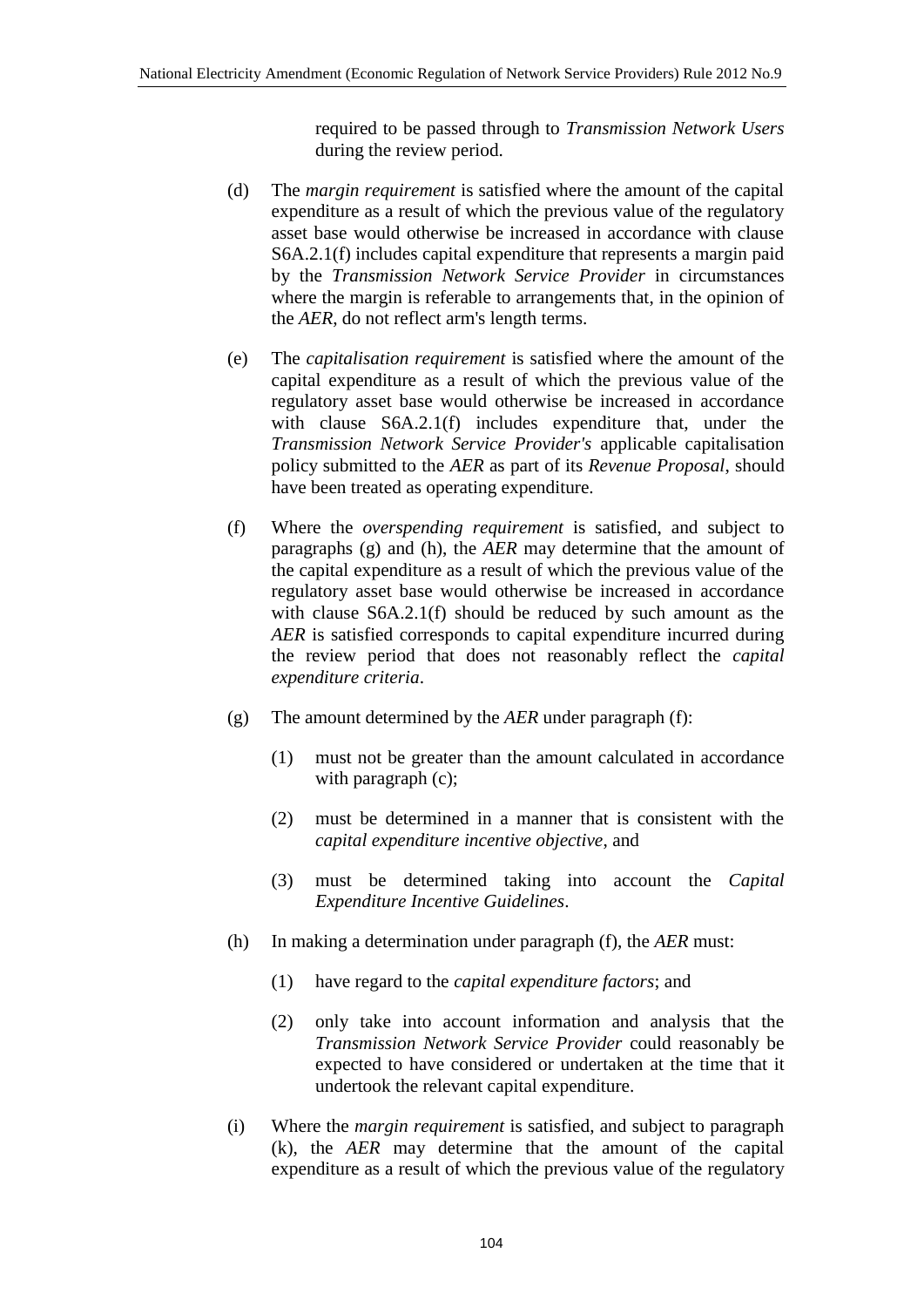asset base would otherwise be increased in accordance with clause S6A.2.1(f) should be reduced by such of the margin referred to in paragraph (d) as the *AER* is reasonably satisfied would not have been paid if the arrangements to which the margin is referable had been on arm's length terms.

- (j) Where the *capitalisation requirement* is satisfied, and subject to paragraph (k), the *AER* may determine that the amount of the capital expenditure as a result of which the previous value of the regulatory asset base would otherwise be increased in accordance with clause S6A.2.1(f) should be reduced by any or all of the amount of expenditure referred to in paragraph (e) which should have been treated as operating expenditure.
- (k) A determination made under paragraph (i) or (j) must be consistent with the *capital expenditure incentive objective* and, in making such a determination, the *AER* must take into account the *Capital Expenditure Incentive Guidelines*.
- (l) Nothing in this clause *S6A.2.2A* is to be taken to preclude the *AER* from:
	- (1) requiring a *Transmission Network Service Provider* to provide such information; or
	- (2) from undertaking such analysis,

as the *AER* considers appropriate to enable it to make a statement, with supporting reasons, as referred to in clause 6A.14.2(1).

#### **S6A.2.2B Depreciation**

- (a) Pursuant to clause 6A.14.1(5D), the *AER* must decide, for a draft decision under rule 6A.12 or a final decision under rule 6A.13, whether depreciation for establishing the regulatory asset base for a *transmission system* as at the commencement of the following *regulatory control period* is to be based on actual or forecast capital expenditure.
- (b) The decision referred to in paragraph (a) must be consistent with the *capital expenditure incentive objective*.
- (c) In making the decision referred to in paragraph (a), the *AER* must have regard to:
	- (1) the incentives that the *Transmission Network Service Provider* has in relation to undertaking efficient capital expenditure, including as a result of the application of any incentive scheme or any other incentives under the *Rules*.;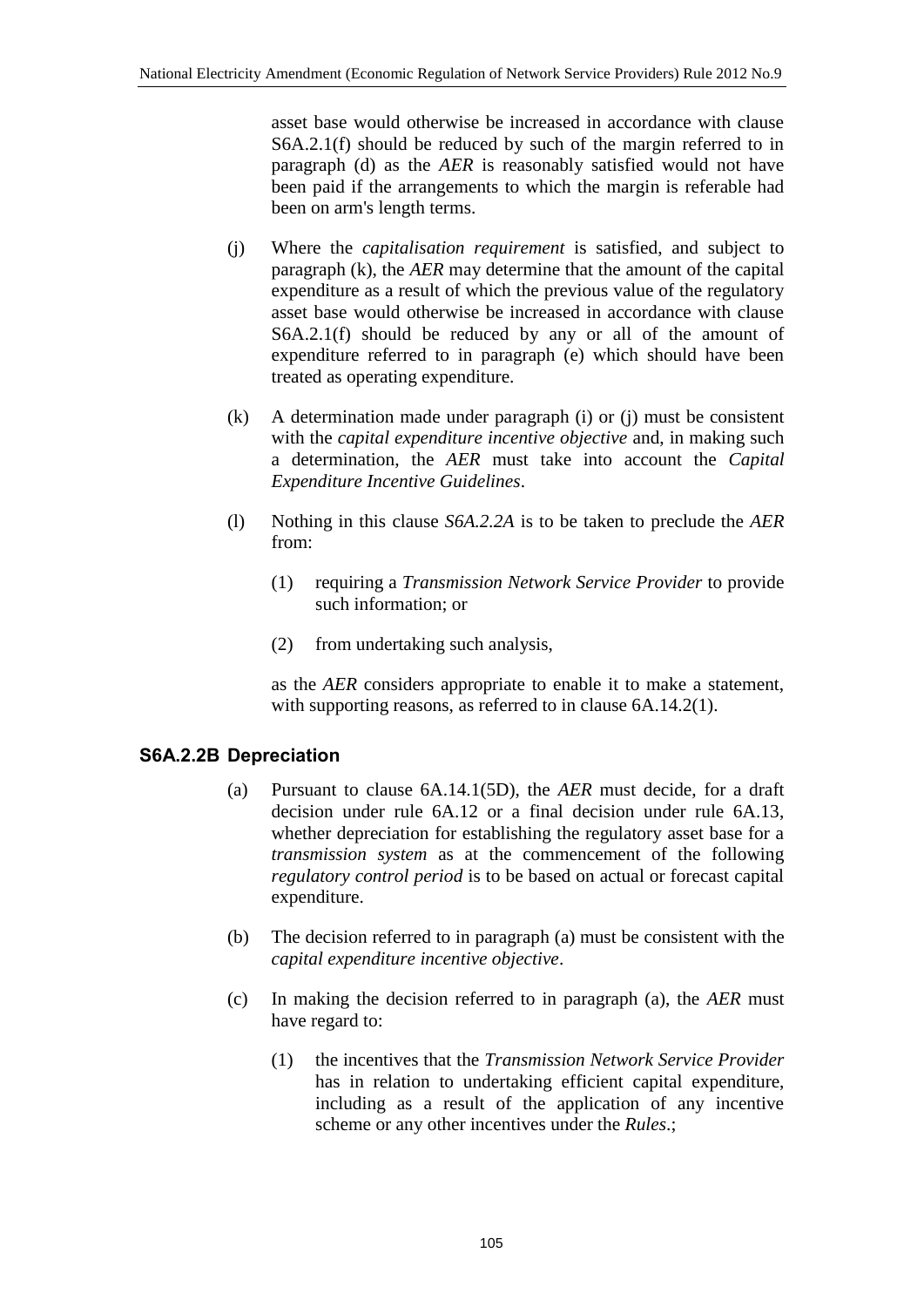- (2) the substitution possibilities between assets with relatively short economic lives and assets with relatively long economic lives and the relative benefits of such asset types;
- (3) the extent to which any capital expenditure incurred by the *Transmission Network Service Provider* has exceeded the corresponding amount of forecast capital expenditure accepted or substituted by the *AER* and the amount of that excess expenditure which is not efficient;
- (4) the *Capital Expenditure Incentive Guidelines*; and
- (5) the *capital expenditure factors*.

## **[129] Clause S6A.2.3 Removal of assets from regulatory asset base**

In clause S6A.2.3(a), after "schedule" insert "and subject to paragraph (c),".

### **[130] Clause S6A.2.3 Removal of assets from regulatory asset base**

After clause S6A.2.3(b), insert:

(c) Nothing in paragraph (a) is to be taken to limit the application of clause S6A.2.2A.

## **[131] Clause S6A.4.2 Exclusions, qualifications and modifications**

In clause S6A.4.2(f)1.(ca), omit "the *submission guidelines* so far as they are relevant" and substitute "any relevant *regulatory information instrument*".

# **[132] Clause S6A.4.2 Exclusions, qualifications and modifications**

After clause S6A.4.2(f)1., insert:

1A. Clause 6A.10.1A (*AER's framework and approach paper*)

Clause 6A.10.1A is not applicable to *AEMO*.

## **[133] Clause S6A.4.2 Exclusions, qualifications and modifications**

Omit clause S6A.4.2(f)2. in its entirety, and substitute "**[Deleted]**".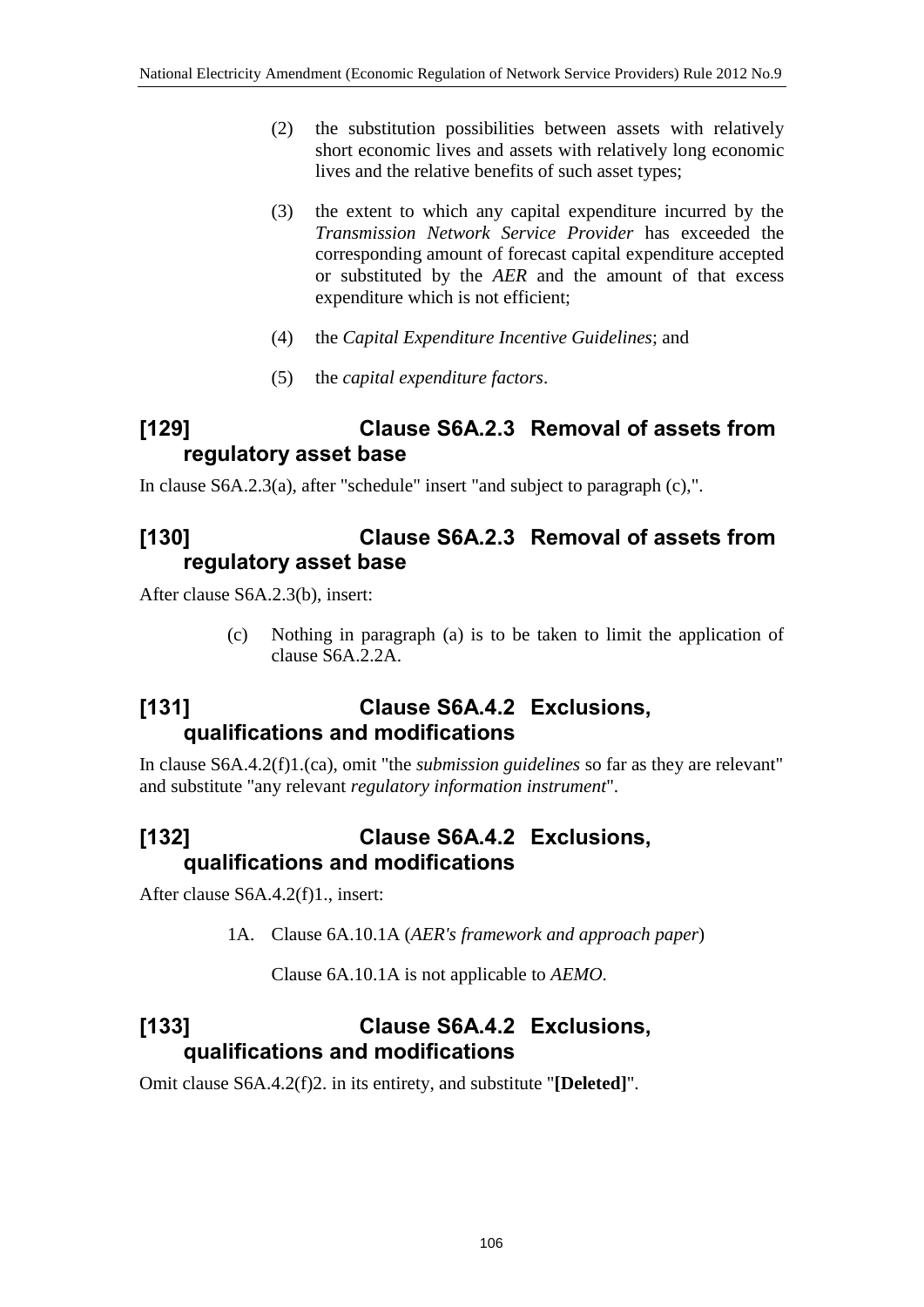### **Schedule 3 Amendment to the National Electricity Rules**

[\(Clause 7\)](#page-1-0)

# **[1] Chapter 10 Omitted Definitions**

In Chapter 10, omit the following definitions: *statement of regulatory intent*, *submission guidelines*; *WACC*; and *weighted average cost of capital*.

## **[2] Chapter 10 Substituted Definitions**

In chapter 10, substitute the following definitions:

#### *capital expenditure factors*

For a *Transmission Network Service Provider* - the factors listed in clause  $6A.6.7(e)(1)-(14)$ .

For a *Distribution Network Service Provider* - the factors listed in clause  $6.5.7(e)(1)-(12)$ .

#### *contingent project*

In relation to a distribution determination, a *proposed contingent project* that is determined by the *AER*, in accordance with clause 6.6A.1(b), to be a *contingent project* for the purposes of that distribution determination.

In relation to a *revenue determination*, a *proposed contingent project* that is determined by the *AER*, in accordance with clause 6A.8.1(b), to be a *contingent project* for the purposes of that *revenue determination*.

#### *materially*

For the purposes of the application of clause 6.6.1, an event results in a *Distribution Network Service Provider* incurring materially higher or materially lower costs if the change in costs (as opposed to the revenue impact) that the *Distribution Network Service Provider* has incurred and is likely to incur in any *regulatory year* of a *regulatory control period*, as a result of that event, exceeds 1% of the *annual revenue requirement* for the *Distribution Network Service Provider* for that *regulatory year*.

For the purposes of the application of clause 6A.7.3, an event (other than a *network support event*) results in a *Transmission Network Service Provider* incurring *materially* higher or *materially* lower costs if the change in costs (as opposed to the revenue impact) that the *Transmission Network Service Provider* has incurred and is likely to incur in any *regulatory year* of a *regulatory control period*, as a result of that event, exceeds 1% of the *maximum allowed revenue* for the *Transmission Network Service Provider* for that *regulatory year*.

In other contexts, the word has its ordinary meaning.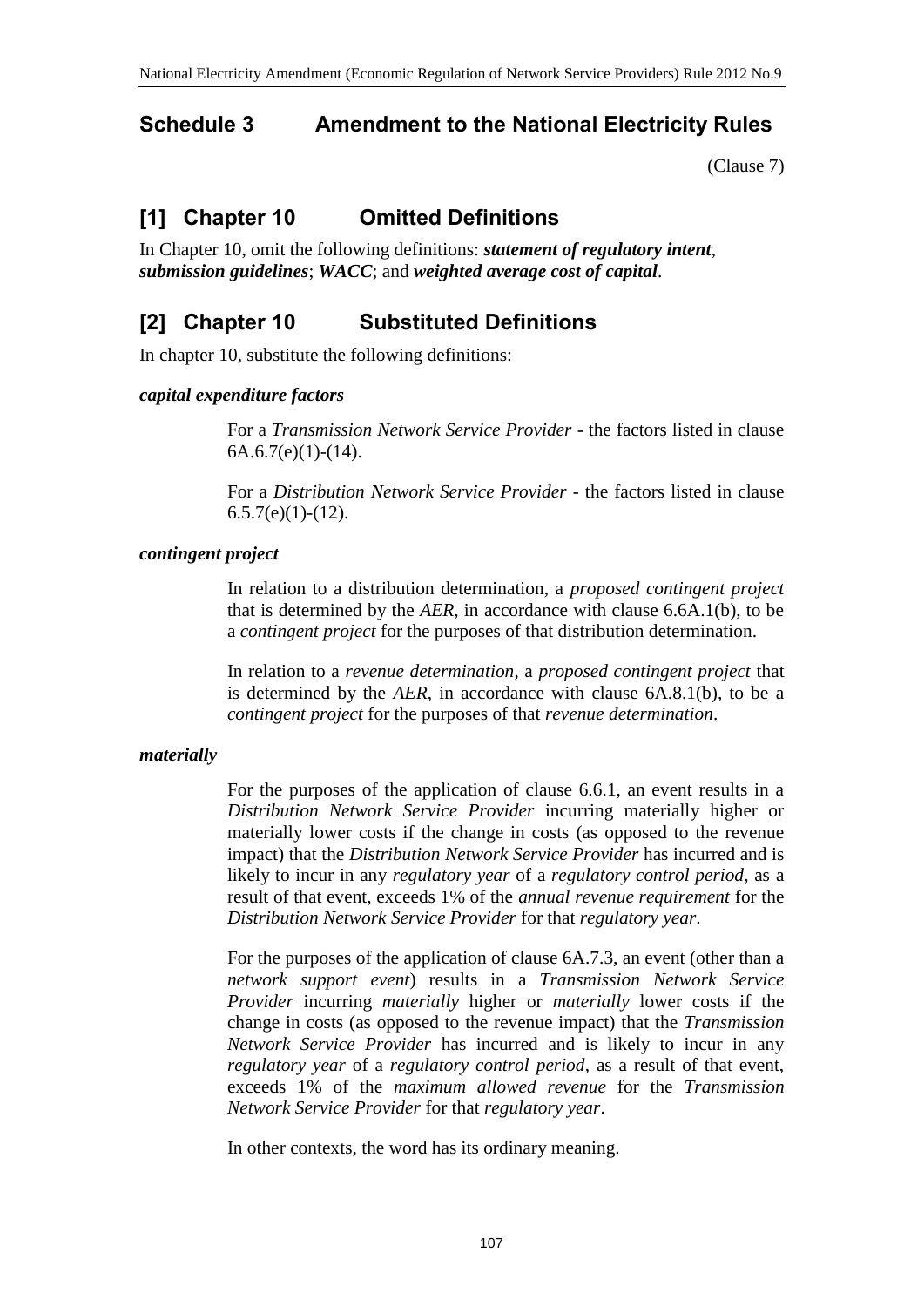#### *negative change event*

For a *Distribution Network Service Provider*, a *pass through event* which entails the *Distribution Network Service Provider* incurring *materially* lower costs in providing *direct control services* than it would have incurred but for that event.

For a *Transmission Network Service Provider*, a *pass through event* which entails the *Transmission Network Service Provider* incurring *materially* lower costs in providing *prescribed transmission services* than it would have incurred but for that event.

#### *operating expenditure factors*

For a *Transmission Network Service Provider* - the factors listed in clause  $6A.6.6(e)(1)-(14)$ .

For a *Distribution Network Service Provider* - the factors listed in clause  $6.5.6(e)(1)-(12)$ .

#### *positive change event*

For a *Distribution Network Service Provider*, a *pass through event* which entails the *Distribution Network Service Provider* incurring *materially* higher costs in providing *direct control services* than it would have incurred but for that event, but does not include a *contingent project* or an associated *trigger event*.

For a *Transmission Network Service Provider*, a *pass through event* which entails the *Transmission Network Service Provider* incurring *materially* higher costs in providing *prescribed transmission services* than it would have incurred but for that event, but does not include a *contingent project* or an associated *trigger event*.

#### *post-tax revenue model*

For a *Transmission Network Service Provider*, the model prepared and *published* by the *AER* in accordance with clause 6A.5.2.

For a *Distribution Network Service Provider*, the model prepared and *published* by the *AER* in accordance with clause 6.4.1.

#### *proposed contingent capital expenditure*

For a *Distribution Network Service Provider*, the total forecast capital expenditure for the relevant *proposed contingent project*, as included in the *regulatory proposal* for that project.

For a *Transmission Network Service Provider*, the total forecast capital expenditure for the relevant *proposed contingent project*, as included in the *Revenue Proposal* for that project.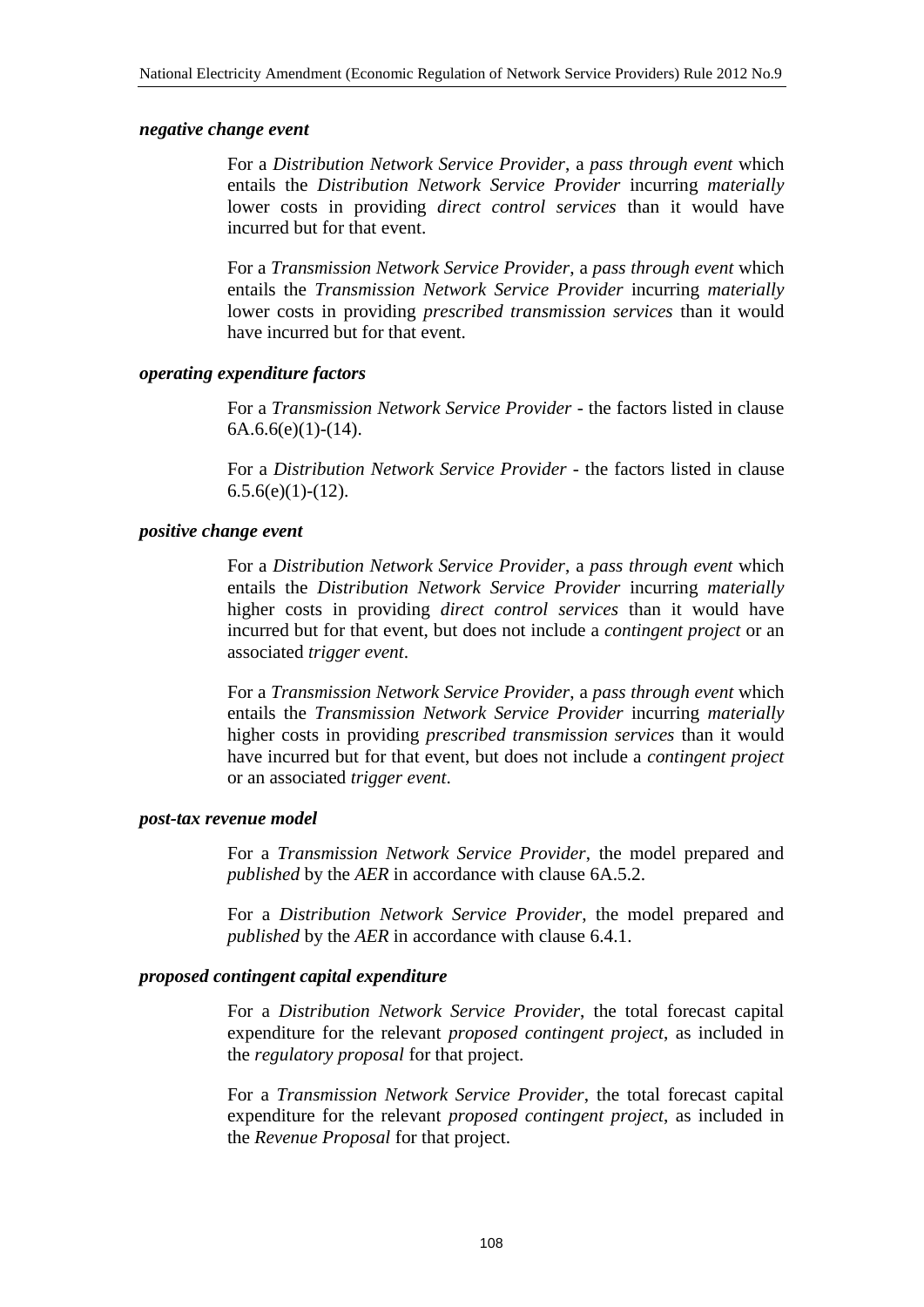#### *proposed contingent project*

A proposal by a *Distribution Network Service Provider* as part of a *regulatory proposal* for a project to be determined by the *AER* as a *contingent project* for the purposes of a distribution determination accordance with clause 6.6A.1(b)(1).

A proposal by a *Transmission Network Service Provider* as part of a *Revenue Proposal* for a project to be determined by the *AER* as a *contingent project* for the purposes of a *revenue determination* in accordance with clause 6A.8.1(b)(1).

#### *trigger event*

For a *Distribution Network Service Provider*, in relation to a *proposed contingent project* or a *contingent project*, a specific condition or event described in clause 6.6A.1(c), the occurrence of which, during the relevant *regulatory control period*, may result in the amendment of a distribution determination under clause 6.6A.2.

For a *Transmission Network Service Provider*, in relation to a *proposed contingent project* or a *contingent project*, a specific condition or event described in clause 6A.8.1(c), the occurrence of which, during the relevant *regulatory control period*, may result in the amendment of a *revenue determination* under clause 6A.8.2.

# **[3] Chapter 10 New Definitions**

In Chapter 10, insert the following definitions in alphabetical order:

#### *allowed rate of return*

Has the meaning given to it by clause  $6.5.2(a)$  or clause  $6A.6.2(a)$ , as the case may be.

#### *allowed rate of return objective*

Has the meaning given to it by clause 6.5.2(c) or clause 6A.6.2(c), as the case may be.

#### *annual benchmarking report*

Has the meaning given to it by clause 6.27 or clause 6A.31, as the case may be.

#### *Capital Expenditure Incentive Guidelines*

Guidelines made by the *AER* under clause 6.4A(b) or clause 6A.5A(b), as the case may be.

#### *capital expenditure incentive objective*

Has the meaning given to it by clause  $6.4A(a)$  or clause  $6A.5A(a)$ , as the case may be.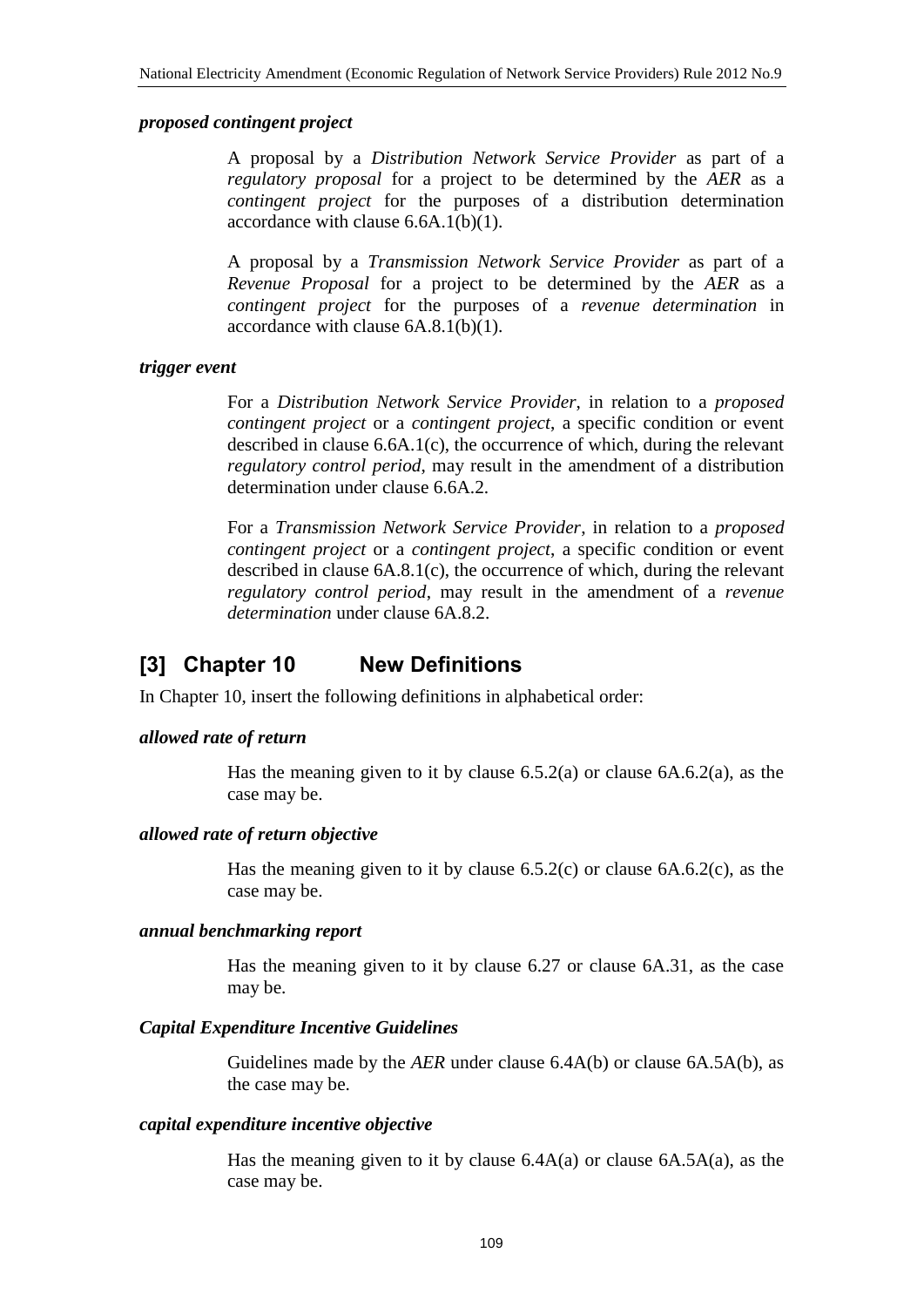#### *capital expenditure sharing scheme*

A scheme developed and *published* by the *AER* in accordance with clause 6.5.8A or clause 6A.6.5A, as the case may be.

#### *capital expenditure sharing scheme principles*

Has the meaning given to it by clause  $6.5.8A(c)$  or clause  $6A.6.5(c)$ , as the case may be.

#### *capitalisation requirement*

The requirement set out in clause S6.2.2A(e) or clause S6A.2.2A(e), as the case may be.

#### *demand management incentive and embedded generation connection scheme*

A scheme for certain *Distribution Network Service Providers* developed and *published* by the *AER* under clause 6.6.3.

### *Distribution Confidentiality Guidelines*

Guidelines made by the *AER* under clause 6.14A.

#### *Expenditure Forecast Assessment Guidelines*

Guidelines made by the *AER* under clause 6.4.5(a) or clause 6A.5.6(a), as the case may be.

#### *margin requirement*

The requirement set out in clause S6.2.2A(d) or clause S6A.2.2A(d), as the case may be.

#### *overspending requirement*

The requirement set out in clause S6.2.2A(c) or clause S6A.2.2A(c), as the case may be.

### *Rate of Return Guidelines*

Guidelines made by the *AER* under clause 6.5.2(m) or clause 6A.6.2(m), as the case may be.

#### *Shared Asset Guidelines*

Guidelines made by the *AER* under clause 6.4.4(d) or clause 6A.5.5(d), as the case may be.

#### *shared asset principles*

Has the meaning given to it by clause  $6.4.4(c)$  or clause  $6A.5.5(c)$ , as the case may be.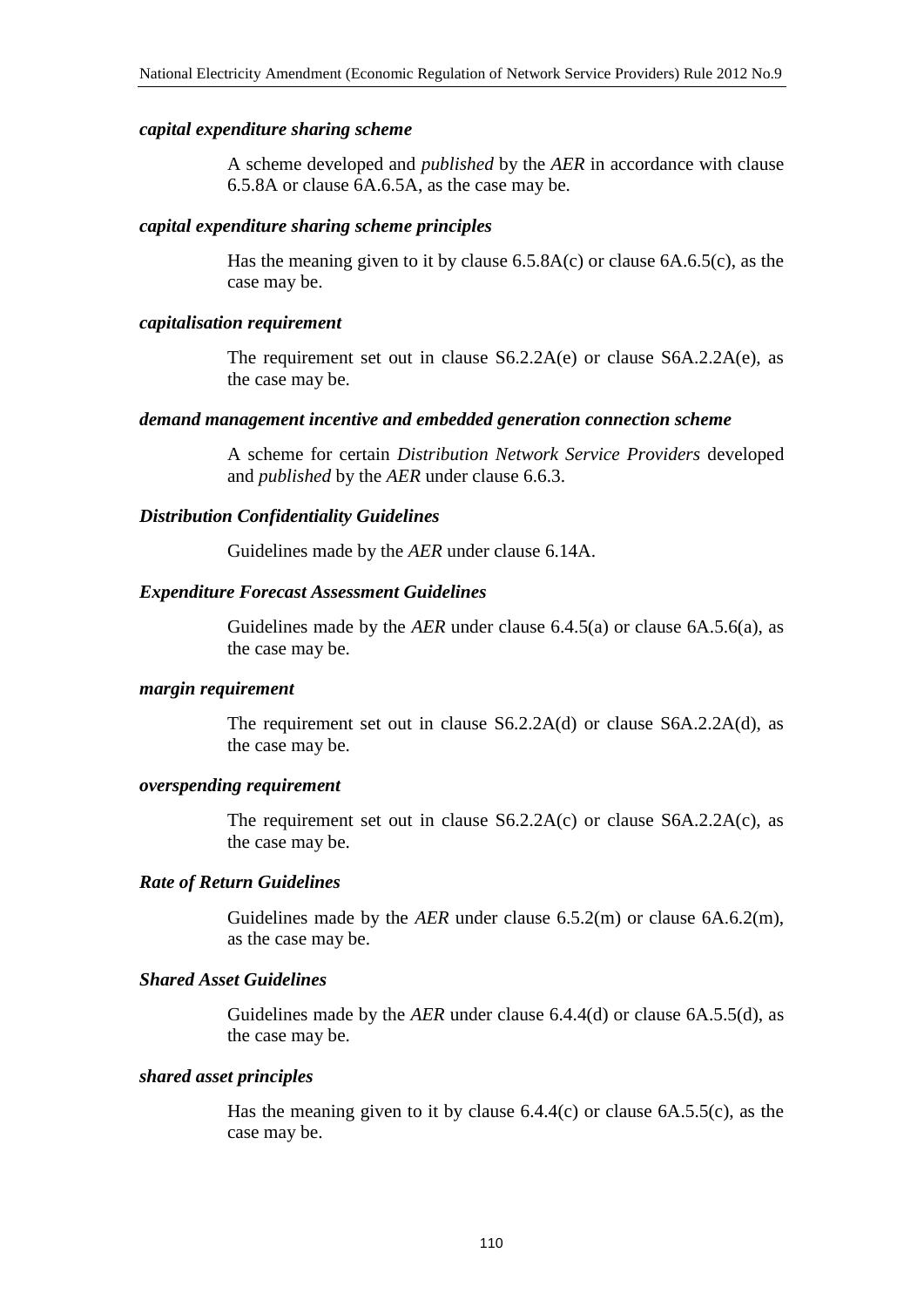### *small-scale incentive scheme*

A scheme developed and *published* by the *AER* in accordance with clause 6.6.4 or clause 6A.7.5, as the case may be.

### *Transmission Confidentiality Guidelines*

Guidelines made by the *AER* under clause 6A.16A.

# **[4] Rule 11.1 New Rule Definitions**

After the rule heading "Savings and Transitional Rules", omit "Part A [**Deleted**]" and substitute:

# **Part A Definitions**

## **Part A**

For the purposes of this Chapter:

**old clause 6A.7.4(f)** means clause 6A.7.4(f) of the *Rules* (and all definitions in, and relevant provisions of, the *Rules* amended by the National Electricity Amendment (Economic Regulation of Network Service Providers) Rule 2012) as in force immediately prior to the commencement of Schedules 1 to 3 and 5 of the National Electricity Amendment (Economic Regulation of Network Service Providers) Rule 2012.

**statement of regulatory intent** means the relevant statement adopting values, methods and credit rating levels for *Distribution Network Service Providers* or for specified classes of *Distribution Network Service Providers* issued by the *AER* before the commencement of Schedules 1 to 3 and 5 of the National Electricity Amendment (Economic Regulation of Network Service Providers) Rule 2012.

**submission guidelines** mean the relevant guidelines made by the *AER* for the purposes of guiding a *Transmission Network Service Provider* in the submission of a *Revenue Proposal* under Part E of Chapter 6A before the commencement of Schedules 1 to 3 and 5 of the National Electricity Amendment (Economic Regulation of Network Service Providers) Rule 2012.

**WACC** means the relevant weighted average cost of capital being for a *Network Service Provider* for a *regulatory control period*, being the return on capital for that *Network Service Provider* for that *regulatory control period* calculated in accordance with Chapters 6 or 6A (as the case may be) before the commencement of Schedules 1 to 3 and 5 of the National Electricity Amendment (Economic Regulation of Network Service Providers) Rule 2012.

# **[5] Reference to 'WACC' in Chapter 11**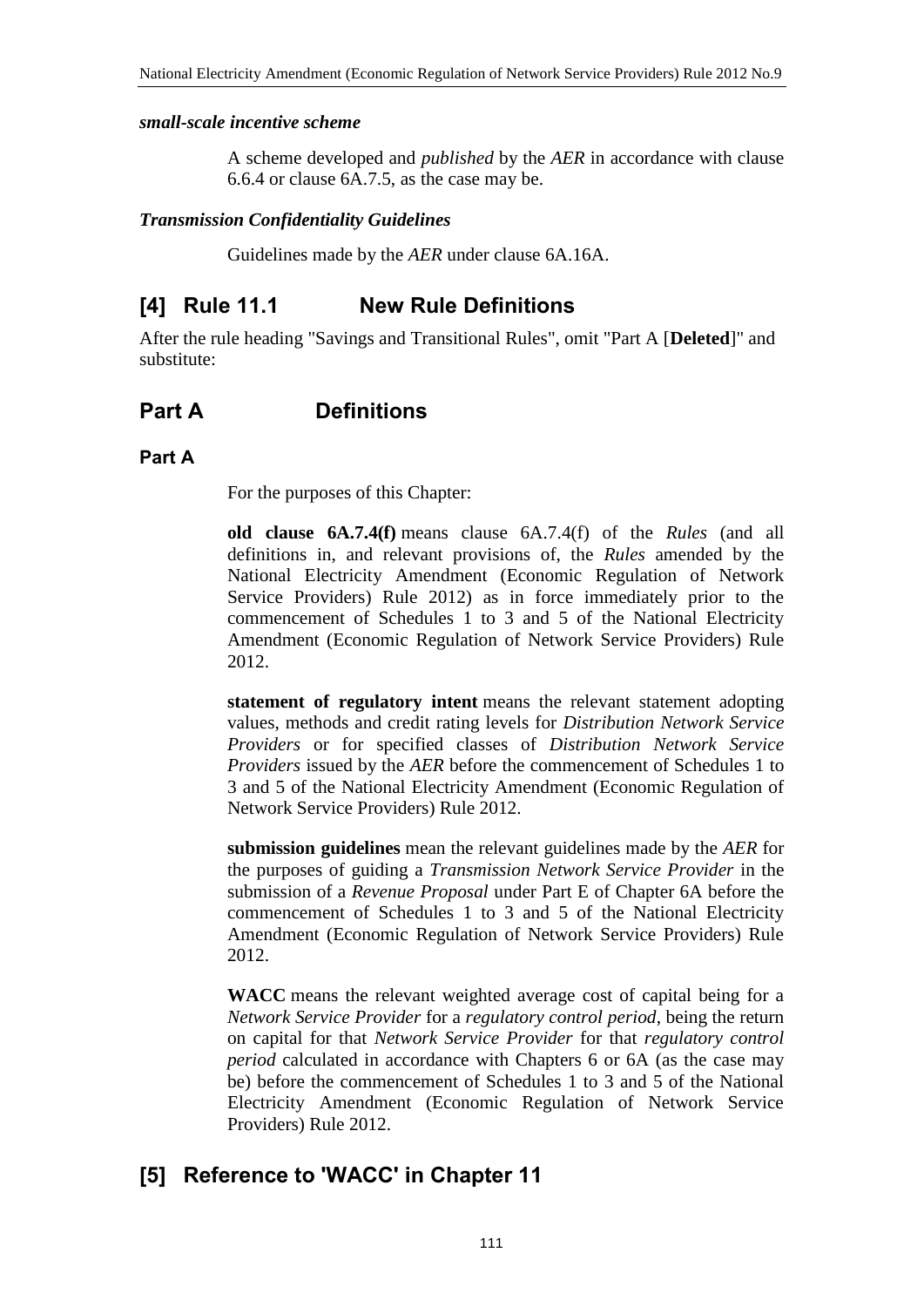In clause 11.6.12(e), omit "*WACC*" and substitute "WACC".

# **[6] References to 'submission guidelines' in various clauses in Chapter 11**

In clauses 11.6.17(a)(5), 11.32.3(f)(1), 11.32.3(g)(1), 11.32.3(h) and 11.32.3(i)(1) omit "*submission guidelines*" and substitute "submission guidelines".

# **[7] References to 'statement of regulatory intent' in various clauses in Chapter 11**

In clauses 11.16.7(a) and (b), and 11.17.3(a), omit "*statement of regulatory intent*" and substitute "statement of regulatory intent".

# **[8] Reference to clause 6A.7.4(f) in Chapter 11**

In clause 11.32.3(d), omit "clause 6A.7.4(f)" and substitute "old clause 6A.7.4(f)".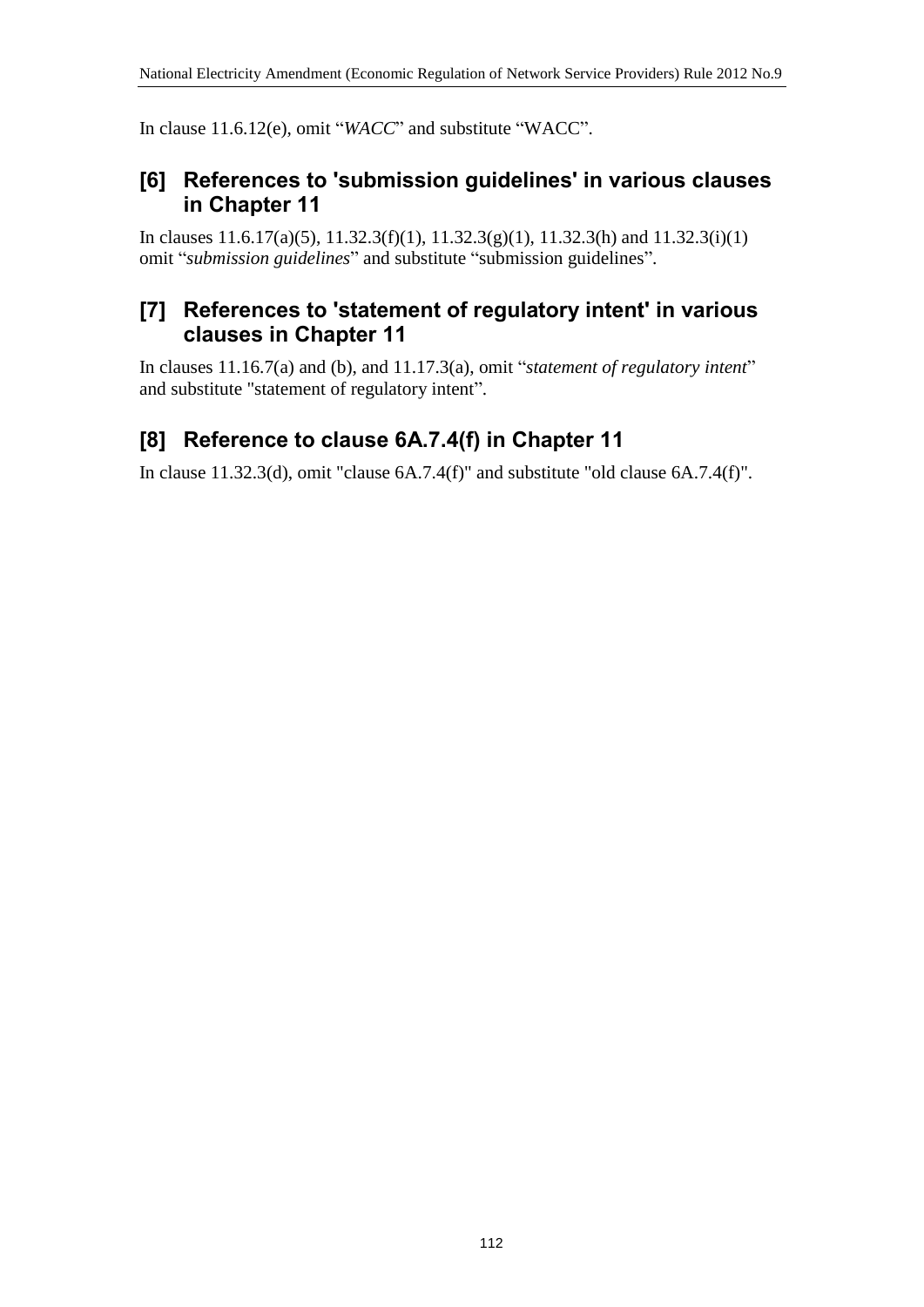# **Schedule 4 Amendment of the National Electricity Rules**

[\(Clause 6\)](#page-1-0)

# **[1] Clause 5.17.3 Projects subject to the Regulatory Investment Test for Transmission**

In clause  $5.17.3(c)(2)$ , omit "and" where last occurring.

# **[2] Clause 5.17.3 Projects subject to the Regulatory Investment Test for Transmission**

In clause  $5.17.3(c)(3)$ , omit "." and substitute:

; and

(4) it is not a *contingent project*.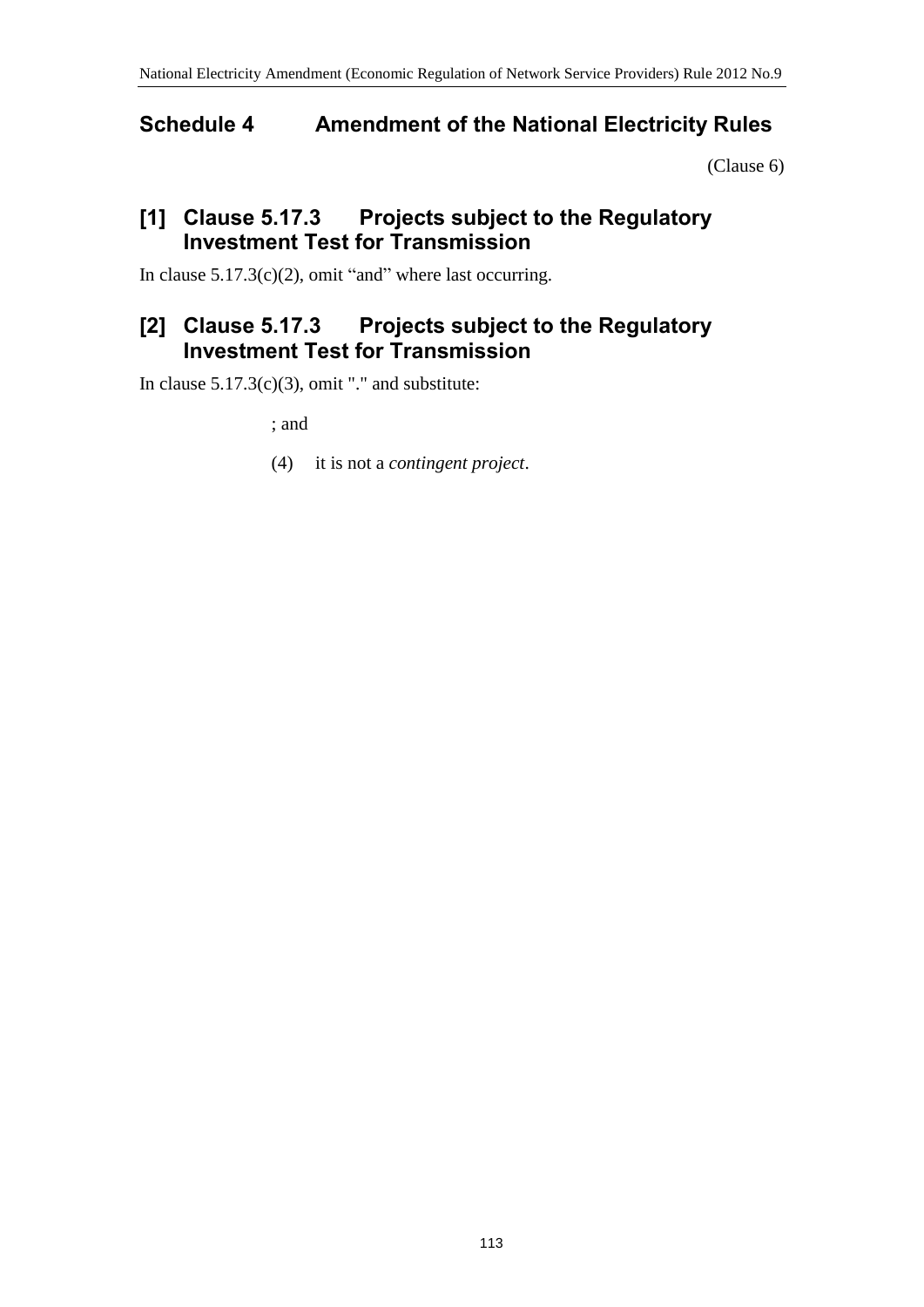# **Schedule 5 Savings and Transitional Amendments to the National Electricity Rules**

( [Clause 7\)](#page-1-1)

# **[1] Chapter 11 New Part ZW**

After Part ZV, insert:

# **Part ZW Economic Regulation of Network Service Providers (2012 amendments)**

# **Division 1 Miscellaneous transitional provisions**

# **11.53 Publication of Chapter 6 Guidelines**

# **11.53.1 Shared Asset Guidelines**

- (a) The *AER* must *publish* the first *Shared Asset Guidelines* under clause 6.4.4 by 29 November 2013.
- (b) By no later than 21 December 2012, the *AER* must *publish* a paper that sets out:
	- (1) a schedule setting out the key dates and milestones for the making of the first *Shared Asset Guidelines* by the date specified in paragraph (a); and
	- (2) the specific consultation procedure that the *AER* will follow in making the first *Shared Asset Guidelines*, which must be consistent with the *distribution consultation procedures*.

# **11.53.2 Capital Expenditure Incentive Guidelines**

- (a) The *AER* must *publish* the first *Capital Expenditure Incentive Guidelines* under rule 6.4A by 29 November 2013.
- (b) By no later than 21 December 2012, the *AER* must *publish* a paper that sets out:
	- (1) a schedule setting out the key dates and milestones for the making of the first *Capital Expenditure Incentive Guidelines* by the date specified in paragraph (a); and
	- (2) the specific consultation procedure that the *AER* will follow in making the first *Capital Expenditure Incentive Guidelines*, which must be consistent with the *distribution consultation procedures*.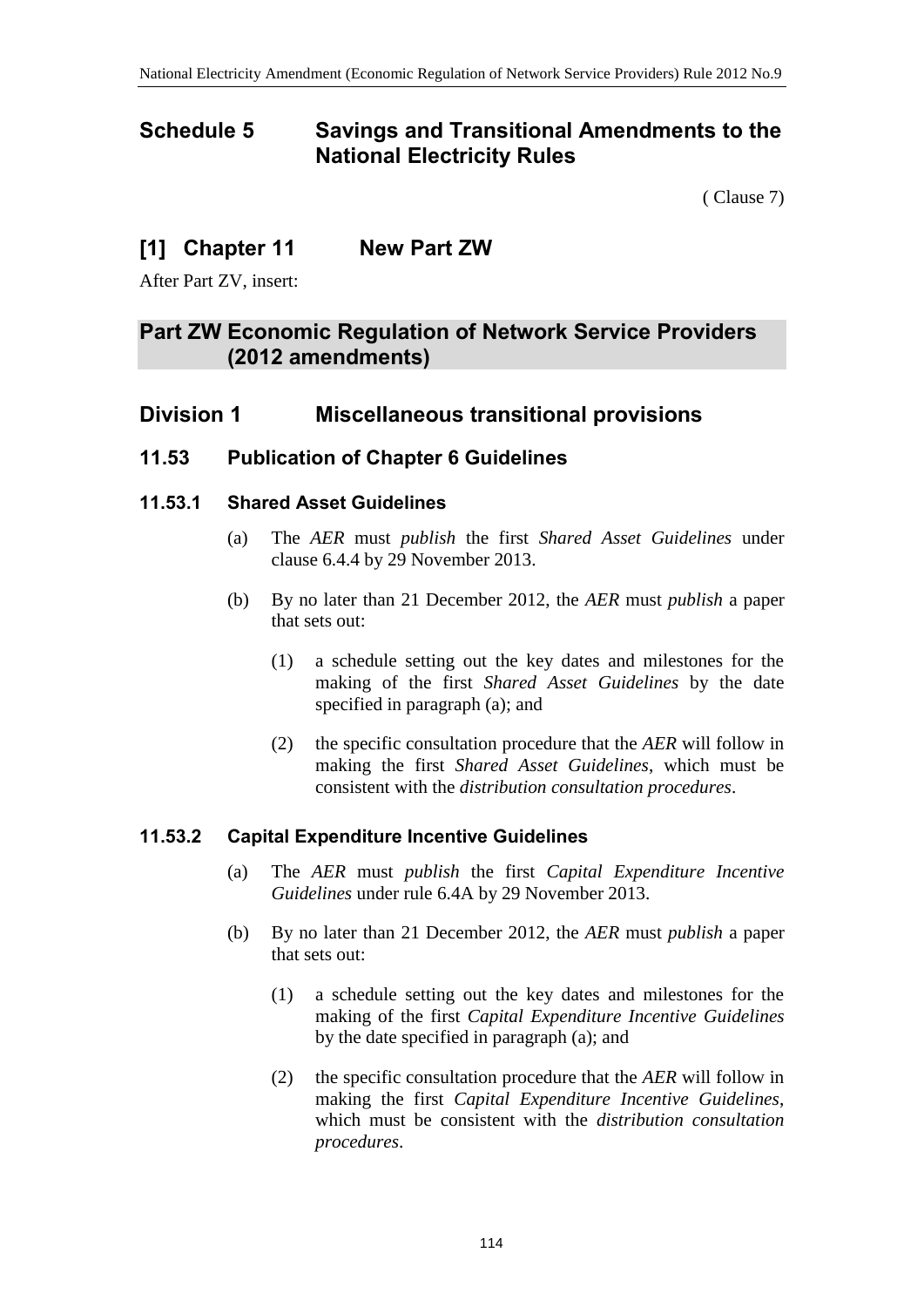# **11.53.3 Rate of Return Guidelines**

- (a) The *AER* must *publish* the first *Rate of Return Guidelines* under clause 6.5.2 by 29 November 2013.
- (b) By no later than 21 December 2012, the *AER* must *publish* a paper that sets out:
	- (1) a schedule setting out the key dates and milestones for the making of the first *Rate of Return Guidelines* by the date specified in paragraph (a); and
	- (2) the specific consultation procedure that the *AER* will follow in making the first *Rate of Return Guidelines*, which must be consistent with the *distribution consultation procedures*.

## **11.53.4 Expenditure Forecast Assessment Guidelines**

- (a) The *AER* must *publish* the first *Expenditure Forecast Assessment Guidelines* under clause 6.4.5 by 29 November 2013.
- (b) By no later than 21 December 2012, the *AER* must *publish* a paper that sets out:
	- (1) a schedule setting out the key dates and milestones for the making of the first *Expenditure Forecast Assessment Guidelines* by the date specified in paragraph (a); and
	- (2) the specific consultation procedure that the *AER* will follow in making the first *Expenditure Forecast Assessment Guidelines*, which must be consistent with the *distribution consultation procedures*.

# **11.53.5 Distribution Confidentiality Guidelines**

- (a) The *AER* must *publish* the first *Distribution Confidentiality Guidelines* under rule 6.14A by 29 November 2013.
- (b) By no later than 21 December 2012, the *AER* must *publish* a paper that sets out:
	- (1) a schedule setting out the key dates and milestones for the making of the first *Distribution Confidentiality Guidelines* by the date specified in paragraph (a); and
	- (2) the specific consultation procedure that the *AER* will follow in making the first *Distribution Confidentiality Guidelines*, which must be consistent with the *distribution consultation procedures*.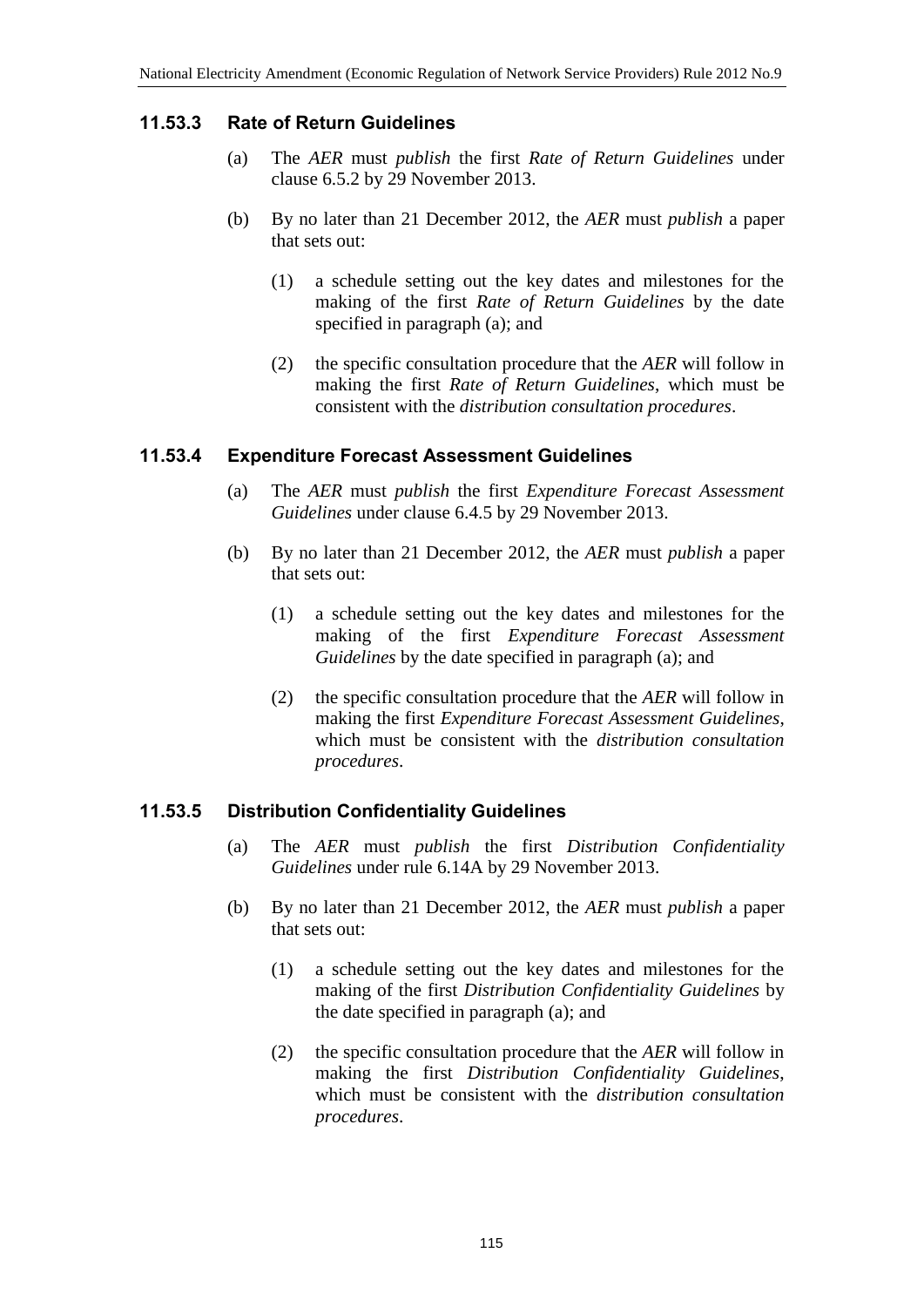## **11.53.6 Consultation procedure paper**

For the avoidance of doubt, nothing prevents the *AER* from publishing one or more of the papers referred to in clauses 11.53.1(b), 11.53.2(b), 11.53.3(b), 11.53.4(b) and 11.53.5(b) or in rule 11.54 in the same document.

# **11.54 Publication of Chapter 6A Guidelines**

- (a) The *AER* must *publish* the first *Shared Asset Guidelines* under clause 6A.5.5 by 29 November 2013.
- (b) By no later than 21 December 2012, the *AER* must *publish* a paper that sets out:
	- (1) a schedule setting out the key dates and milestones for the making of the first *Shared Asset Guidelines* by the date specified in paragraph (a); and
	- (2) the specific consultation procedure that the *AER* will follow in making the first *Shared Asset Guidelines*, which must be consistent with the *transmission consultation procedures*.

# **11.54.2 Capital Expenditure Incentive Guidelines**

- (a) The *AER* must *publish* the first *Capital Expenditure Incentive Guidelines* under rule 6A.5A by 29 November 2013.
- (b) By no later than 21 December 2012, the *AER* must *publish* a paper that sets out:
	- (1) a schedule setting out the key dates and milestones for the making of the first *Capital Expenditure Incentive Guidelines* by the date specified in paragraph (a); and
	- (2) the specific consultation procedure that the *AER* will follow in making the first *Capital Expenditure Incentive Guidelines*, which must be consistent with the *transmission consultation procedures*.

# **11.54.3 Rate of Return Guidelines**

- (a) The *AER* must *publish* the first *Rate of Return Guidelines* under clause 6A.6.2 by 29 November 2013.
- (b) By no later than 21 December 2012, the *AER* must *publish* a paper that sets out:
	- (1) a schedule setting out the key dates and milestones for the making of the first *Rate of Return Guidelines* by the date specified in paragraph (a); and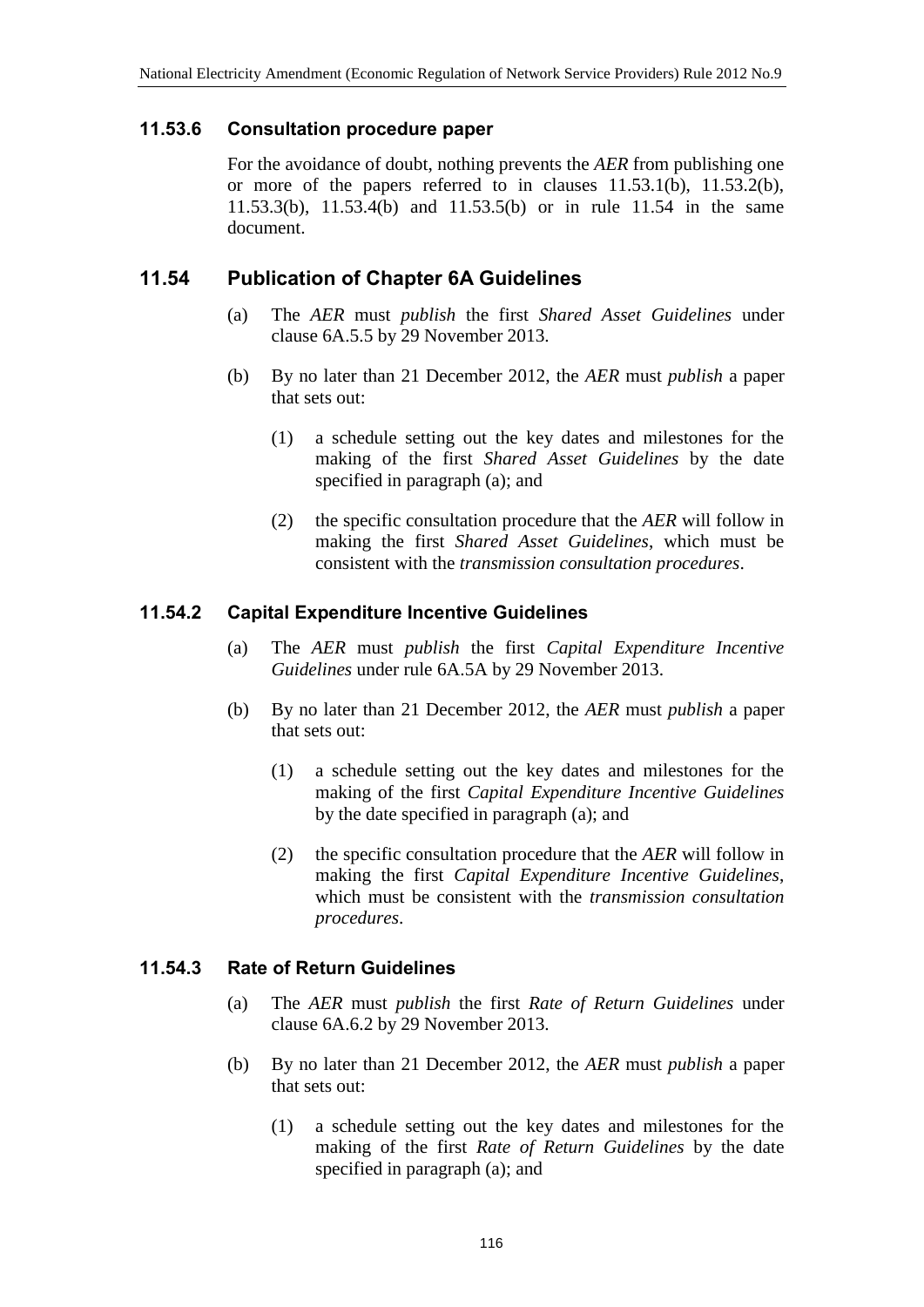(2) the specific consultation procedure that the *AER* will follow in making the first *Rate of Return Guidelines*, which must be consistent with the *transmission consultation procedures*.

## **11.54.4 Expenditure Forecast Assessment Guidelines**

- (a) The *AER* must *publish* the first *Expenditure Forecast Assessment Guidelines* under clause 6A.5.6 by 29 November 2013.
- (b) By no later than 21 December 2012, the *AER* must *publish* a paper that sets out:
	- (1) a schedule setting out the key dates and milestones for the making of the first *Expenditure Forecast Assessment Guidelines* by the date specified in paragraph (a); and
	- (2) the specific consultation procedure that the *AER* will follow in making the first *Expenditure Forecast Assessment Guidelines*, which must be consistent with the *transmission consultation procedures*.

## **11.54.5 Transmission Confidentiality Guidelines**

- (a) The *AER* must *publish* the first *Transmission Confidentiality Guidelines* under rule 6A.16A by 29 November 2013.
- (b) By no later than 21 December 2012, the *AER* must *publish* a paper that sets out:
	- (1) a schedule setting out the key dates and milestones for the making of the first *Transmission Confidentiality Guidelines* by the date specified in paragraph (a); and
	- (2) the specific consultation procedure that the *AER*will follow in making the first *Transmission Confidentiality Guidelines*, which must be consistent with the *transmission consultation procedures*.

## **11.54.6 Consultation paper procedure**

For the avoidance of doubt, nothing prevents the *AER* from publishing one or more of the papers referred to in clauses 11.54.1(b), 11.54.2(b), 11.54.3(b), 11.54.4(b) and 11.54.5(b) or in rule 11.53 in the same document.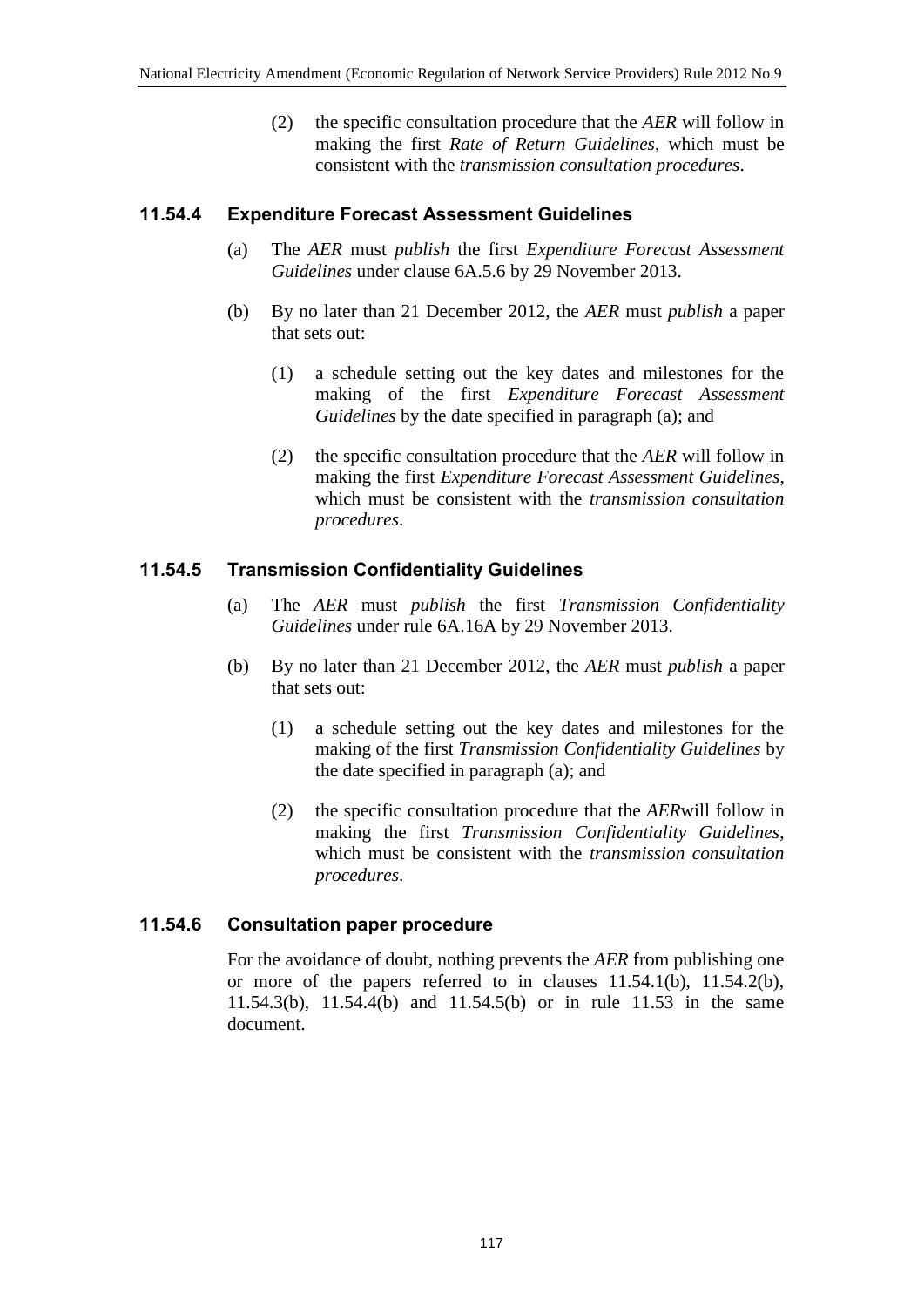# **Division 2 Transitional provisions for NSW/ACT Distribution Network Service Providers**

# **11.55 General provisions**

## **11.55.1 Definitions**

In this Division 2:

**affected DNSP** means a NSW/ACT DNSP.

**Amending Rules** means Schedules 1 and 3 of the *National Electricity Amendment (Economic Regulation of Network Service Providers) Rule 2012*.

**current Chapter 6** means Chapter 6 of the *Rules* as in force immediately after the Amending Rules come into force.

**current regulatory control period**, of an affected DNSP, means the *regulatory control period* for the affected DNSP that immediately precedes the transitional regulatory control period.

**former Chapter 6** means Chapter 6 of the *Rules* as in force immediately before the Amending Rules come into force.

**NSW/ACT DNSP** means each of the following *Distribution Network Service Providers*:

- (a) ActewAGL, the joint venture between ACTEW Distribution Limited ACN 073 025 224 and Jemena Networks (ACT) Pty Ltd ACN 008 552 663 providing *distribution services* in the Australian Capital Territory, or any successor to its business;
- (b) Ausgrid, the energy services corporation of that name (formerly known as EnergyAustralia), which is constituted under section 7 of the *Energy Services Corporations Act 1995* (NSW) and specified in Part 2 of Schedule 1 to that Act, or any successor to its business;
- (c) Endeavour Energy, the energy services corporation of that name (formerly known as Integral Energy), which is constituted under section 7 of the *Energy Services Corporations Act 1995* (NSW) and specified in Part 2 of Schedule 1 to that Act, or any successor to its business; and
- (d) Essential Energy, the energy services corporation of that name (formerly known as Country Energy), which is constituted under section 7 of the *Energy Services Corporations Act 1995* (NSW) and specified in Part 2 of Schedule 1 to that Act, or any successor to its business.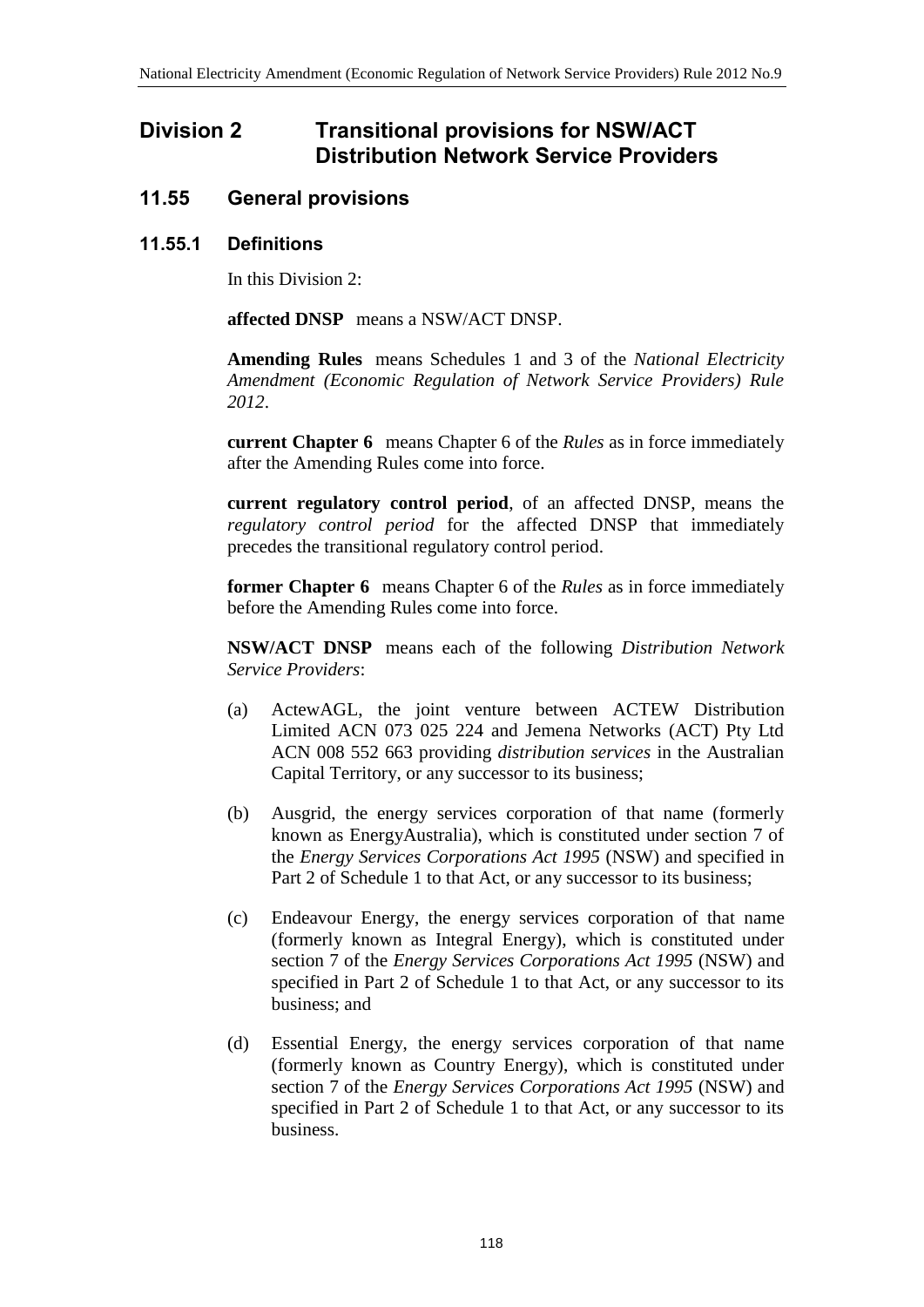**subsequent regulatory control period**, of an affected DNSP, means the *regulatory control period* for the affected DNSP that immediately follows the transitional regulatory control period.

#### **Note:**

The definition of *regulatory control period* for the purposes of this definition is affected by clause 11.56.4(k).

**transitional Chapter 6** has the meaning given to it in clause 11.55.2.

**transitional regulatory control period** means a period of one year that commences on 1 July 2014 and ends on 30 June 2015.

**transitional regulatory proposal**, for an affected DNSP, means a *regulatory proposal* for *distribution services* provided by means of, or in connection with, a *distribution system* that is owned, controlled or operated by the affected DNSP, being a *regulatory proposal* that is for the transitional regulatory control period.

### **Note:**

The definition of *regulatory proposal* for the purposes of this definition is affected by clause 11.55.2(b).

# **11.55.2 Transitional Chapter 6**

For the purposes of this Division 2, **transitional Chapter 6** means current Chapter 6 except that:

- (a) the following clauses are omitted: clauses  $6.3, 6.4.3, 6.4.4(a)$ ,  $(b)$ ,  $6.5.2(a)$ -(1),  $6.5.3$ ,  $6.5.5$ ,  $6.5.6$ ,  $6.5.7$ ,  $6.5.9$ ,  $6.5.10$ ,  $6.6.1(j)(7)$ ,  $6.6.5$ , 6.6A, 6.8.1, 6.8.1A, 6.9.1, 6.9.2, 6.9.2A, 6.9.3(b), (b1), (b2), 6.10, 6.11.1A, 6.12.1(2)-(8), 6.12.2(b), 6.12.3(b)-(j), Schedule 6.1, S6.2.1, S6.2.2A, S6.2.2B and S6.2.3;
- (b) clauses  $6.8.2(a)-(c2)$  are deleted and replaced with the following:
	- "(a) An affected DNSP must submit a transitional regulatory proposal to the *AER* at least 5 months before the expiry of the current regulatory control period of that affected DNSP.
	- (b) A transitional regulatory proposal must include (but need not be limited to) the following elements:
		- (1) an amount that the affected DNSP proposes will be the *annual revenue requirement* for the transitional regulatory control period, it being acknowledged that such amount will not be calculated in accordance with the provisions of the *Rules* that would otherwise apply to the calculation of the *annual revenue requirement*; and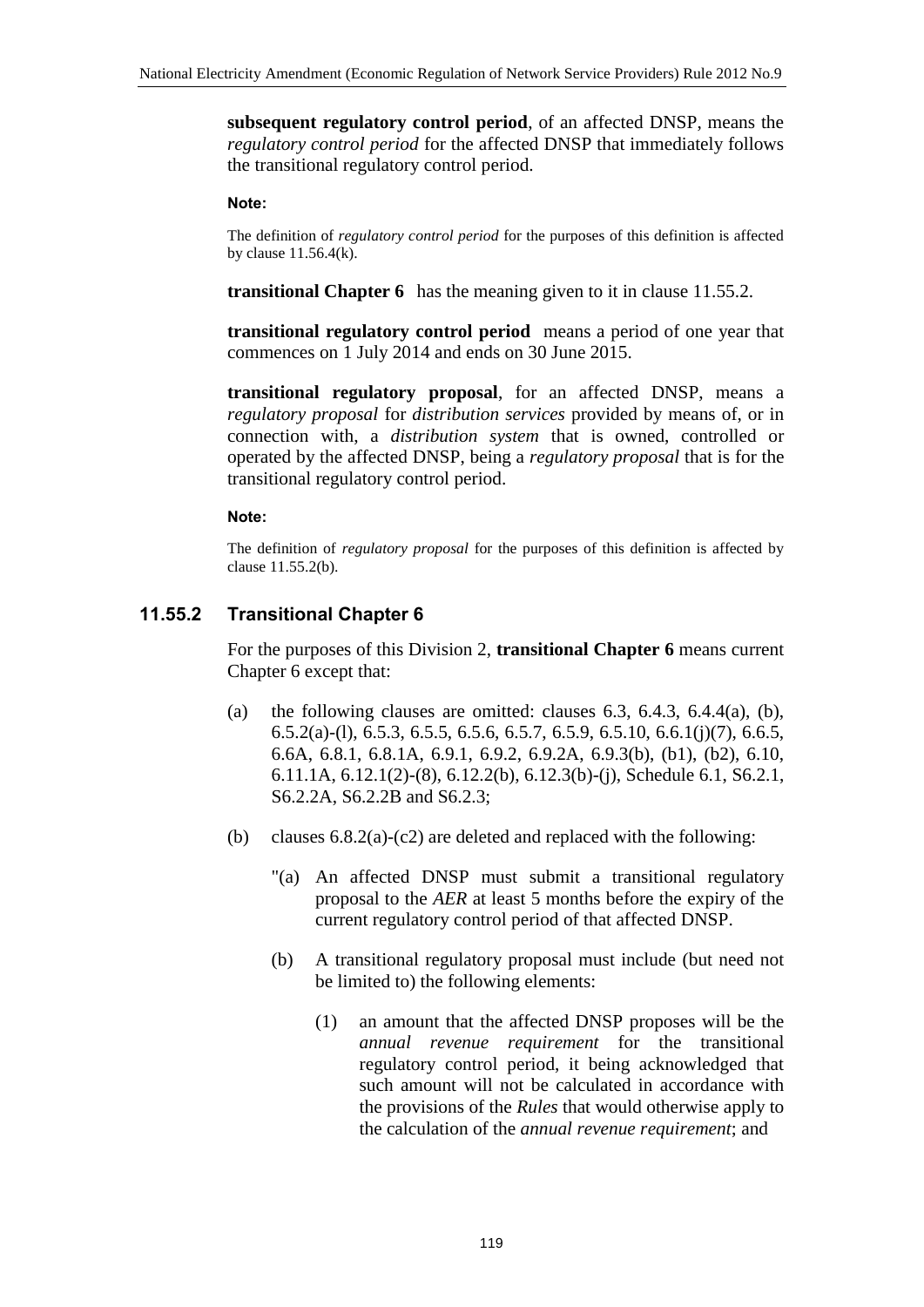- (2) the elements referred to in clauses  $6.8.2(c)(4)$ ,  $(5A)$  and (6) of current Chapter 6.";
- (c) in clause  $6.6.1(j)(4)$ , all the words after "the time cost of money" are deleted;
- (d) clause  $6.9.3(c)$  of former Chapter 6 applies instead of clause  $6.9.3(c)$ of current Chapter 6 but as if the reference to 30 *business days* were a reference to 20 *business days*;
- (e) all references in a rule (other than rule 6.10) to a draft distribution determination under rule 6.10 are deleted;

#### **Note:**

Rule 6.10 is excluded from transitional Chapter 6 under paragraph (a) above.

- (f) clause 6.12.1 includes as an additional constituent decision "a decision on the commencement and length of the *regulatory control period*";
- (g) the reference to "*building block proposal*" in clause 6.12.2(a)(2)(i) is replaced with a reference to "*regulatory proposal*";
- (h) in each of clauses  $6.18.7(c)(3)$  and  $6.18.7A(c)(3)$ , all the words after "adjusts for an appropriate cost of capital" are deleted; and
- (i) any provisions of transitional Chapter 6 that pertain to:
	- (1) the resubmission or *publication* of a *regulatory proposal* (or the accompanying information) under rule 6.9;
	- (2) the *publication* of the *AER's* proposed *Negotiated Distribution Service Criteria*; or
	- (3) the assessment by the *AER* of, or consultation on, the documents and matters referred to in subparagraphs (1) and  $(2)$ ,

do not apply to that extent for the purposes of the *AER* making a distribution determination for the transitional regulatory control period.

## **11.55.3 Application of rule 11.56**

Rule 11.56 prevails to the extent of any inconsistency over any other clause of the *Rules*.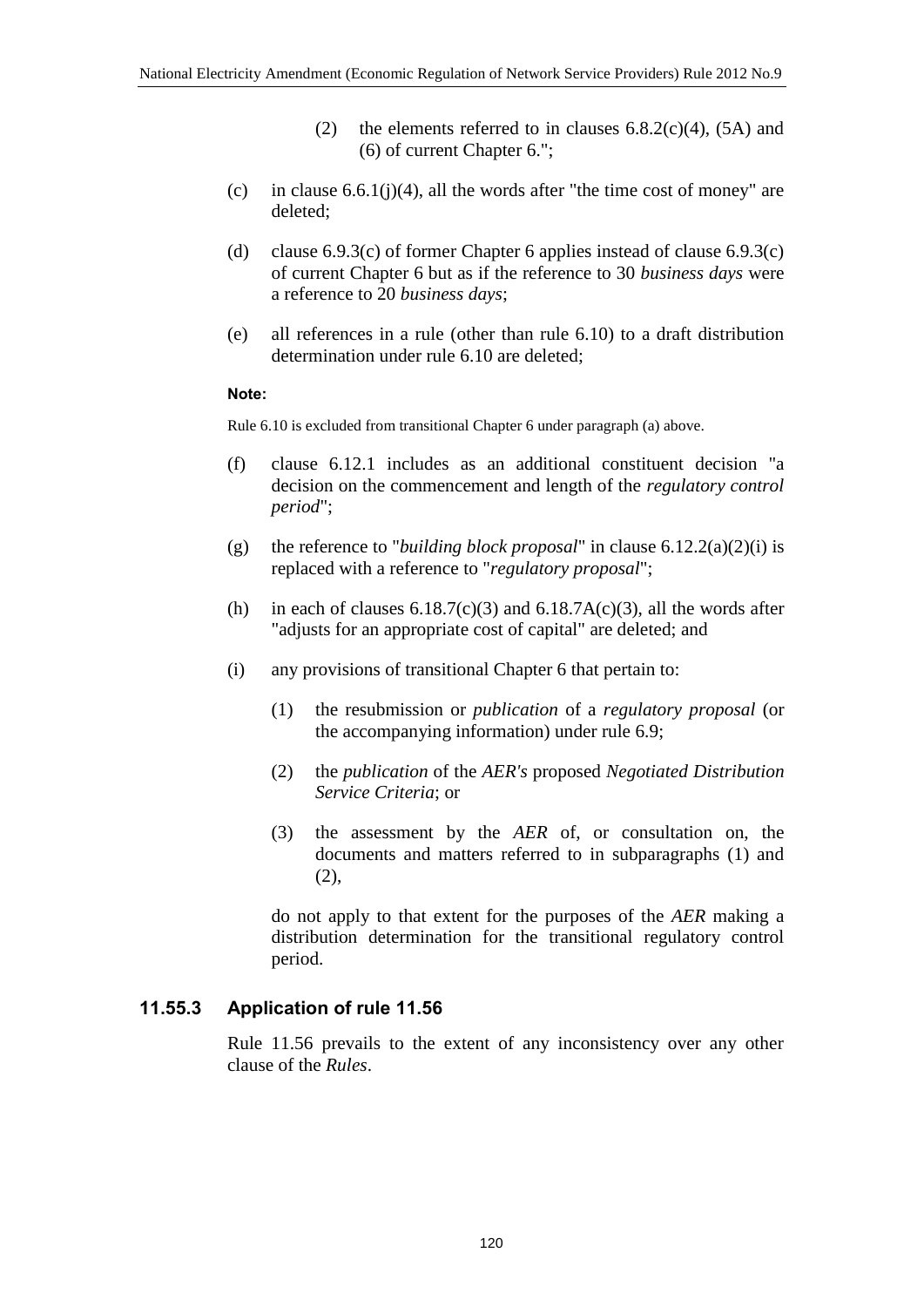# **11.56 Special provisions applying to affected DNSPs**

## **11.56.1 Requirement to make distribution determination**

- (a) The *AER* must, in accordance with transitional Chapter 6 and this Division 2, make for the transitional regulatory control period a distribution determination for each *distribution system* that is owned, controlled or operated by the affected DNSP and in respect of which the *AER* made a distribution determination for the current regulatory control period of that affected DNSP.
- (b) A distribution determination referred to in paragraph (a) must, among other things, set out the amount that the *AER* approves as the affected DNSP's *annual revenue requirement* for the transitional regulatory control period in accordance with clause 11.56.3.

# **11.56.2 Transitional regulatory proposal**

## **Requirement for transitional regulatory proposal**

(a) A transitional regulatory proposal must comply with the requirements of transitional Chapter 6 and this Division 2.

### **Additional information to accompany transitional regulatory proposal**

- (b) At the same time as an affected DNSP submits its transitional regulatory proposal to the *AER*, it must also submit the following accompanying information to the *AER*:
	- (1) an indicative estimate of the value of the regulatory asset base for the relevant *distribution system* as at the beginning of the transitional regulatory control period;
	- (2) an indicative range for the rate of return that should be applied to the regulatory asset base referred to in subparagraph (1), which takes into account available market information and expected market trends, and has regard to the *Rate of Return Guidelines published* by the *AER*;
	- (3) an indicative estimate of forecast operating expenditure and capital expenditure for the transitional regulatory control period;
	- (4) an indicative estimate of the cost of corporate tax and depreciation for the transitional regulatory control period;
	- (5) an indicative range of the affected DNSP's revenue requirements, for the provision of *standard control services*, for the transitional regulatory control period and for each of the subsequent four *regulatory years*, which is based on the information and inputs referred to in subparagraphs (1) to (4)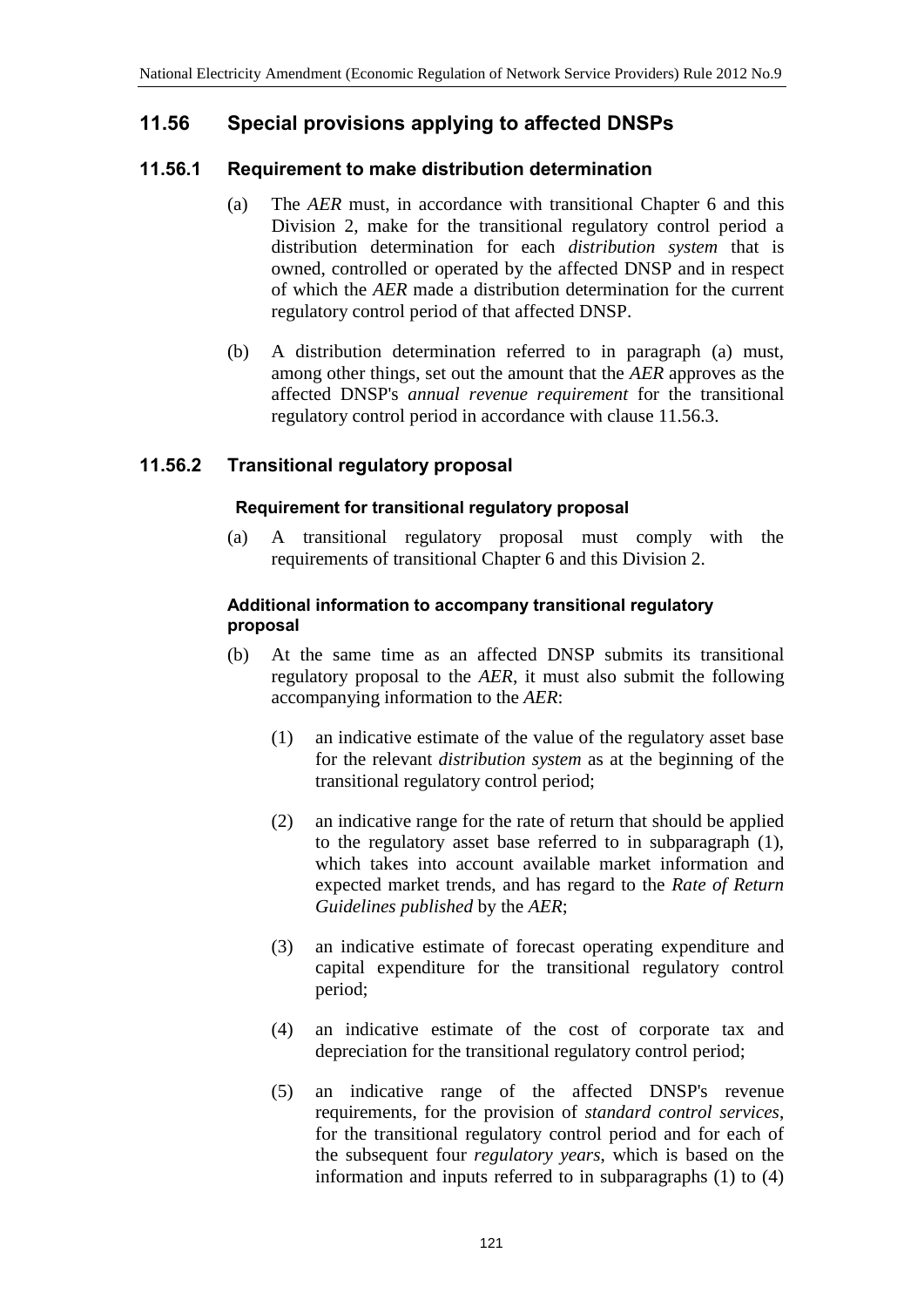and such other information or inputs as the affected DNSP considers to be relevant and as it includes in the information that accompanies the transitional regulatory proposal;

- (6) a summary of the affected DNSP's plan for expenditure for the transitional regulatory control period and the subsequent four *regulatory years*, together with an explanation of how this proposed expenditure is consistent with the proposed *annual revenue requirement* that is set out in the transitional regulatory proposal;
- (7) where the control mechanism that is to apply for a *direct control service* under clause 11.56.3(a)(5) or (6) is or includes a price cap or a price control, an indicative estimate of demand (including customer numbers, energy demand and maximum demand) for that type of *direct control service* for the transitional regulatory control period and each of the subsequent four *regulatory years*;
- (8) the revenue that the affected DNSP estimates it will earn from the provision of *standard control services* during the last *regulatory year* of its current regulatory control period; and
- (9) such other information or inputs as the affected DNSP considers to be relevant to the approval by the *AER*, under clause 11.56.3, of its *annual revenue requirement* for the transitional regulatory control period.

## **11.56.3 Distribution determination for a transitional regulatory control period**

## **Content of distribution determination - general**

- (a) Without otherwise limiting the operation of clause 6.12.1 of transitional Chapter 6, a distribution determination made by the *AER* for an affected DNSP for the transitional regulatory control period must:
	- (1) specify the same classification of *distribution services* as that which was decided for the distribution determination for the current regulatory control period of the affected DNSP, except to the extent the *framework and approach paper* that is *published* in respect of the subsequent regulatory control period of the affected DNSP provides otherwise, in which case the classification must (to that extent) be as supplemented or modified in accordance with the *framework and approach paper*;
	- (2) specify the commencement and length of the *regulatory control period* consistently with the commencement and length of the transitional regulatory control period;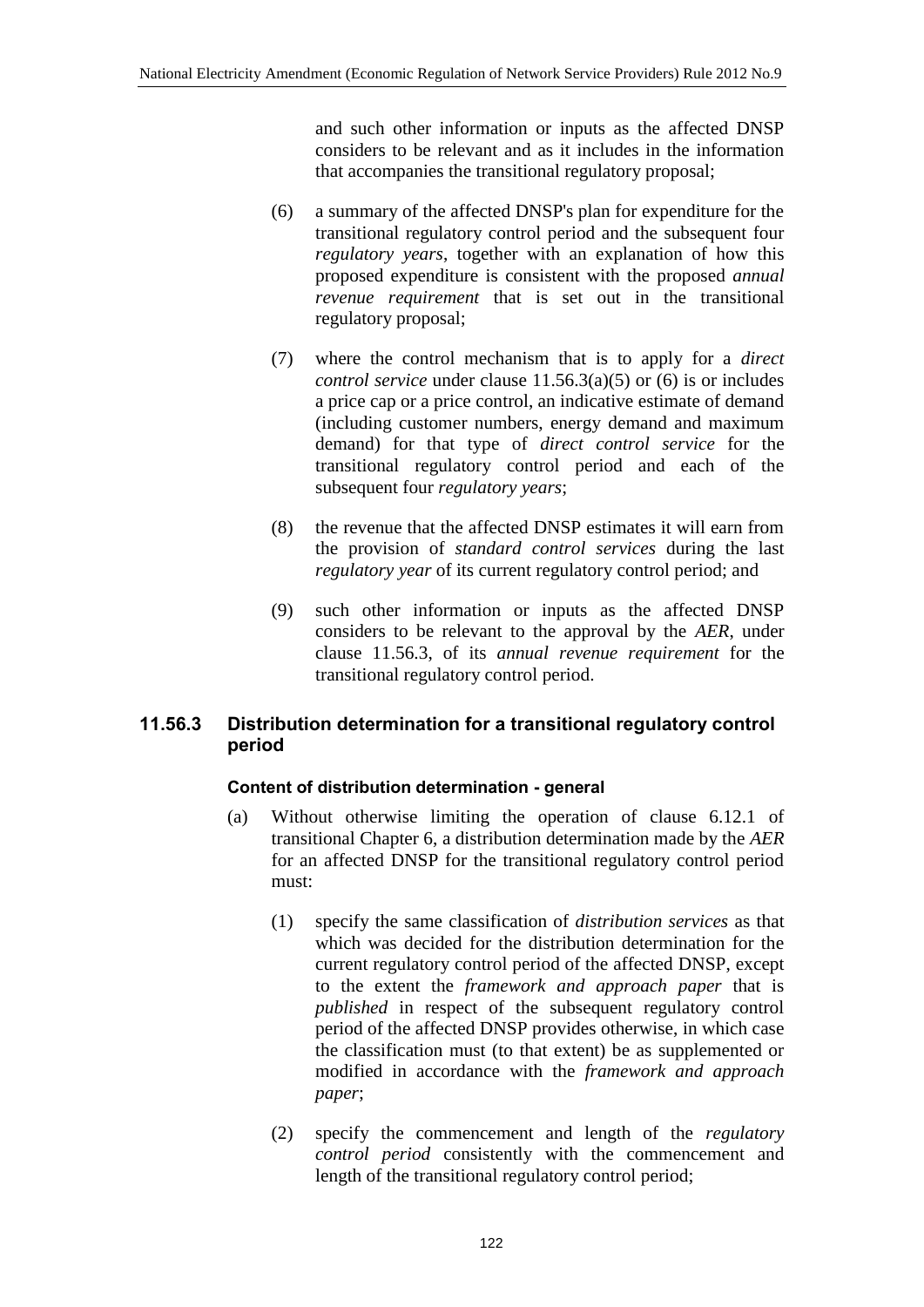- (3) specify that no *capital expenditure sharing scheme* or *small-scale incentive scheme* applies to the affected DNSP for the transitional regulatory control period;
- (4) specify that the D-factor scheme, *efficiency benefit sharing scheme*, *service target performance incentive scheme* and *demand management and embedded generation connection incentive scheme* that applied to the affected DNSP under the distribution determination for its current regulatory control period apply to the affected DNSP for the transitional regulatory control period subject to such modifications as are set out in the *framework and approach paper* that is *published* in respect of the subsequent regulatory control period of the affected DNSP (including as to the incentives under, and the non-application of, the relevant scheme);
- (5) specify the same control mechanisms for *standard control services* as those which were decided for the distribution determination for the current regulatory control period of the affected DNSP, except to the extent the *framework and approach paper* that is *published* in respect of the subsequent regulatory control period of the affected DNSP provides otherwise in accordance with paragraph (h)(2), in which case the relevant control mechanisms must be as set out in that *framework and approach paper*;
- (6) subject to paragraph (j), specify the same control mechanisms for *alternative control services* as those which were decided for the distribution determination for the current regulatory control period of the affected DNSP, except to the extent the *framework and approach paper* that is *published* in respect of the subsequent regulatory control period of the affected DNSP provides otherwise in accordance with paragraph (h)(2), in which case the relevant control mechanisms must be as set out in that *framework and approach paper*;
- (7) specify the manner of demonstration of compliance with a relevant control mechanism as being that which was decided for the distribution determination for the current regulatory control period of the affected DNSP, except to the extent the *framework and approach paper* that is *published* in respect of the subsequent regulatory control period of the affected DNSP in accordance with paragraph  $(h)(2)$  specifies a different control mechanism, in which case the manner demonstration of compliance with that control mechanism must be as decided by the *AER* in the distribution determination for the transitional regulatory control period;
- (8) specify, as the additional *pass through events* that are to apply for the transitional regulatory control period: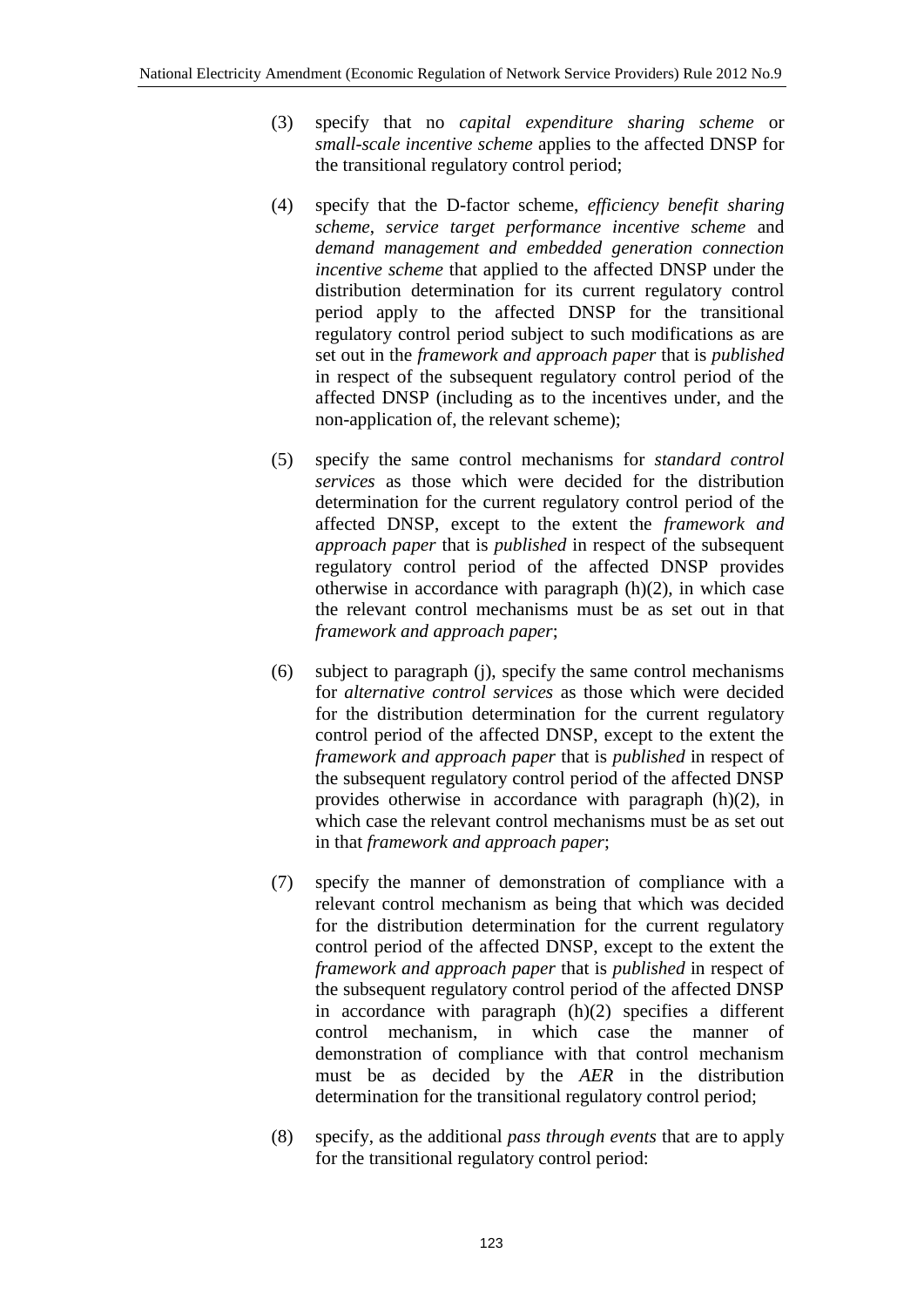- (i) the same additional *pass through events* that were decided in the distribution determination for the current regulatory control period of the affected DNSP; and
- (ii) the "terrorism event" as defined in the Rules immediately prior to the date the *National Electricity Amendment (Cost pass through arrangements for Network Service Providers) Rule 2012* came into force;
- (9) specify, as the *negotiating framework* that is to apply to the affected DNSP for the transitional regulatory control period, the *negotiating framework* that was decided for the current regulatory control period of the affected DNSP;
- (10) specify, as the *Negotiated Distribution Service Criteria* for the affected DNSP, the *Negotiated Distribution Service Criteria* that were decided for the distribution determination for the current regulatory control period of the affected DNSP;
- (11) specify, as the procedures for assigning *retail customers* to *tariff classes* or reassigning *retail customers* from one *tariff class* to another, the same procedures as those which were decided for the distribution determination for the current regulatory control period of the affected DNSP;
- (12) approve, as the *pricing methodology* for any *transmission standard control services* the pricing in respect of which was regulated under Part J of Chapter 6A during the current regulatory control period of the affected DNSP, the *pricing methodology* (if any) which was approved for those services for the distribution determination for that current regulatory control period;
- (13) specify that the depreciation for establishing the regulatory asset base as at the commencement of the subsequent regulatory control period of the affected DNSP is to be based on actual capital expenditure (if that was decided for the distribution determination for the current regulatory control period of the affected DSNP) or forecast capital expenditure (if that was decided for the distribution determination for the current regulatory control period of the affected DNSP);
- (14) specify, as the manner in which the affected DNSP is to report to the *AER* on its recovery of *designated pricing proposal charges* and *jurisdictional scheme amounts*, the manner that was decided for the current regulatory control period of the affected DNSP, except to the extent the *designated pricing proposal charge* or *jurisdictional scheme* was not subject to such a decision for that current regulatory control period, in which case the manner of reporting must (to that extent) be as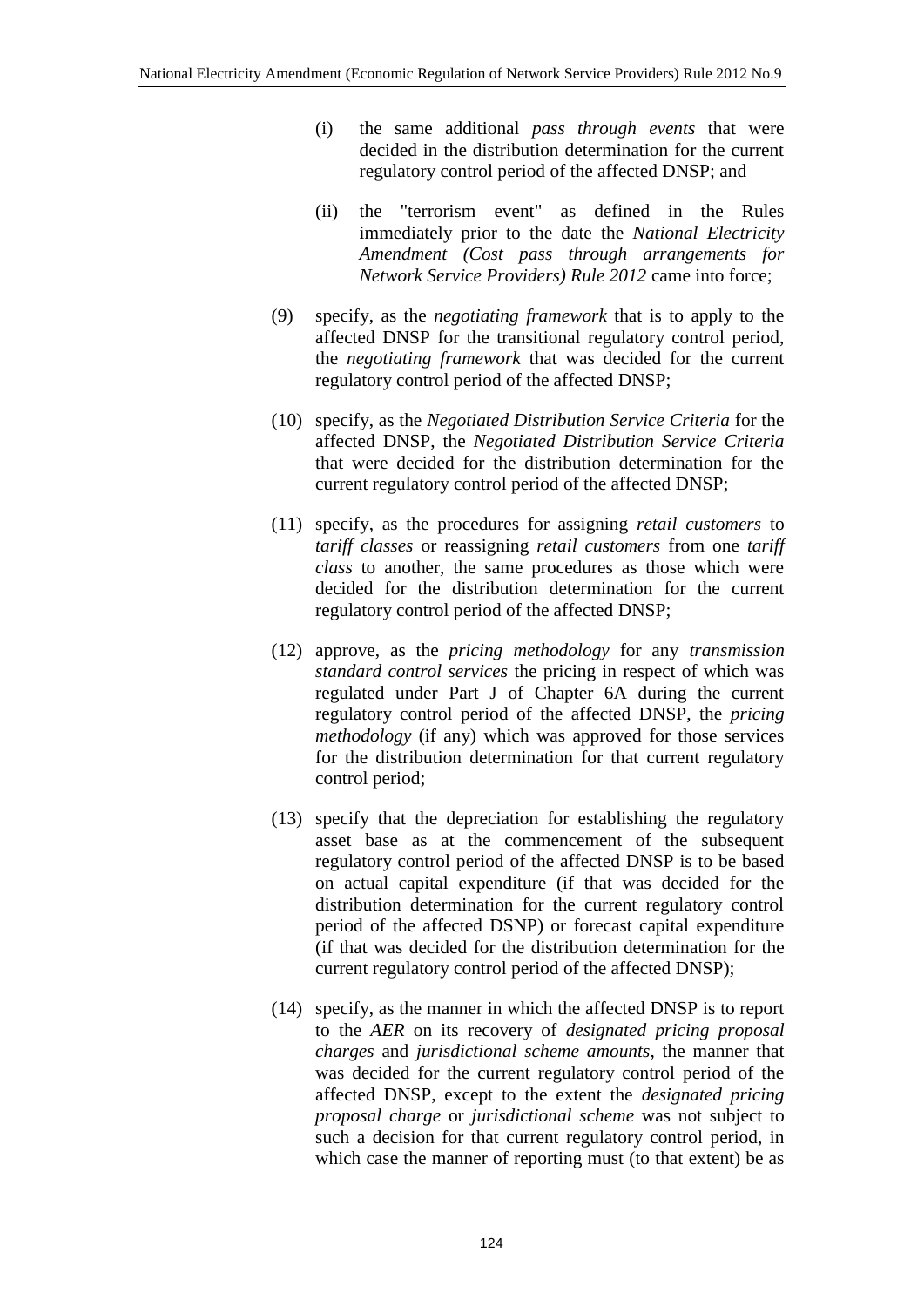decided by the *AER* in the distribution determination for the transitional regulatory control period; and

(15) specify, as the adjustments to be made to subsequent *pricing proposals* to account for over or under recovery of any *designated pricing proposal charges* or *jurisdictional scheme amounts*, the adjustments that were decided for the current regulatory control period of the affected DNSP, except to the extent the *designated pricing proposal charge* or *jurisdictional scheme* was not subject to such a decision for that current regulatory control period, in which case the adjustments must (to that extent) be as decided by the *AER* in the distribution determination for the transitional regulatory control period.

## **Annual revenue requirement**

(b) The *AER* must only approve the amount that is proposed by an affected DNSP to be its *annual revenue requirement* for the transitional regulatory control period, as set out by the affected DNSP in its transitional regulatory proposal, if the *AER* is satisfied that the amount is such that the recovery of it by the affected DNSP is reasonably likely to minimise variations in prices between the affected DNSP's current regulatory control period, transitional regulatory control period and subsequent regulatory control period and between the *regulatory years* of the subsequent regulatory control period.

## **Note:**

In deciding whether or not to approve such an amount the *AER* must also take into account the *national electricity objective* and the revenue and pricing principles: see *National Electricity Law*, s.16(1)(a) and (2)(a).

- (c) In deciding whether or not to approve an amount as referred to in paragraph (b), the *AER* must have regard to the following:
	- (1) the fact that the *annual revenue requirement* for the transitional regulatory control period is an estimate that is based on indicative inputs and that the distribution determination for the subsequent regulatory control period will make an adjustment to the *total revenue requirement* for the subsequent regulatory control period in accordance with clause 11.56.4(h) and (i);
	- (2) the information included in or accompanying the transitional regulatory proposal;
	- (3) submissions received in the course of consulting on the transitional regulatory proposal; and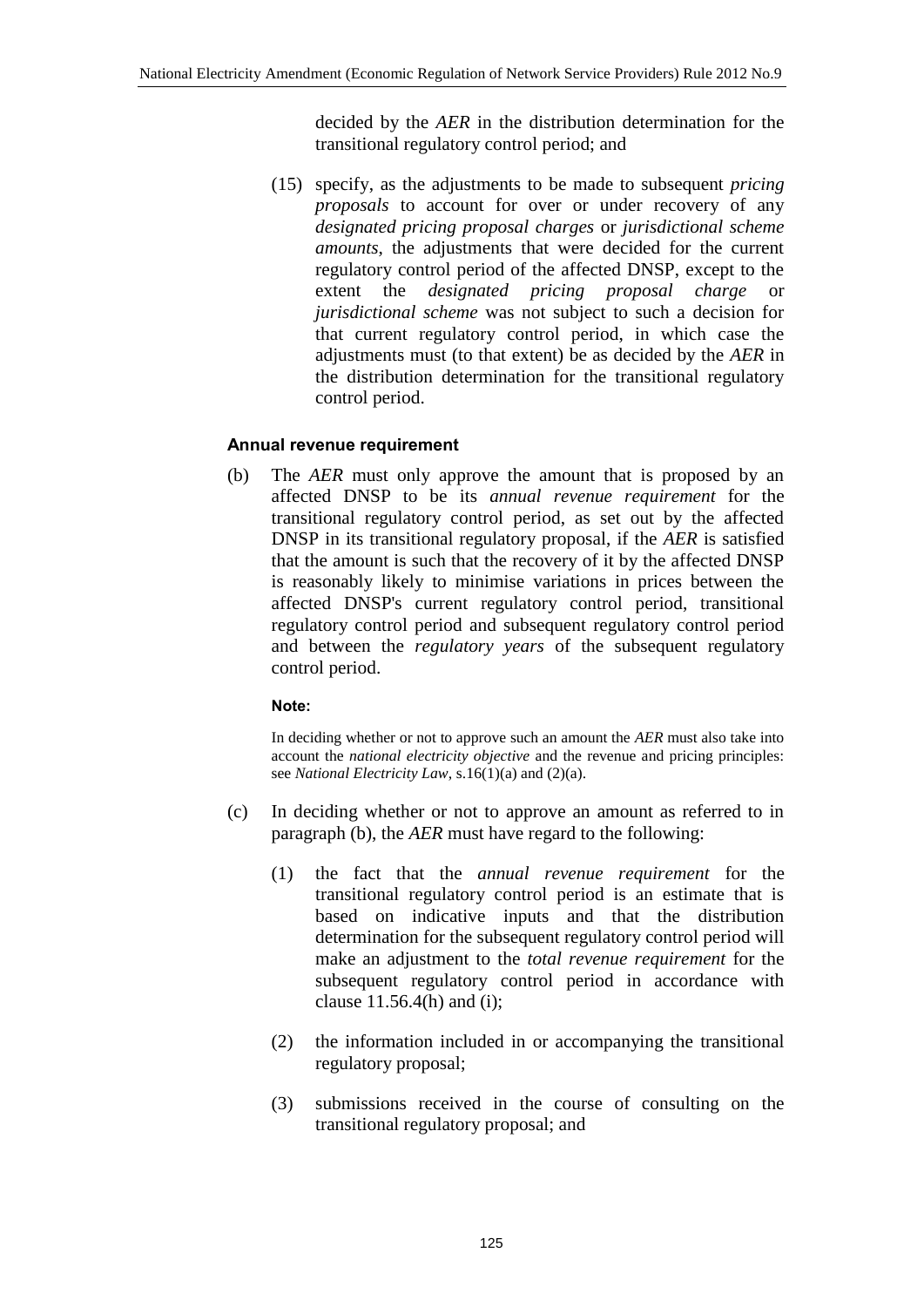- (4) analysis undertaken by or for the *AER* in connection with the transitional regulatory proposal.
- (d) If the *AER* does not approve the amount that is proposed by the affected DNSP as its *annual revenue requirement* for the transitional regulatory control period, then the *AER* must approve an amount as the *annual revenue requirement* of the affected DNSP for the transitional regulatory control period that it is satisfied is such that the recovery of it by the affected DNSP is reasonably likely to minimise variations in prices between the affected DNSP's current regulatory control period, transitional regulatory control period and subsequent regulatory control period and between the *regulatory years* of the subsequent regulatory control period.

### **Note:**

In deciding on such an amount, the *AER* must also take into account the *national electricity objective* and the revenue and pricing principles: see *National Electricity Law*, s.16(1)(a) and (2)(a).

- (e) A decision of the *AER* under this clause 11.56.3 to approve an amount as the *annual revenue requirement* of an affected DNSP for the transitional regulatory control period is taken to be a constituent decision for the purposes of clause 6.12.1 of transitional Chapter 6.
- (f) An amount approved by the *AER* under this clause 11.56.3 as the *annual revenue requirement* of an affected DNSP for the transitional regulatory control period is to be taken, for the purpose of the *Rules*, to be the *annual revenue requirement* of the affected DNSP for the transitional regulatory control period.

# **Dual function assets**

(g) Where the *AER* has determined, for the current regulatory control period of an affected DNSP, that pricing in respect of *transmission standard control services* provided by any *dual function assets* that are owned, controlled or operated by the affected DNSP should be regulated under Part J of Chapter 6A through the application of former Chapter 6, the *AER* is taken to have made that same determination for the transitional regulatory control period.

## **Framework and approach paper**

- (h) A *framework and approach paper* that is *published* in respect of the subsequent regulatory control period of an affected DNSP may specify the following matters in relation to the distribution determination for that affected DNSP for the transitional regulatory control period:
	- (1) the classification of *distribution services* for the transitional regulatory control period (which must be the same as the classification of *distribution services* that is specified for the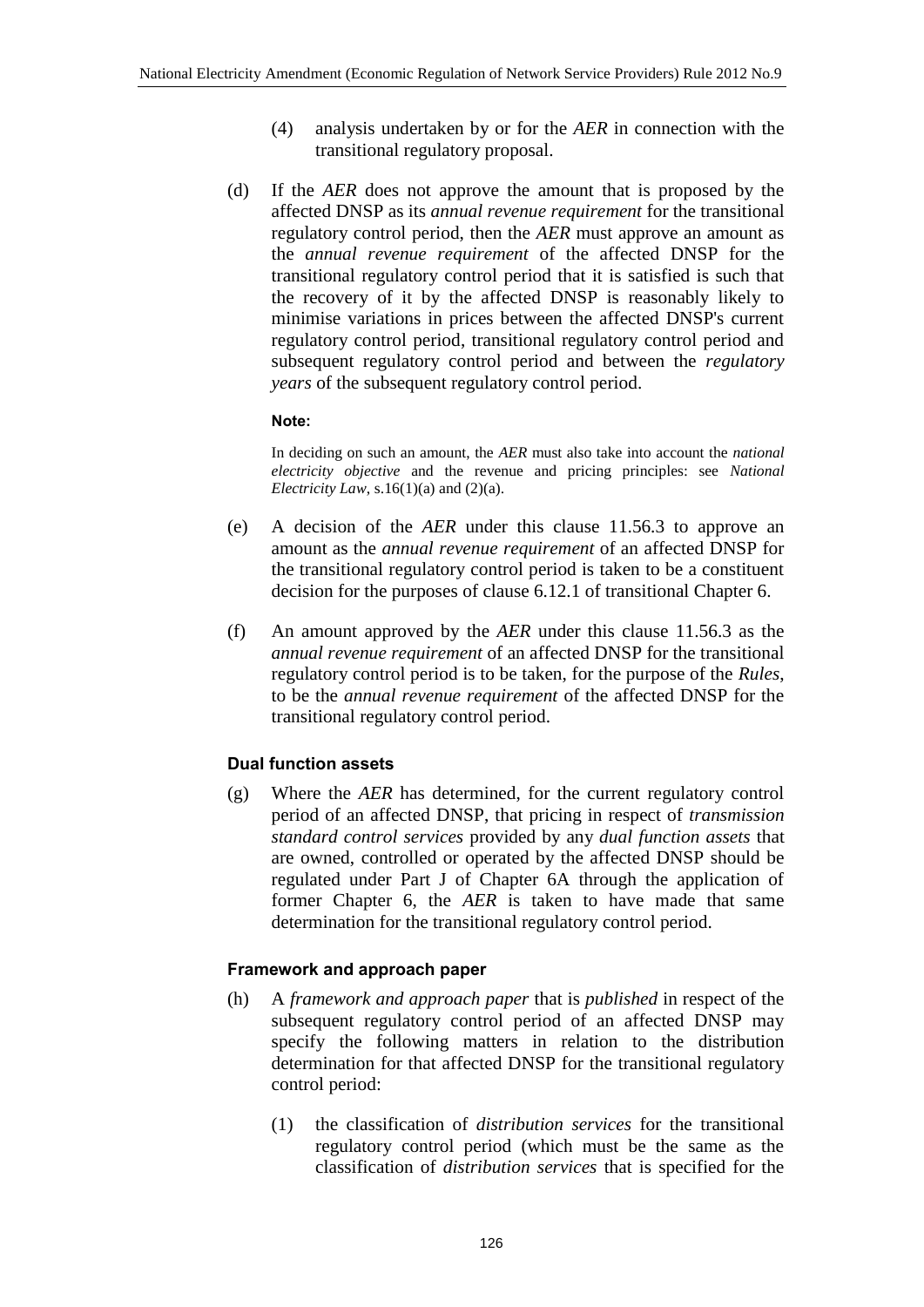subsequent regulatory control period by any *framework and approach paper*);

- (2) where a *framework and approach paper* specifies a classification for *distribution services* for the transitional regulatory control period that is different from that decided for the distribution determination for the current regulatory control period, the form of, and formulae to give effect to, the control mechanism for those *distribution services* (which must be the same as the form and formulae that are specified for the subsequent regulatory control period by any *framework and approach paper*);
- (3) the modifications to be made to an incentive scheme as referred to in paragraph (a)(4);
- (4) the manner in which the prices that may be charged for *alternative control services* during the subsequent regulatory control period are to be adjusted to account for any over or under recovery of revenue earned from the provision of those services during the transitional regulatory control period; and
- (5) the treatment of any other matters relating to the transitional regulatory control period, providing that the treatment of those matters is not inconsistent with this Division 2.

## **Allocation of costs**

(i) For the purposes of the application of clause  $6.15.2(7)$  of transitional Chapter 6, the transitional regulatory control period must be treated as if it were the last *regulatory year* of the current regulatory control period of the affected DNSP, and not a separate *regulatory control period*.

## **Pricing of alternative control services**

(j) The prices for *alternative control services* that are provided by an affected DNSP during the transitional regulatory control period must be the prices that applied as at the end of the current regulatory control period of the affected DNSP escalated by the *CPI* as at that time.

## **11.56.4 Subsequent regulatory control period**

## **General**

(a) Except as otherwise specified in this clause 11.56.4, current Chapter 6 governs the making of a distribution determination for the subsequent regulatory control period of an affected DNSP.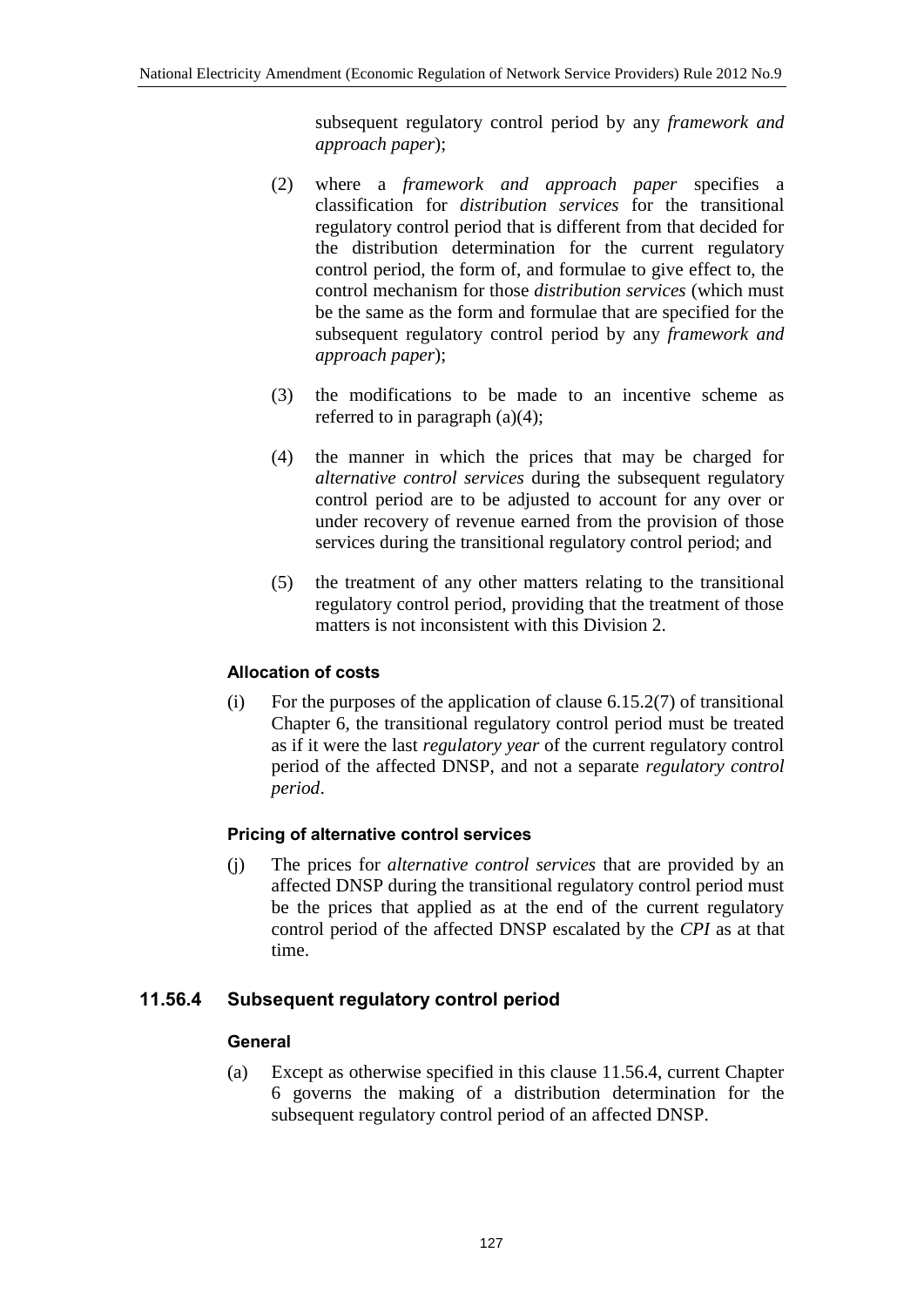### **Calculation of annual revenue requirement and other matters**

- (b) Except as provided in paragraph (d), an affected DNSP must prepare and submit its *regulatory proposal* for the subsequent regulatory control period of the affected DNSP, together with all the information that is required to accompany that *regulatory proposal*, in accordance with current Chapter 6 and as if:
	- (1) the subsequent regulatory control period comprised the transitional regulatory control period (as the first *regulatory year* of the subsequent regulatory control period) and all of the *regulatory years* of the subsequent regulatory control period (as the remaining *regulatory years* of the subsequent regulatory control period); and
	- (2) the transitional regulatory control period were not a separate *regulatory control period*.
- (c) For the purposes of making a distribution determination for an affected DNSP for the subsequent regulatory control period of that affected DNSP, the *AER* must determine:
	- (1) the *annual revenue requirement* of the affected DNSP for each *regulatory year* of its subsequent regulatory control period;
	- (2) the *total revenue requirement* of the affected DNSP for that subsequent regulatory control period;
	- (3) the X factor for each control mechanism for each *regulatory year* of that subsequent regulatory control period; and
	- (4) the opening value of the regulatory asset base for the relevant *distribution system*,

in accordance with current Chapter  $6$  (except that clause  $6.5.9(b)(2)$ ) of current Chapter 6 does not apply to the determination of any X factor) and as if:

- (5) the subsequent regulatory control period comprised the transitional regulatory control period (as the first *regulatory year* of the subsequent regulatory control period) and all of the *regulatory years* of the subsequent regulatory control period (as the remaining *regulatory years* of the subsequent regulatory control period); and
- (6) the transitional regulatory control period were not a separate *regulatory control period*.

For the avoidance of doubt, this paragraph (c) requires the *AER* to determine a notional *annual revenue requirement*, a notional X factor or X factors and a notional opening value of the regulatory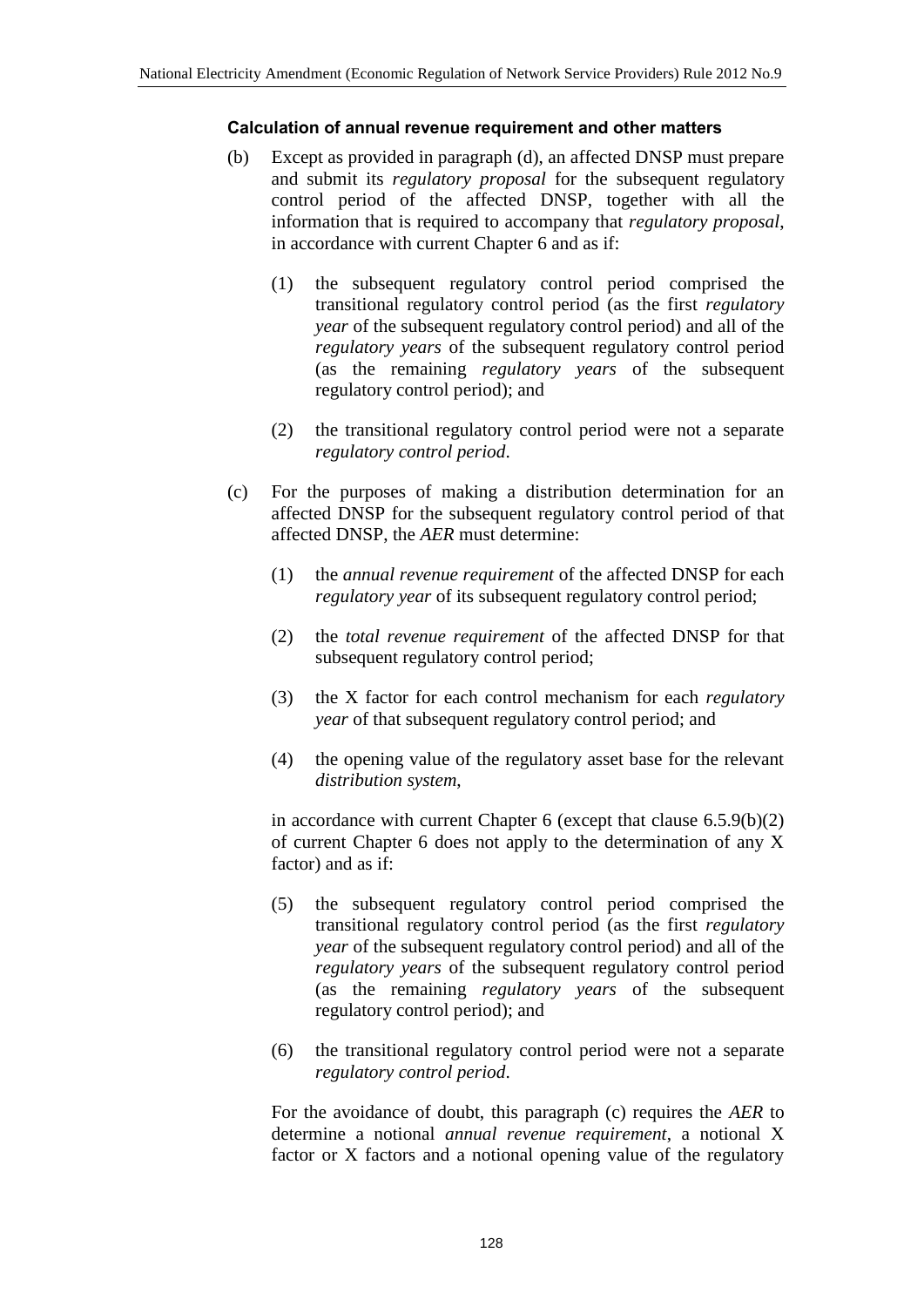asset base for the *regulatory year* that comprises the transitional regulatory control period.

- (d) The transitional regulatory control period of an affected DNSP must be treated as if it were the last *regulatory year* of the current regulatory control period of the affected DNSP, and not a separate *regulatory control period*, for the purposes of the application of the following clauses of current Chapter 6 in respect of a distribution determination for the subsequent regulatory control period of that affected DNSP: clauses 6.25(a), S6.1.1(6) and S6.1.2(7).
- (e) The transitional regulatory control period of an affected DNSP must be treated as if it were the first *regulatory year* of the subsequent regulatory control period of the affected DNSP, and not a separate *regulatory control period*, for the purposes of the application of the following clauses of current Chapter 6 in respect of a distribution determination for the affected DNSP for that subsequent regulatory control period: clauses 6.5.2(i), 6.6.5 and 6.6A.
- (f) The transitional regulatory control period of an affected DNSP must be treated as if it were the first *regulatory year* of the subsequent regulatory control period of that affected DNSP, and not a separate *regulatory control period*, for the purposes of the application of the following clauses of current Chapter 6 in respect of a distribution determination for the affected DNSP for the *regulatory control period* that follows that subsequent regulatory control period: clauses  $6.5.1(e)(1)$ ,  $(3)$  and  $S6.2.1$ .
- (g) Nothing in this clause 11.56.4 has the effect of actually rendering the transitional regulatory control period as the first *regulatory year* of the subsequent regulatory control period and, except for the purposes of the application of paragraphs (b) to (f) in accordance with its terms, the transitional regulatory control period must be treated as a *regulatory control period* that is separate from the subsequent regulatory control period.

### **Adjustment to annual revenue requirement**

- (h) An affected DNSP's *total revenue requirement* for its subsequent regulatory control period must be fully adjusted for the adjustment amount determined in accordance with paragraph (i). The adjustment must be made by increasing (where the adjustment amount is negative) or decreasing (where the adjustment amount is positive) the *annual revenue requirement* of one or more *regulatory years* of the subsequent regulatory control period as the *AER* considers appropriate, provided that the aggregate of all such increases or decreases for the relevant *regulatory years* is equivalent in net present value terms to the adjustment amount.
- (i) For the purposes of paragraph (h), the adjustment amount is calculated as: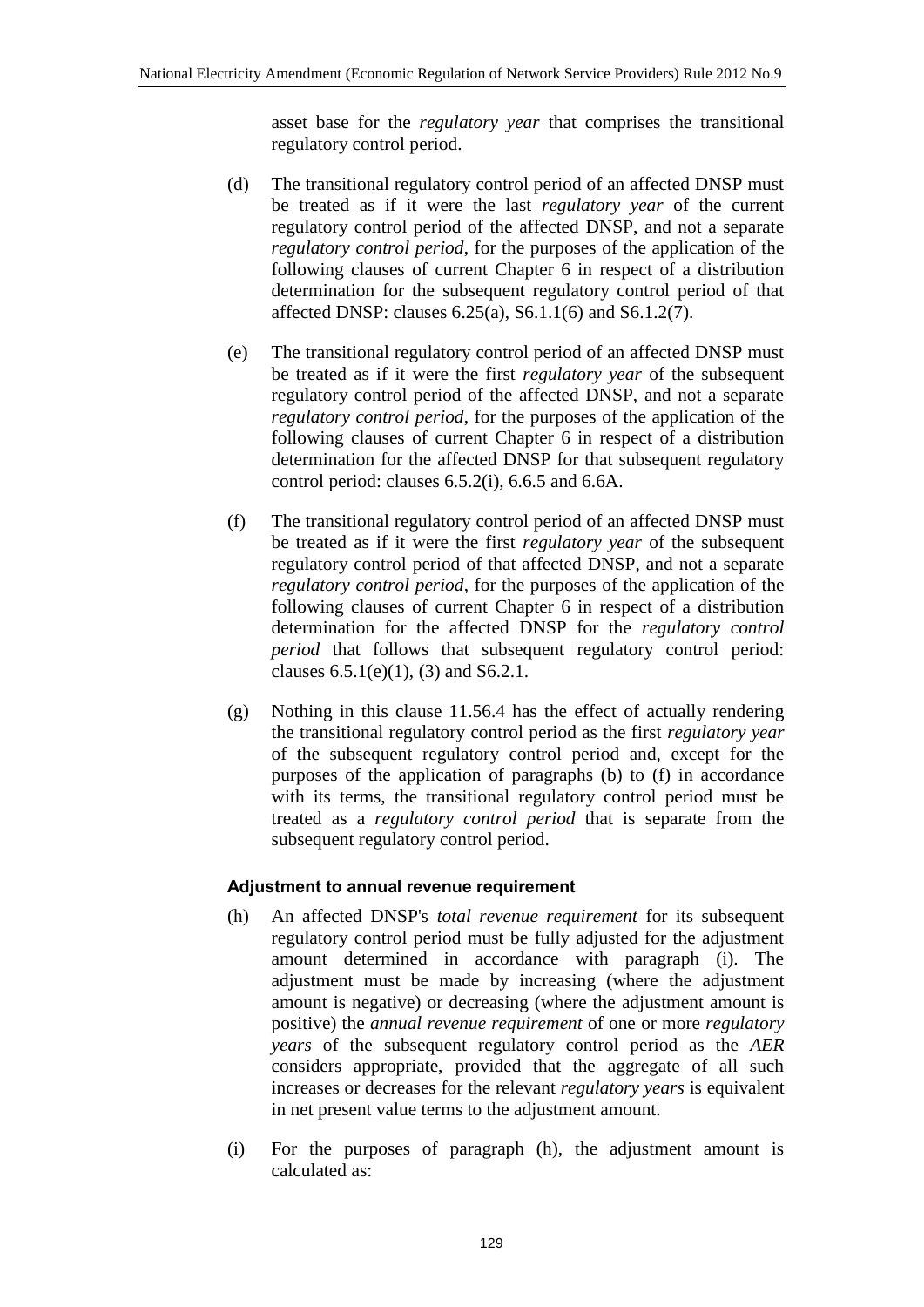- (1) the amount of the *annual revenue requirement* that was approved for the transitional regulatory control period under clause 11.56.3(b) or (d); less
- (2) the amount of the notional *annual revenue requirement* for the transitional regulatory control period that is determined under paragraph (c),

subject to such modifications in relation to the calculation of that adjustment amount as are set out in a *framework and approach paper* that applies in respect of a distribution determination for the subsequent regulatory control period and as are necessary by virtue of the application of a price cap or price control, rather than a revenue cap or revenue control, in respect of any *standard control services* that are provided by the affected DNSP.

(j) The determination by the *AER* of the amount of the notional *annual revenue requirement* for the transitional regulatory control period under paragraph (c), and of the adjustment amount under paragraph (i), are each taken to be constituent decisions for the purposes of clause 6.12.1 of current Chapter 6.

## **Length of subsequent regulatory control period**

- $(k)$  If:
	- (1) an affected DNSP proposes in its *regulatory proposal* a period of 4 *regulatory years* as the period for the subsequent regulatory control period of the affected DNSP, then the *AER* must, in its distribution determination for that subsequent regulatory control period, approve that period as (and that period will be) the *regulatory control period* for the affected DNSP that immediately follows the transitional regulatory control period; or
	- (2) an affected DNSP proposes in its *regulatory proposal*:
		- (i) a period of less than 4 *regulatory years* but not less than 3 *regulatory years*; or
		- (ii) a period of more than 4 *regulatory years*;

as the period for the subsequent regulatory control period of the affected DNSP, then the *AER* may, in its distribution determination for that subsequent regulatory control period, approve that period as (in which case that period will be) the *regulatory control period* for the affected DNSP that immediately follows the transitional regulatory control period,

and the provisions of the *Rules* must be applied consistently with these requirements.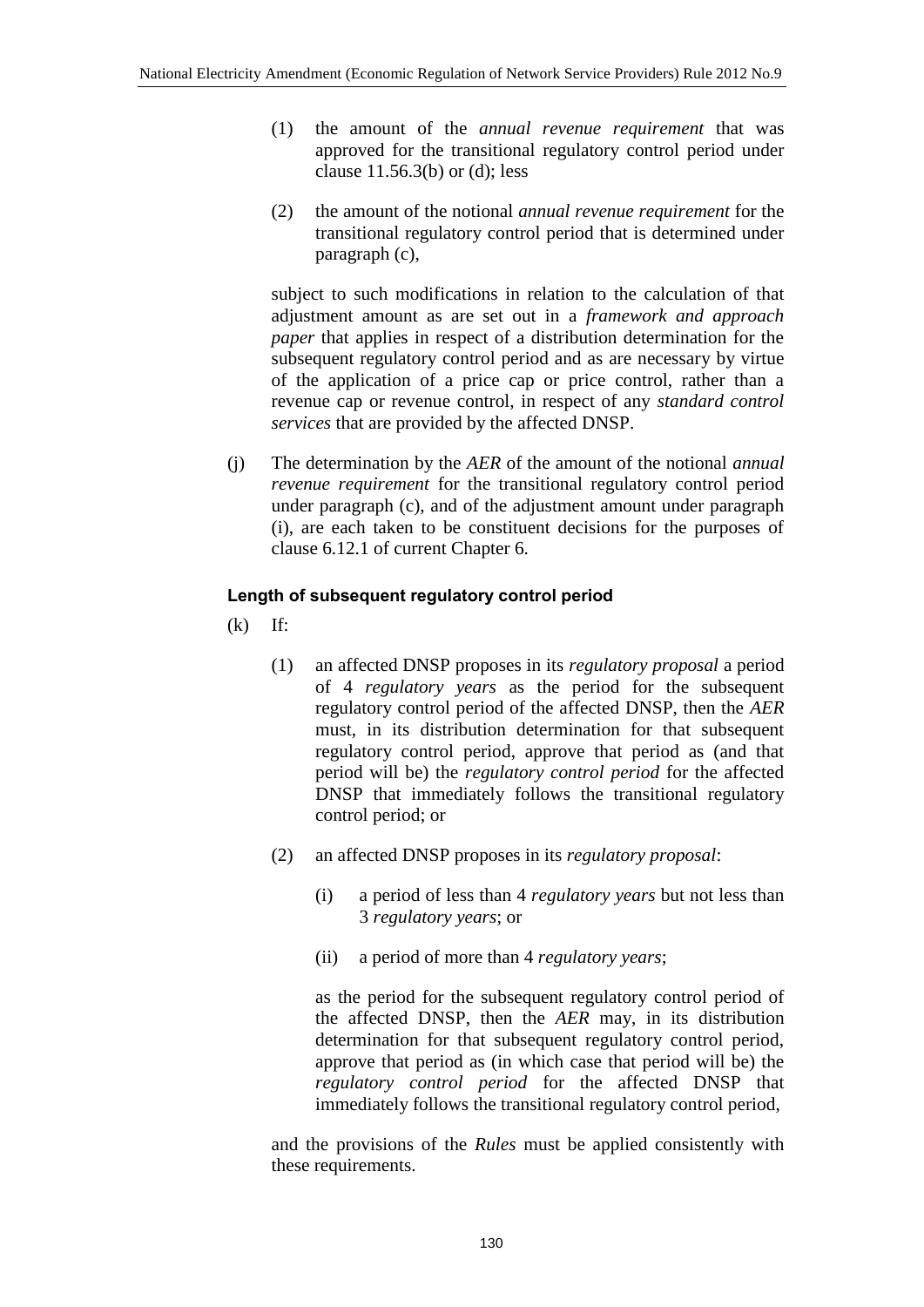### **Modifications to framework and approach paper**

- (l) The *AER* must make the *framework and approach paper* or *papers* that apply in respect of a distribution determination for an affected DNSP for the subsequent regulatory control period of that affected DNSP in two stages, namely:
	- (1) a *framework and approach paper* or *papers* for the matters referred to in clause  $6.8.1(b)(1)$ ,  $(2)(i)$  and  $(ii)$  of current Chapter 6 and in clause  $11.56.3(h)(1)$  and  $(2)$ , which are collectively referred to in this Division 2 as the "Stage 1 F&A paper"; and
	- (2) a *framework and approach paper* or *papers* for the matters referred to in clause  $6.8.1(b)(2)(iii)$  to  $(ix)$  of current Chapter 6 and in clauses  $11.56.3(h)(3)$ ,  $(4)$ ,  $(5)$  and  $11.56.4(i)$ , which are collectively referred to in this Division 2 as the "Stage 2 F&A paper".

#### **Note:**

The matters referred to in clause 11.56.3(h) are required to be included in the Stage 1 or Stage 2 F&A paper, as appropriate, even though they relate to the transitional regulatory control period rather than the subsequent regulatory control period.

- (m) Clause 6.8.1(a)(2) of current Chapter 6 applies in respect of the Stage 1 F&A paper and the Stage 2 F&A paper as if the words "the *AER* has *published* a notice under paragraph (c)(3) stating" were replaced with the words "the *AER* has decided".
- (n) The *AER* must decide to make a Stage 2 F&A paper, for the matters referred to in paragraph  $(l)(2)$ , in accordance with current Chapter 6 (as modified by this clause 11.56.4).

### **Modifications to time periods and process under current Chapter 6**

(o) For the purposes of making a distribution determination for the subsequent regulatory control period of an affected DNSP, current Chapter 6 applies subject to the further modifications set out in the following table:

| <b>Description</b>                                                                                                                                                           | <b>Reference</b>      | <b>Transitional treatment</b>                                                                              |
|------------------------------------------------------------------------------------------------------------------------------------------------------------------------------|-----------------------|------------------------------------------------------------------------------------------------------------|
| Timing for a<br><b>Distribution Network</b><br><i>Service Provider</i> to<br>request the AER to<br>make an amended or<br>replacement <i>framework</i><br>and approach paper. | Clause<br>6.8.1(c)(1) | Clause $6.8.1(c)(1)$ does not<br>apply in respect of the<br>Stage 1 F&A paper or the<br>Stage 2 F&A paper. |
| Timing for the AER to                                                                                                                                                        | 'lause                | Clause $6.8.1(c)(2)$ does not                                                                              |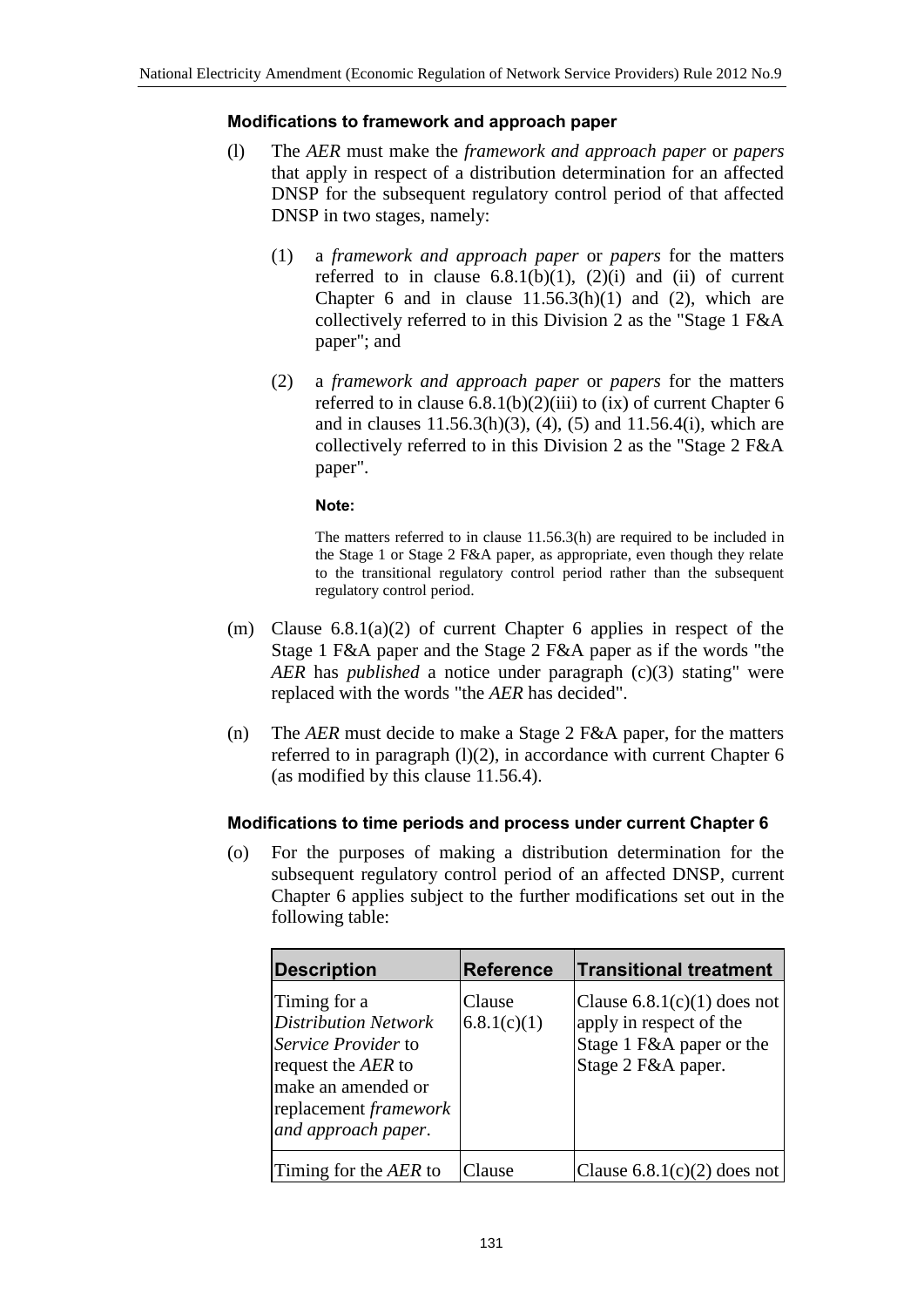| <b>Description</b>                                                                                                                                             | <b>Reference</b>                            | <b>Transitional treatment</b>                                                                                                  |
|----------------------------------------------------------------------------------------------------------------------------------------------------------------|---------------------------------------------|--------------------------------------------------------------------------------------------------------------------------------|
| <i>publish</i> a notice inviting<br>submissions on whether<br>it is necessary or<br>desirable to amend or<br>replace a <i>framework</i><br>and approach paper. | 6.8.1(c)(2)                                 | apply in respect of the<br>Stage 1 F&A paper or the<br>Stage 2 F&A paper.                                                      |
| Timing for the <i>AER's</i><br>decision on the<br>amendment or<br>replacement of a<br>framework and<br>approach paper.                                         | Clause<br>6.8.1(c)(3)                       | Clause $6.8.1(c)(3)$ and (d)<br>do not apply in respect of<br>the Stage 1 F&A paper or<br>the Stage 2 F&A paper.               |
| Timing for the AER to<br>make, amend or replace<br>a framework and<br>approach paper.                                                                          | Clause<br>6.8.1(e)                          | "23 months" is replaced<br>with "27 months" for the<br>Stage 1 F&A paper and<br>with "17 months" for the<br>Stage 2 F&A paper. |
| Timing for submission<br>of information about<br>forecasting<br>methodology                                                                                    | Clause<br>6.8.1A(b)(1)                      | "24 months" is replaced<br>with "19 months".                                                                                   |
| Timing for the<br><b>Distribution Network</b><br>Service Provider to<br>submit a <i>regulatory</i><br>proposal.                                                | Clause<br>6.8.2(b)(1)                       | "17 months" is replaced<br>with "13 months".                                                                                   |
| Publication of an issues<br>paper with respect to a<br>regulatory proposal.                                                                                    | Clause<br>$6.9.3(b)$ , $(b1)$<br>and $(b2)$ | These rules do not apply.                                                                                                      |
| Written submissions on<br>regulatory proposal.                                                                                                                 | Clause<br>6.9.3(c)                          | Clause $6.9.3(c)$ of former<br>Chapter 6 applies instead<br>of clause $6.9.3(c)$ of<br>current Chapter 6.                      |
| Written submissions on<br>draft distribution<br>determination.                                                                                                 | Clause<br>6.10.2(c)                         | Clause $6.10.2(c)$ of former<br>Chapter 6 applies instead<br>of clause $6.10.2(c)$ of<br>current Chapter 6.                    |
| Period in which<br><b>Distribution Network</b><br>Service Provider may<br>submit a revised                                                                     | Clause<br>6.10.3(a)                         | Clause $6.10.3(a)$ of former<br>Chapter 6 applies instead<br>of clause $6.10.3(a)$ of<br>current Chapter 6.                    |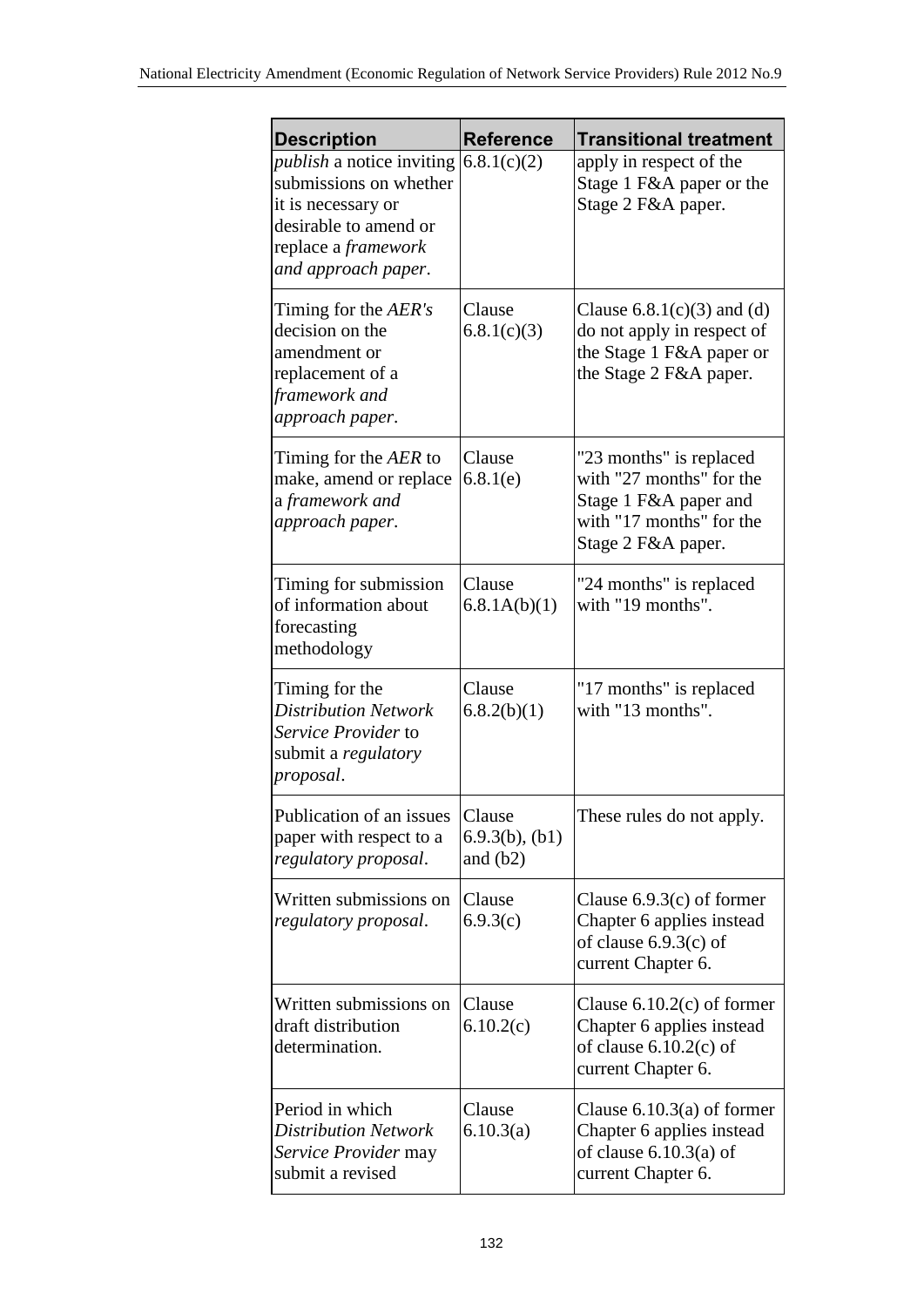| <b>Description</b>                                      | <b>Reference</b> | <b>Transitional treatment</b>                |
|---------------------------------------------------------|------------------|----------------------------------------------|
| regulatory proposal.                                    |                  |                                              |
| Submissions on<br>specified matters                     |                  | Clause 6.10.4 This rule does not apply.      |
| Notification of value of Clause<br>dual function assets | 6.25(a)          | "32 months" is replaced<br>with "20 months". |

- (p) For the purposes of making a distribution determination for the subsequent regulatory control period of an affected DNSP, the *AER* must:
	- (1) *publish* an invitation to attend a public forum on the *regulatory proposal* submitted or resubmitted under clause 6.8.2 or 6.9.2 (as the case may be) of current Chapter 6 (as modified under paragraph (o)) and on the proposed *Negotiated Distribution Service Criteria published* under clause 6.9.3(a)(1) of current Chapter 6; and
	- (2) hold a public forum on that *regulatory proposal* and those proposed *Negotiated Distribution Service Criteria* not more than 15 *business days* after the *publication* of the invitation under clause 6.9.3(a)(2) of current Chapter 6

## **Pricing proposals**

(q) A *pricing proposal* for a *regulatory year* of the subsequent regulatory control period of an affected DNSP must comply with the requirements set out in a *framework and approach paper* under clause 11.56.3(h)(4).

# **11.56.5 Review of past capital expenditure**

For the purposes of the application of clause S6.2.2A of current Chapter 6 in respect of an affected DNSP:

- (a) the review period (as defined in clause S6.2.2A(a1) of current Chapter 6) does not include the transitional regulatory control period or any *regulatory year* that precedes the transitional regulatory control period;
- (b) capital expenditure incurred in the *regulatory year* in which the first *Capital Expenditure Incentive Guidelines* were *published* or any prior *regulatory year* is excluded from the capital expenditure referred to in clause S6.2.2A(d) for the purposes of determining whether the *margin requirement* has been satisfied and clause S6.2.2A(i) does not apply in respect of any margin that forms part of that excluded capital expenditure; and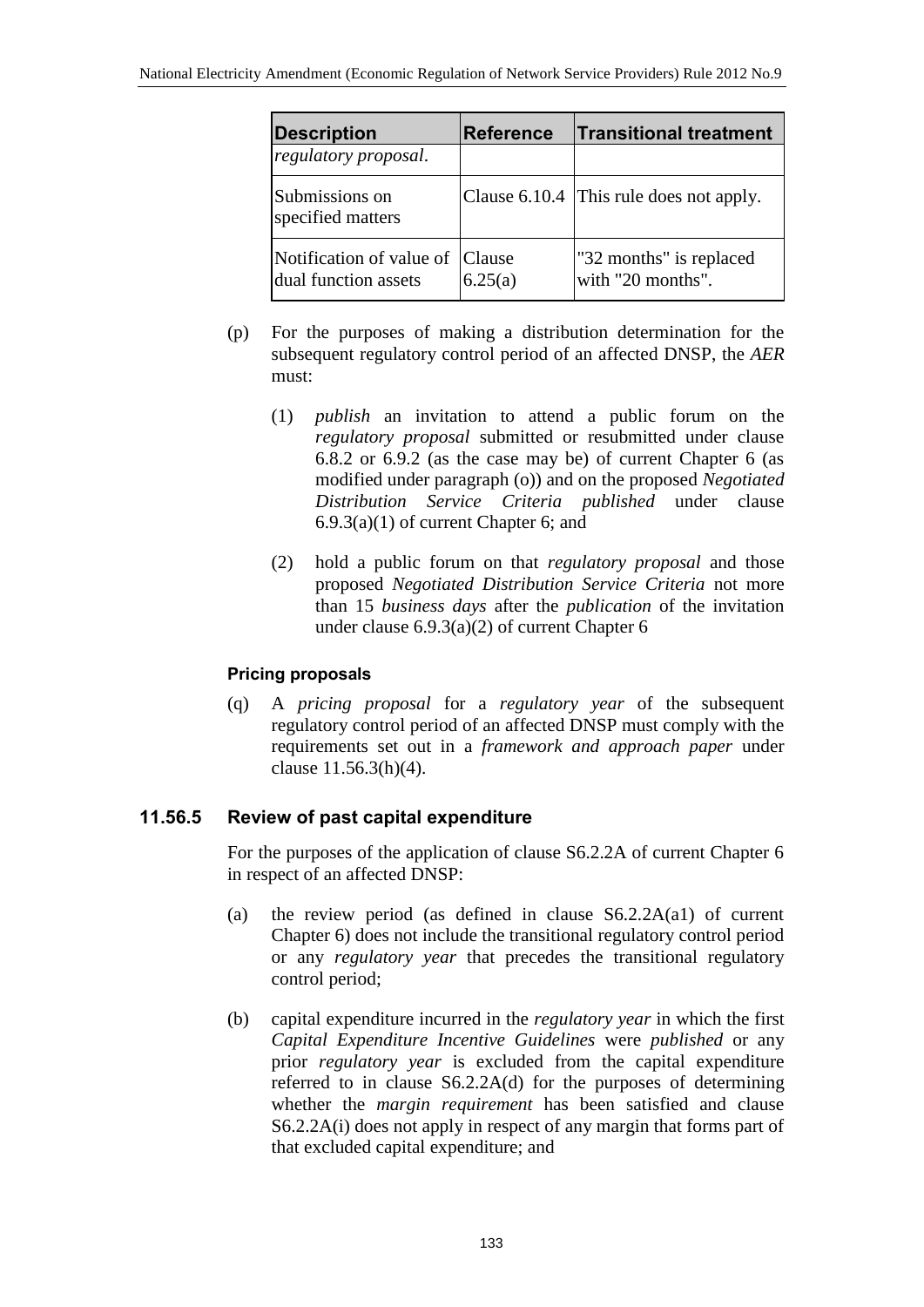(c) capital expenditure incurred in the *regulatory year* in which the first *Capital Expenditure Incentive Guidelines* were *published* or any prior *regulatory year* is excluded from the capital expenditure referred to in clause S6.2.2A(e) for the purposes of determining whether the capitalisation requirement has been satisfied and clause S6.2.2A(j) does not apply in respect of any capitalised operating expenditure that forms part of that excluded capital expenditure.

# **Division 3 Transitional provisions for NSW and Tasmanian Transmission Network Service Providers and Directlink**

# **11.57 General provisions**

## **11.57.1 Definitions**

In this Division 3:

**affected TNSP** means the NSW TNSP or the Tasmanian TNSP.

**Amending Rules** means Schedules 2 and 3 of the *National Electricity Amendment (Economic Regulation of Network Service Providers) Rule 2012*.

**commencement date** means the date the Amending Rules come into force.

**current Chapter 6A** means Chapter 6A of the *Rules* as in force immediately after the Amending Rules come into force.

**current regulatory control period** of an affected TNSP, means the *regulatory control period* for the affected TNSP that immediately precedes the transitional regulatory control period.

**Directlink** means the *Transmission Network Service Provider* that owns, controls or operates the electricity transmission link between New South Wales and Queensland known as Directlink.

**former Chapter 6A** means Chapter 6A of the *Rules* as in force immediately before the Amending Rules come into force.

**NSW TNSP** means the energy services corporation constituted under section 6A of the *Energy Services Corporations Act 1995* (NSW) and specified in Part 1A of Schedule 1 to that Act, or any successor to its business.

**subsequent regulatory control period**, of an affected TNSP, means the *regulatory control period* for the affected TNSP that immediately follows the transitional regulatory control period.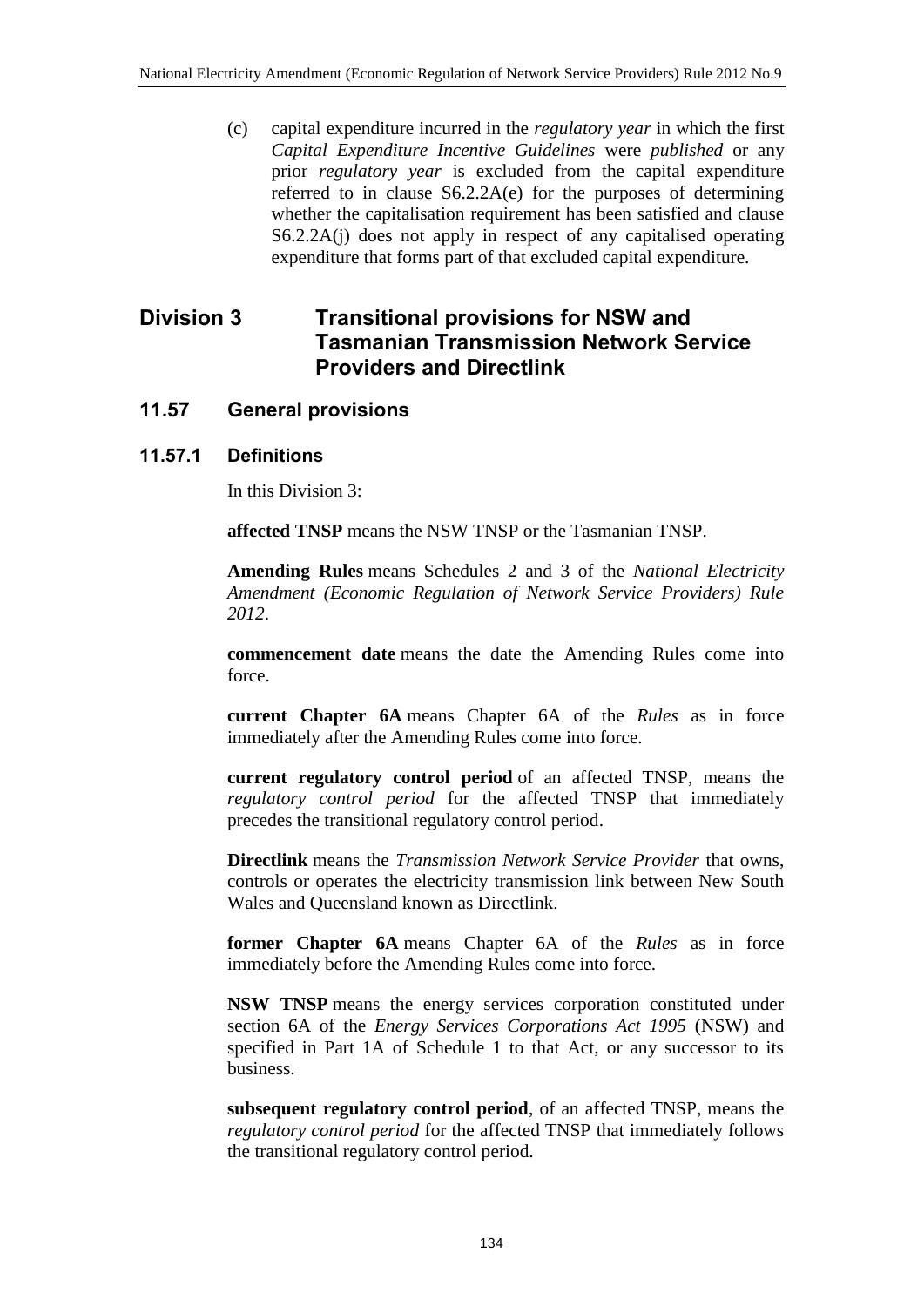#### **Note:**

The definition of *regulatory control period* for the purposes of this definition is affected by clause 11.58.4(l).

**Tasmanian TNSP** means Transend Networks Pty Ltd ACN 082 586 892 or any successor to its business.

**transitional Chapter 6A** has the meaning given to it in clause 11.57.2.

**transitional regulatory control period** means a period of one year that commences on 1 July 2014 and ends on 30 June 2015.

**transitional Revenue Proposal**, for an affected TNSP, means a *Revenue Proposal* relating to *prescribed transmission services* provided by means of, or in connection with, a *transmission system* that is owned, controlled or operated by the affected TNSP, being a *Revenue Proposal* that is for the transitional regulatory control period.

#### **Note:**

The definition of *Revenue Proposal* for the purposes of this definition is affected by clause 11.57.2(b).

## **11.57.2 Transitional Chapter 6A**

For the purposes of this Division 3, **transitional Chapter 6A** means current Chapter 6A except that:

- (a) the following clauses are omitted: clauses  $6A.4.1(b)$ ,  $6A.4.2$ ,  $6A.5.1$ , 6A.5.3, 6A.5.4, 6A.5.5(a), (b), 6A.6.2(a)-(l), 6A.6.3, 6A.6.4, 6A.6.6, 6A.6.7, 6A.6.8, 6A.6.9, 6A.7.1, 6A.7.3(j)(6A), 6A.8, 6A.10.1A, 6A.10.1B, 6A.11.1, 6A.11.2, 6A.11.2A, 6A.11.3(b), (b1), (b2), 6A.12, 6A.13.2, 6A.13.2A, 6A.14.1(1), (2), (3), (4), (5B), (5C), (5D), (5E), (5F), 6A.14.2(b), 6A.14.3(b)-(i), Schedule 6A.1, S6A.2.1, S6A.2.2A, S6A.2.2B, S6A.2.3 and S6A.2.4;
- (b) clause  $6A.10.1(a)$ -(h) are deleted and replaced with the following:
	- "(a) An affected TNSP must submit a transitional Revenue Proposal to the *AER* at least 5 months before the expiry of the current regulatory control period of that affected TNSP.
	- (b) A transitional regulatory proposal must include (but need not be limited to) the following matters:
		- (1) an amount that the affected TNSP proposes will be the *maximum allowed revenue* for the transitional regulatory control period, it being acknowledged that such amount will not be calculated in accordance with the provisions of the Rules that would otherwise apply to the calculation of the *maximum allowed revenue*; and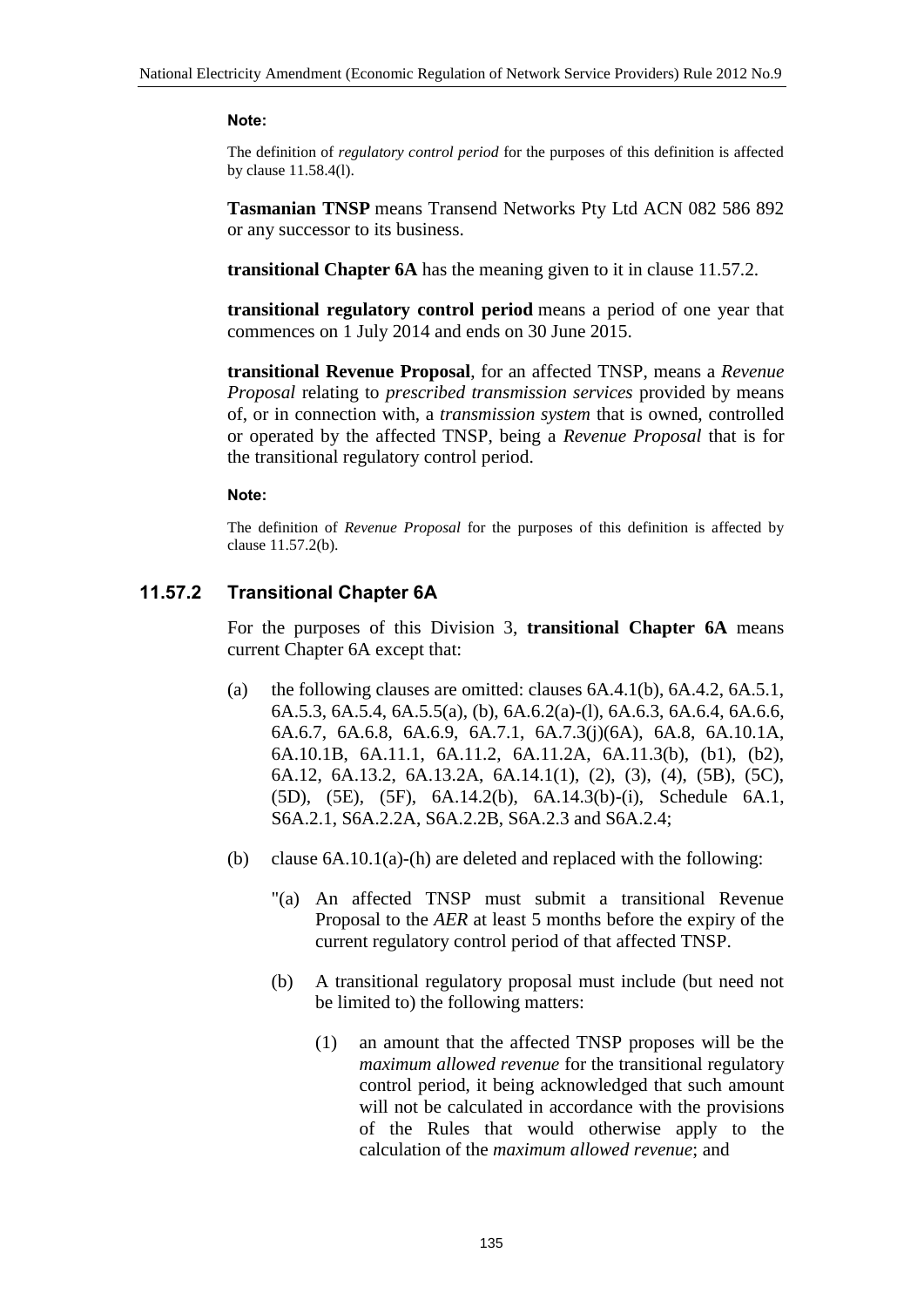- (2) the matters referred to in clause  $6A.10.1(f)(2)$  of current Chapter 6A.
- (c) The *Revenue Proposal* must comply with the requirements of, and must contain or be accompanied by such information as is required by, any relevant *regulatory information instrument*.";
- (c) in clauses  $6A.7.2(i)(4)$  and  $6A.7.3(i)(4)$ , all the words after "the time" cost of money" are deleted;
- (d) clause 6A.11.3(c) of former Chapter 6A applies instead of clause 6A.11.3(c) of current Chapter 6A but as if the reference to 30 *business days* were a reference to 20 *business days*;
- (e) all references in a rule (other than rule 6A.12) to a draft decision under rule 6A.12 are deleted;

#### **Note:**

Rule 6A.12 is excluded from transitional Chapter 6A under paragraph (a) above.

- (f) in clause 6A.13.3, the words "3 months" are substituted for the words "2 months";
- (g) clause 6A.14.1 includes as additional decisions:
	- (1) "a decision on the commencement and length of the *regulatory control period*";
	- (2) "a decision on the values that are to be attributed to the *performance incentive scheme parameters* for any *service target performance incentive scheme* that is to apply to the *Transmission Network Service Provider* in respect of the *regulatory control period*"; and
	- (3) "a decision on the values that are to be attributed to the *efficiency benefit sharing scheme parameters* for any *efficiency benefit sharing scheme* that is to apply to the *Transmission Network Service Provider* in respect of the *regulatory control period*"; and
- (h) any provisions of transitional Chapter 6A that pertain to:
	- (1) the submission or *publication* of a proposed *pricing methodology* or a proposed *negotiating framework*;
	- (2) the resubmission or *publication* of documents under rule 6A.11;
	- (3) the *publication* of the *AER's* proposed *Negotiated Transmission Service Criteria*; or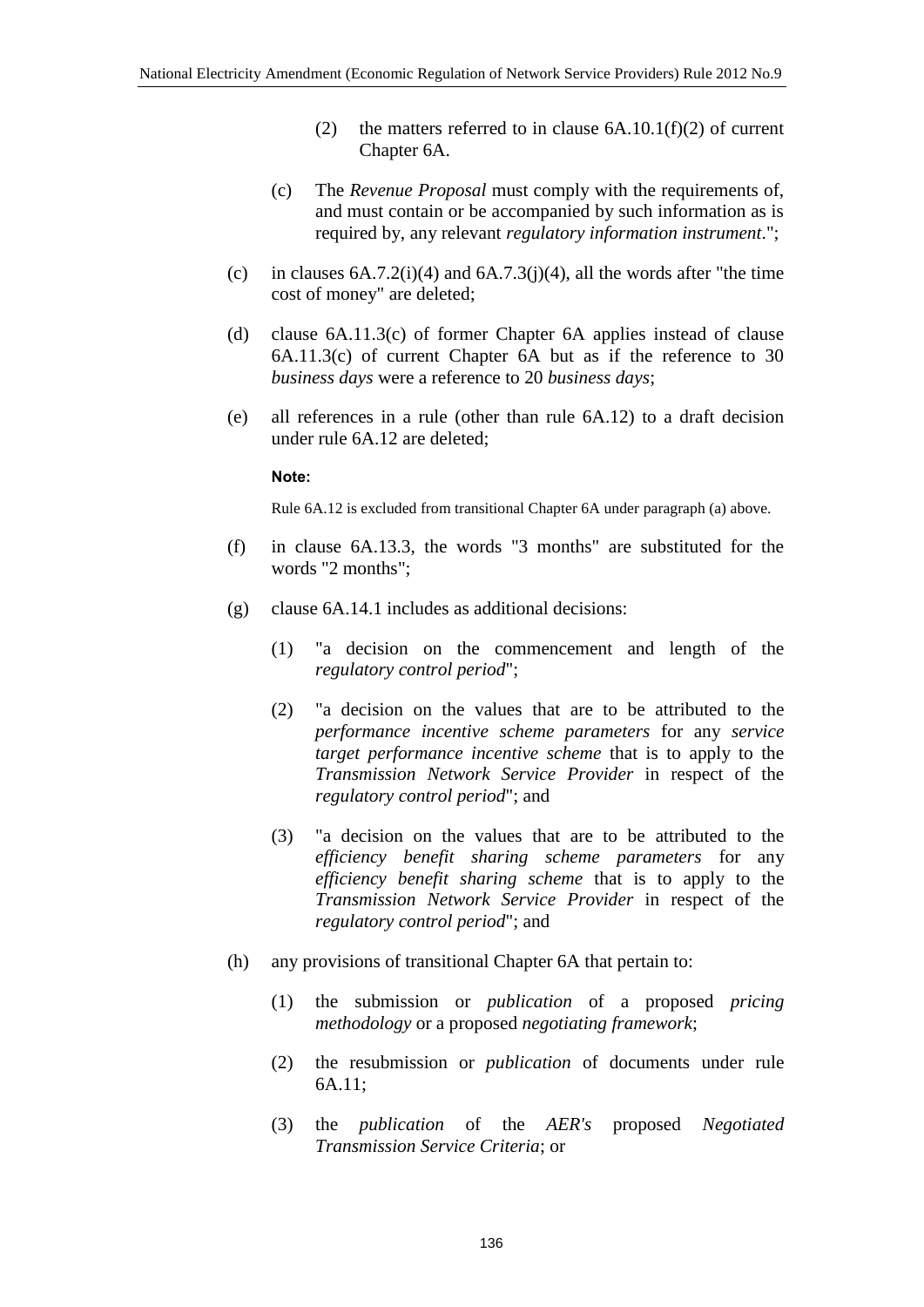(4) the *publication* or assessment by the *AER* of, or consultation on, the documents and matters referred to in subparagraphs (1) to (3),

do not apply to that extent for the purposes of the *AER* making a *transmission determination* for the transitional regulatory control period.

## **11.57.3 Application of rule 11.58**

Rule 11.58 prevails to the extent of any inconsistency over any other clause of the *Rules*.

# **11.58 Special provisions applying to affected TNSPs**

## **11.58.1 Requirement to make transmission determination**

- (a) The *AER* must, in accordance with transitional Chapter 6A and this Division 3, make for the transitional regulatory control period a *transmission determination* for each *transmission system* that is owned, controlled or operated by the affected TNSP and in respect of which the *AER* made a *transmission determination* for the current regulatory control period of that affected TNSP.
- (b) A *transmission determination* referred to in paragraph (a) must, among other things, set out the amount that the *AER* approves as the affected TNSP's *maximum allowed revenue* for the transitional regulatory control period in accordance with clause 11.58.3.

## **11.58.2 Requirement to submit a transitional Revenue Proposal**

(a) A transitional Revenue Proposal must comply with the requirements of transitional Chapter 6A and this Division 3.

## **Additional information to accompany transitional Revenue Proposal**

- (b) At the same time as an affected TNSP submits its transitional Revenue Proposal to the *AER*, it must also submit the following accompanying information to the *AER*:
	- (1) an indicative estimate of the value of the regulatory asset base for the relevant *transmission system* as at the beginning of the transitional regulatory control period;
	- (2) an indicative range for the rate of return that should be applied to the regulatory asset base referred to in subparagraph (1), which takes into account available market information and expected market trends, and has regard to the *Rate of Return Guidelines published* by the *AER*;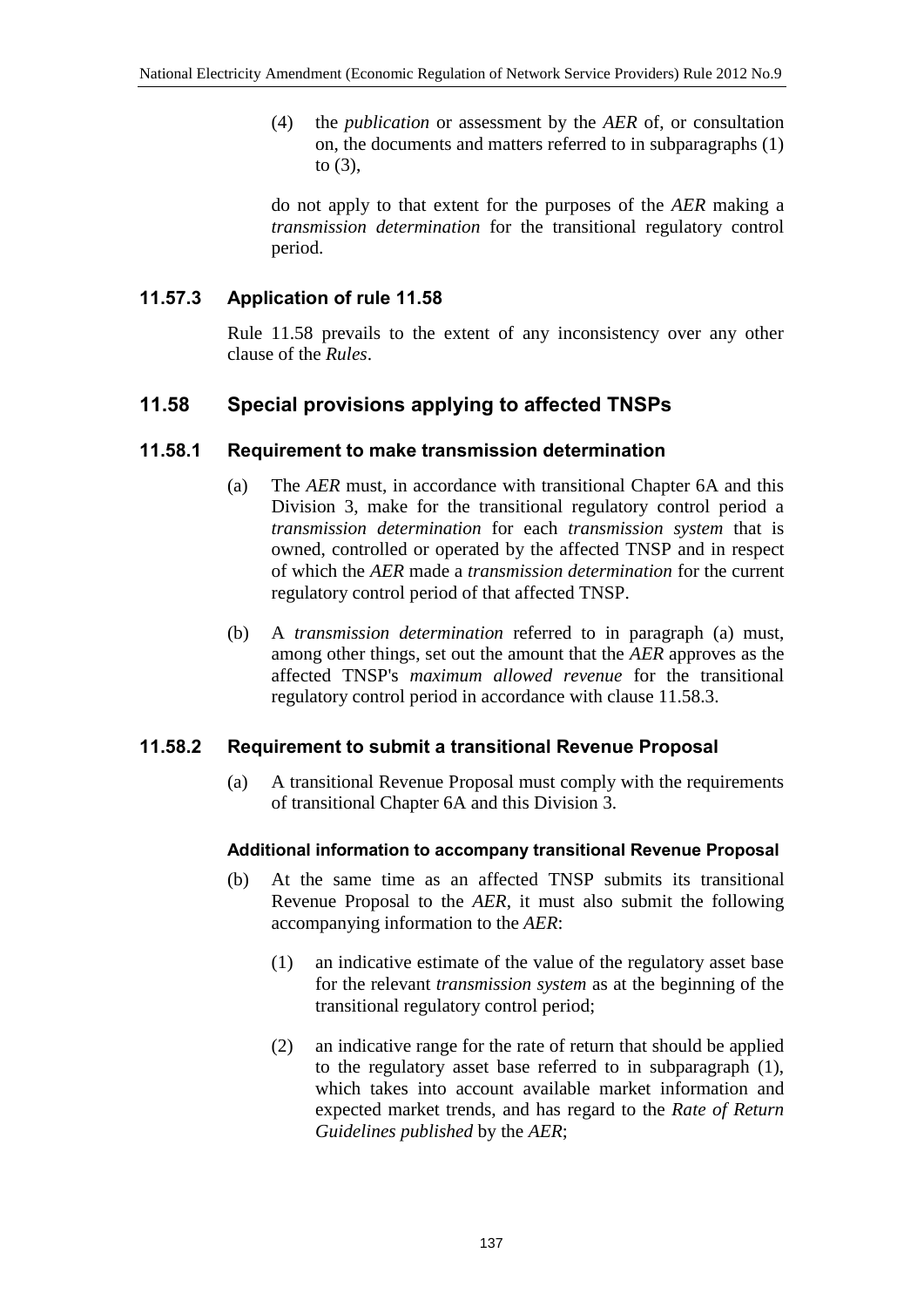- (3) an indicative estimate of forecast operating expenditure and capital expenditure for the transitional regulatory control period;
- (4) an indicative estimate of the cost of corporate tax and depreciation for the transitional regulatory control period;
- (5) an indicative range of the affected TNSP's revenue requirements, for the provision of *prescribed transmission services*, for the transitional regulatory control period and for each of the subsequent four *regulatory years*, which is based on the information and inputs referred to in subparagraphs (1) to (4) and such other information or inputs as the affected TNSP considers to be relevant and as it includes in the information that accompanies the transitional Revenue Proposal;
- (6) a summary of the affected TNSP's plan for expenditure for the transitional regulatory control period and the subsequent four *regulatory years*, together with an explanation of how this proposed expenditure is consistent with the proposed *maximum allowed revenue* that is set out in the transitional Revenue Proposal;
- (7) the revenue that the affected TNSP estimates it will earn from the provision of *prescribed transmission services* during the last *regulatory year* of its current regulatory control period; and
- (8) such other information or inputs as the affected TNSP considers to be relevant to the approval by the *AER*, under clause 11.58.3, of its *maximum allowed revenue* for the transitional regulatory control period.

## **11.58.3 Transmission determination for a transitional regulatory control period**

### **Content of transmission determination - general**

- (a) Without otherwise limiting the operation of clause 6A.14.1 of transitional Chapter 6A, a *transmission determination* made by the *AER* for an affected TNSP for the transitional regulatory control period must:
	- (1) specify the commencement and length of the *regulatory control period* consistently with the commencement and length of the transitional regulatory control period;
	- (2) specify that no *capital expenditure sharing scheme* or *small-scale incentive scheme* applies to the affected TNSP for the transitional regulatory control period;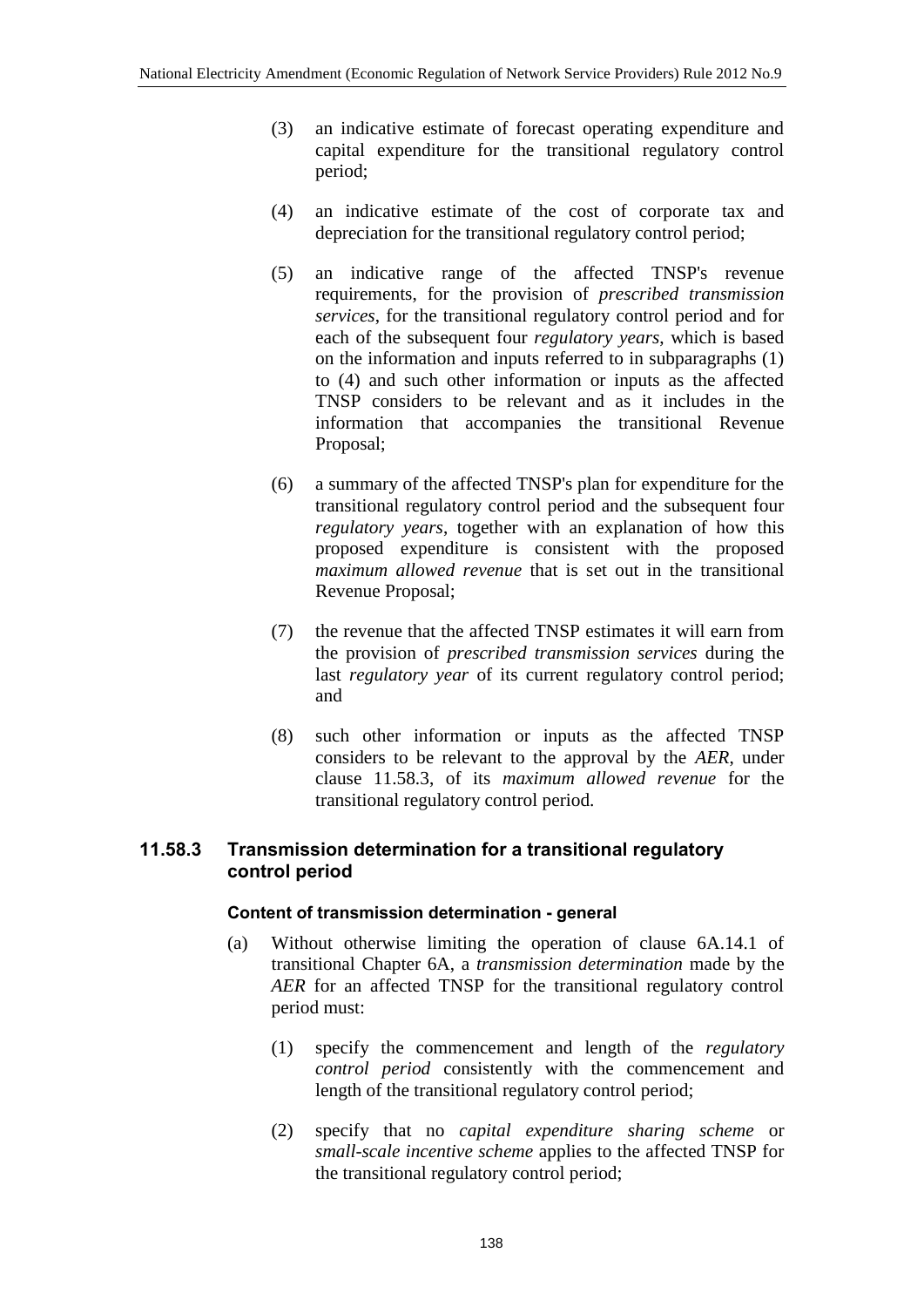- (3) specify that the *efficiency benefit sharing scheme* and *service target performance incentive scheme* that applied to the affected TNSP under the *transmission determination* for its current regulatory control period apply to the affected TNSP for the transitional regulatory control period subject to such modifications as are set out in the *framework and approach paper* that is *published* in respect of the subsequent regulatory control period of the affected TNSP (including as to the incentives under, and the non-application of, the relevant scheme);
- (4) specify the "terrorism event" as defined in the *Rules* immediately prior to the date the *National Electricity Amendment (Cost pass through arrangements for Network Service Providers) Rule 2012* came into force as an additional *pass through event* that is to apply for the transitional regulatory control period;
- (5) approves, as the *negotiating framework* that is to apply to the affected TNSP for the transitional regulatory control period, the *negotiating framework* that was approved as part of the *transmission determination* for the current regulatory control period of the affected TNSP;
- (6) specify, as the *Negotiated Transmission Service Criteria* for the affected TNSP, the *Negotiated Transmission Service Criteria* that were specified as part of the *transmission determination* for the current regulatory control period of the affected TNSP; and
- (7) approve, as the *pricing methodology* for the affected TNSP, the *pricing methodology* which was approved as part of the *transmission determination* for the current regulatory control period of the affected TNSP.

## **Maximum allowed revenue**

(b) The *AER* must only approve the amount that is proposed by an affected TNSP to be its *maximum allowed revenue* for the transitional regulatory control period, as set out by the affected TNSP in its transitional Revenue Proposal, if the *AER* is satisfied that the amount is such that the recovery of it by the affected TNSP is reasonably likely to minimise variations in prices between the affected TNSP's current regulatory control period, transitional regulatory control period and subsequent regulatory control period and between the *regulatory years* of the subsequent regulatory control period.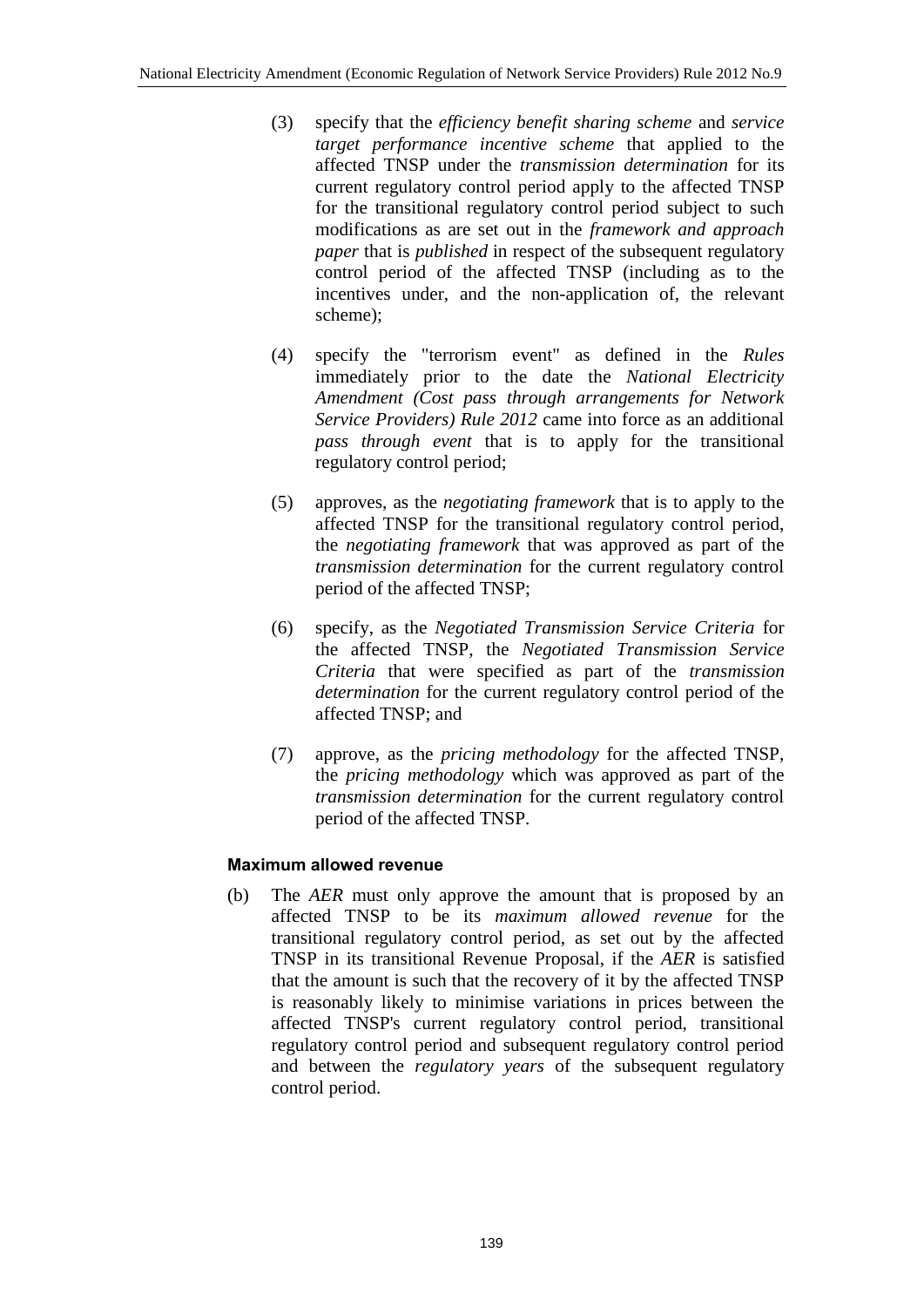#### **Note:**

In deciding whether or not to approve such an amount, the *AER* must also take into account the *national electricity objective* and the revenue and pricing principles: see *National Electricity Law*, s.16(1)(a) and (2)(a).

- (c) In deciding whether or not to approve an amount as referred to in paragraph (b), the *AER* must have regard to the following:
	- (1) the fact that the *maximum allowed revenue* for the transitional regulatory control period is an estimate that is based on indicative inputs and that the *transmission determination* for the subsequent regulatory control period will make an adjustment to the *total revenue cap* for the subsequent regulatory control period in accordance with clause 11.58.4(i) and  $(i)$ ;
	- (2) the information included in or accompanying the transitional Revenue Proposal;
	- (3) submissions received in the course of consulting on the transitional Revenue Proposal; and
	- (4) analysis undertaken by or for the *AER* in connection with the transitional Revenue Proposal.
- (d) If the *AER* does not approve the amount that is proposed by the affected TNSP as its *maximum allowed revenue* for the transitional regulatory control period, then the *AER* must approve an amount as the *maximum allowed revenue* of the affected TNSP for the transitional regulatory control period that it is satisfied is such that the recovery of it by the affected TNSP is reasonably likely to minimise variations in prices between the affected TNSP's current regulatory control period, transitional regulatory control period and subsequent regulatory control period and between the *regulatory years* of the subsequent regulatory control period.

#### **Note:**

In deciding on such an amount, the *AER* must also take into account the *national electricity objective* and the revenue and pricing principles: see *National Electricity Law*, s.16(1)(a) and (2)(a).

- (e) A decision of the *AER* under this clause 11.58.3 to approve an amount as the *maximum allowed revenue* of an affected TNSP for the transitional regulatory control period is taken to be a decision for the purposes of clause 6A.14.1 of transitional Chapter 6A.
- (f) An amount approved by the *AER* under this clause 11.58.3 as the *maximum allowed revenue* of an affected TNSP for the transitional regulatory control period is to be taken, for the purpose of the *Rules*, to be the *maximum allowed revenue* of the affected TNSP for the transitional regulatory control period.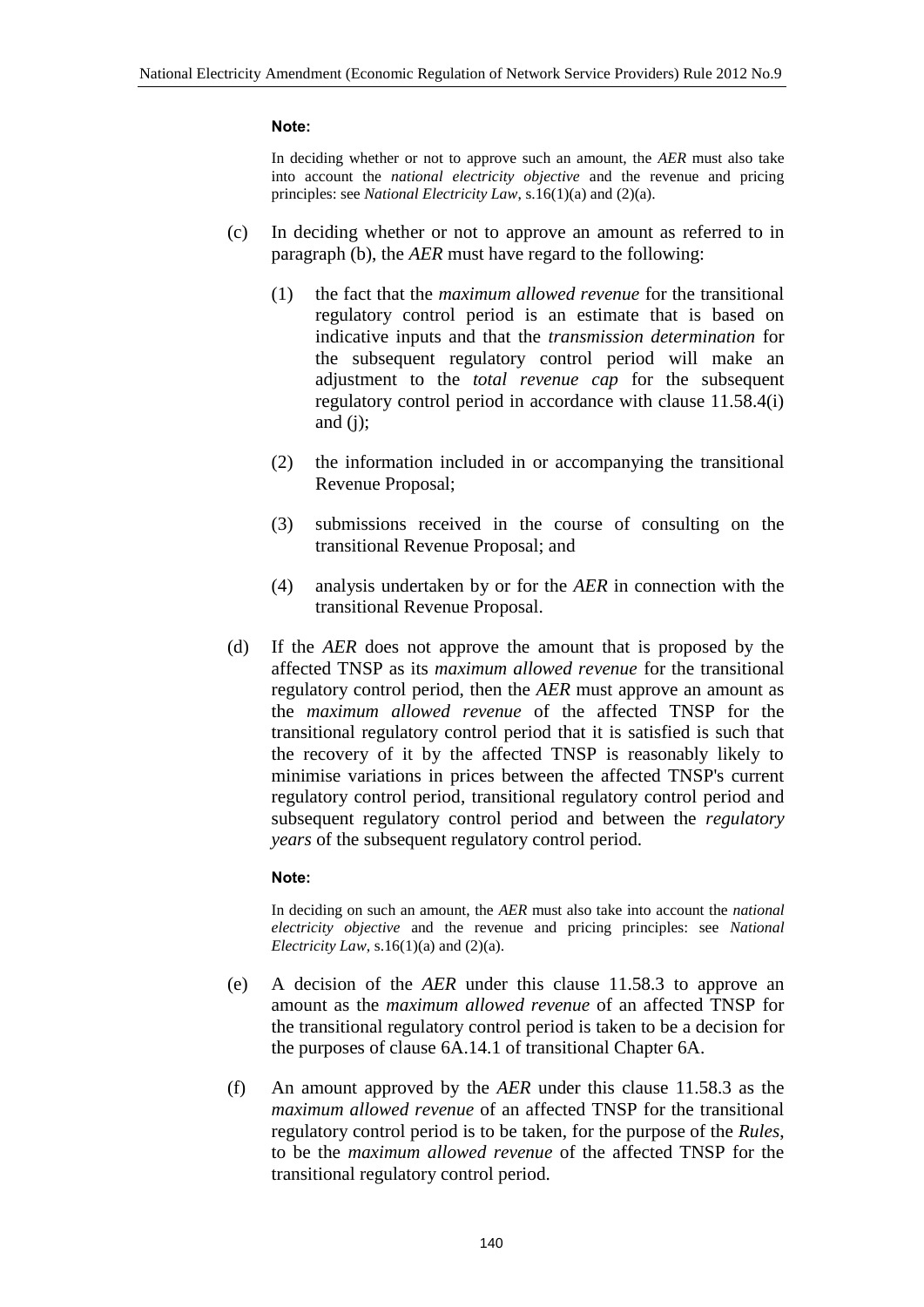### **Framework and approach paper**

- (g) A *framework and approach paper* that is *published* in respect of the subsequent regulatory control period of an affected TNSP may specify the following matters in relation to the *transmission determination* for that affected TNSP for the transitional regulatory control period:
	- (1) the modifications to be made to an incentive scheme as referred to in paragraph  $(a)(3)$ ; and
	- (2) the treatment of any other matters relating to the transitional regulatory control period, providing that the treatment of those matters is not inconsistent with this Division 3.

## **Pricing methodology guidelines**

(h) An amendment or replacement of the *pricing methodology guidelines* that is made after the commencement date will have no effect in respect of the *pricing methodology* that applies for a transitional regulatory control period.

## **11.58.4 Subsequent regulatory control period**

### **General**

(a) Except as otherwise specified in this clause 11.58.4, current Chapter 6A will govern the making of a *transmission determination* for the subsequent regulatory control period of an affected TNSP.

### **Calculation of maximum allowed revenue and other matters**

- (b) Except as provided in paragraph (d), an affected TNSP must prepare and submit its *Revenue Proposal* for the subsequent regulatory control period of the affected TNSP, together with all the information that is required to accompany that *Revenue Proposal*, in accordance with current Chapter 6A and as if:
	- (1) the subsequent regulatory control period comprised the transitional regulatory control period (as the first *regulatory year* of the subsequent regulatory control period) and all of the *regulatory years* of the subsequent regulatory control period (as the remaining *regulatory years* of the subsequent regulatory control period); and
	- (2) the transitional regulatory control period were not a separate *regulatory control period*.
- (c) For the purposes of making a *transmission determination* for an affected TNSP for the subsequent regulatory control period of that affected TNSP, the *AER* must determine: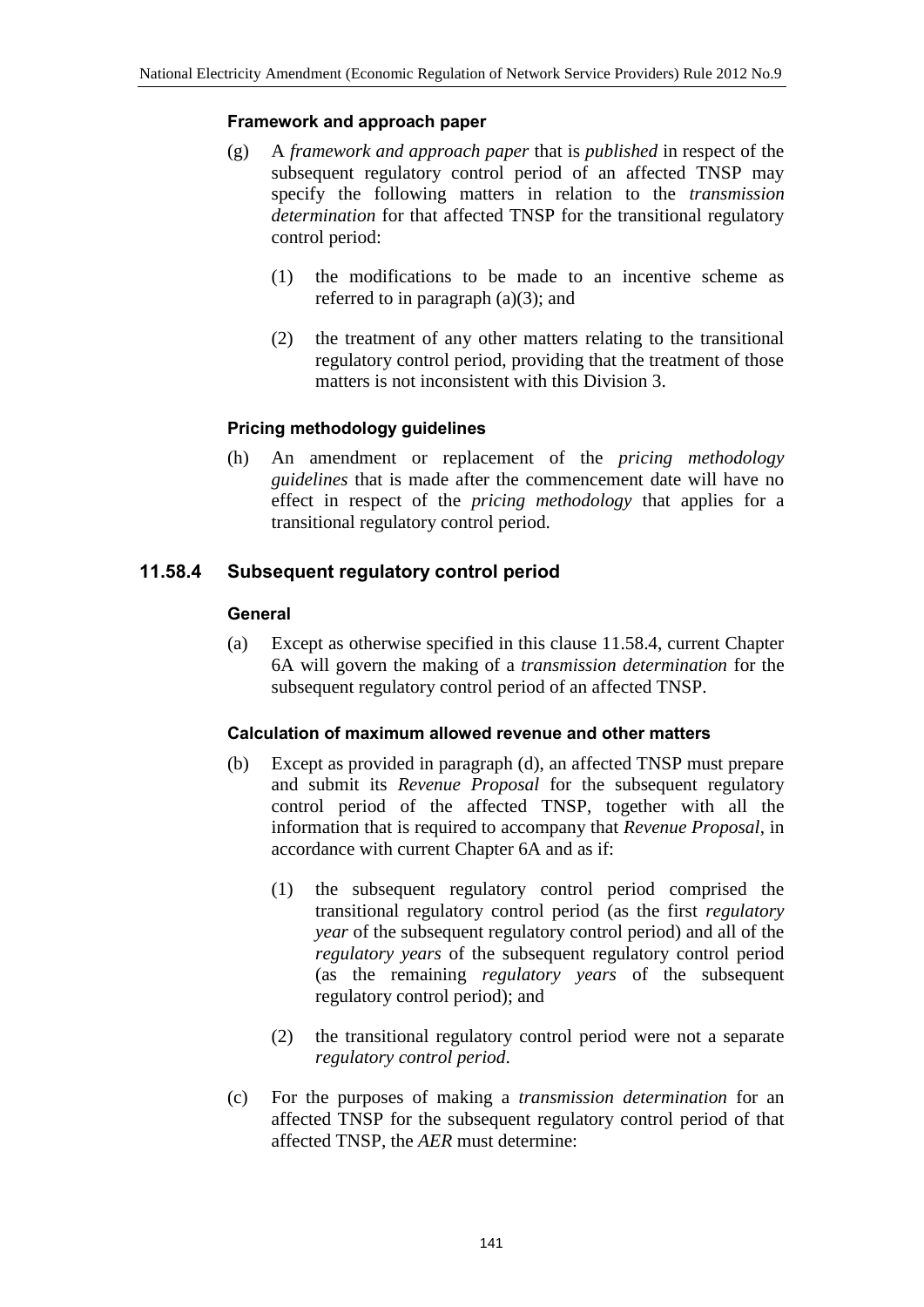- (1) the *maximum allowed revenue* of the affected TNSP for each *regulatory year* of its subsequent regulatory control period;
- (2) the *total revenue cap* of the affected TNSP for the subsequent regulatory control period;
- (3) the X factor for each *regulatory year* of that subsequent regulatory control period; and
- (4) the opening value of the regulatory asset base for the relevant *transmission system*,

in accordance with current Chapter 6A (except that clause 6A.6.8(c)(2) of current Chapter 6A does not apply to the determination of any X factor) and as if:

- (5) the subsequent regulatory control period comprised the transitional regulatory control period (as the first *regulatory year* of the subsequent regulatory control period) and all of the *regulatory years* of the subsequent regulatory control period (as the remaining *regulatory years* of the subsequent regulatory control period); and
- (6) the transitional regulatory control period were not a separate *regulatory control period*.

For the avoidance of doubt, this paragraph (c) requires the AER to determine a notional *maximum allowed revenue*, a notional X factor and a notional opening value of the regulatory asset base for the *regulatory year* that comprises the transitional regulatory control period.

- (d) The transitional regulatory control period of an affected TNSP must be treated as if it were the last *regulatory year* of the current regulatory control period of the affected TNSP, and not a separate *regulatory control period*, for the purposes of the application of the following clauses of current Chapter 6A in respect of a *transmission determination* for the subsequent regulatory control period of that affected TNSP: clauses S6A.1.1(6) and S6A.1.2(7).
- (e) The transitional regulatory control period of an affected TNSP must be treated as if it were the first *regulatory year* of the subsequent regulatory control period of that affected TNSP, and not a separate *regulatory control period*, for the purposes of the application of the following clauses of current Chapter 6A in respect of a *transmission determination* for the affected TNSP for that subsequent regulatory control period: clauses 6A.6.2(i), 6A.6.3(c)(2), 6A.7.1 and 6A.8.
- (f) The transitional regulatory control period of an affected TNSP must be treated as if it were the first *regulatory year* of the subsequent regulatory control period of that affected TNSP, and not a separate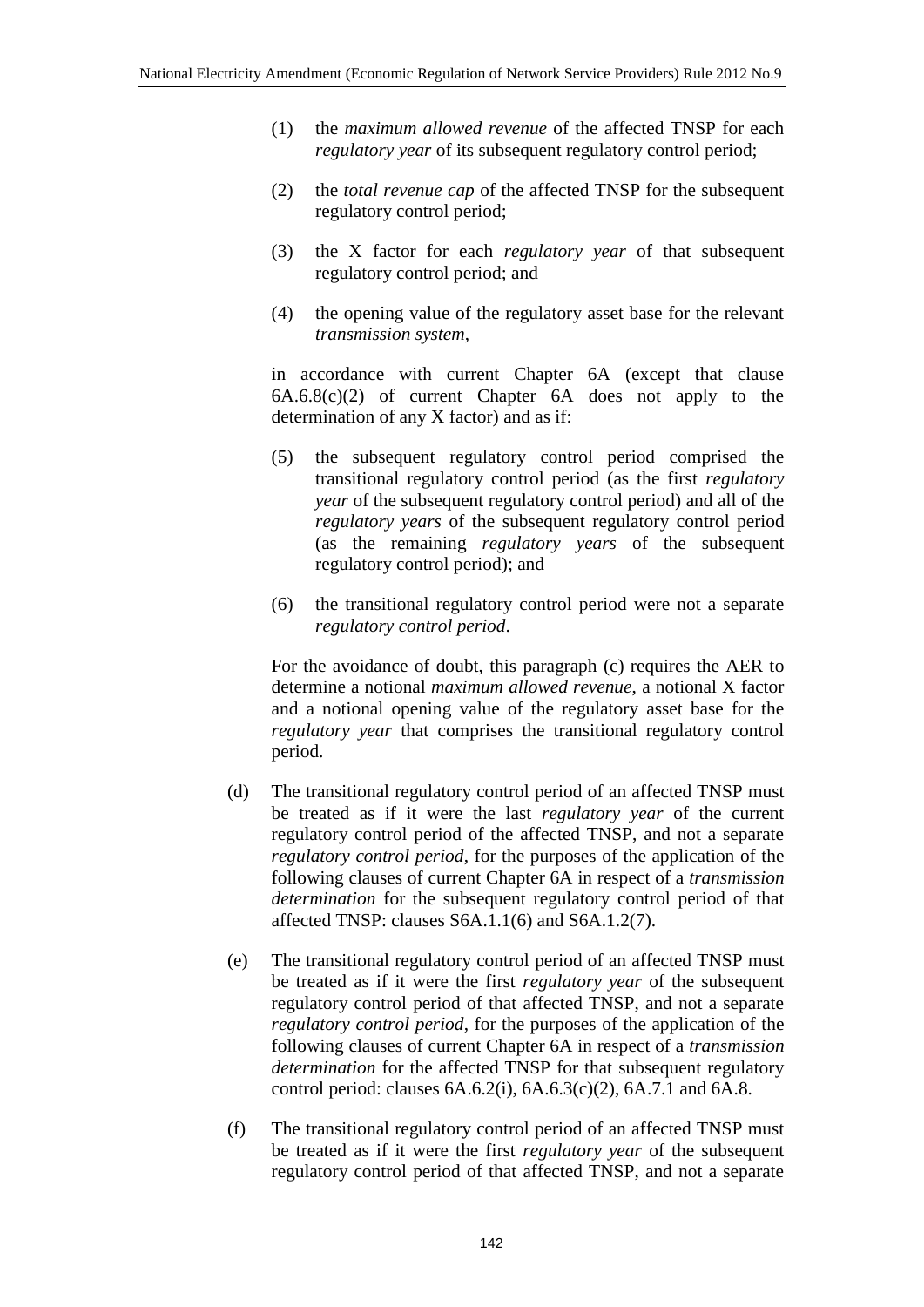*regulatory control period*, for the purposes of the application of the following clauses of current Chapter 6A in respect of a *transmission determination* for the affected TNSP for the regulatory control period that follows that subsequent *regulatory control period*: clauses  $6A.6.1(e)(1)$ ,  $(3)$ ,  $S6A.2.1$  and  $S6A.2.3(a)$ .

- (g) Nothing in this clause 11.58.4 has the effect of actually rendering the transitional regulatory control period as the first *regulatory year* of the subsequent regulatory control period and, except for the purposes of the application of paragraphs (b) to (f) in accordance with its terms, the transitional regulatory control period must be treated as a *regulatory control period* that is separate from the subsequent regulatory control period.
- (h) For the purposes only of the application of clause 6A.7.2 of current Chapter 6A in respect of *network support payments* made by an affected TNSP during the transitional regulatory control period, the following provisions apply:
	- (1) for the purposes of the application of clause 6A.7.2 of current Chapter 6A and the definition of "network support pass through amount" in Chapter 10, but not for the purposes of the definitions of "network support event", "negative network support event" and "positive network support event" in Chapter 10, a *network support event* arising out of *network support payments* made during the transitional regulatory control period will be taken to have occurred instead in the first year of the subsequent regulatory control period of that affected TNSP; and
	- (2) for the purposes of the definitions of "network support event", "negative network support event" and "positive network support event" in Chapter 10, the relevant *annual building block revenue requirement* and capital expenditure allowance will be those which are used in the calculation of the notional *maximum allowed revenue* for the transitional regulatory control period under paragraph (c).

## **Adjustment to maximum allowed revenue**

(i) An affected TNSP's *total revenue cap* for its subsequent regulatory control period must be fully adjusted for the adjustment amount determined in accordance with paragraph (j). The adjustment must be made by increasing (where the adjustment amount is negative) or decreasing (where the adjustment amount is positive) the *maximum allowed revenue* of one or more *regulatory years* of the subsequent regulatory control period as the *AER* considers appropriate, provided that the aggregate of all such increases or decreases for the relevant *regulatory years* is equivalent in net present value terms to the adjustment amount.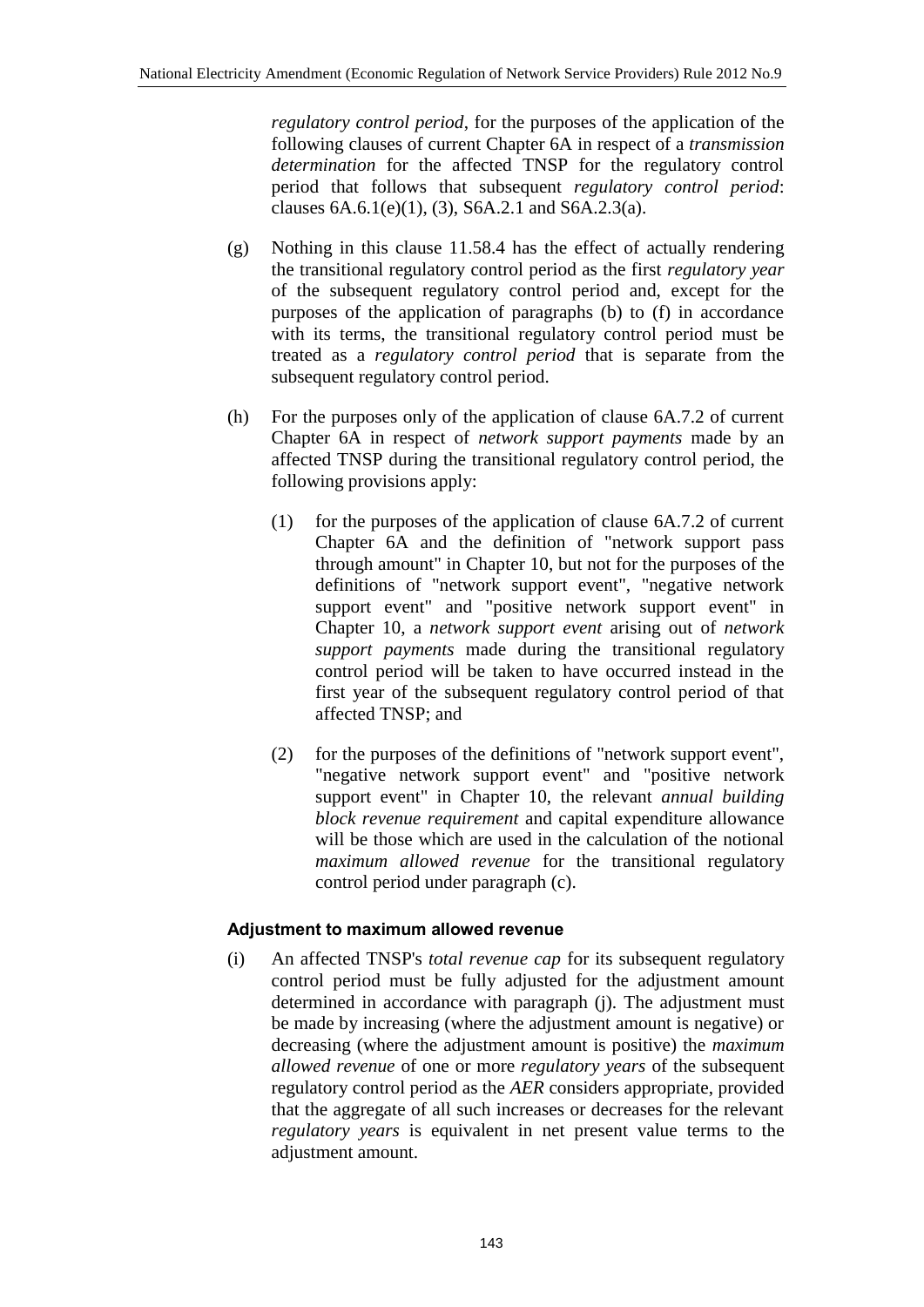- (j) For the purposes of paragraph (i), the adjustment amount is calculated as:
	- (1) the amount of the *maximum allowed revenue* that was approved for the transitional regulatory control period under clause 11.58.3(b) or (d); less
	- (2) the amount of the notional *maximum allowed revenue* for the transitional regulatory control period that is determined under paragraph (c).
- (k) The determination by the *AER* of the amount of the notional *maximum allowed revenue* for the transitional regulatory control period under paragraph (c), and of the adjustment amount under paragraph (j), are each taken to be decisions for the purposes of clause 6A.14.1 of current Chapter 6A.

## **Length of subsequent regulatory control period**

(l) If:

- (1) an affected TNSP proposes in its *Revenue Proposal* a period of 4 *regulatory years* as the period for the subsequent regulatory control period of the affected TNSP, then the *AER* must, in its *transmission determination* for that subsequent regulatory control period, approve that period as (and that period will be) the *regulatory control period* for the affected TNSP that immediately follows the transitional regulatory control period; or
- (2) an affected TNSP proposes in its *Revenue Proposal*:
	- (i) a period of less than 4 *regulatory years* but not less than 3 *regulatory years*; or
	- (ii) a period of more than 4 *regulatory years*,

as the period for the subsequent regulatory control period of the affected TNSP, then the *AER* may, in its *transmission determination* for that subsequent regulatory control period, approve that period as (in which case that period will be) the *regulatory control period* for the affected TNSP that immediately follows the transitional regulatory control period,

and the provisions of the *Rules* must be applied consistently with these requirements.

### **Framework and approach paper**

(m) The *AER* must make a *framework and approach paper* or *papers* that apply in respect of a *transmission determination* for an affected TNSP for the subsequent regulatory control period of that affected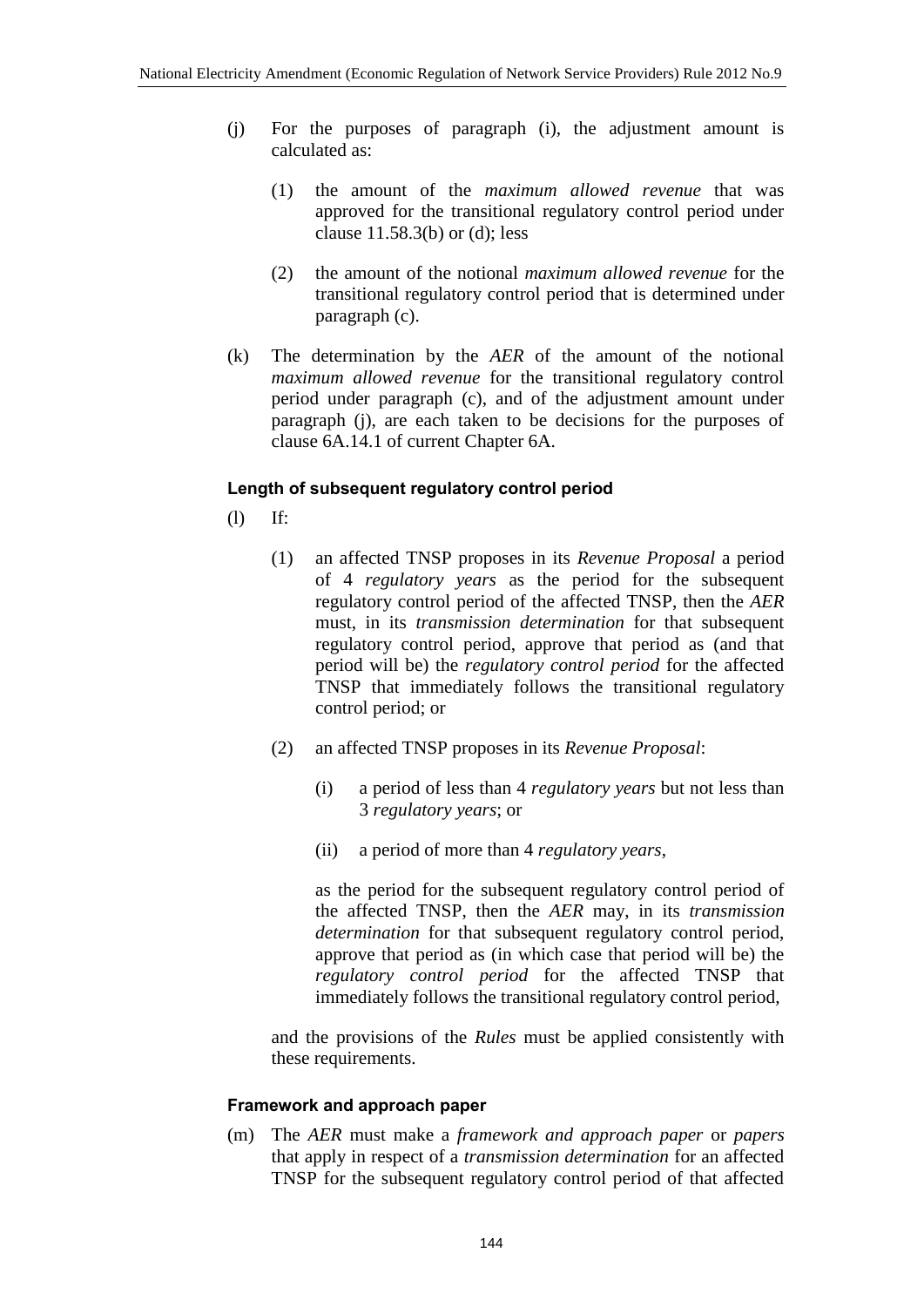TNSP, for the matters referred to in clause 6A.10.1A(b) of current Chapter  $6A$  and in clause  $11.58.3(g)$ , in accordance with current Chapter 6A (as modified by this clause 11.58.4).

#### **Note:**

The matters referred to in clause 11.58.3(g) are required to be included in the *framework and approach paper* even though they relate to the transitional regulatory control period rather than the subsequent regulatory control period.

#### **Modifications to time periods and process current Chapter 6A – NSW TNSP, Tasmanian TNSP and Directlink**

(n) For the purposes of making a *transmission determination* for the subsequent *regulatory control period* of an affected TNSP or for the *regulatory control period* commencing 1 July 2015 for Directlink, current Chapter 6A applies subject to the further modifications set out in the following table:

| <b>Description</b>                                                                                                                                                          | <b>Reference</b>                        | <b>Transitional</b><br>treatment                                  |
|-----------------------------------------------------------------------------------------------------------------------------------------------------------------------------|-----------------------------------------|-------------------------------------------------------------------|
| Timing for the AER<br>to make a <i>framework</i><br>and approach paper                                                                                                      | Clause $6A.10.1A(e)$                    | "23 months" is<br>replaced with "17<br>months".                   |
| Timing for<br>submission of<br>information about<br>forecasting<br>methodology.                                                                                             | Clause<br>6A.10.1B(b)(1)                | "24 months" is<br>replaced with "19<br>months".                   |
| Timing for the<br>Transmission<br><b>Network Service</b><br><i>Provider</i> to submit a<br>Revenue Proposal,<br>pricing methodology<br>and <i>negotiating</i><br>framework. | Clause $6A.10.1(a)(1)$                  | "17 months" is<br>replaced with "13<br>months".                   |
| Publication of an<br>issues paper with<br>respect to a Revenue<br>Proposal, pricing<br>methodology and<br>negotiating<br>framework.                                         | Clause 6A.11.3(b),<br>$(b1)$ and $(b2)$ | These rules do not<br>apply.                                      |
| Written submissions<br>on a Revenue<br>Proposal.                                                                                                                            | Clause $6A.11.3(c)$                     | Clause $6A.11.3(c)$ of<br>former Chapter 6A<br>applies instead of |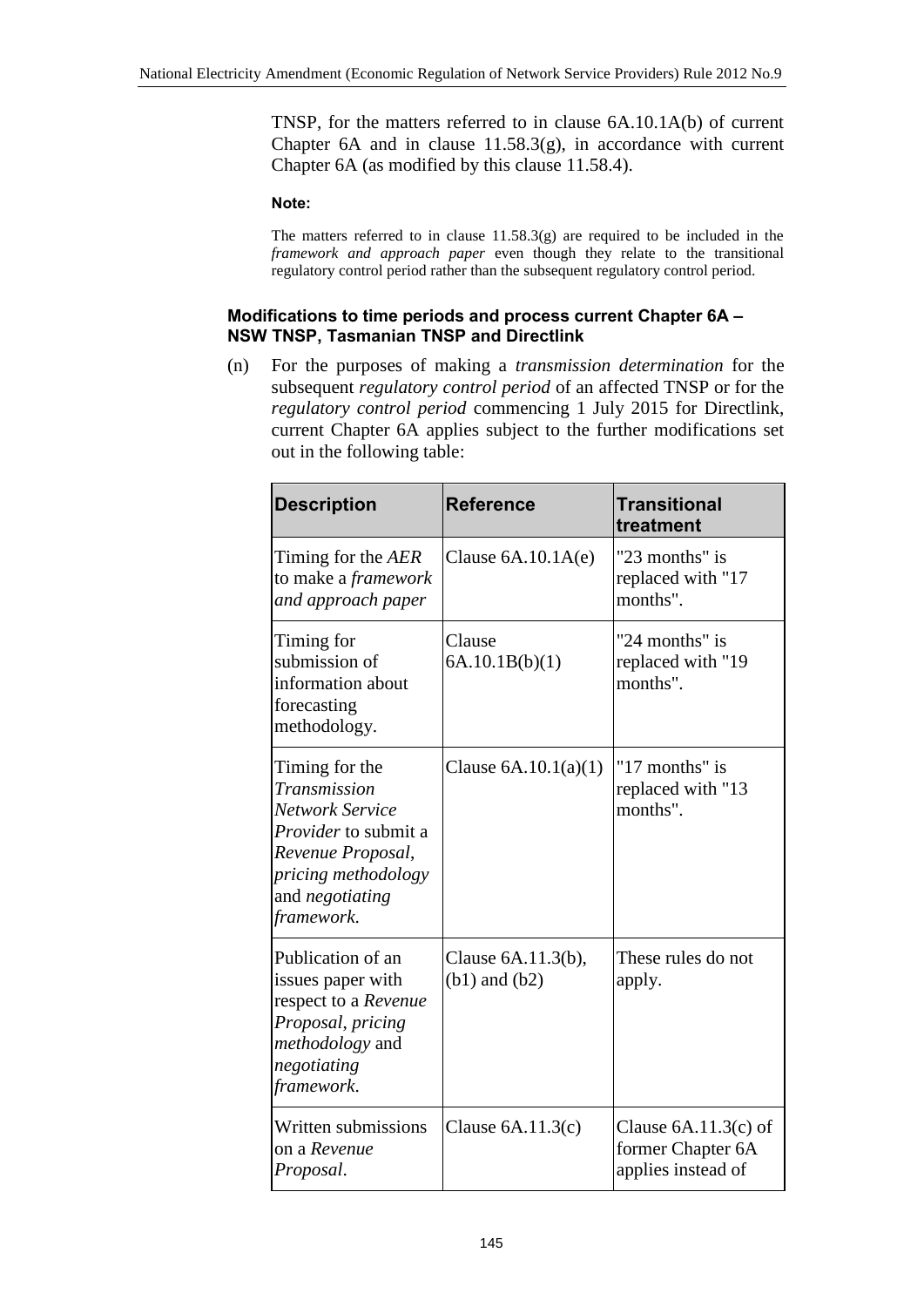| <b>Description</b>                                                                                                                                                                 | <b>Reference</b>    | <b>Transitional</b><br>treatment                                                                                                                                                                           |
|------------------------------------------------------------------------------------------------------------------------------------------------------------------------------------|---------------------|------------------------------------------------------------------------------------------------------------------------------------------------------------------------------------------------------------|
|                                                                                                                                                                                    |                     | clause $6A.11.3(c)$ of<br>current Chapter 6A.                                                                                                                                                              |
| Written submissions<br>on draft decision.                                                                                                                                          | Clause $6A.12.2(c)$ | Clause $6A.12.2(c)$ of<br>former Chapter 6A<br>applies instead of<br>clause $6A.12.2(c)$ of<br>current Chapter 6A<br>but as if "30 <i>business</i><br>days" were<br>substituted for "45<br>business days". |
| Period in which a<br>Transmission<br>Network Service<br><i>Provider</i> may submit<br>a revised Revenue<br>Proposal, pricing<br><i>methodology</i> or<br>negotiating<br>framework. | Clause $6A.12.3(a)$ | Clause $6A.12.3(a)$ of<br>former Chapter 6A<br>applies instead of<br>clause $6A.12.3(a)$ of<br>current Chapter 6A.                                                                                         |
| Submissions on<br>specified matters.                                                                                                                                               | Clause $6A.12.4$    | This rule does not<br>apply.                                                                                                                                                                               |

- (o) For the purposes of making a *transmission determination* for the subsequent regulatory control period of an affected TNSP or for the *regulatory control period* commencing 1 July 2015 for Directlink, the *AER* must:
	- (1) *publish* an invitation to attend a public forum on the *Revenue Proposal*, the proposed *negotiating framework*, the proposed *pricing methodology* and the information submitted or resubmitted under clause 6A.10.1 or clause 6A.11.2 (as the case may be) of current Chapter 6A (as modified under paragraph (n)) and on the proposed *Negotiated Transmission Service Criteria published* under clause 6A.11.3(a)(5) of current Chapter 6A; and
	- (2) hold a public forum on that *Revenue Proposal*, that proposed *negotiating framework*, that proposed *pricing methodology*, that information and those proposed *Negotiated Transmission Service Criteria* not more than 15 *business days* after the *publication* of the invitation under clause 6A.11.3(a)(6) of current Chapter 6A.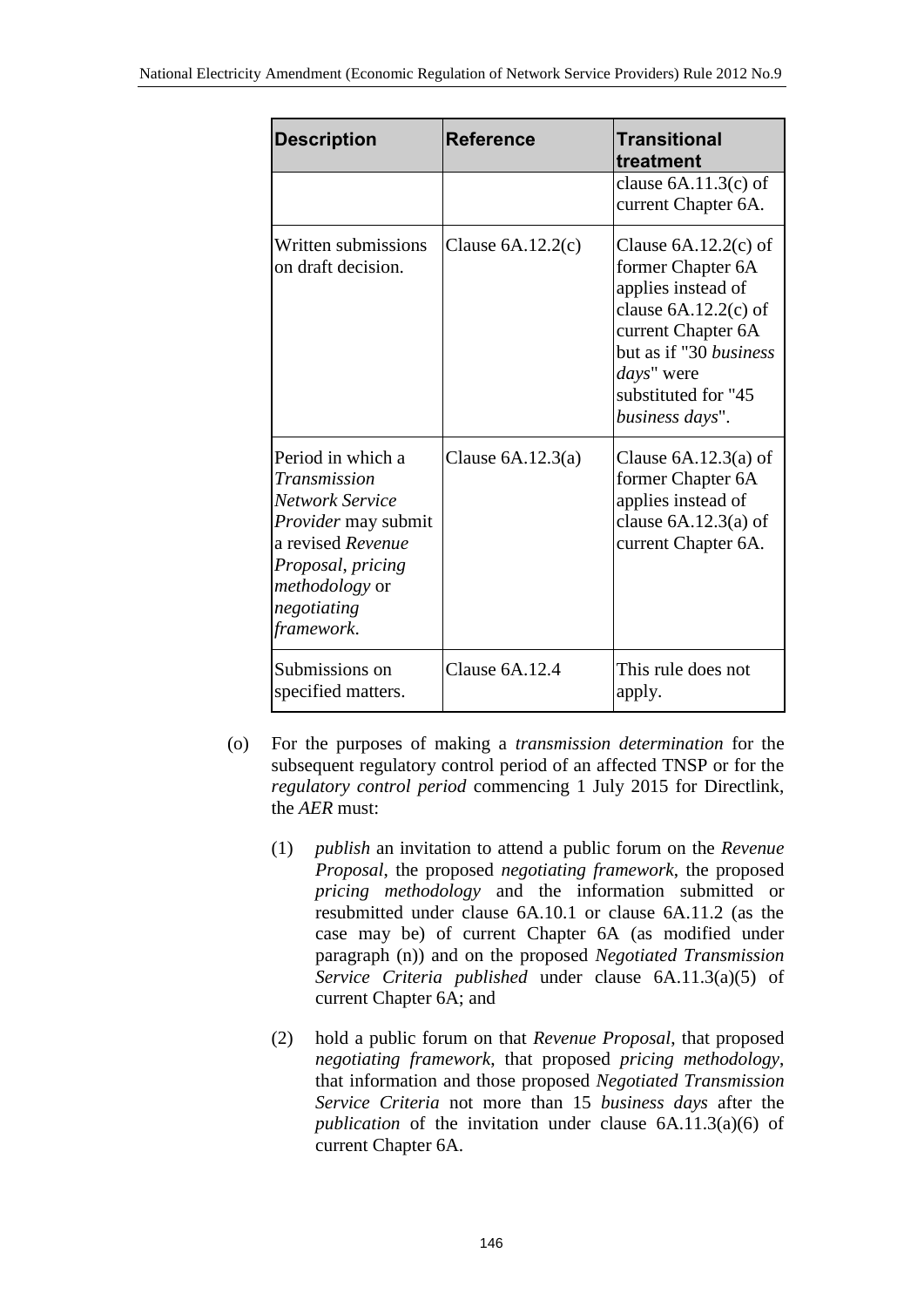### **11.58.5 Review of past capital expenditure**

For the purposes of the application of clause S6A.2.2A of current Chapter 6A in respect of an affected TNSP:

- (a) the review period (as defined in clause S6A.2.2A(a1) of current Chapter 6A) does not include the transitional regulatory control period or any *regulatory year* that precedes the transitional regulatory control period;
- (b) capital expenditure incurred in the *regulatory year* in which the first *Capital Expenditure Incentive Guidelines* were *published* or any prior *regulatory year* is excluded from the capital expenditure referred to in clause S6A.2.2A(d) for the purposes of determining whether the *margin requirement* has been satisfied and clause S6A.2.2A(i) does not apply in respect of any margin that forms part of that excluded capital expenditure; and
- (c) capital expenditure incurred in the *regulatory year* in which the first *Capital Expenditure Incentive Guidelines* were *published* or any prior *regulatory year* is excluded from the capital expenditure referred to in clause S6A.2.2A(e) for the purposes of determining whether the *capitalisation requirement* has been satisfied and clause S6A.2.2A(j) does not apply in respect of any capitalised operating expenditure that forms part of that excluded capital expenditure.

# **Division 4 Transitional provisions for the Victorian TNSP**

# **11.59 Special provisions applying to the Victorian TNSP**

### **11.59.1 Definitions**

In this Division 4:

**Amending Rules** means Schedules 2 and 3 of the *National Electricity Amendment (Economic Regulation of Network Service Providers) Rule 2012*.

**commencement date** means the date the Amending Rules come into force.

**current Chapter 6A** means Chapter 6A of the *Rules* as in force immediately after the Amending Rules come into force.

**current regulatory control period** means the *regulatory control period* for the Victorian TNSP that ends on 31 March 2014.

**former Chapter 6A/10** means Chapters 6A and 10 of the *Rules* as in force immediately before the Amending Rules come into force.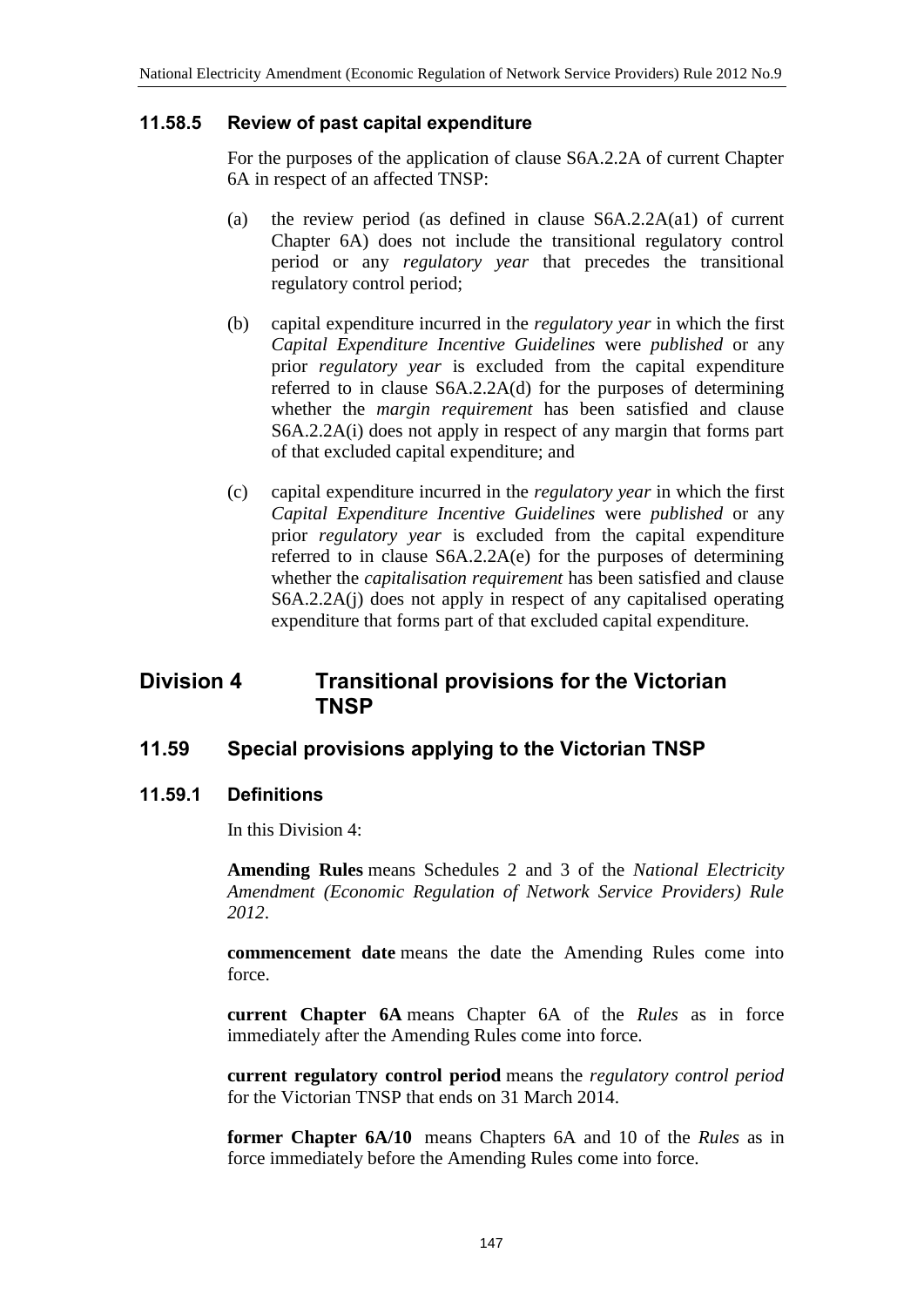**next regulatory control period** means the *regulatory control period* for the Victorian TNSP that immediately follows the current regulatory control period.

**Victorian TNSP** means SPI PowerNet Pty Ltd ACN 079 798 173 or any successor to its business.

## **11.59.2 Application of rule 11.59**

This rule 11.59 prevails to the extent of any inconsistency over any other clause of the *Rules*.

## **11.59.3 Former Chapter 6A/10 applies**

- (a) Subject to paragraph (b), former Chapter 6A/10 applies in respect of the making of a *transmission determination* for the Victorian TNSP for the next regulatory control period.
- (b) A *transmission determination* for the Victorian TNSP for the next regulatory control period must specify that the next regulatory control period commences on 1 April 2014 and ends on 31 March 2017, and the provisions of the *Rules* must be applied consistently with this requirement.

### **11.59.4 Review of past capital expenditure**

For the purposes of the application of clause S6A.2.2A of current Chapter 6A in respect of the Victorian TNSP:

- (a) the review period (as defined in clause S6A.2.2A(a1) of current Chapter 6A) does not include the *regulatory year* in which the first *Capital Expenditure Incentive Guidelines* were *published* or any *regulatory year* that precedes that *regulatory year*;
- (b) capital expenditure incurred in the *regulatory year* in which the first *Capital Expenditure Incentive Guidelines* were *published* or any prior *regulatory year* is excluded from the capital expenditure referred to in clause S6A.2.2A(d) for the purposes of determining whether the *margin requirement* has been satisfied and clause S6A.2.2A(i) does not apply in respect of any margin that forms part of that excluded capital expenditure; and
- (c) capital expenditure incurred in the *regulatory year* in which the first *Capital Expenditure Incentive Guidelines* were *published* or any prior regulatory year is excluded from the capital expenditure referred to in clause S6A.2.2A(e) for the purposes of determining whether the *capitalisation requirement* has been satisfied and clause S6A.2.2A(j) does not apply in respect of any capitalised operating expenditure that forms part of that excluded capital expenditure.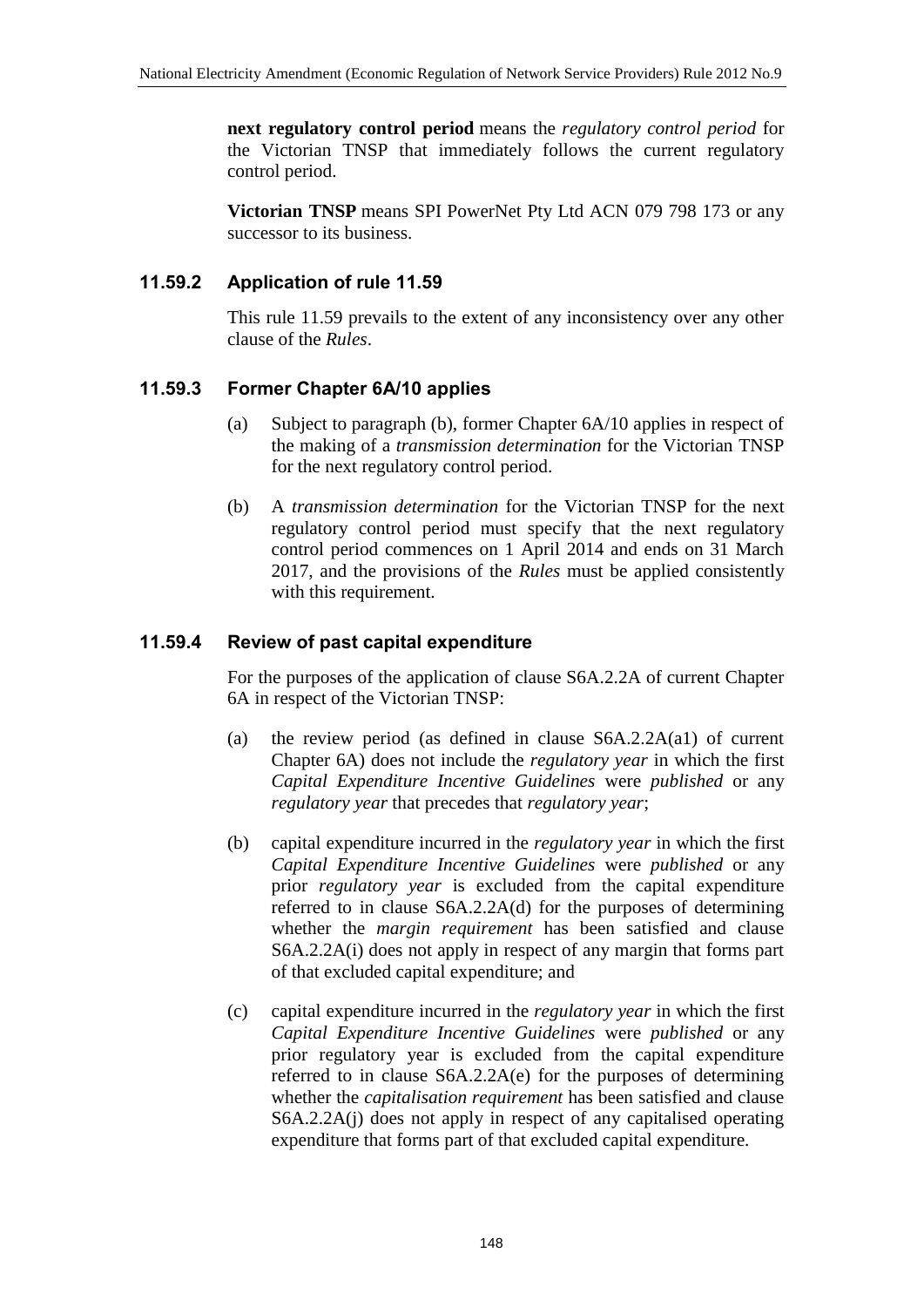# **Division 5 Transitional provisions for Qld/SA and Victorian Distribution Network Service Providers**

## **11.60 Special provisions applying to the Qld/SA and Victorian Distribution Network Service Providers**

### **11.60.1 Definitions**

In this Division 5:

**affected DNSP** means a Qld/SA DNSP or a Victorian DNSP.

**Amending Rules** means Schedules 1 and 3 of the *National Electricity Amendment (Economic Regulation of Network Service Providers) Rule 2012*.

**current Chapter 6** means Chapter 6 of the *Rules* as in force immediately after the Amending Rules come into force.

**current regulatory control period**, of an affected DNSP, means:

- (a) for a Qld/SA DNSP, the *regulatory control period* that ends on 30 June 2015; and
- (b) for a Victorian DNSP, the *regulatory control period* that ends on 31 December 2015.

**former Chapter 6** means Chapter 6 of the *Rules* as in force immediately before the Amending Rules come into force.

**Qld/SA DNSP** means each of the following *Distribution Network Service Providers*:

- (a) Energex Limited ACN 078 849 055 or any successor to its business;
- (b) Ergon Energy Corporation Limited ACN 087 646 062 or any successor to its business; and
- (c) SA Power Networks (formerly known as ETSA Utilities) ABN 13 332 330 749 or any successor to its business.

**next regulatory control period**, of an affected DNSP, means the *regulatory control period* for the affected DNSP that immediately follows the current regulatory control period.

#### **Note:**

The definition of *regulatory control period* for the purposes of this definition is affected by clause 11.60.3(d).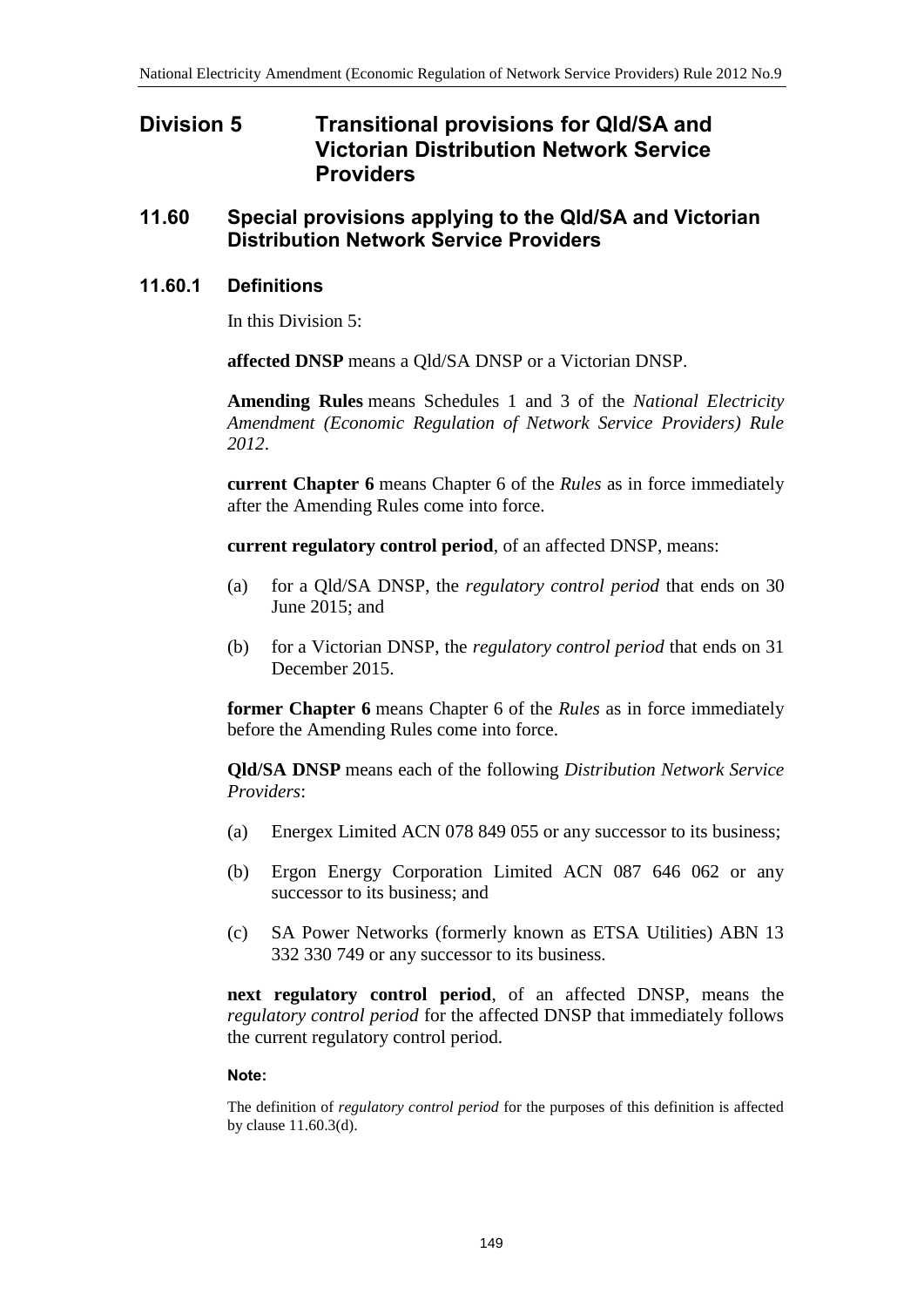**Victorian DNSP** means each of the following *Distribution Network Service Providers*:

- (a) United Energy Distribution Pty Ltd ACN 064 651 029 or any successor to its business;
- (b) Jemena Electricity Networks (Vic) Limited ACN 064 651 083 or any successor to its business;
- (c) CitiPower Pty ACN 064 651 056 or any successor to its business;
- (d) Powercor Australia Limited ACN 064 651 109 or any successor to its business; and
- (e) SPI Electricity Pty Limited ACN 064 651 118 or any successor to its business.

## **11.60.2 Application of rule 11.60**

This rule 11.60 prevails to the extent of any inconsistency over any other clause of the *Rules*.

## **11.60.3 Distribution determination for next regulatory control period**

- (a) Subject to paragraphs (b), (c) and (d), current Chapter 6 applies in respect of the making of a distribution determination for an affected DNSP for the next regulatory control period of that affected DNSP.
- (b) For the purposes of making a distribution determination for the next regulatory control period of an affected DNSP:
	- (1) the following clauses of current Chapter 6 do not apply: clauses  $6.5.9(b)(2)$ ,  $6.9.3(b)$ ,  $(b1)$ ,  $(b2)$ ,  $6.10$  and  $6.11.1A$ ;
	- (2) all references in a rule (other than rule 6.10) to a draft distribution determination under rule 6.10 are deleted; and
	- (3) the *AER* must:
		- (i) *publish* an invitation to attend a public forum on the *regulatory proposal* submitted or resubmitted under clause 6.8.2 or 6.9.2 (as the case may be) of current Chapter 6 (as modified under paragraph (c)) and on the proposed *Negotiated Distribution Service Criteria published* under clause 6.9.3(a)(1) of current Chapter 6; and
		- (ii) hold a public forum on that *regulatory proposal* and those proposed *Negotiated Distribution Service Criteria* not more than 15 *business days* after the *publication* of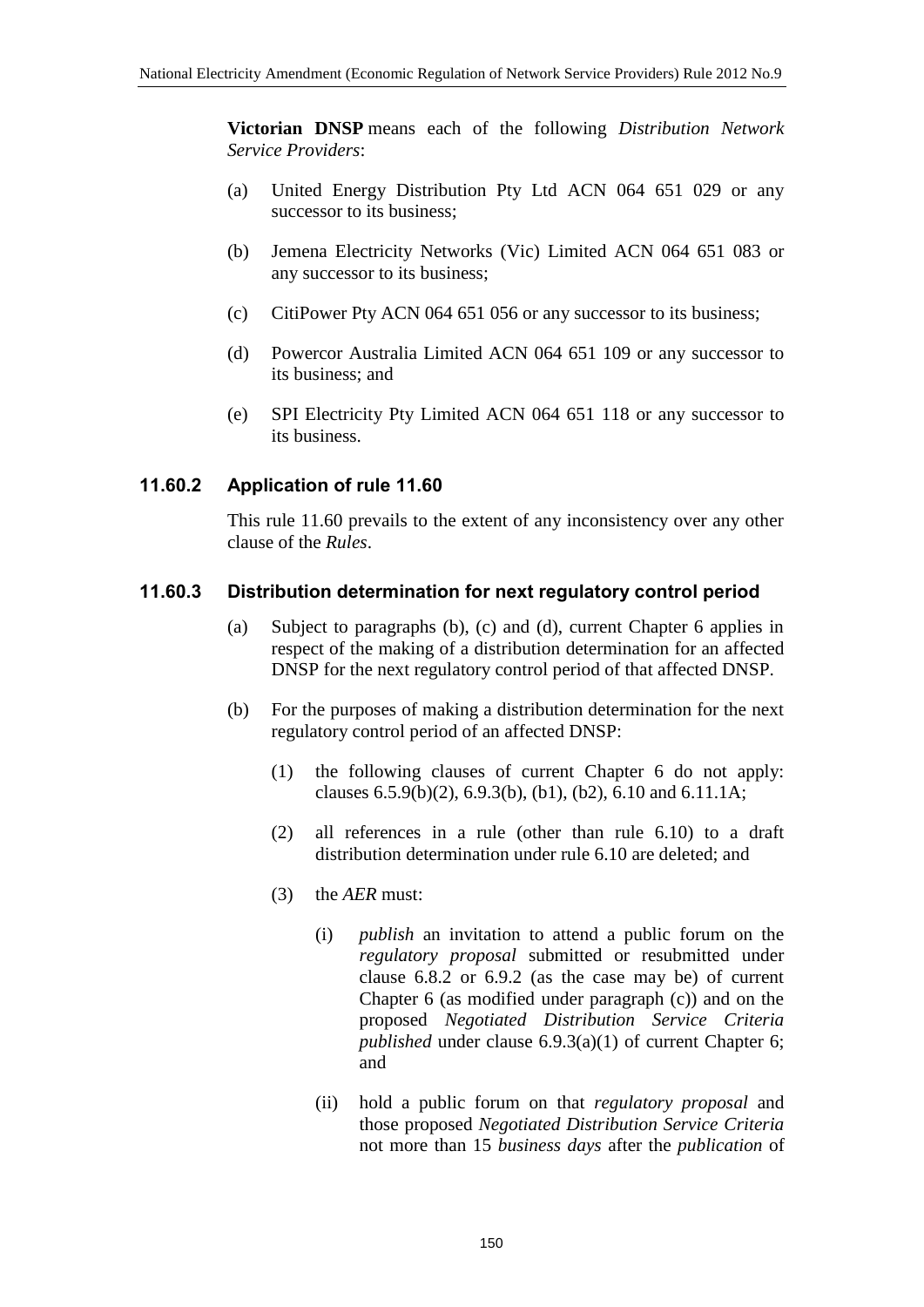the invitation under clause  $6.9.3(a)(2)$  of current Chapter 6.

(c) For the purposes of making a distribution determination for the next regulatory control period of an affected DNSP, current Chapter 6 is subject to the further modifications set out in the following table:

| <b>Description</b>                                                                                                                                                                  | <b>Reference</b>      | <b>Transitional</b><br>treatment                |
|-------------------------------------------------------------------------------------------------------------------------------------------------------------------------------------|-----------------------|-------------------------------------------------|
| Timing for a<br><b>Distribution Network</b><br>Service Provider to<br>request the AER to<br>make an amended or<br>replacement<br>framework and<br>approach paper.                   | Clause $6.8.1(c)(1)$  | "32 months" is<br>replaced with "23<br>months". |
| Timing for the AER<br>to <i>publish</i> a notice<br>inviting submissions<br>on whether it is<br>necessary or desirable<br>to amend or replace a<br>framework and<br>approach paper. | Clause $6.8.1(c)(2)$  | "31 months" is<br>replaced with "22<br>months". |
| Timing for the AER's<br>decision on the<br>amendment or<br>replacement of a<br>framework and<br>approach paper.                                                                     | Clause $6.8.1(c)(3)$  | "30 months" is<br>replaced with "21<br>months". |
| Timing for the AER<br>to make, amend or<br>replace a <i>framework</i><br>and approach paper.                                                                                        | Clause $6.8.1(e)$     | "23 months" is<br>replaced with "14<br>months". |
| Timing for<br>submission of<br>information about<br>forecasting<br>methodology                                                                                                      | Clause $6.8.1A(b)(1)$ | "24 months" is<br>replaced with "19<br>months". |
| Timing for the<br><b>Distribution Network</b><br>Service Provider to<br>submit a <i>regulatory</i>                                                                                  | Clause $6.8.2(b)(1)$  | "17 months" is<br>replaced with "8<br>months".  |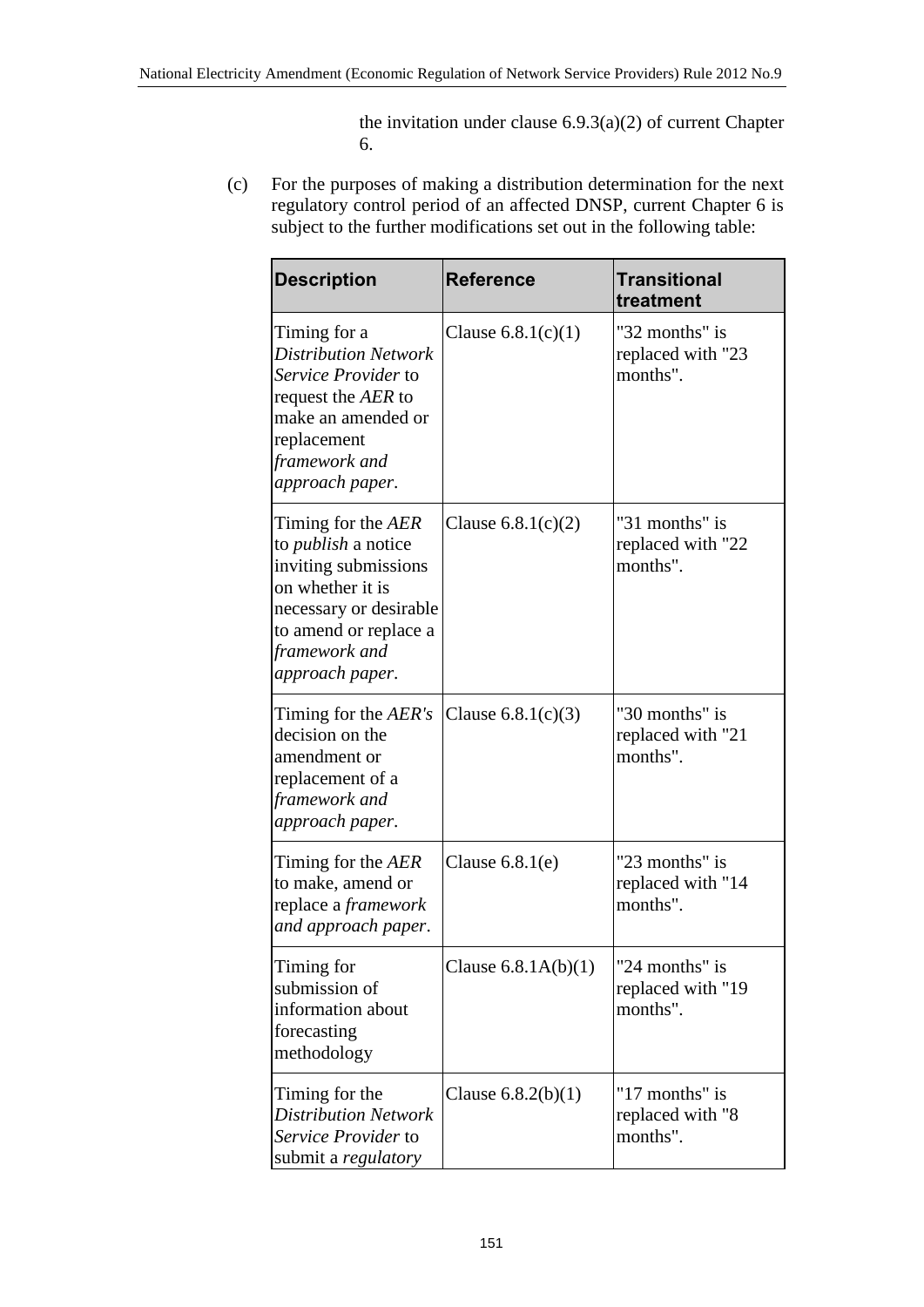| <b>Description</b>                                  | <b>Reference</b>  | Transitional<br>treatment                                                                                    |
|-----------------------------------------------------|-------------------|--------------------------------------------------------------------------------------------------------------|
| proposal.                                           |                   |                                                                                                              |
| Written submissions<br>on regulatory<br>proposal.   | Clause $6.9.3(c)$ | Clause $6.9.3(c)$ of<br>former Chapter 6<br>applies instead of<br>clause $6.9.3(c)$ of<br>current Chapter 6. |
| Notification of value<br>of dual function<br>assets | Clause $6.25(a)$  | "32 months" is<br>replaced with "23<br>months".                                                              |
| Timing of value of<br>dual function assets          | Clause $6.25(a)$  | "36 months" is<br>replaced with "24<br>months"                                                               |

(d) If an affected DNSP proposes in its *regulatory proposal* a period of less than 5 *regulatory years* but not less than 3 *regulatory years* as the period for the next regulatory control period of the affected DNSP, then the *AER* may, in its distribution determination for the next regulatory control period, approve that period as (in which case that period will be) the *regulatory control period* for the affected DNSP that immediately follows the current regulatory control period, and the provisions of the *Rules* must be applied consistently with these requirements.

## **11.60.4 Re-opening of distribution determination for next regulatory control period**

- (a) At the same time as the *AER publishes* the distribution determination for the next regulatory control period of an affected DNSP under clause 6.11.2 of current Chapter 6, the *AER* must also *publish* an invitation for written submissions on the revocation and substitution of that distribution determination.
- (b) Any person may make a written submission to the *AER* in relation to the revocation and substitution of the distribution determination referred to in paragraph (a) within the time period specified in the invitation referred to in that clause, which must not be earlier than 45 *business days* after the making of that distribution determination. Without otherwise limiting the manner in which the affected DNSP may make such submissions, the affected DNSP may make a submission in the form of revisions to the *regulatory proposal* that it submitted to the *AER* in relation to the distribution determination referred to in paragraph (a).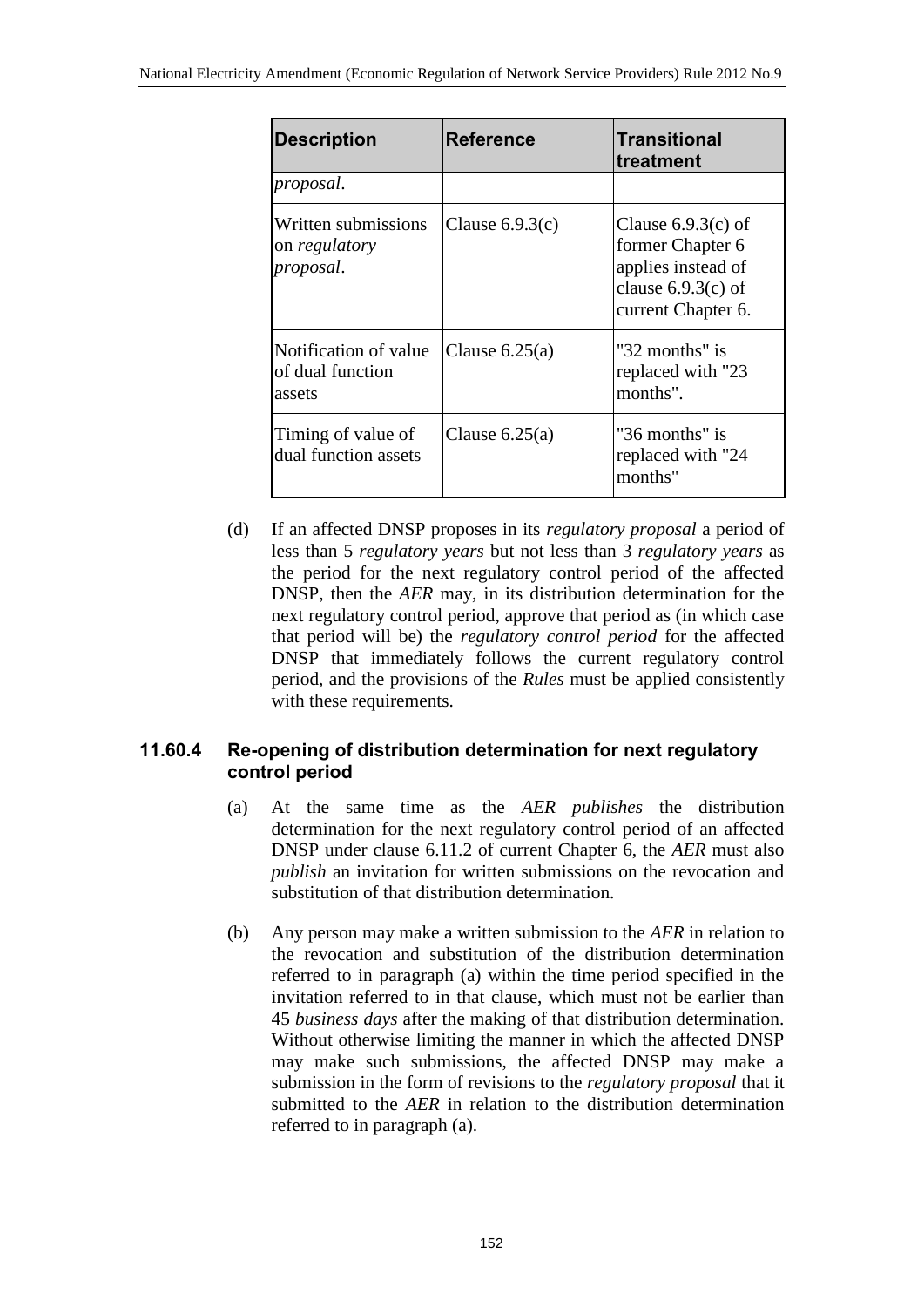- (c) No later than 8 months before the commencement of the second *regulatory year* of the next regulatory control period of an affected DNSP, the *AER* must revoke the distribution determination for that next regulatory control period and make a new distribution determination in substitution for the revoked determination which takes effect as at the date it is made and applies in respect of the next regulatory control period.
- (d) The new distribution determination made under paragraph (c) must provide for the following adjustments:
	- (1) for *standard control services*, the affected DNSP's *total revenue requirement* for the next regulatory control period must be fully adjusted for the amount determined in accordance with paragraph (e). The adjustment must be made by increasing (where the adjustment amount is negative) or decreasing (where the adjustment amount is positive) the *annual revenue requirement* of one or more remaining *regulatory years* of the next regulatory control period as the *AER* considers appropriate provided that the aggregate of all such increases or decreases for the relevant *regulatory years* is equivalent in net present value terms to the adjustment amount; and
	- (2) for *alternative control services*, such adjustments as are required to accommodate any difference between revenues or prices that are approved, under or as a result of the revoked determination, for the first *regulatory year* of the next regulatory control period and revenues and prices that are approved, under or as a result of the new distribution determination, for that first *regulatory year* (including, if appropriate through providing for adjustments to any existing or future approved *pricing proposals*). Any such adjustments must be made such that they are equivalent in net present value terms to that difference.
- (e) For the purposes of paragraph (d), the adjustment amount is calculated as:
	- (1) the amount of the *annual revenue requirement* that was approved for the first *regulatory year* of the next regulatory control period in the revoked determination; less
	- (2) the amount of the *annual revenue requirement* for the first *regulatory year* of the next regulatory control period that is determined in the new distribution determination,

subject to such modifications in relation to the calculation of that adjustment amount as are necessary by virtue of the application of a price cap or price control, rather than a revenue cap or revenue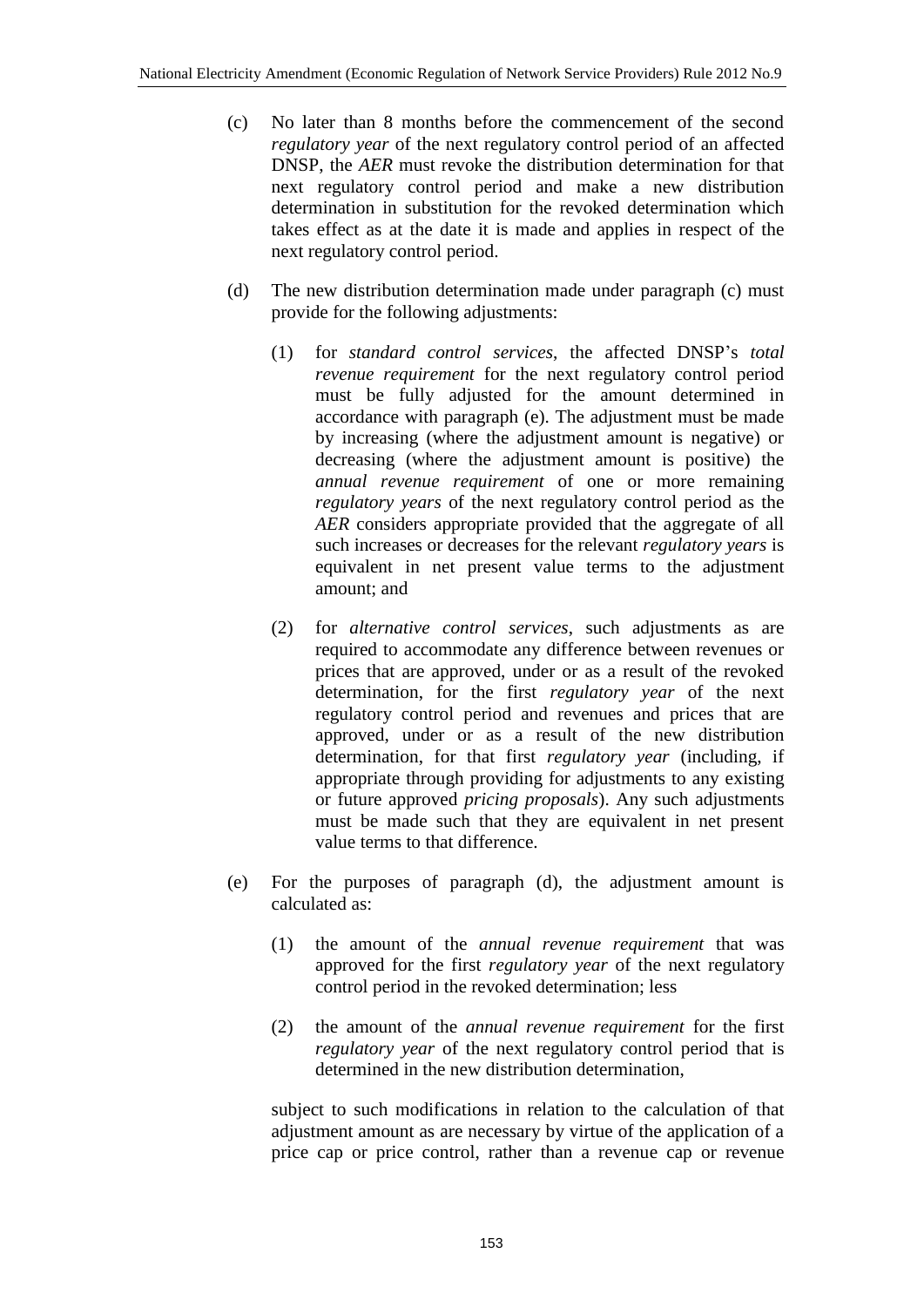control, in respect of any *standard control services* that are provided by the affected DNSP.

- (f) In making a new distribution determination as referred to in paragraph (c), and subject to rule 6.14 of current Chapter 6 (as modified by paragraphs (g) and (h) below), the *AER* must have regard to each of the following:
	- (1) the matters it would be required to have regard to if it were making a final distribution determination under current Chapter 6 subsequent to it making a draft distribution determination that is the same as the revoked determination including (except where subparagraph (3) below applies) the *regulatory proposal* that was submitted to the *AER* in relation to the revoked determination;
	- (2) written submissions received under paragraph (b);
	- (3) any revisions to the *regulatory proposal* that was submitted to the *AER* in relation to the revoked determination and that are given to the *AER* under paragraph (b); and
	- (4) any analysis undertaken by or for the *AER* that is *published* prior to the making of the distribution determination or as part of the distribution determination.
- (g) Clauses  $6.5.6(e)(12)$  and  $6.5.7(e)(12)$  of current Chapter 6 apply for the purposes of paragraph (f) as if each reference in those clauses to the affected DNSP's revised *regulatory proposal* under clause 6.10.3 was instead a reference to the affected DNSP's *regulatory proposal* in relation to the revoked determination.
- (h) Clause  $6.5.9(b)(2)$  does not apply for the purposes of making a new distribution determination as referred to in paragraph (c).
- (i) In making a new distribution determination as referred to in paragraph (c), the *AER* must make each of the decisions referred to in clause 6.12.1 of current Chapter 6.
- (j) Rule 6.14 of current Chapter 6 applies for the purposes of paragraph (f) as if the words "or clause  $11.60.4(a)$ " were inserted after the word "Chapter" in paragraph (c) of that rule.
- (k) The *AER* must use its best endeavours to *publish*, a reasonable time prior to the making of the new distribution determination referred to in paragraph (c), any analysis undertaken by or for it on which it proposes to rely, or to which it proposes to refer, for the purposes of that new distribution determination.
- (l) The *AER* must as soon as practicable *publish*: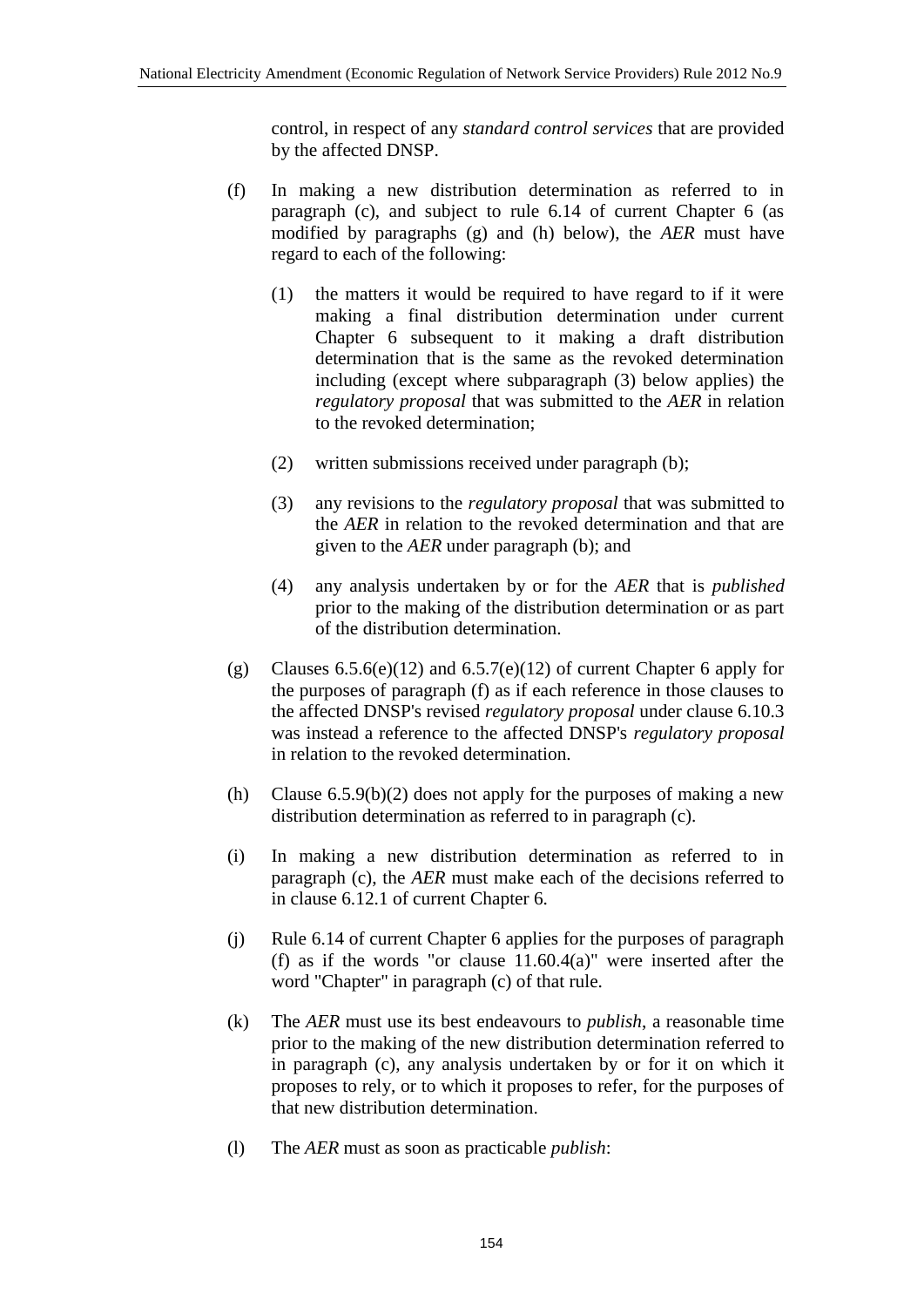- (1) notice of the making of a new distribution determination under paragraph (c);
- (2) the new distribution determination itself; and
- (3) the *AER's* reasons for making the new distribution determination, including such decisions made by it as are referred to in rule 6.12.

### **11.60.5 Review of past capital expenditure**

For the purposes of the application of clause S6.2.2A of current Chapter 6 in respect of an affected DNSP:

- (a) the review period (as defined in clause S6.2.2A(a1) of current Chapter 6) does not include the *regulatory year* in which the first *Capital Expenditure Incentive Guidelines* were *published* or any *regulatory year* that precedes that *regulatory year*;
- (b) capital expenditure incurred in the *regulatory year* in which the first *Capital Expenditure Incentive Guidelines* were *published* or any prior *regulatory year* is excluded from the capital expenditure referred to in clause S6.2.2A(d) for the purposes of determining whether the *margin requirement* has been satisfied and clause S6.2.2A(i) does not apply in respect of any margin that forms part of that excluded capital expenditure; and
- (c) capital expenditure incurred in the *regulatory year* in which the first *Capital Expenditure Incentive Guidelines* were *published* or any prior regulatory year is excluded from the capital expenditure referred to in clause S6.2.2A(e) for the purposes of determining whether the *capitalisation requirement* has been satisfied and clause S6.2.2A(j) does not apply in respect of any capitalised operating expenditure that forms part of that excluded capital expenditure.

# **Division 6 Review of past capital expenditure**

### **11.61 Definitions and application**

(a) In this Division 6:

**Amending Rules** means the *National Electricity Amendment (Economic Regulation of Network Service Providers) Rule 2012*.

**current Chapter 6** means Chapter 6 of the *Rules* as in force immediately after Schedules 1 and 3 of the Amending Rules come into force.

**current Chapter 6A** means Chapter 6A of the *Rules* as in force immediately after Schedules 2 and 3 of the Amending Rules come into force.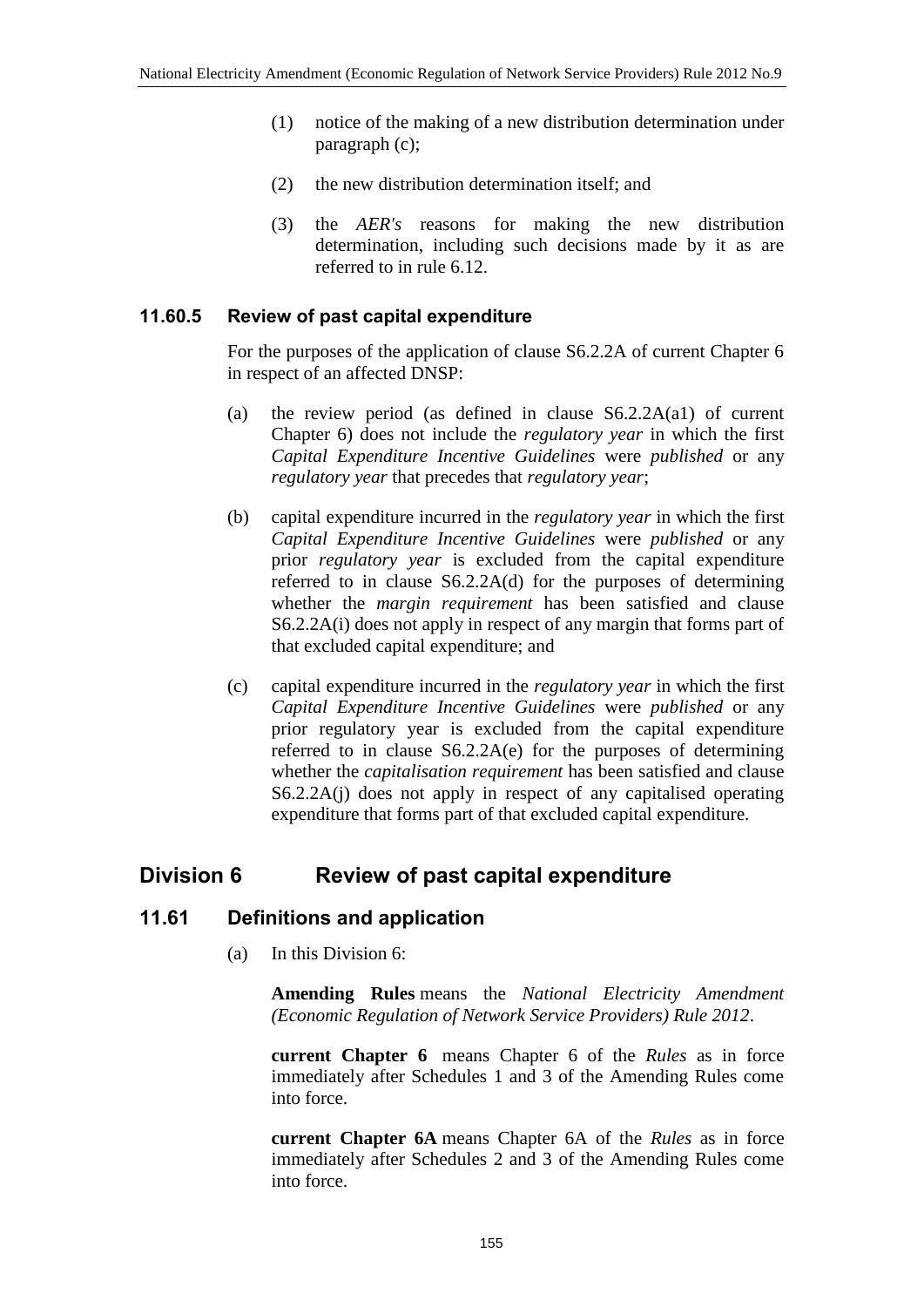- (b) This Division 6 applies to:
	- (1) a *Distribution Network Service Provider* that is not an affected DNSP under Division 2 or an affected DNSP under Division 5; and
	- (2) a *Transmission Network Service Provider* that is not an affected TNSP under Division 3 or the Victorian TNSP under Division 4.

# **11.62 Review of past capital expenditure under Chapter 6**

For the purposes of the application of clause S6.2.2A of current Chapter 6 in respect of a *Distribution Network Service Provider* to which this Division 6 applies:

- (a) the review period (as defined in clause S6.2.2A(a1) of current Chapter 6) does not include the *regulatory year* in which the first *Capital Expenditure Incentive Guidelines* were *published* or any *regulatory year* that precedes that *regulatory year*;
- (b) capital expenditure incurred in the *regulatory year* in which the first *Capital Expenditure Incentive Guidelines* were *published* or any prior *regulatory year* is excluded from the capital expenditure referred to in clause S6.2.2A(d) for the purposes of determining whether the *margin requirement* has been satisfied and clause S6.2.2A(i) does not apply in respect of any margin that forms part of that excluded capital expenditure; and
- (c) capital expenditure incurred in the *regulatory year* in which the first *Capital Expenditure Incentive Guidelines* were *published* or any prior *regulatory year* is excluded from the capital expenditure referred to in clause S6.2.2A(e) for the purposes of determining whether the *capitalisation requirement* has been satisfied and clause S6.2.2A(j) does not apply in respect of any capitalised operating expenditure that forms part of that excluded capital expenditure.

# **11.63 Review of past capital expenditure under Chapter 6A**

For the purposes of the application of clause S6A.2.2A of current Chapter 6A in respect of a *Transmission Network Service Provider* to which this Division 6 applies:

- (a) the review period (as defined in clause S6A.2.2A(a1) of current Chapter 6A) does not include the *regulatory year* in which the first *Capital Expenditure Incentive Guidelines* were *published* or any *regulatory year* that precedes that *regulatory year*;
- (b) capital expenditure incurred in the *regulatory year* in which the first *Capital Expenditure Incentive Guidelines* were *published* or any prior *regulatory year* is excluded from the capital expenditure